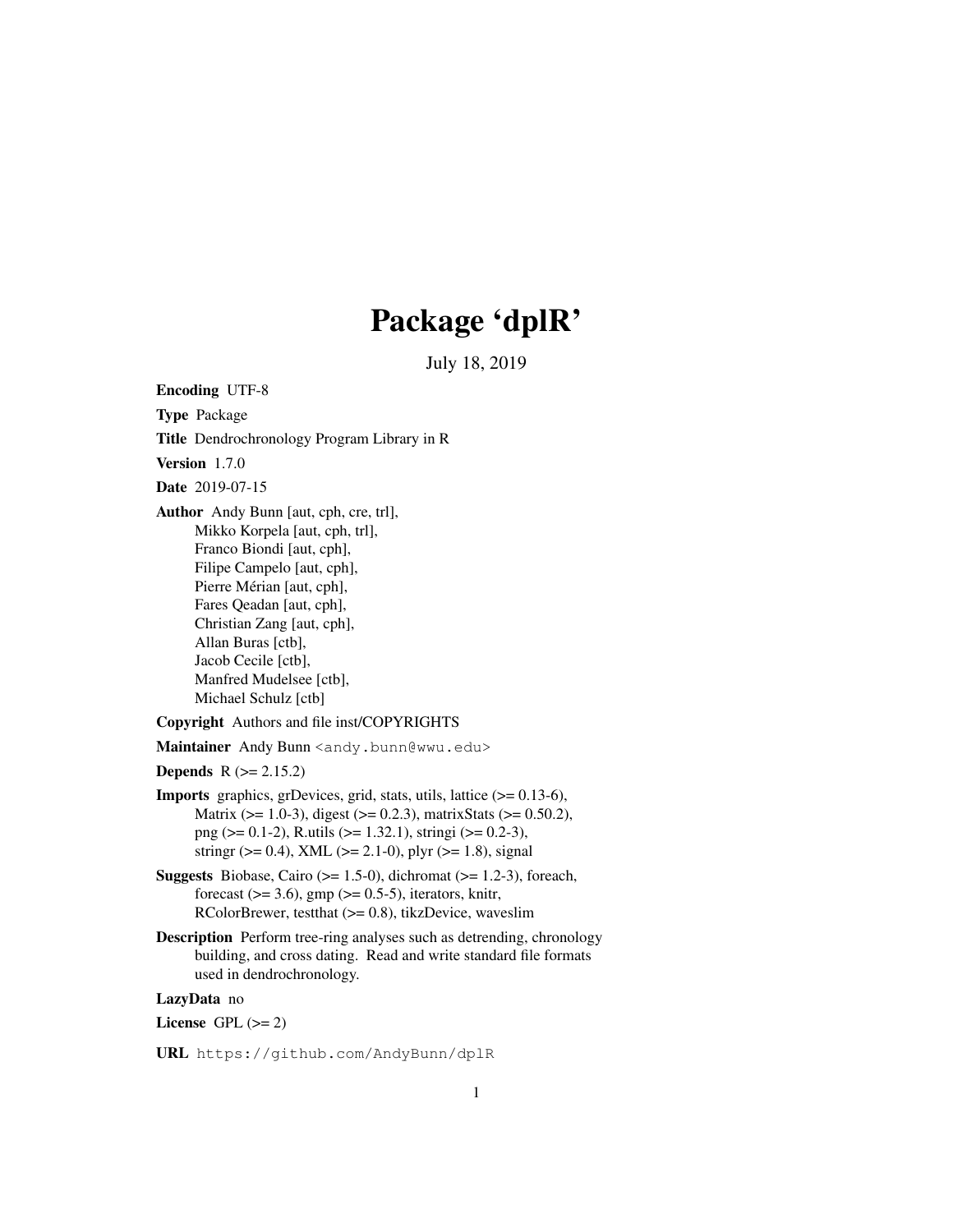**NeedsCompilation** yes Repository CRAN Date/Publication 2019-07-18 11:20:08 UTC

# R topics documented:

|                                                                                                                       | $\overline{2}$ |
|-----------------------------------------------------------------------------------------------------------------------|----------------|
| anos1                                                                                                                 | 3              |
| as.rwl                                                                                                                | 3              |
| bai.in                                                                                                                | $\overline{4}$ |
|                                                                                                                       | 6              |
| ca533                                                                                                                 | 8              |
|                                                                                                                       | 9              |
| ccf.series.rwl                                                                                                        | 9              |
| chron                                                                                                                 | 12             |
|                                                                                                                       | 13             |
|                                                                                                                       | 15             |
|                                                                                                                       | 15             |
| common.interval                                                                                                       | 16             |
| $corr.rwl. seg \dots \dots \dots \dots \dots \dots \dots \dots \dots \dots \dots \dots \dots \dots \dots \dots \dots$ | 17             |
|                                                                                                                       | 20             |
| crn.plot                                                                                                              | 22             |
|                                                                                                                       | 24             |
| detrend                                                                                                               | 25             |
|                                                                                                                       | 28             |
|                                                                                                                       | 32             |
|                                                                                                                       | 32             |
|                                                                                                                       | 34             |
|                                                                                                                       | 36             |
|                                                                                                                       | 37             |
|                                                                                                                       | 38             |
|                                                                                                                       | 39             |
|                                                                                                                       | 39             |
|                                                                                                                       | 40             |
|                                                                                                                       | 41             |
|                                                                                                                       | 42             |
| <i>i.detrend.series</i>                                                                                               | 43             |
|                                                                                                                       | 44             |
|                                                                                                                       | 45             |
|                                                                                                                       | 47             |
|                                                                                                                       | 48             |
|                                                                                                                       | 50             |
|                                                                                                                       | 52             |
| pass.filt                                                                                                             | 53             |
| plot.crs                                                                                                              | 55             |
| plot.rwl                                                                                                              | 56             |
|                                                                                                                       | 57             |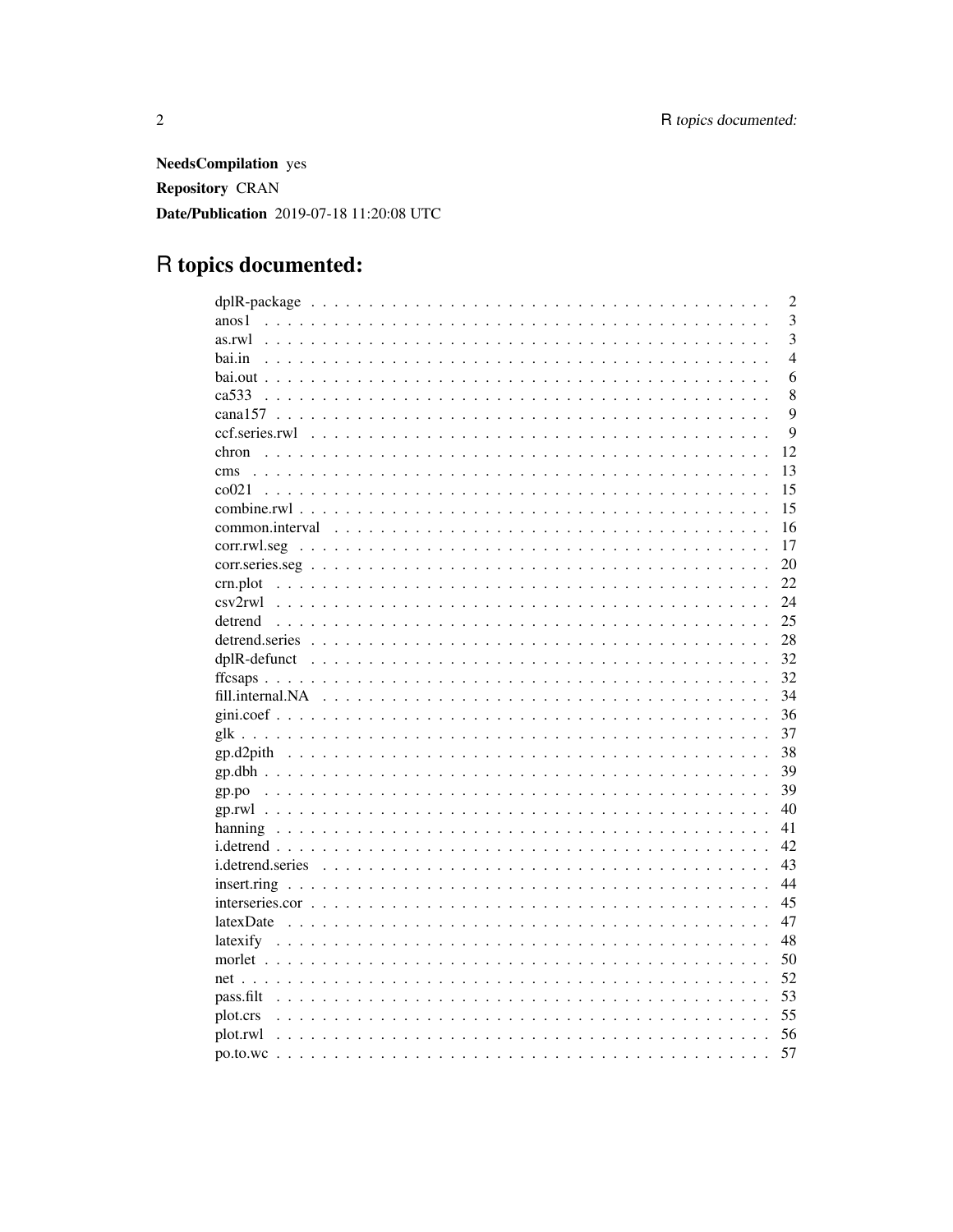| 58          |
|-------------|
| 60          |
| 61          |
| 62          |
| 63          |
| 66          |
| 68          |
| 69          |
| 70          |
| 71          |
| 75          |
| 76          |
| 82          |
| 83          |
| 89          |
| 93          |
| 94          |
| 95          |
| 97          |
| 98<br>sens1 |
| 99<br>sens2 |
|             |
|             |
|             |
|             |
|             |
|             |
|             |
|             |
|             |
|             |
|             |
|             |
|             |
|             |
|             |
|             |
|             |
|             |
|             |
|             |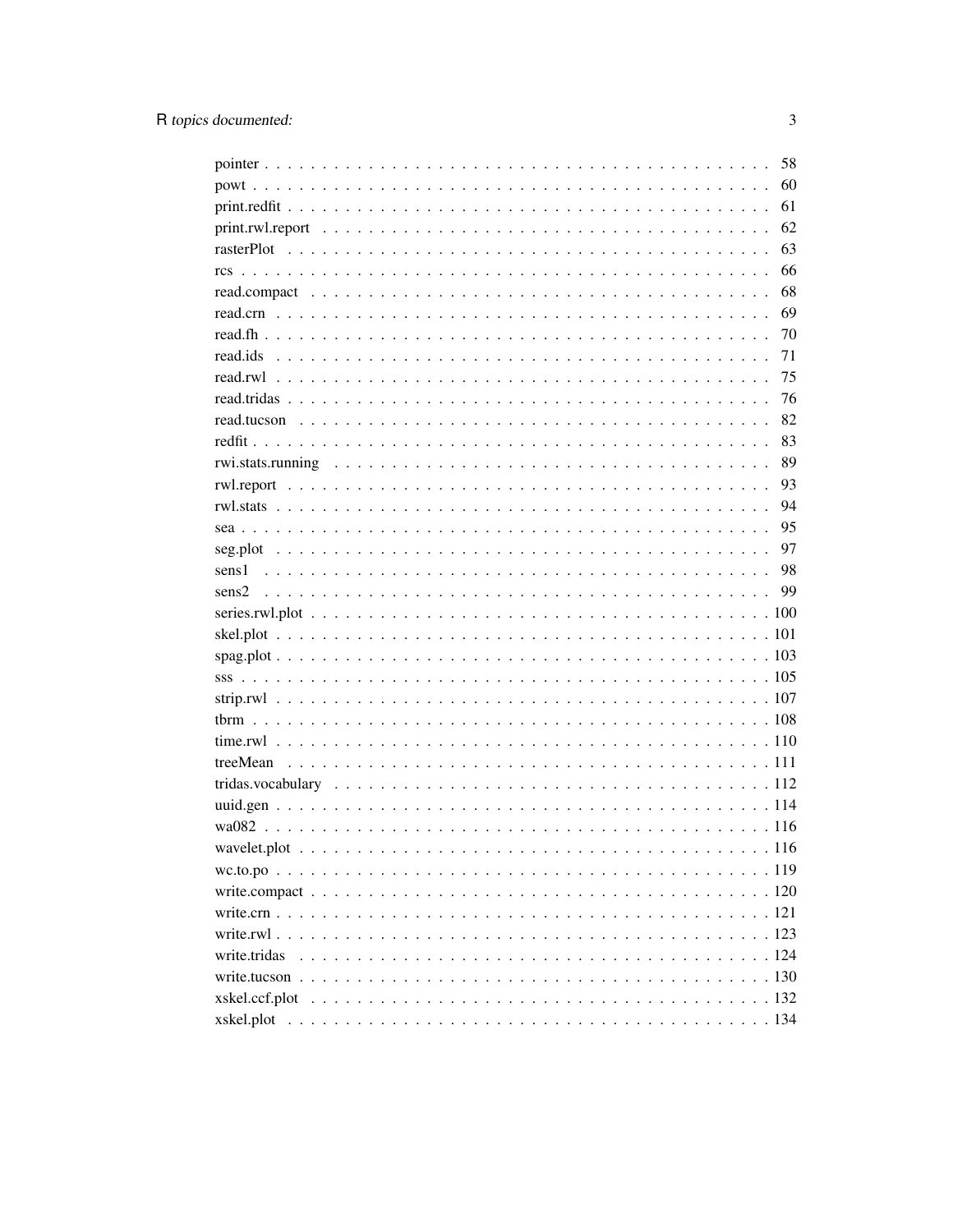#### Description

This package contains functions for performing some standard tree-ring analyses.

# **Details**

| Package: |            |
|----------|------------|
| Type:    | Package    |
| License: | $GPL (=2)$ |

#### *Main Functions*

read.rwl reads rwl files

detrend detrends raw ring widths

chron builds chronologies

corr.rwl.seg crossdating function

#### Author(s)

Andy Bunn <andy.bunn@wwu.edu> with major additions from Mikko Korpela and other significant contributions from Franco Biondi, Filipe Campelo, Pierre Mérian, Fares Qeadan and Christian Zang. Function redfit is an improved translation of program REDFIT which is original work of Manfred Mudelsee and Michael Schulz. Jacob Cecile contributed a bug fix to detrend.series. Allan Buras came up with the revised formula of  $q \, \text{lk}$  in dplR  $\geq 1.6.1$ .

## References

Cook, E. R. and Kairiukstis, L. A., editors (1990) *Methods of Dendrochronology: Applications in the Environmental Sciences*. Springer. ISBN-13: 978-0-7923-0586-6.

Fritts, H. C. (2001) *Tree Rings and Climate*. Blackburn. ISBN-13: 978-1-930665-39-2.

anos1 *Rothenburg Tree Ring Widths*

#### Description

This data set gives the raw ring widths for Norway spruce *Picea abies* at Rothenburg ob der Tauber, Bavaria, Germany. There are 20 series from 10 trees. Data set was created using read.rwl and saved to an .rda file using save.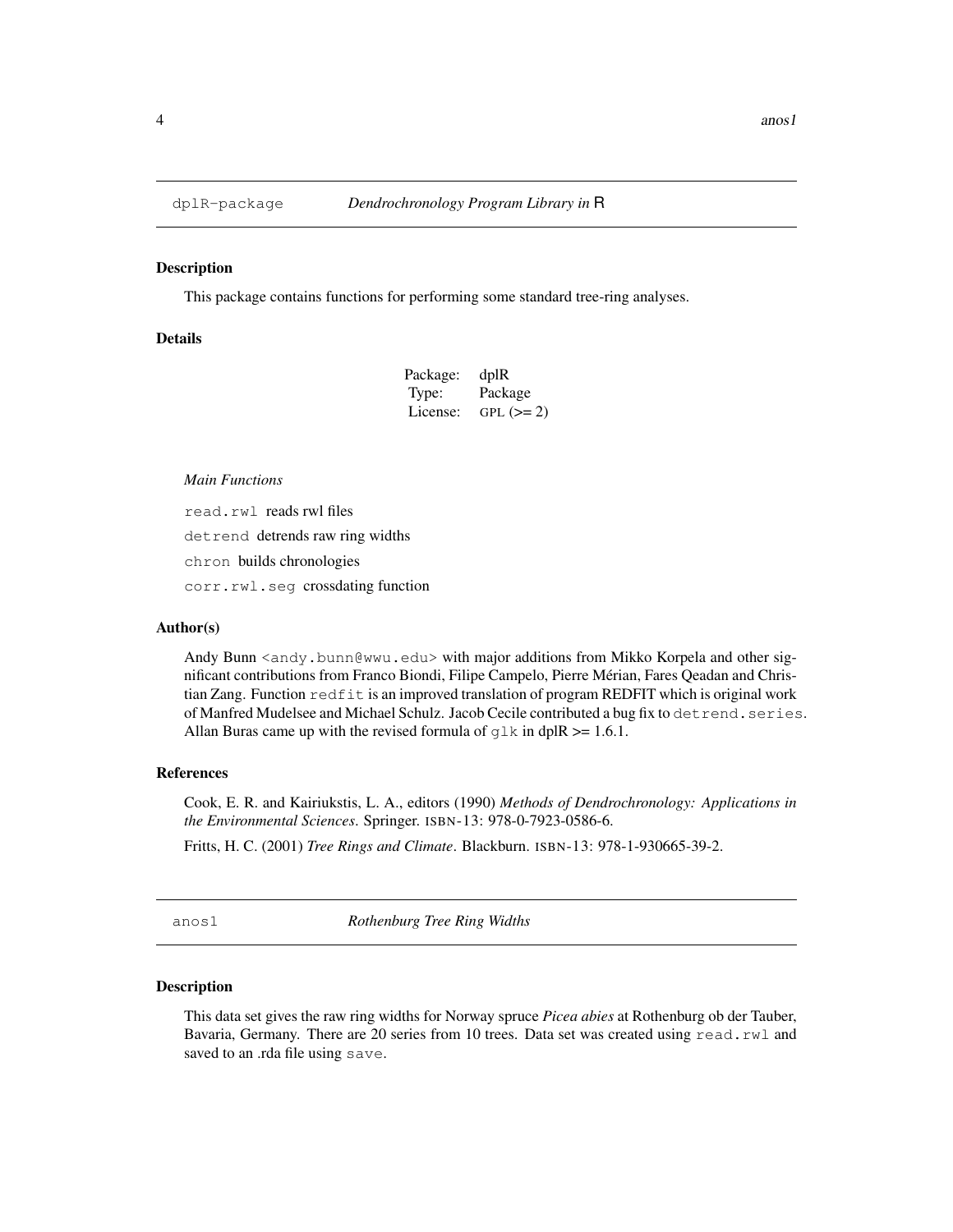#### as.rwl 5

# Usage

```
data(anos1)
```
# Format

A data.frame containing 20 tree-ring series from 10 trees in columns and 98 years in rows. The correct stc mask for use with read.ids is  $c(5,2,1)$ .

# References

Zang, C. (2010) *Growth reaction of temperate forest tree species to summer drought – a multispecies tree-ring network approach*. Ph.D. thesis, Technische Universität München.

as.rwl *as.rwl*

# Description

Attempts to turn its argument into a rwl object.

## Usage

as.rwl(x)

#### Arguments

x a data.frame or matrix with series as columns and years as rows

# Details

This tries to coerce x into class  $\subset$  ("rwl", "data.frame"). Failable.

# Value

An object of class  $\circ$  ("rwl", "data.frame") with the series in columns and the years as rows. The series IDs are the column names and the years are the row names.

# Author(s)

Andy Bunn. Patched and improved by Mikko Korpela.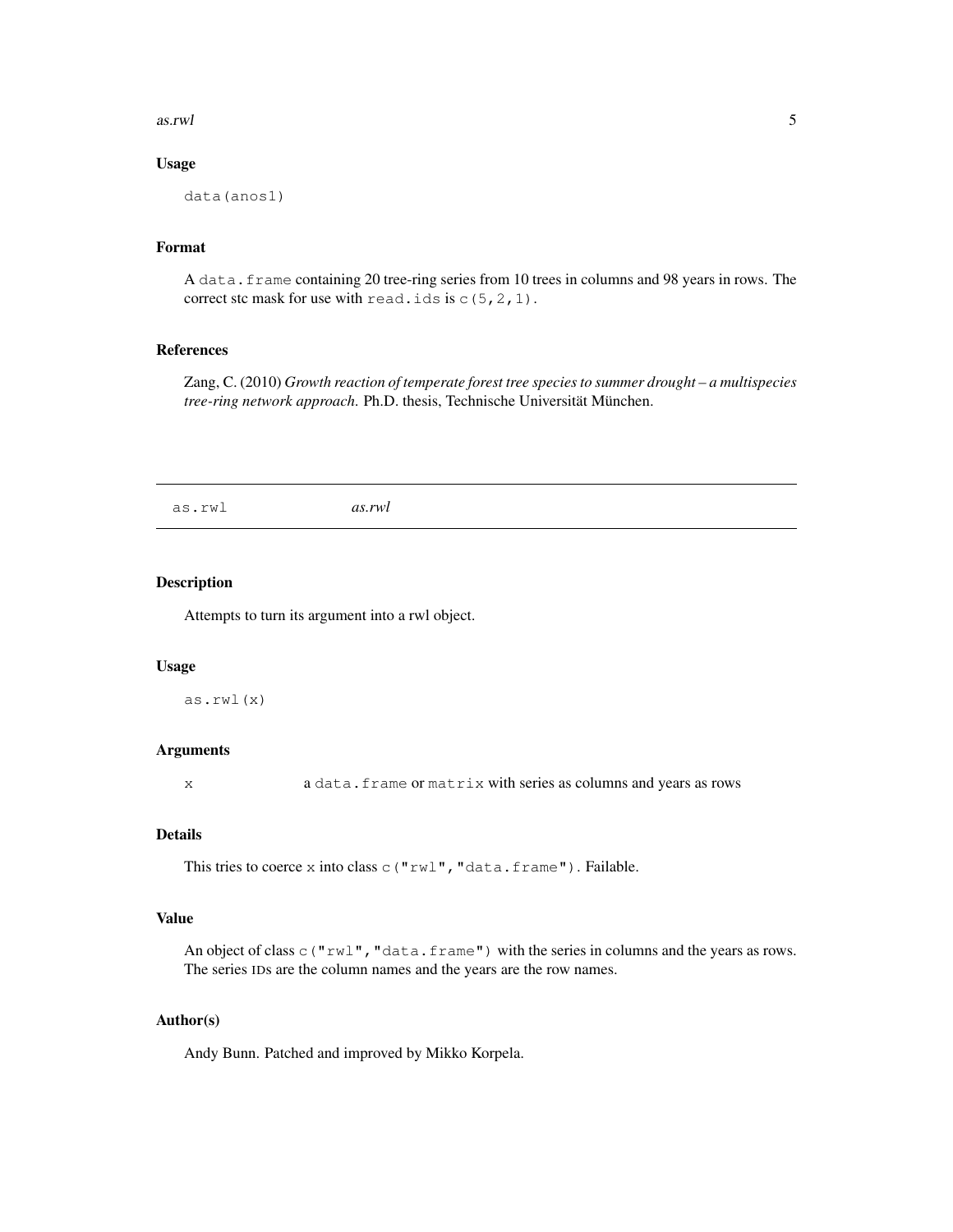**6** bai.in

## Examples

```
library(graphics)
library(stats)
library(utils)
## Toy
n < -100## Make a data.frame that is tree-ring like
base.series <- 0.75 + exp(-0.2 * 1:n)foo \le data.frame(x1 = base.series + abs(rnorm(n, 0, 0.25)),
                  x2 = base.series + abs(rnorm(n, 0, 0.25)),
                  x3 = base.series + abs(rnorm(n, 0, 0.25)),x4 = base.series + abs(rnorm(n, 0, 0.25)),x5 = base.series + abs(rnorm(n, 0, 0.25)),x6 = base.series + abs(rnorm(n, 0, 0.25)))# coerce to rwl and use plot and summary methods
foo <- as.rwl(foo)
class(foo)
plot(foo, plot.type="spag")
summary(foo)
```
bai.in *Basal Area Increment (Inside Out)*

#### Description

Convert multiple ring-width series to basal area increment (i.e., ring area) going from the pith to the bark.

#### Usage

bai.in(rwl, d2pith = NULL)

#### **Arguments**

| rwl    | a data. frame with series as columns and years as rows such as that produced<br>by read.rwl                                                                                                                                                                                                                                                                                                                                                                    |
|--------|----------------------------------------------------------------------------------------------------------------------------------------------------------------------------------------------------------------------------------------------------------------------------------------------------------------------------------------------------------------------------------------------------------------------------------------------------------------|
| d2pith | an optional vector containing two variables. If present, then variable one<br>(series in the example below) gives the series ID as either characters or<br>factors. These must exactly match colnames $(rwl)$ . Variable two $(d2pith)$<br>in the example below) gives the distance from the innermost measured ring to<br>the pith of the tree in mm. If $d2pith$ is NULL then the distance to pith is assumed<br>to be zero for each series (column) in rwl. |

# Details

This converts ring-width series (mm) to ring-area series (mm squared) (aka basal area increments) based on the distance between the innermost measured ring and the pith of the tree. It is related to bai.out, which calculates each ring area starting from the outside of the tree and working inward. Both methods assume a circular cross section (Biondi 1999). See the references below for further details.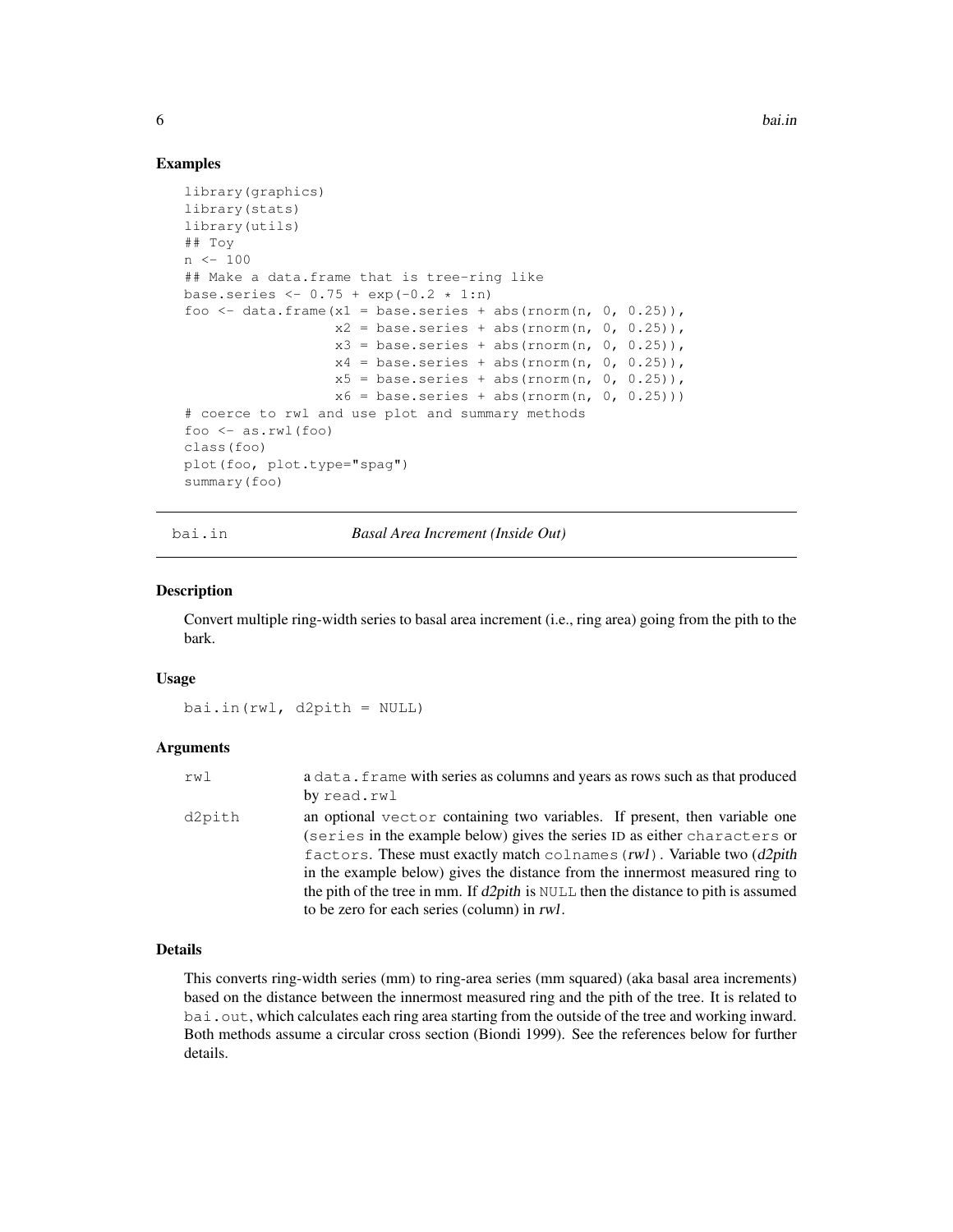#### bai.in 2008 and 2008 and 2008 and 2008 and 2008 and 2008 and 2008 and 2008 and 2008 and 2008 and 2008 and 2008

## Value

A data.frame containing the ring areas for each series with column names, row names and dimensions of rwl.

## Note

```
DendroLab website: http://dendrolab.org/
```
## Author(s)

Code by Andy Bunn based on work from DendroLab, University of Nevada Reno, USA. Patched and improved by Mikko Korpela.

# References

Biondi, F. (1999) Comparing tree-ring chronologies and repeated timber inventories as forest monitoring tools. *Ecological Applications*, 9(1), 216–227.

Biondi, F. and Qeadan, F. (2008) A theory-driven approach to tree-ring standardization: Defining the biological trend from expected basal area increment. *Tree-Ring Research*, 64(2), 81–96.

## See Also

bai.out

# Examples

```
library(graphics)
library(stats)
library(utils)
## Toy
n <- 100
## Make three fake tree-ring series to show that these funcs work on rwl objects
base.series <- 0.75 + exp(-0.2 * 1:n)rwl \leftarrow data.frame(x1 = base.series + abs(rnorm(n, 0, 0.05)),
                  x2 = base.series + abs(rnorm(n, 0, 0.05)),
                  x3 = base.series + abs(rnorm(n, 0, 0.05)))## The inside out method
foo \le bai.in(rwl = rwl)
## The outside in method
bar < - bai.out(rwl = rwl)
## Identical
head(bar)
head(foo)
## Use gp data
data(gp.rwl)
data(gp.d2pith)
foo \le bai.in(rwl = qp.rwl, d2pith = qp.d2pith)
foo.crn <- chron(foo)
```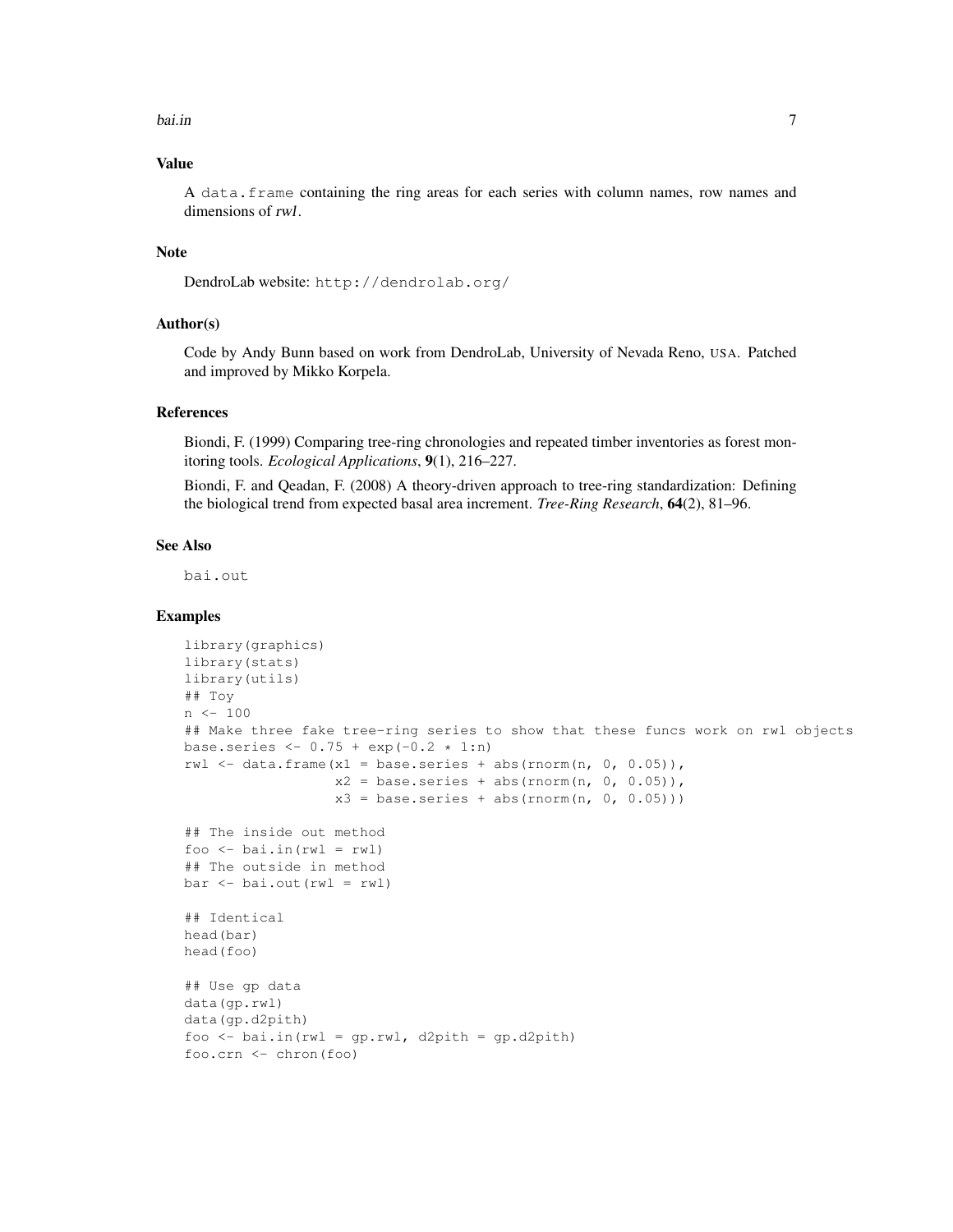```
yrs <- time(foo.crn)
plot(yrs, foo.crn[, 1], type = "n",xlab = "Year", ylab = expression(mm^2))
lines(yrs, foo.crn[, 1], col = "grey", lty = "dashed")lines(yrs, ffcsaps(foo.crn[, 1], nyrs = 32), col = "red", lwd = 2)
```
## bai.out *Basal Area Increment (Outside In)*

# Description

Convert multiple ring-width series to basal area increment (i.e., ring area) going from the bark to the pith.

#### Usage

bai.out(rwl, diam = NULL)

## **Arguments**

| rwl  | a data. frame with series as columns and years as rows such as that produced<br>by read.rwl                                                                                                                                                                                                                                                                                                                                                                                                                                                |
|------|--------------------------------------------------------------------------------------------------------------------------------------------------------------------------------------------------------------------------------------------------------------------------------------------------------------------------------------------------------------------------------------------------------------------------------------------------------------------------------------------------------------------------------------------|
| diam | an optional data. frame containing two variables. If present, variable one<br>(series in the example below) gives the series ID as either characters or<br>factors. These must exactly match colnames $(rwl)$ . Variable two (diam in<br>the example below) gives the diameter of the tree (in mm) up to the outermost<br>ring (e.g., the diameter of the tree where the core was taken minus the thickness<br>of the bark). If diam is NULL then the diameter is taken as twice the sum of the<br>widths for each series (column) in rwl. |

# Details

This converts ring-width series (mm) to ring-area series (mm squared) (aka basal area increments) based on the diameter of the tree and the width of each ring moving towards the pith of the tree. It is related to bai.in, which calculates each ring area starting from the inside of the tree and working outward. Both methods assume a circular cross section (Biondi 1999). See the references below for further details.

# Value

A data.frame containing the ring areas for each series with column names, row names and dimensions of rwl.

#### **Note**

DendroLab website: http://dendrolab.org/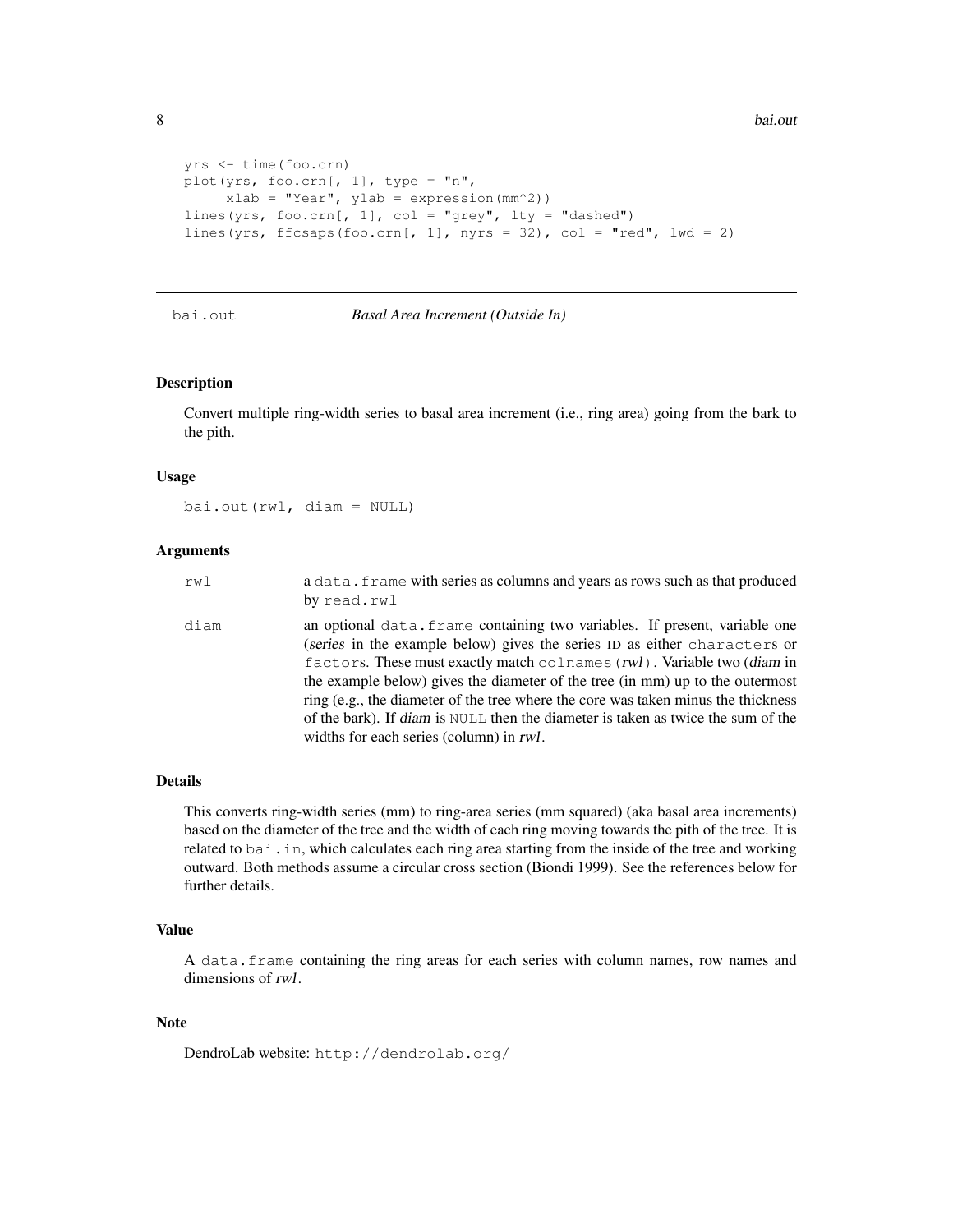#### bai.out 2008 and 2008 and 2008 and 2008 and 2008 and 2008 and 2008 and 2008 and 2008 and 2008 and 2008 and 200

#### Author(s)

Code by Andy Bunn based on work from DendroLab, University of Nevada Reno, USA. Patched and improved by Mikko Korpela.

## References

Biondi, F. (1999) Comparing tree-ring chronologies and repeated timber inventories as forest monitoring tools. *Ecological Applications*, 9(1), 216–227.

Biondi, F. and Qeadan, F. (2008) A theory-driven approach to tree-ring standardization: Defining the biological trend from expected basal area increment. *Tree-Ring Research*, 64(2), 81–96.

#### See Also

bai.in

## Examples

```
library(graphics)
library(utils)
## Not run:
library(stats)
## Toy
n <- 100
## Make three fake tree-ring series to show that these funcs work on rwl objects
base.series <- 0.75 + \exp(-0.2 + 1:n)rwl \le data.frame(x1 = base.series + abs(rnorm(n, 0, 0.05)),
                  x2 = base.series + abs(rnorm(n, 0, 0.05)),
                  x3 = base.series + abs(rnorm(n, 0, 0.05)))## The inside out method
foo \le bai.in(rwl = rwl)
## The outside in method
bar < - bai.out(rwl = rwl)
## Identical
head(bar)
head(foo)
## End(Not run)
## Use gp data
data(gp.rwl)
data(gp.dbh)
## dbh (minus the bark) from cm to mm
gp.dbh2 \leftarrow gp.dbh[, 1:2]qp. dbh2[, 2] < - (qp. dbh[, 2] - qp. dbh[, 3] * 10
bar \le bai.out(rwl = gp.rwl, diam = gp.dbh2)
bar.crn <- chron(bar)
yrs <- time(bar.crn)
plot(yrs, bar.crn[, 1], type = "n",
     xlab = "Year", ylab = expression(mm^2))
lines(yrs, bar.crn[, 1], col = "grey", lty = "dashed")
```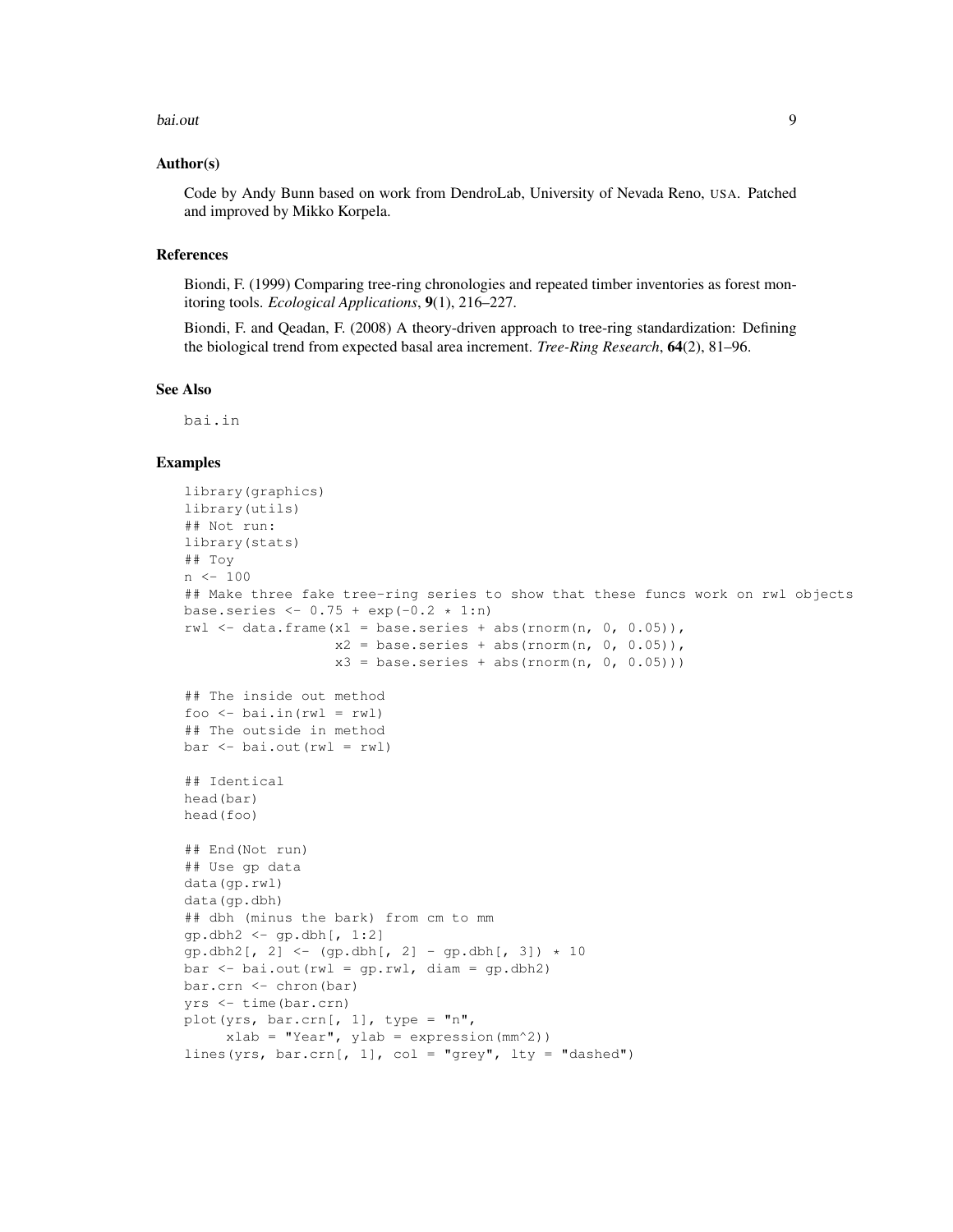```
lines(yrs, ffcsaps(bar.crn[, 1], nyrs = 32), col = "red", lwd = 2)
```
#### Description

This data set gives the raw ring widths for bristlecone pine *Pinus longaeva* at Campito Mountain in California, USA. There are 34 series. Data set was created using read.rwl and saved to an .rda file using save.

#### Usage

data(ca533)

## Format

A data. frame containing 34 tree-ring series in columns and 1358 years in rows.

#### Source

International tree-ring data bank, Accessed on 27-August-2007 at ftp://ftp.ncdc.noaa. gov/pub/data/paleo/treering/measurements/northamerica/usa/ca533.rwl

#### References

Graybill, D. A. and LaMarche, Jr., V. C. (1983) Campito Mountain Data Set. IGBP PAGES/World Data Center for Paleoclimatology Data Contribution Series 1983-CA533.RWL. NOAA/NCDC Paleoclimatology Program, Boulder, Colorado, USA.

cana157 *Twisted Tree Heartrot Hill Standard Chronology*

#### **Description**

This data set gives the standard chronology for white spruce *Picea glauca* at Twisted Tree Heartrot Hill in Yukon, Canada. Data set was created using read.crn and saved to an .rda file using save.

#### Usage

data(cana157)

#### Format

A data.frame containing the standard chronology in column one and the sample depth in column two. There are 463 years (1530–1992) in the rows.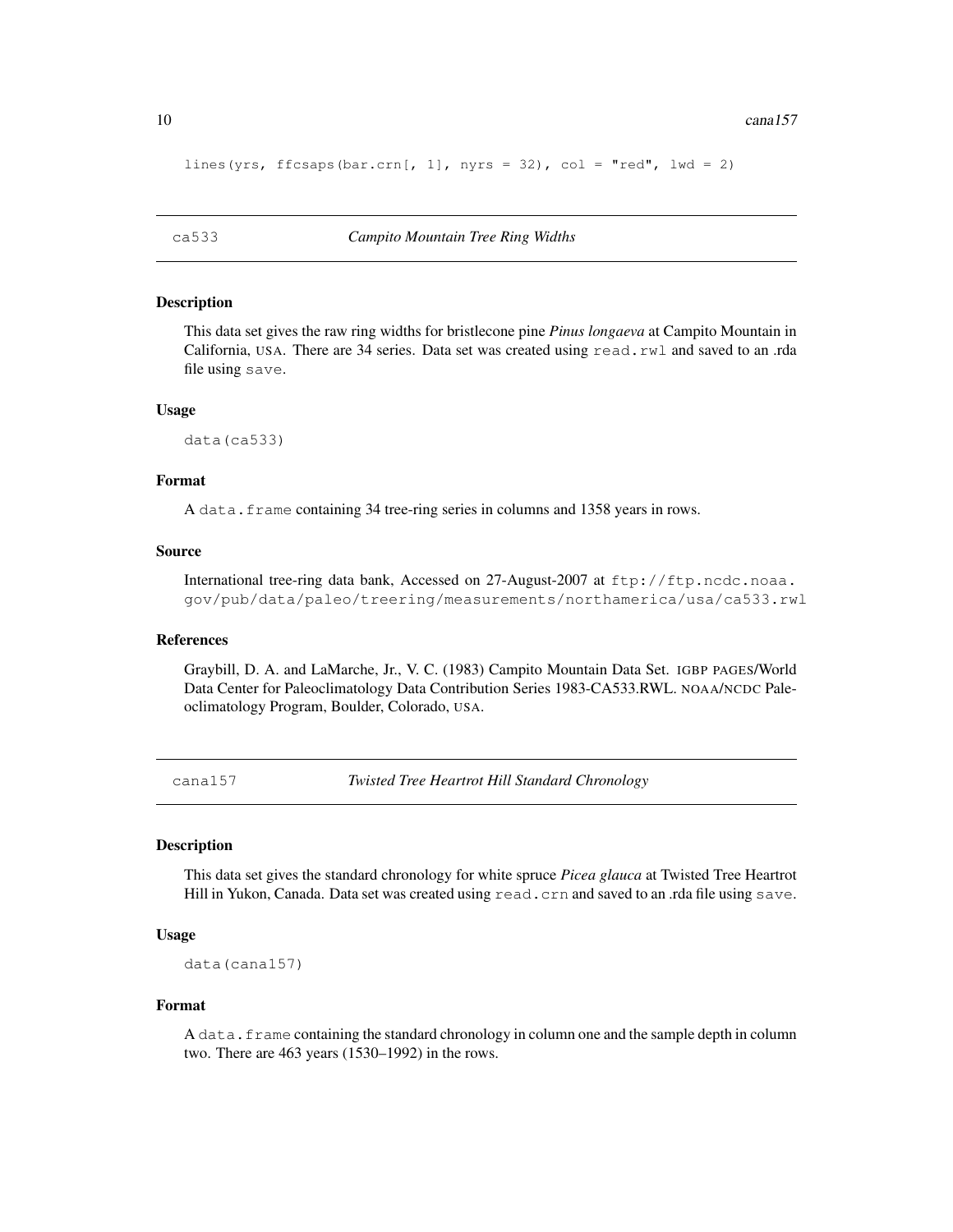#### ccf.series.rwl 11

# Source

```
International tree-ring data bank, Accessed on 27-August-2007 at ftp://ftp.ncdc.noaa.
gov/pub/data/paleo/treering/chronologies/northamerica/canada/cana157.
crn
```
## References

Jacoby, G., D'Arrigo, R. and Buckley, B. (1992) Twisted Tree Heartrot Hill Data Set. IGBP PAGES/World Data Center for Paleoclimatology Data Contribution Series 1992-CANA157.CRN. NOAA/NCDC Paleoclimatology Program, Boulder, Colorado, USA.

ccf.series.rwl *Cross-Correlation between a Series and a Master Chronology*

# Description

Computes cross-correlations between a tree-ring series and a master chronology built from a rwl object at user-specified lags and segments.

#### Usage

```
ccf.series.rwl(rwl, series, series.yrs = as.numeric(names(series)),
               seg.length = 50, bin.floor = 100, n = NULL,
               prewhiten = TRUE, biweight = TRUE, pcrit = 0.05,
               lag.max = 5, make.plot = TRUE,
               floor.plus1 = FALSE, series.x = FALSE, ...)
```
## **Arguments**

| rwl        | a data. frame with series as columns and years as rows such as that produced<br>by read.rwl.                                                                                                                                                                                |
|------------|-----------------------------------------------------------------------------------------------------------------------------------------------------------------------------------------------------------------------------------------------------------------------------|
| series     | a numeric or character vector. Usually a tree-ring series. If the length of<br>the value is 1, the corresponding column of rwl is selected (by name or position)<br>as the series and ignored when building the master chronology. Otherwise, the<br>value must be numeric. |
| series.yrs | a numeric vector giving the years of series. Defaults to as . numeric (names (series)).<br>Ignored if series is an index to a column of rwl.                                                                                                                                |
| seq.length | an even integral value giving length of segments in years (e.g., 20, 50, 100)<br>years).                                                                                                                                                                                    |
| bin.floor  | a non-negative integral value giving the base for locating the first segment (e.g.,<br>1600, 1700, 1800 AD). Typically 0, 10, 50, 100, etc.                                                                                                                                 |
| n          | NULL or an integral value giving the filter length for the hanning filter used<br>for removal of low frequency variation.                                                                                                                                                   |
| prewhiten  | logical flag. If TRUE each series is whitened using ar.                                                                                                                                                                                                                     |
| biweight   | logical flag. If TRUE then a robust mean is calculated using thrm.                                                                                                                                                                                                          |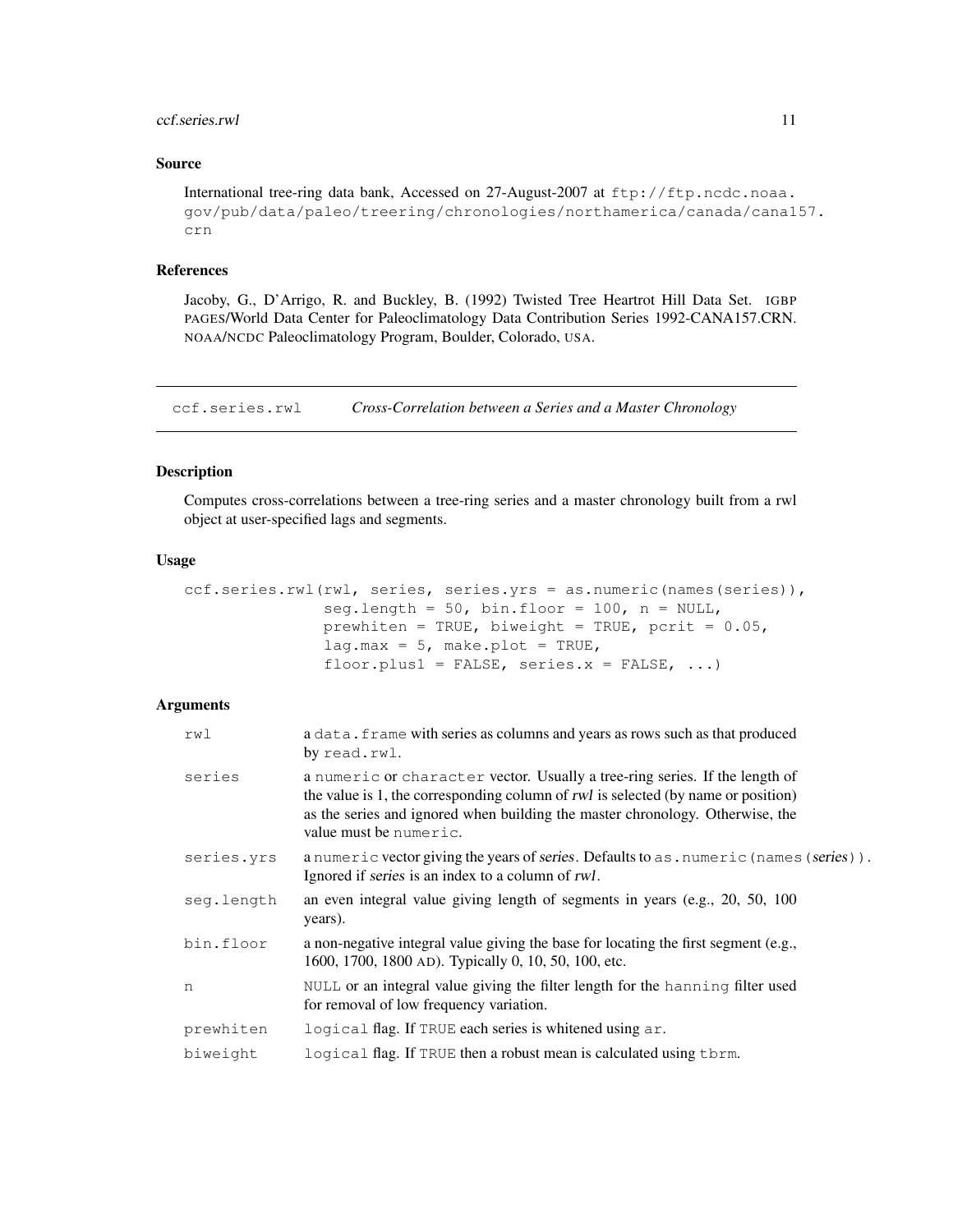| pcrit       | a number between 0 and 1 giving the critical value for the correlation test.                                       |
|-------------|--------------------------------------------------------------------------------------------------------------------|
| lag.max     | an integral value giving the maximum lag at which to calculate the $ccf$ .                                         |
| make.plot   | logical flag indicating whether to make a plot.                                                                    |
| floor.plus1 | logical flag. If TRUE, one year is added to the base location of the first<br>segment (e.g., 1601, 1701, 1801 AD). |
| series.x    | logical flag indicating whether to make the series the x argument to ccf.<br>See Details.                          |
|             | other arguments passed to plot.                                                                                    |

## Details

This function calculates the cross-correlation function between a tree-ring series and a master chronology built from rwl looking at correlations lagged positively and negatively using ccf at overlapping segments set by seg.length. For instance, with lag.max set to 5, cross-correlations would be calculated at for each segment with the master lagged at  $k = -5:5$  years.

The cross correlations are calculated calling ccf as

ccf(x=master,y=series,lag.max=lag.max,plot=FALSE) if series.x is FALSE and as ccf(x=series,y=master,lag.max=lag.max,plot=FALSE) if series.x is TRUE. This argument was introduced in dplR version 1.7.0. Different users have different expectations about how missing or extra rings are notated. If  $s$  witch,  $x =$  FALSE the behavior will be like COFECHA where a missing ring in a series produces a negative lag in the plot rather than a positive lag. See the crossdating vignette xdate-dplRfor more information.

Correlations are calculated for the first segment, then the second segment and so on. Correlations are only calculated for segments with complete overlap with the master chronology.

Each series (including those in the rwl object) is optionally detrended as the residuals from a hanning filter with weight n. The filter is not applied if n is NULL. Detrending can also be done via prewhitening where the residuals of an ar model are added to each series mean. This is the default. The master chronology is computed as the mean of the rwl object using  $\tt form$  if biweight is TRUE and rowMeans if not. Note that detrending typically changes the length of the series. E.g., a hanning filter will shorten the series on either end by  $floor(n/2)$ . The prewhitening default will change the series length based on the ar model fit. The effects of detrending can be seen with series.rwl.plot.

#### Value

A list containing matrices ccf and bins. Matrix ccf contains the correlations between the series and the master chronology at the lags window given by *lag.max.* Matrix *bins* contains the years encapsulated by each bin.

#### Author(s)

Andy Bunn. Patched and improved by Mikko Korpela.

#### References

Bunn, A. G. (2010) Statistical and visual crossdating in R using the dplR library. *Dendrochronologia*, 28(4), 251–258.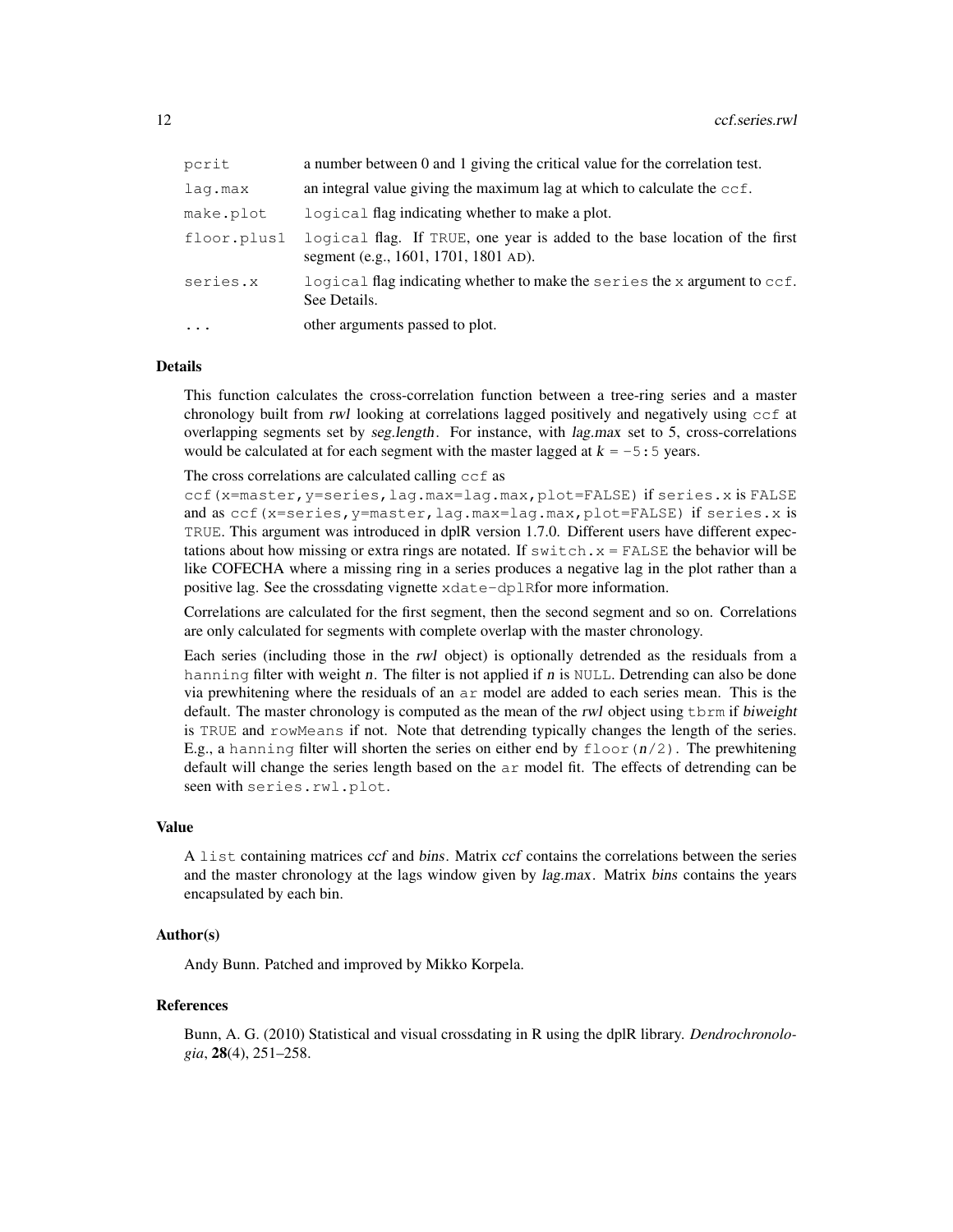#### chron 13

# See Also

corr.rwl.seg, corr.series.seg, skel.plot, series.rwl.plot

#### Examples

```
library(utils)
data(co021)
dat < -co021## Create a missing ring by deleting a year of growth in a random series
flagged <- dat$"641143"
flagged <- c(NA, flagged[-325])
names(flagged) <- rownames(dat)
dat$"641143" <- NULL
ccf.100 \le - ccf.series.rwl(rwl = dat, series = flagged, seg.length = 100)
## Not run:
flagged2 <- co021$"641143"
names(flagged2) <- rownames(dat)
ccf.100.1 \leftarrow ccf.series.rwl(rwl = dat, seg.length = 100,series = flagged2)
## Select series by name or column position
ccf.100.2 \leq ccf.series.rwl(rwl = co021, seq.length = 100,
                             series = "641143")
ccf.100.3 \leftarrow ccf.series.rwl(rwl = co021, seg.length = 100,series = which(colnames(co021) == "(641143"))
identical(ccf.100.1, ccf.100.2) # TRUE
identical(ccf.100.2, ccf.100.3) # TRUE
## End(Not run)
```
chron *Build Mean Value Chronology*

#### Description

This function builds a mean value chronology, typically from a data.frame of detrended ring widths as produced by detrend.

#### Usage

```
chron(x, prefix = "xxx", biweight = TRUE, prewhiten = FALSE, ...)
```
#### Arguments

| $\mathbf{x}$ | $a$ data. frame of ring widths with rownames $(x)$ containing years and colnames $(x)$ |
|--------------|----------------------------------------------------------------------------------------|
|              | containing each series ID such as produced by read.rwl                                 |
| prefix       | a character string with less than 4 characters. Defaults to "xxx"                      |
| biweight     | logical flag. If TRUE then a robust mean is calculated using them.                     |
| prewhiten    | logical flag. If TRUE each series is whitened using a r prior to averaging.            |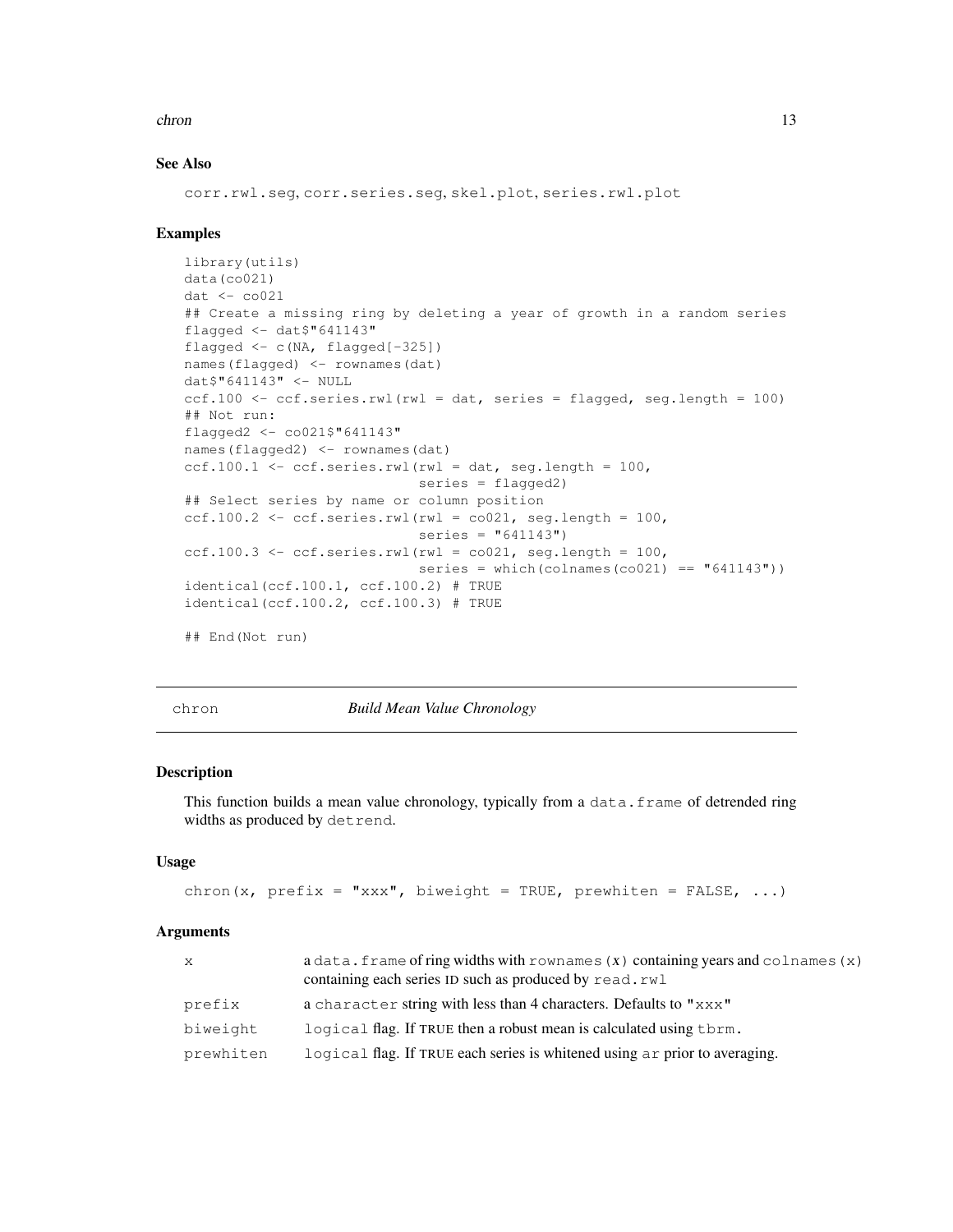... Arguments passed to ar when prewhiten is TRUE. For example, use aic and order.max to control the order of the AR model.

## Details

This either averages the rows of the data.frame using a mean or a robust mean (the so-called standard chronology) or can do so from the residuals of an AR process (the residual chronology).

## Value

A data.frame with the standard chronology, residual chronology (if prewhitening was performed), and the sample depth.

## Author(s)

Andy Bunn. Patched and improved by Mikko Korpela.

## References

Cook, E. R. and Kairiukstis, L. A., editors (1990) *Methods of Dendrochronology: Applications in the Environmental Sciences*. Springer. ISBN-13: 978-0-7923-0586-6.

Fritts, H. C. (2001) *Tree Rings and Climate*. Blackburn. ISBN-13: 978-1-930665-39-2.

#### See Also

read.rwl, detrend, ar, crn.plot

## Examples

```
library(graphics)
library(utils)
data(ca533)
ca533.rwi <- detrend(rwl = ca533, method = "ModNegExp")
ca533.crn <- chron(ca533.rwi, prefix = "CAM")
plot(ca533.crn,xlab="Year",ylab="RWI")
## With residual chron
ca533.crn <- chron(ca533.rwi, prefix = "CAM", prewhiten = TRUE)
```
cms *C-Method Standardization*

# Description

Detrend multiple ring-width series simultaneously using the C-method.

## Usage

cms(rwl, po, c.hat.t = FALSE, c.hat.i = FALSE)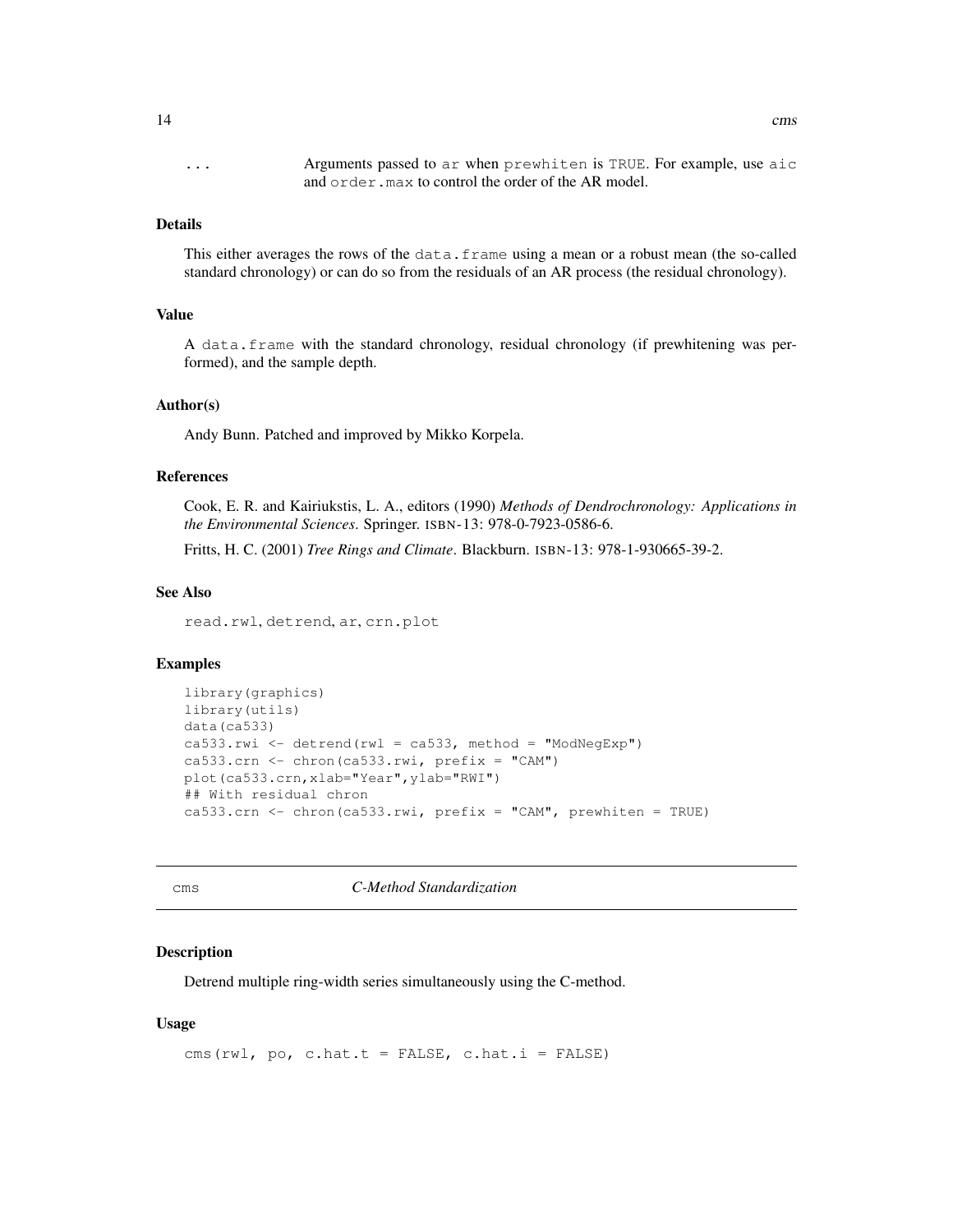cms and the contract of the contract of the contract of the contract of the contract of the contract of the contract of the contract of the contract of the contract of the contract of the contract of the contract of the co

#### Arguments

| rw1     | a data. frame with series as columns and years as rows such as that produced<br>by read.rwl                                                                                                                                                                                                                                                                                    |
|---------|--------------------------------------------------------------------------------------------------------------------------------------------------------------------------------------------------------------------------------------------------------------------------------------------------------------------------------------------------------------------------------|
| po      | a data. frame containing two variables. Variable one (series in the example<br>below) gives the series ID as either characters or factors. These must ex-<br>actly match $\text{colnames}(rwl)$ . Variable two ( <i>pith.offset</i> in the example below)<br>must be integral values and give the years from the beginning of the core to the<br>pith (or center) of the tree. |
| c.hat.t | a logical indicating whether to export the C-curves for each tree by biological<br>age.                                                                                                                                                                                                                                                                                        |
| c.hat.i | a logical indicating whether to export the expected ring widths for each se-<br>ries.                                                                                                                                                                                                                                                                                          |

# Details

This method detrends and standardizes tree-ring series by calculating a growth curve based on constant annual basal area increment. The method is based on the "assumption that constant growth is expressed by a constant basal area increment distributed over a growing surface" (Biondi and Qeadan 2008). The detrending is the estimation and removal of the tree's natural biological growth trend. The standardization is done by dividing each series by the growth trend to produce units in the dimensionless ring-width index (RWI).

This attempts to remove the low frequency variability that is due to biological or stand effects.

See the reference below for further details.

#### Value

A data. frame containing the dimensionless and detrended ring-width indices with column names, row names and dimensions of rwl if c.hat.t is FALSE and c.hat.i is FALSE.

Otherwise a list of length 2 or 3 containing the RWI data.frame, a data.frame containing the C-curves for each tree  $(c.hat.t)$ , and/or a vector containing the C-values for each tree  $(c.hat.t)$ depending on the output flags. See Eq. 12 in Biondi and Qeadan (2008) for more detail on c.hat.t, and c.hat.i.

## **Note**

```
DendroLab website: http://dendrolab.org/
```
## Author(s)

Code provided by DendroLab based on programming by F. Qeadan and F. Biondi, University of Nevada Reno, USA and adapted for dplR by Andy Bunn. Patched and improved by Mikko Korpela.

# References

Biondi, F. and Qeadan, F. (2008) A theory-driven approach to tree-ring standardization: Defining the biological trend from expected basal area increment. *Tree-Ring Research*, 64(2), 81–96.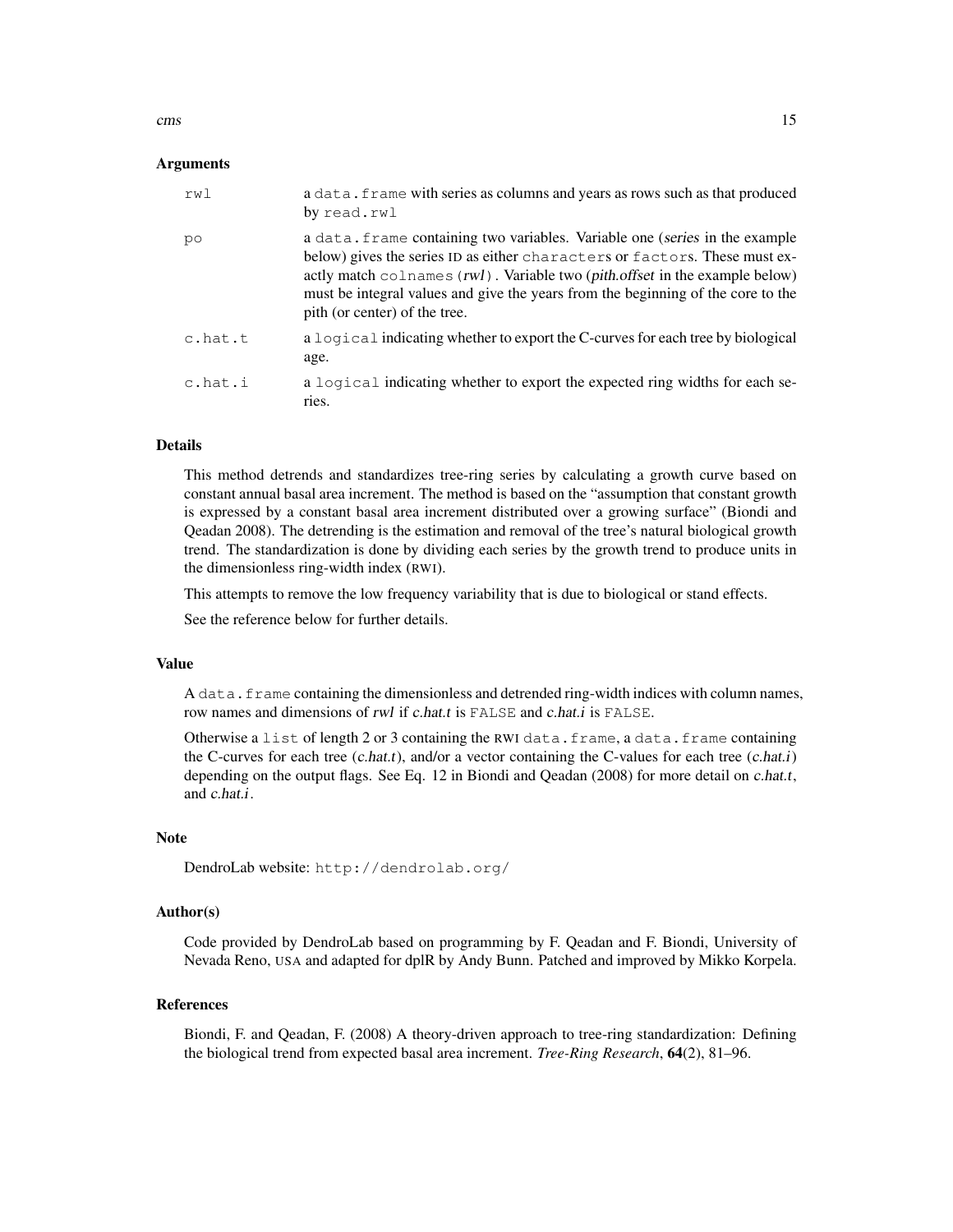# See Also

detrend, chron, rcs

## Examples

```
library(graphics)
library(utils)
data(gp.rwl)
data(gp.po)
gp.rwi <- cms(rwl = gp.rwl, po = gp.po)
gp.crn <- chron(gp.rwi)
crn.plot(gp.crn, add.spline = TRUE)
## c.hat
gp.rwi \leftarrow cms(rwl = gp.rwl, po = gp.p.o, c.hat.t = TRUE, c.hat.i = TRUE)dotchart(gp.rwi$c.hat.i, ylab = "Series", xlab = expression(hat(c)[i]))
tmp <- gp.rwi$c.hat.t
plot(tmp[, 1], type = "n", ylim = range(tmp, na.rm = TRUE),
     xlab = "Cambial Age", ylab = expression(hat(c)[t]))apply(tmp, 2, lines)
```
co021 *Schulman Old Tree No. 1, Mesa Verde*

## Description

This data set gives the raw ring widths for Douglas fir *Pseudotsuga menziesii* at Mesa Verde in Colorado, USA. There are 35 series. Data set was created using read.rwl and saved to an .rda file using save.

#### Usage

data(co021)

## Format

A data.frame containing 35 tree-ring series in columns and 788 years in rows.

#### Source

International tree-ring data bank, Accessed on 12-September-2011 at ftp://ftp.ncdc.noaa. gov/pub/data/paleo/treering/measurements/northamerica/usa/co021.rwl

#### References

Schulman, E. (1963) Schulman Old Tree No. 1 Data Set. IGBP PAGES/World Data Center for Paleoclimatology Data Contribution Series 1983-CO021.RWL. NOAA/NCDC Paleoclimatology Program, Boulder, Colorado, USA.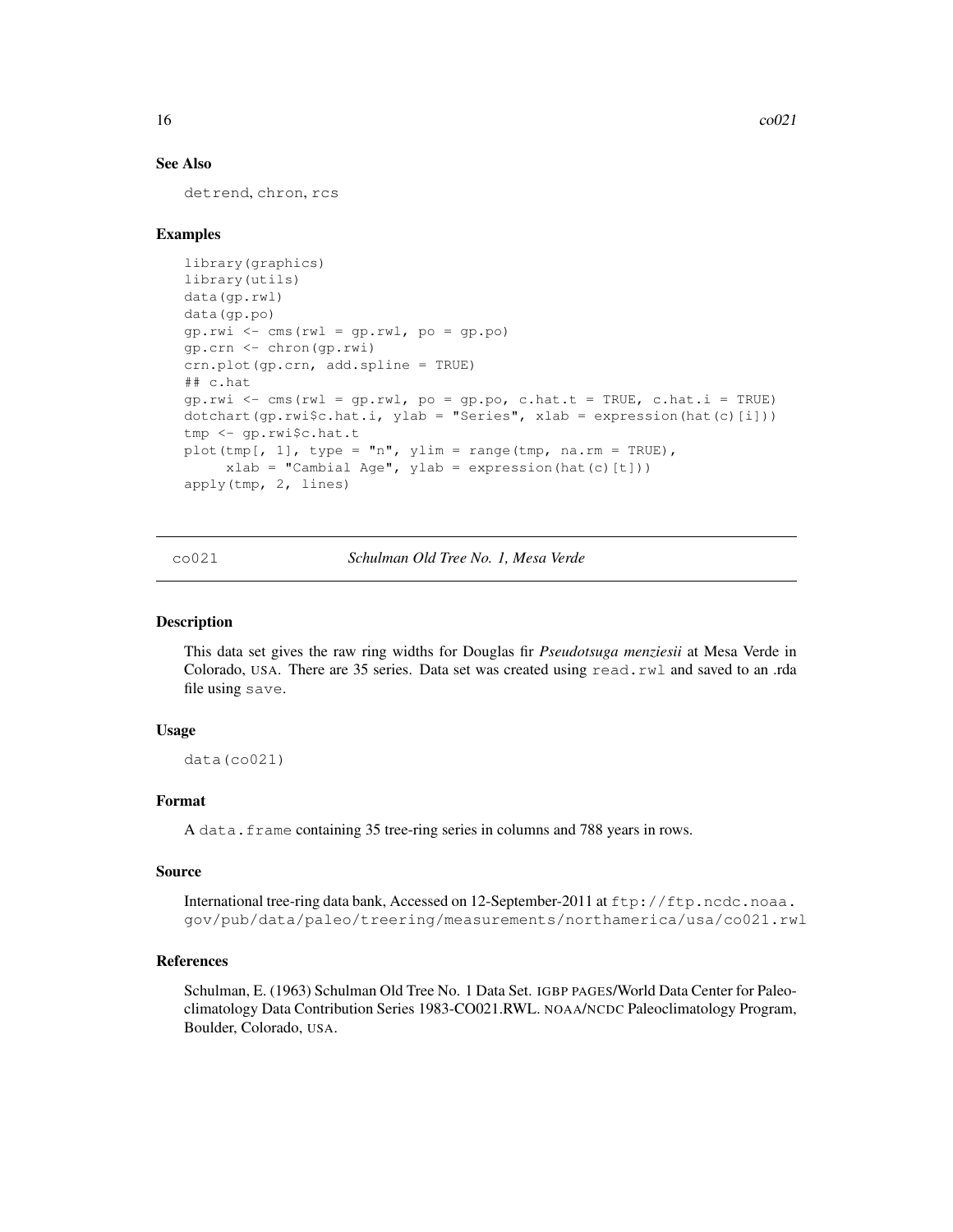# Description

This function combines any number of data.frames of tree-ring data into one data.frame.

## Usage

```
combine.rwl(x, y = NULL)
```
#### Arguments

| either a data. frame to be combined with y, or a list of data. frames to<br>be combined. |
|------------------------------------------------------------------------------------------|
| a data. frame to be combined with data. frame x.                                         |

# Details

The sequence of years in each data.frame must be increasing and continuous. The output produced by the function also fulfills this condition. If the input is differently formatted, the result will be wrong.

## Value

An object of class c("rwl", "data.frame") with the series in columns and the years as rows. The keycodes are the column names and the years are the row names.

# Author(s)

Christian Zang. Patched by Mikko Korpela.

## Examples

```
library(utils)
data(ca533)
data(co021)
combil <- combine.rwl(list(ca533, co021))
## or alternatively for data.frames to combine
combi2 <- combine.rwl(ca533, co021)
identical(combi1, combi2) # TRUE
```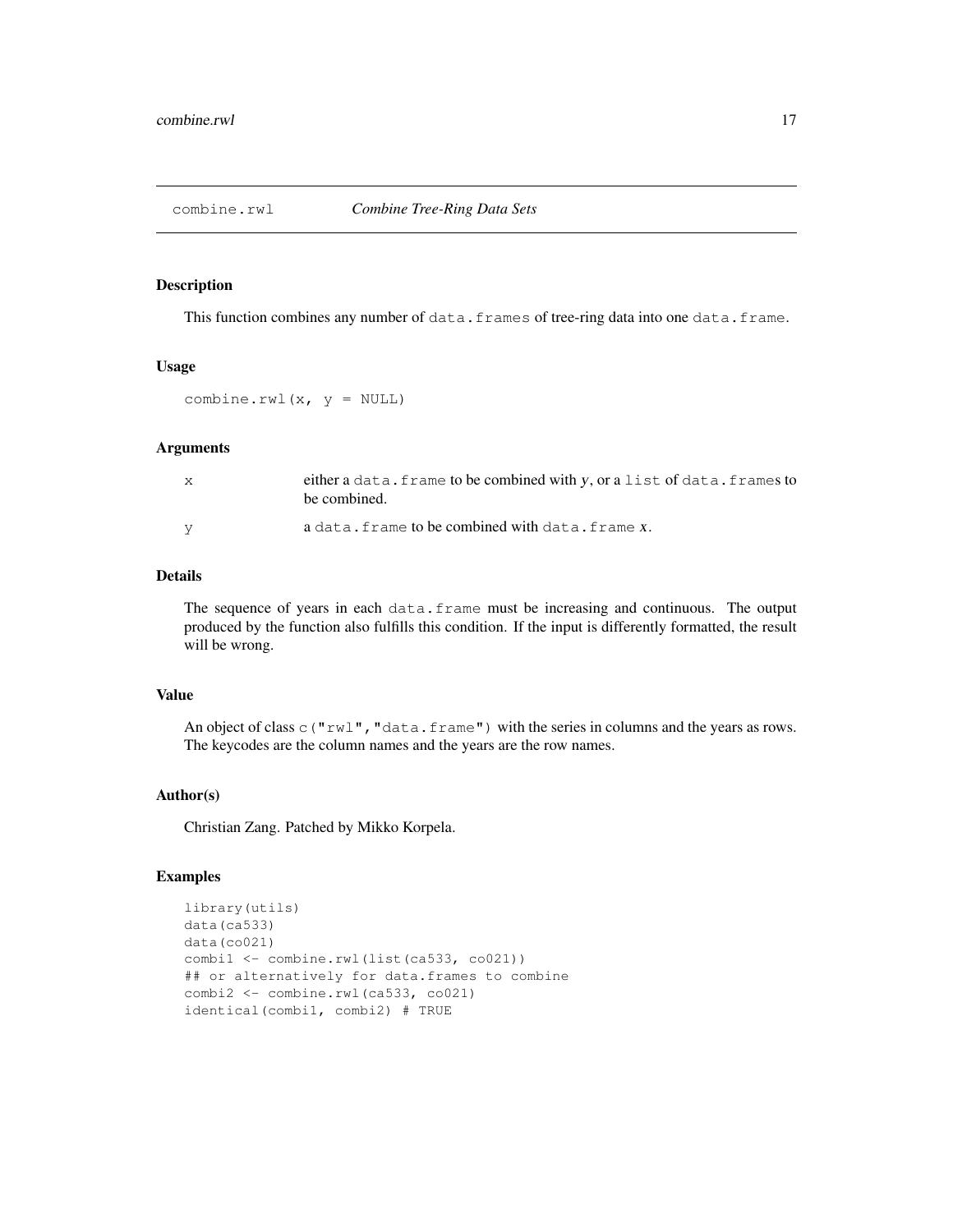common.interval *Common Interval*

#### Description

This function finds the common interval on a set of tree-ring widths such as that produced by read.rwl.

#### Usage

```
common.interval(rwl, type=c("series", "years", "both"),
                make.plot=TRUE)
```
# Arguments

| rwl       | $a$ data. frame of ring widths with rownames $(x)$ containing years and colnames $(x)$<br>containing each series ID such as produced by read.rwl |
|-----------|--------------------------------------------------------------------------------------------------------------------------------------------------|
| type      | a character string of "series", "years", or "both". Argument match-<br>ing is performed.                                                         |
| make.plot | a logical indicating if a plot should be drawn                                                                                                   |

# Details

This trims an  $rwl$  object to a common interval that maximizes the number of series ( $type="series"$ ), the number of years (type="years"), or a compromise between the two (type="both"). A modified seg.plot can be drawn as well.

#### Value

A data.frame with colnames  $(x)$  and rownames $(x)$ .

## Author(s)

Filipe Campelo, Andy Bunn and Mikko Korpela

# See Also

seg.plot

# Examples

```
library(utils)
data(co021)
co021.s <- common.interval(co021, type="series", make.plot=TRUE)
co021.y <- common.interval(co021, type="years", make.plot=TRUE)
co021.b <- common.interval(co021, type="both", make.plot=TRUE)
```
dim(co021)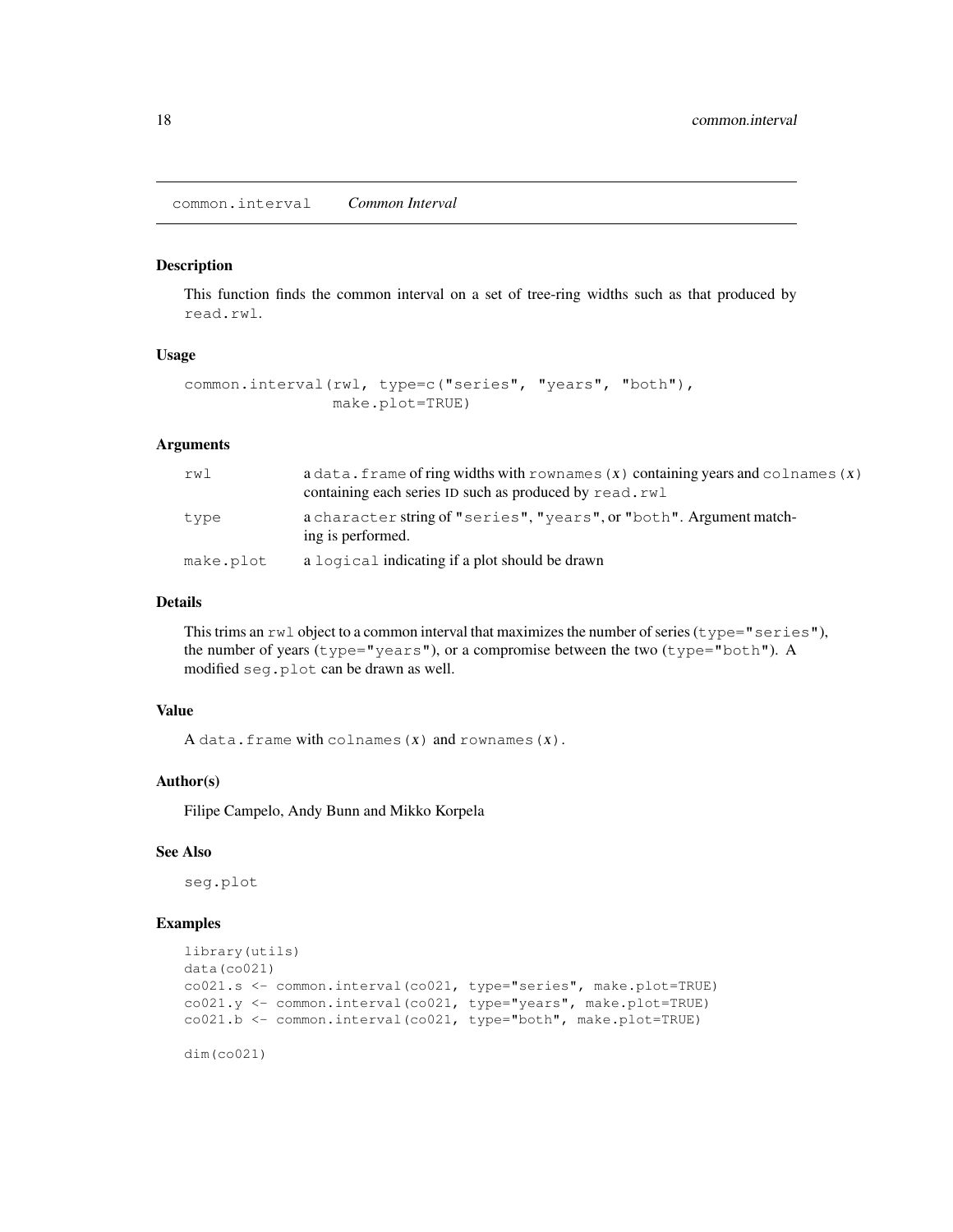# corr.rwl.seg 19

```
dim.s \leftarrow dim(\cos(0.21.s)dim.s # the highest number of series
prod(dim.s) # (33 series x 288 years = 9504)
dim.y \leftarrow dim(co021.y)
dim.y # the highest number of years
prod(dim.y) # (27 series x 458 years = 12366)
dim.b <- dim(co021.b)
dim.b # compromise solution
prod(dim.b) # (28 series x 435 years = 12180)
```
corr.rwl.seg *Compute Correlations between Series*

# Description

Computes the correlation between each tree-ring series in a rwl object.

# Usage

```
corr.runlseg(rwl, seq.length = 50, bin.float = 100, n = NULL,prewhiten = TRUE, pcrit = 0.05, biweight = TRUE,
             method = c("spearman", "pearson","kendall"),
             make.plot = TRUE, label.cex = 1, floor.plus1 = FALSE,
             master = NULL,
             master.yrs = as.numeric(if (is.null(dim(master))) {
                              names(master)
                          } else {
                              rownames(master)
                          }),
             ...)
```
## Arguments

| rwl        | a data. frame with series as columns and years as rows such as that produced<br>by read.rwl.                                                       |
|------------|----------------------------------------------------------------------------------------------------------------------------------------------------|
| seq.length | an even integral value giving length of segments in years (e.g., 20, 50, 100)<br>years).                                                           |
| bin.floor  | a non-negative integral value giving the base for locating the first segment (e.g.,<br>1600, 1700, 1800 AD). Typically 0, 10, 50, 100, etc.        |
| n          | NULL or an integral value giving the filter length for the hanning filter used<br>for removal of low frequency variation.                          |
| prewhiten  | logical flag. If TRUE each series is whitened using ar.                                                                                            |
| pcrit      | a number between 0 and 1 giving the critical value for the correlation test.                                                                       |
| biweight   | logical flag. If TRUE then a robust mean is calculated using them.                                                                                 |
| method     | Can be either "pearson", "kendall", or "spearman" which indicates<br>the correlation coefficient to be used. Defaults to "spearman". See cor.test. |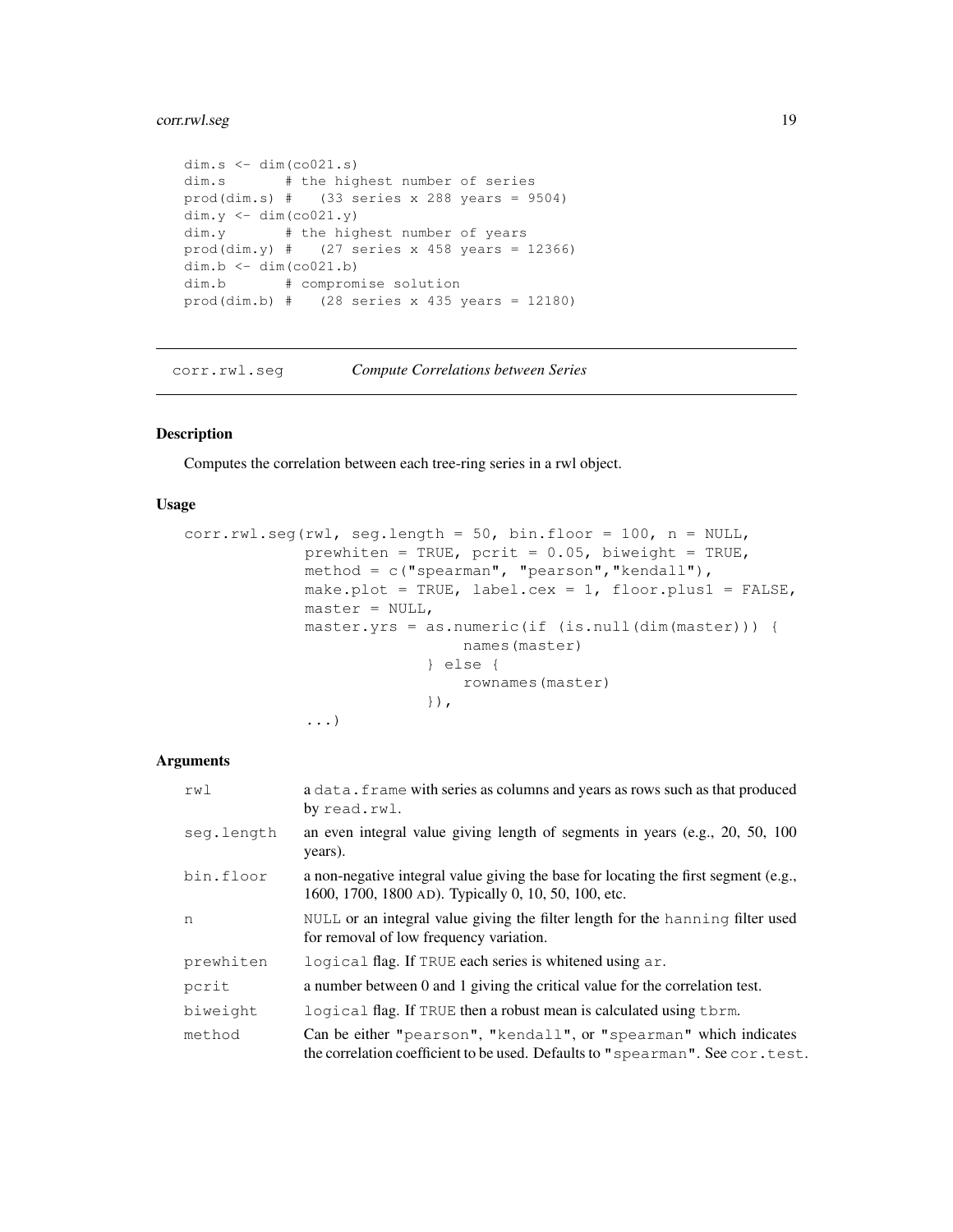| make.plot   | logical flag indicating whether to make a plot.                                                                                                                                                                                                                                                                                                                                                            |
|-------------|------------------------------------------------------------------------------------------------------------------------------------------------------------------------------------------------------------------------------------------------------------------------------------------------------------------------------------------------------------------------------------------------------------|
| label.cex   | numeric scalar for the series labels on the plot. Passed to <i>axis.cex</i> in $axis.$                                                                                                                                                                                                                                                                                                                     |
| floor.plus1 | logical flag. If TRUE, one year is added to the base location of the first<br>segment (e.g., 1601, 1701, 1801 AD).                                                                                                                                                                                                                                                                                         |
| master      | NULL, a numeric vector or a matrix-like object of numeric values,<br>including a data. frame. If NULL, a number of master chronologies, one<br>for each series in rwl, is built from rwl using the leave-one-out principle. If<br>a vector, the function uses this as the master chronology. If a matrix or<br>data. frame, this object is used for building the master chronology (no leave-<br>one-out). |
| master.yrs  | a numeric vector giving the years of series. Defaults to names or rownames<br>of master coerced to numeric type.                                                                                                                                                                                                                                                                                           |
| $\ddots$    | other arguments passed to plot.                                                                                                                                                                                                                                                                                                                                                                            |

## Details

This function calculates correlation serially between each tree-ring series and a master chronology built from all the other series in the rwl object (leave-one-out principle). Optionally, the user may give a master chronology (a  $vector$ ) as an argument. In the latter case, the same master chronology is used for all the series in the rwl object. The user can also choose to give a master data.frame (series as columns, years as rows), from which a single master chronology is built.

Correlations are done for each segment of the series where segments are lagged by half the segment length (e.g., 100-year segments would be overlapped by 50-years). The first segment is placed according to bin.floor. The minimum bin year is calculated as  $ceil$  ing (min.yr/bin.floor)  $*bin$ .floor where min.yr is the first year in either the rwl object or the user-specified master chronology, whichever is smaller. For example if the first year is 626 and *bin.floor* is 100 then the first bin would start in 700. If bin.floor is 10 then the first bin would start in 630.

Correlations are calculated for the first segment, then the second segment and so on. Correlations are only calculated for segments with complete overlap with the master chronology. For now, correlations are Spearman's rho calculated via cor.test using method = "spearman".

Each series (including those in the rwl object) is optionally detrended as the residuals from a hanning filter with weight  $n$ . The filter is not applied if  $n$  is NULL. Detrending can also be done via prewhitening where the residuals of an ar model are added to each series mean. This is the default. The master chronology is computed as the mean of the rwl object using  $\pm$ brm if biweight is TRUE and rowMeans if not. Note that detrending can change the length of the series. E.g., a hanning filter will shorten the series on either end by  $floor(n/2)$ . The prewhitening default will change the series length based on the ar model fit. The effects of detrending can be seen with series.rwl.plot.

The function is typically invoked to produce a plot where each segment for each series is colored by its correlation to the master chronology. Green segments are those that do not overlap completely with the width of the bin. Blue segments are those that correlate above the user-specified critical value. Red segments are those that correlate below the user-specified critical value and might indicate a dating problem.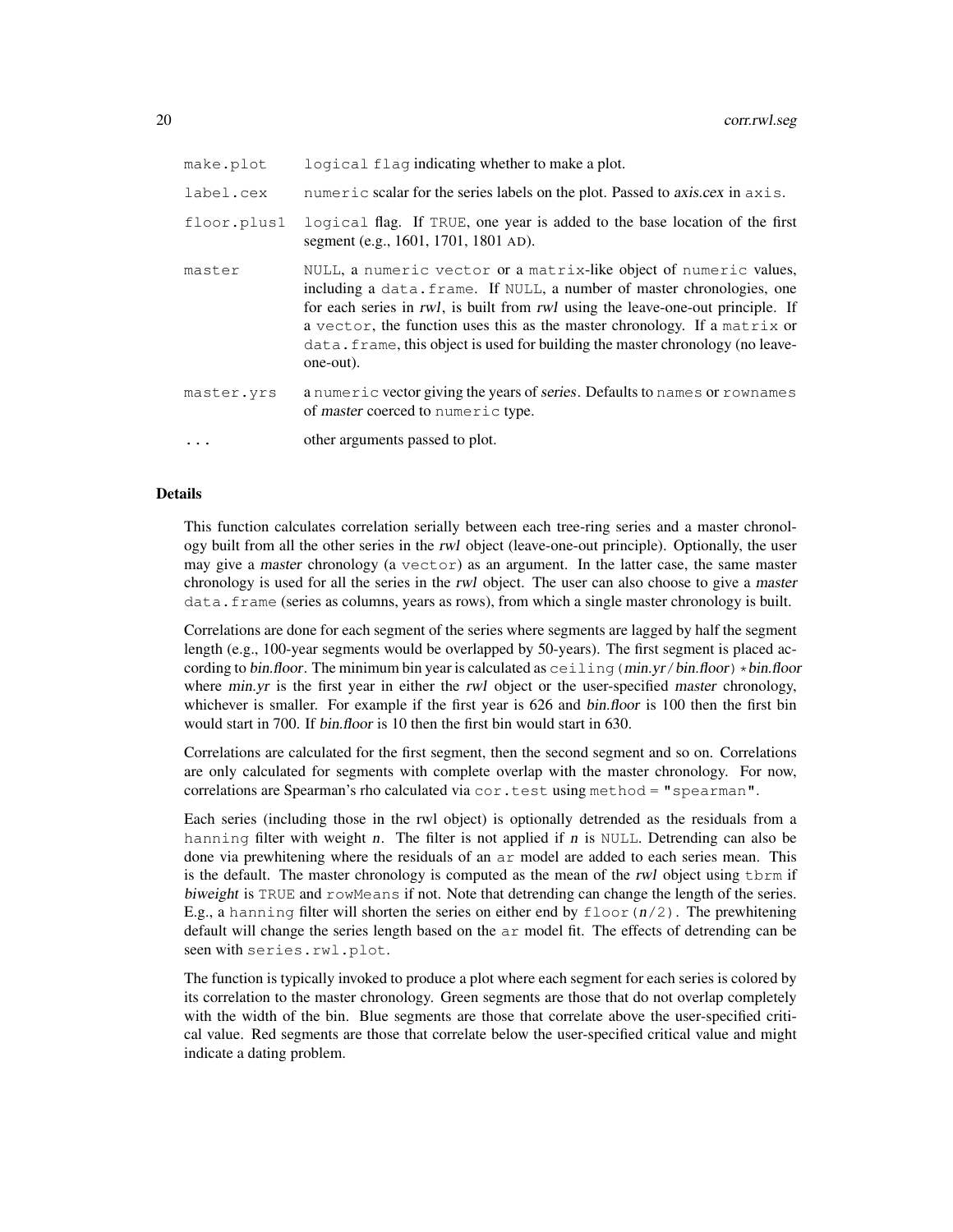#### corr.series.seg 21

#### Value

A list containing matrices spearman.rho, p.val, overall, bins, rwi, vector avg.seg.rho, numeric seg.lag, seg.length, pcrit, label.cex. An additional character flags is also returned if any segments fall below the critical value. Matrix spearman.rho contains the correlations for each series by bin. Matrix p.val contains the p-values on the correlation for each series by bin. Matrix overall contains the average correlation and p-value for each series. Matrix bins contains the years encapsulated by each bin. The vector *avg.seg.rho* contains the average correlation for each bin. Matrix rwi contains the detrended rwl data, the numerics seg.lag, seg.length, pcrit, label.cex are from the oroginal call and used to pass into plot.crs.

#### Author(s)

Andy Bunn. Patched and improved by Mikko Korpela.

# See Also

corr.series.seg, skel.plot, series.rwl.plot, ccf.series.rwl, plot.crs

## Examples

```
library(utils)
data(co021)
crs \leq corr.rwl.seg(co021, seg.length = 100, label.cex = 1.25)
names(crs)
## Average correlation and p-value for the first few series
head(crs$overall)
## Average correlation for each bin
crs$avg.seg.rho
```
corr.series.seg *Compute Correlation between a Series and a Master Chronology*

#### Description

Compute correlation between a tree-ring series and a master chronology by segment.

## Usage

```
corr.series.seg(rwl, series, series.yrs = as.numeric(names(series)),
                seg.length = 50, bin.floor = 100, n = NULL,
                prewhiten = TRUE, biveight = TRUE,method = c("spearman", "pearson","kendall"),
                pcrit = 0.05,
                make.plot = TRUE, floor.plus1 = FALSE, \ldots)
```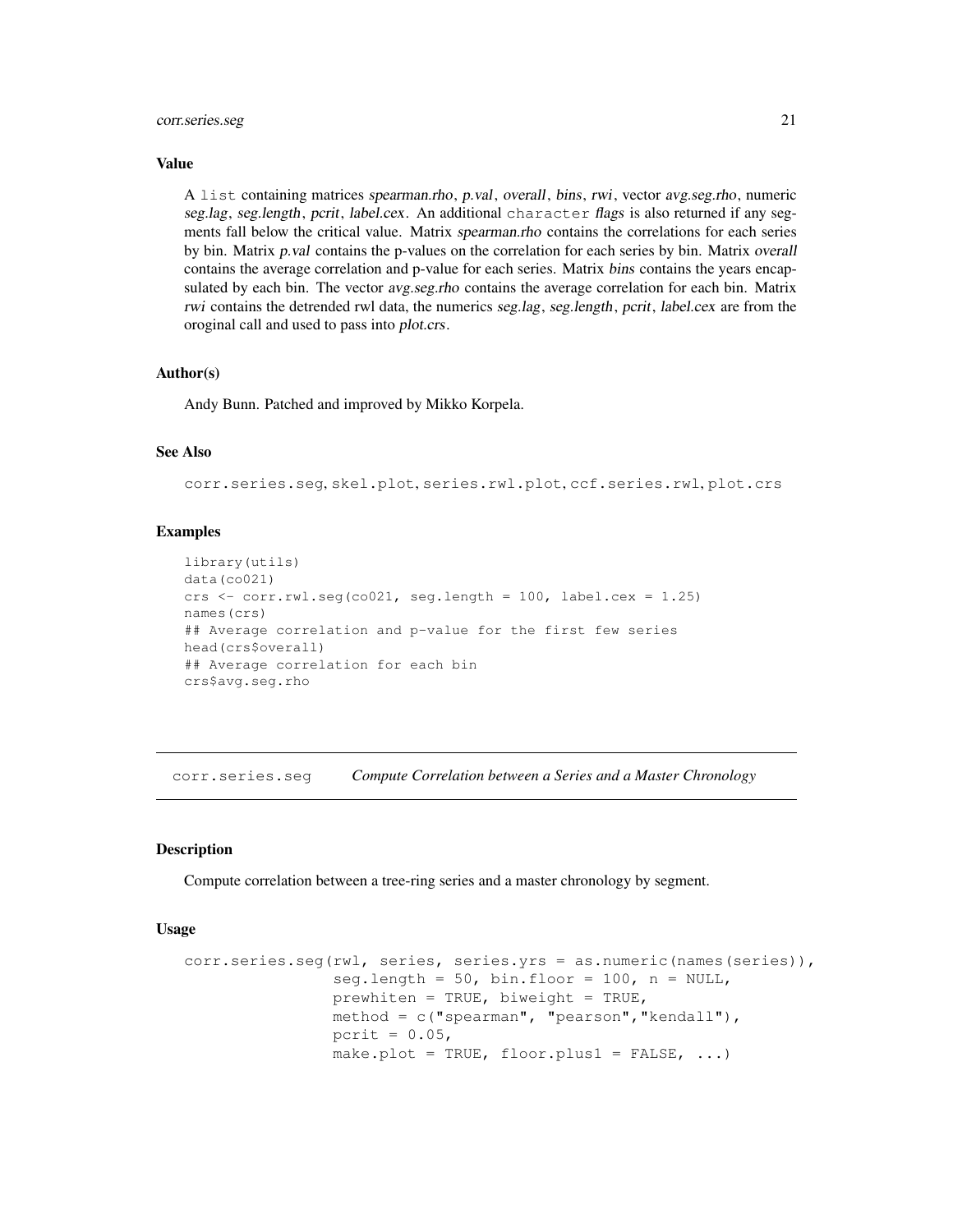## Arguments

| rwl         | a data. frame with series as columns and years as rows such as that produced<br>by read.rwl.                                                                                                                                                                                |  |
|-------------|-----------------------------------------------------------------------------------------------------------------------------------------------------------------------------------------------------------------------------------------------------------------------------|--|
| series      | a numeric or character vector. Usually a tree-ring series. If the length of<br>the value is 1, the corresponding column of rwl is selected (by name or position)<br>as the series and ignored when building the master chronology. Otherwise, the<br>value must be numeric. |  |
| series.yrs  | a numeric vector giving the years of series. Defaults to as . numeric (names (series)).<br>Ignored if series is an index to a column of rwl.                                                                                                                                |  |
| seg.length  | an even integral value giving length of segments in years (e.g., 20, 50, 100)<br>years).                                                                                                                                                                                    |  |
| bin.floor   | a non-negative integral value giving the base for locating the first segment (e.g.,<br>1600, 1700, 1800 AD). Typically 0, 10, 50, 100, etc.                                                                                                                                 |  |
| n           | NULL or an integral value giving the filter length for the hanning filter used<br>for removal of low frequency variation.                                                                                                                                                   |  |
| prewhiten   | logical flag. If TRUE each series is whitened using ar.                                                                                                                                                                                                                     |  |
| biweight    | logical flag. If TRUE then a robust mean is calculated using tbrm.                                                                                                                                                                                                          |  |
| method      | Can be either "pearson", "kendall", or "spearman" which indicates<br>the correlation coefficient to be used. Defaults to "spearman". See cor.test.                                                                                                                          |  |
| pcrit       | a number between 0 and 1 giving the critical value for the correlation test.                                                                                                                                                                                                |  |
| make.plot   | logical flag indicating whether to make a plot.                                                                                                                                                                                                                             |  |
| floor.plus1 | logical flag. If TRUE, one year is added to the base location of the first<br>segment (e.g., 1601, 1701, 1801 AD).                                                                                                                                                          |  |
| $\cdots$    | other arguments passed to plot.                                                                                                                                                                                                                                             |  |

## Details

This function calculates the correlation between a tree-ring series and a master chronology built from a rwl object. Correlations are done by segment (see below) and with a moving correlation with length equal to the seg.length. The function is typically invoked to produce a plot.

# Value

A list containing matrices bins, moving.rho, and vectors spearman.rho, p.val, and overall.

Matrix bins contains the years encapsulated by each bin (segments). Matrix moving.rho contains the moving correlation and p-value for a moving average equal to seg.length. Vector spearman.rho contains the correlations by bin and  $p.val$  contains the p-values. Vector overall contains the average correlation and p-value.

## Author(s)

Andy Bunn. Patched and improved by Mikko Korpela.

# See Also

```
corr.series.seg, skel.plot, series.rwl.plot, ccf.series.rwl
```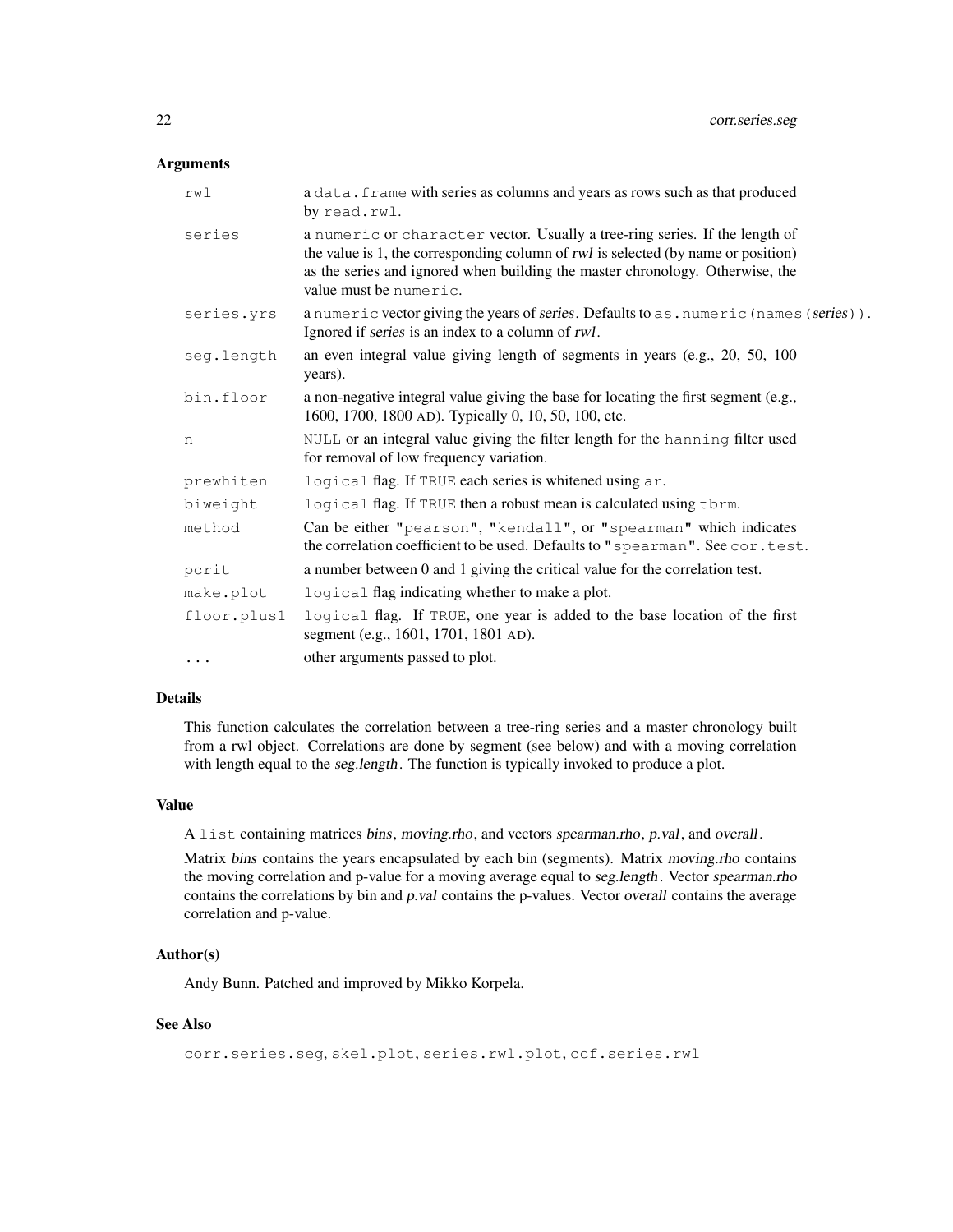#### crn.plot 23

## Examples

```
library(utils)
data(co021)
dat < -co021## Create a missing ring by deleting a year of growth in a random series
flagged <- dat$"641143"
flagged \leftarrow c(NA, flagged[-325])
names(flagged) <- rownames(dat)
dat$"641143" <- NULL
seq.100 \leq corr.series.seg(rwl = dat, series = flagged,
                           seq.length = 100, biweight = FALSE)
## Not run:
flagged2 <- co021$"641143"
names(flagged2) <- rownames(dat)
seg.100.1 <- corr.series.seg(rwl=dat, seg.length=100, biweight=FALSE,
                             series = flagged2)
## Select series by name or column position
seg.100.2 <- corr.series.seg(rwl=co021, seg.length=100, biweight=FALSE,
                             series = "641143")seg.100.3 <- corr.series.seg(rwl=co021, seg.length=100, biweight=FALSE,
                             series = which(colnames(co021) == "(641143"))
identical(seg.100.1, seg.100.2) # TRUE
identical(seg.100.2, seg.100.3) # TRUE
## End(Not run)
```
crn.plot *Plot a Tree-Ring Chronology*

## Description

This function makes a default plot of a tree-ring chronology from a data.frame of the type produced by chron.

#### Usage

```
crn.plot(crn, add.spline = FALSE, nyrs = NULL, f = 0.5,
         crn.line.col='grey50',spline.line.col='red',
         samp.depth.col='grey90',
         samp.depth.border.col='grey80',
         crn.lwd=1,spline.lwd=1.5,
         abline.pos=1,abline.col='black',
         abline.lty=1,abline.lwd=1,
         xlab="Time",ylab="RWI",...)
## S3 method for class 'crn'
plot(x, \ldots)
```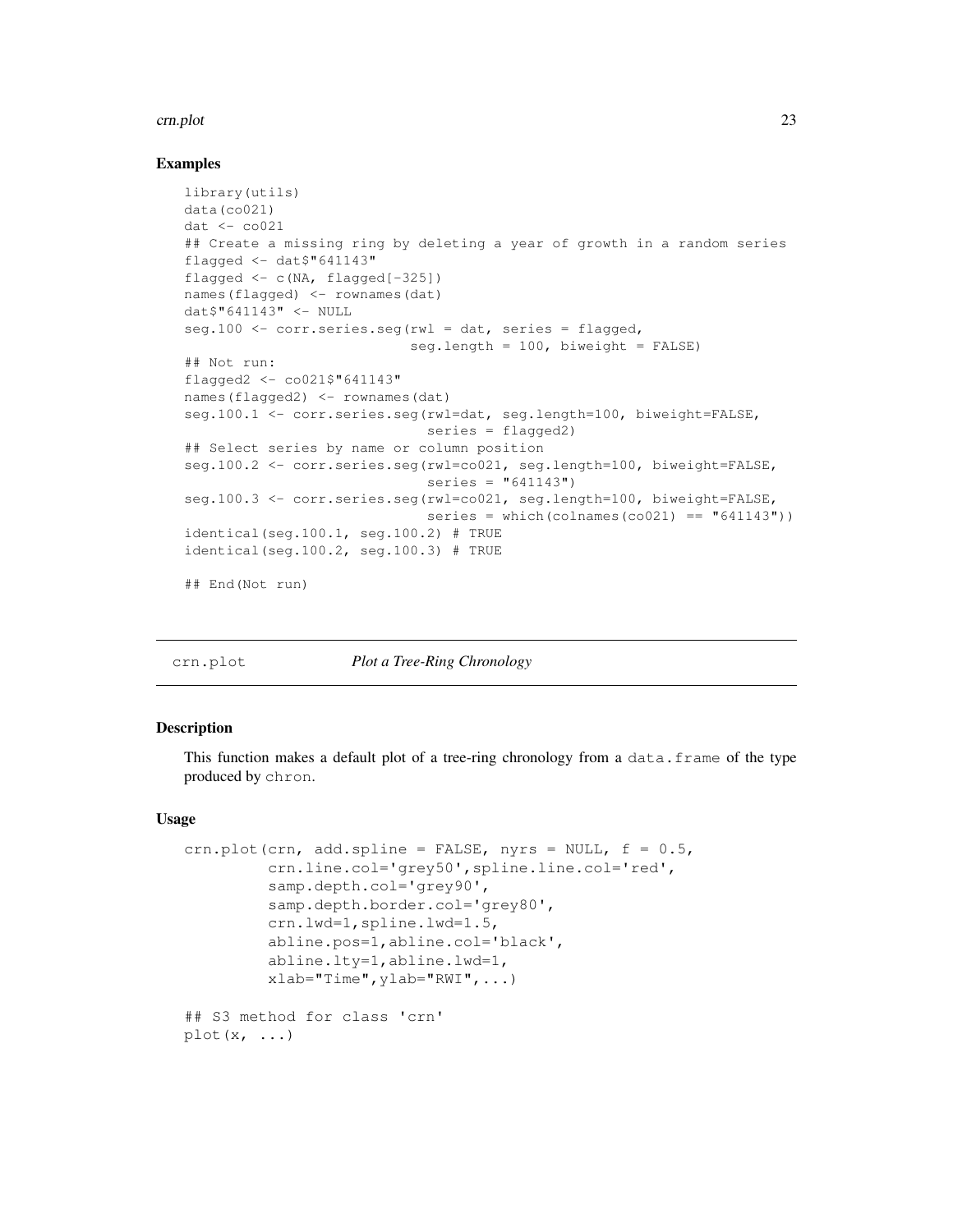# Arguments

| x, crn                | a data. frame e.g., as produced by chron. The data. frame should have<br>the years in rownames $(crn)$ , the chronologies in the columns. Optionally, the<br>last column can contain the sample depth named "samp.depth". If the data<br>are produced via chron the object will be of class "crn" and the generic plot<br>method can be used |
|-----------------------|----------------------------------------------------------------------------------------------------------------------------------------------------------------------------------------------------------------------------------------------------------------------------------------------------------------------------------------------|
| add.spline            | a logical flag. Will add a line with a smoothing spline using ffcsaps                                                                                                                                                                                                                                                                        |
| nyrs                  | a number giving the rigidity of the smoothing spline. Defaults to 0.33 times the<br>length of the first chronology if nyrs is NULL                                                                                                                                                                                                           |
| f                     | a number between 0 and 1 giving the frequency response or wavelength cutoff.<br>Defaults to 0.5                                                                                                                                                                                                                                              |
| spline.line.col       | crn.line.col color for the x line<br>color for the spline (if added)                                                                                                                                                                                                                                                                         |
| samp.depth.col        |                                                                                                                                                                                                                                                                                                                                              |
|                       | color for the sample depth polygon (if present)                                                                                                                                                                                                                                                                                              |
| samp.depth.border.col |                                                                                                                                                                                                                                                                                                                                              |
|                       | border color for the sample depth polygon (if present)                                                                                                                                                                                                                                                                                       |
| crn.lwd               | line width for the x line                                                                                                                                                                                                                                                                                                                    |
| spline.lwd            | line width for the spline (if added)                                                                                                                                                                                                                                                                                                         |
| abline.pos            | position for a reference abline on the y-axis. No line added if NULL                                                                                                                                                                                                                                                                         |
| abline.col            | color for the reference abline (if added)                                                                                                                                                                                                                                                                                                    |
| abline.lty            | line type the reference abline (if added)                                                                                                                                                                                                                                                                                                    |
| abline.lwd            | line width for the reference abline (if added)                                                                                                                                                                                                                                                                                               |
| xlab                  | default label for x axis                                                                                                                                                                                                                                                                                                                     |
| ylab                  | default label for y axis                                                                                                                                                                                                                                                                                                                     |
| .                     | Additional arguments to pass to plot. The scale of the secondary y axis (sam-<br>ple depth) can be controlled with argument ylim2.                                                                                                                                                                                                           |

# Details

This makes a plot of one or more tree-ring chronologies.

# Value

None. Invoked for side effect (plot).

# Author(s)

Andy Bunn. Patched and improved by Mikko Korpela.

# See Also

chron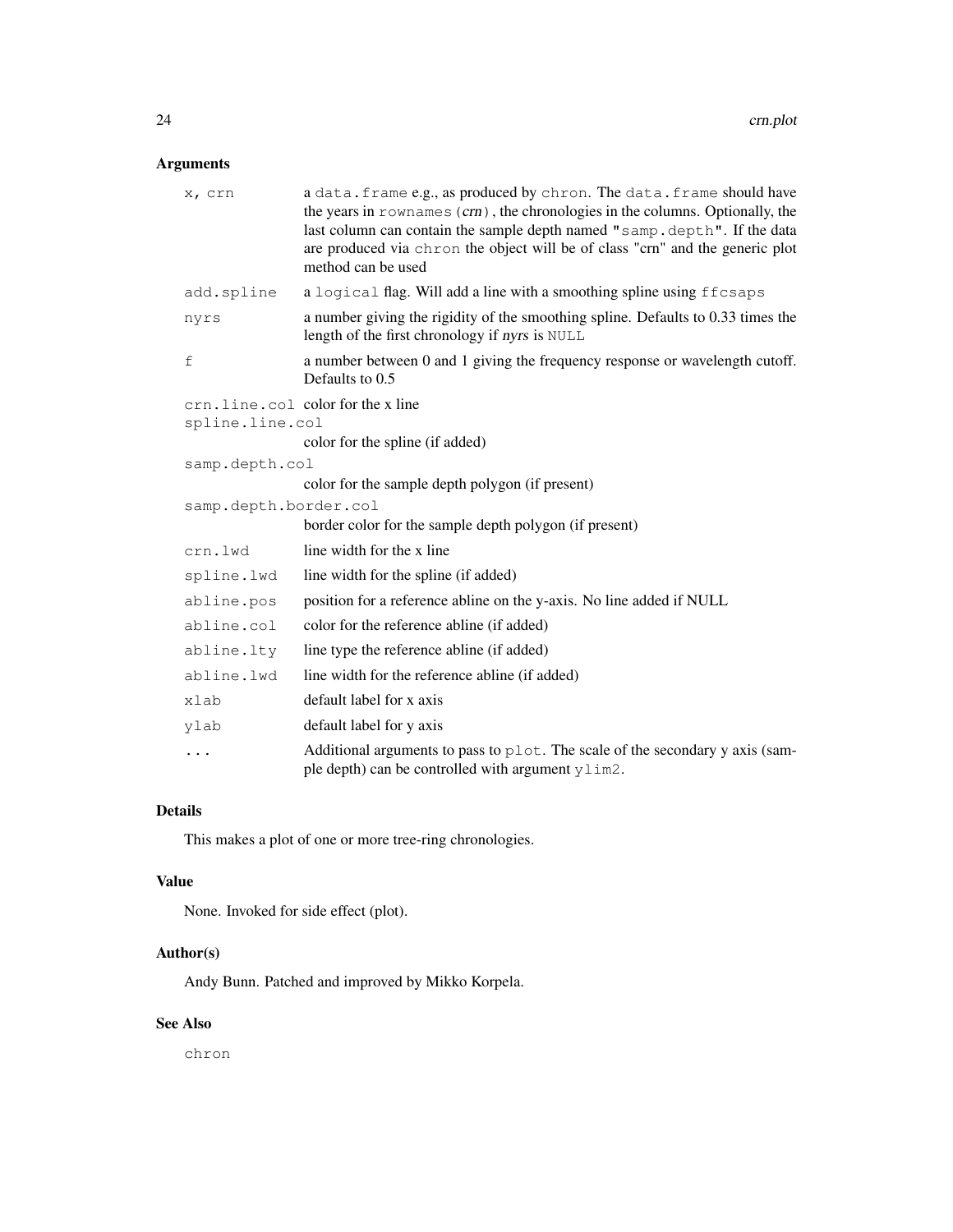#### $\frac{csv2rwl}{}$  25

## Examples

```
library(graphics)
library(utils)
data(cana157)
crn.plot(cana157)
plot(cana157, main='Twisted Tree Heartrot Hill')
# with added spline
crn.plot(cana157,add.spline=TRUE, nyrs=32)
## Without sample depth
cana157.mod <- cana157
cana157.mod$samp.depth <- NULL
crn.plot(cana157.mod, add.spline = TRUE)
## A raw ring-width chronology with prewhitening
data(ca533)
ca533.raw.crn <- chron(ca533, prefix = "CAM", prewhiten=TRUE)
plot(ca533.raw.crn,ylab='mm',
     abline.pos=mean(ca533.raw.crn[,1],na.rm = TRUE))
## Not run:
  # not pretty - but illustrates the coloring options
  my.cols <- c("#3182BD","#9ECAE1","#DEEBF7","#31A354","#A1D99B","#E5F5E0")
  crn.plot(cana157,add.spline=TRUE,nyrs=32,
             crn.line.col=my.cols[5],
             spline.line.col=my.cols[4],
             samp.depth.col=my.cols[3],
             samp.depth.border.col=my.cols[2],
             abline.col=my.cols[1],
             crn.lwd=1.5,spline.lwd=3,
             abline.lwd=1,
             xlab="Year", ylab="RWI")
## End(Not run)
```
csv2rwl *Read Ring Width File from CSV*

## Description

This function reads in a file of ring widths (.rwl) from a text file with comma separated values (csv).

## Usage

csv2rwl(fname,...)

#### Arguments

| fname    | a character vector giving the file name of the csv file. |
|----------|----------------------------------------------------------|
| $\cdots$ | other arguments passed to read.table.                    |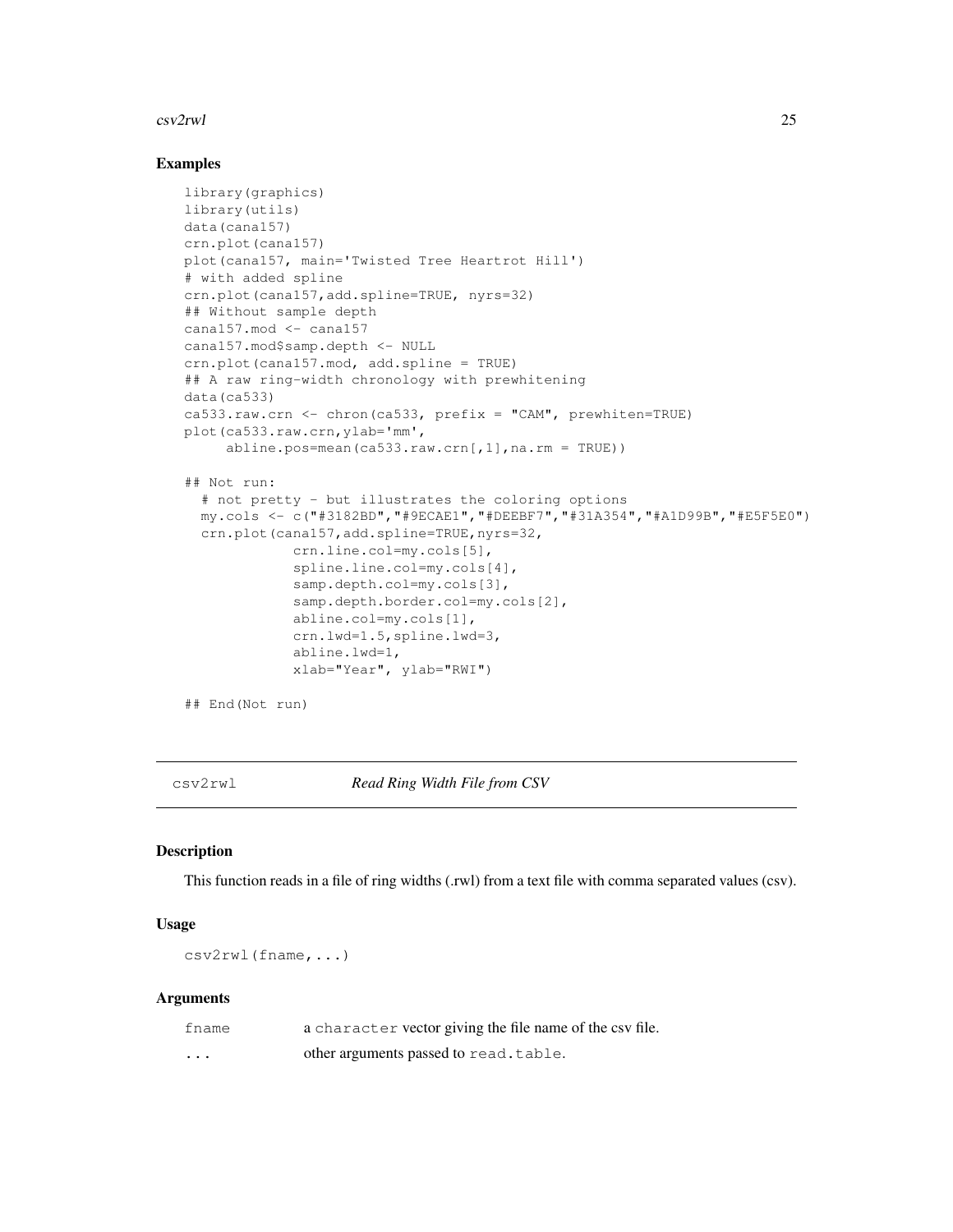# Details

This is a simple wrapper to  $\text{read}. \text{table}$  that reads in a text file with ring-width data in "spreadsheet" format. I.e., with series in columns and the the years as rows. The first column should contain the years and each subsequent column should contain a tree-ring series. The series names should be in the first row of the file. The deafult for NA values are empty cells or as the character string "NA" but can also be set using the na.strings argument passed to read.table.  $E.g.,:$ 

| Year | Ser1A | Ser1B | Ser2A | Ser <sub>2</sub> B |
|------|-------|-------|-------|--------------------|
| 1901 | NA.   | 0.45  | 0.43  | 0.24               |
| 1902 | NA.   | 0.05  | 0.00  | 0.07               |
| 1903 | 0.17  | 0.46  | 0.03  | 0.21               |
| 1904 | 0.28  | 0.21  | 0.54  | 0.41               |
| 1905 | 0.29  | 0.85  | 0.17  | 0.76               |
| 1906 | 0.56  | 0.64  | 0.56  | 0.31               |
| 1907 | 1.12  | 1.06  | 0.99  | 0.83               |
| etc  |       |       |       |                    |

Note that this is a rudimentary convenience function that isn't doing anything sophisticated. It reads in a file, assigns the years to the row names and sets the class of the object to  $\in$  ("rwl", "data.frame") which allows dplR to recognize it.

Although arguments can be passed to  $read.table$ , this is not designed to be a flexible function. As is the philosophy with dplR, modifying the code is easy should the user wish to read in a different style of text file (e.g., tab delimited). Typing  $csv2rwl$  at the R prompt will get the user started.

## Value

Function returns an object of class  $\subset$  ("rwl", "data.frame") with the series in columns and the years as rows. The series IDs are the column names and the years are the row names.

#### Author(s)

Andy Bunn

## See Also

read.rwl, read.table

#### Examples

```
library(utils)
data(ca533)
# write out a rwl file in a format that csv2rwl will understand
tm <- time(ca533)
foo \leftarrow data.frame(tm, ca533)
# this is the temp file where foo will be written
tmpName <- tempfile()
write.csv(foo,file=tmpName,row.names=FALSE)
# read it back in using csv2rwl
```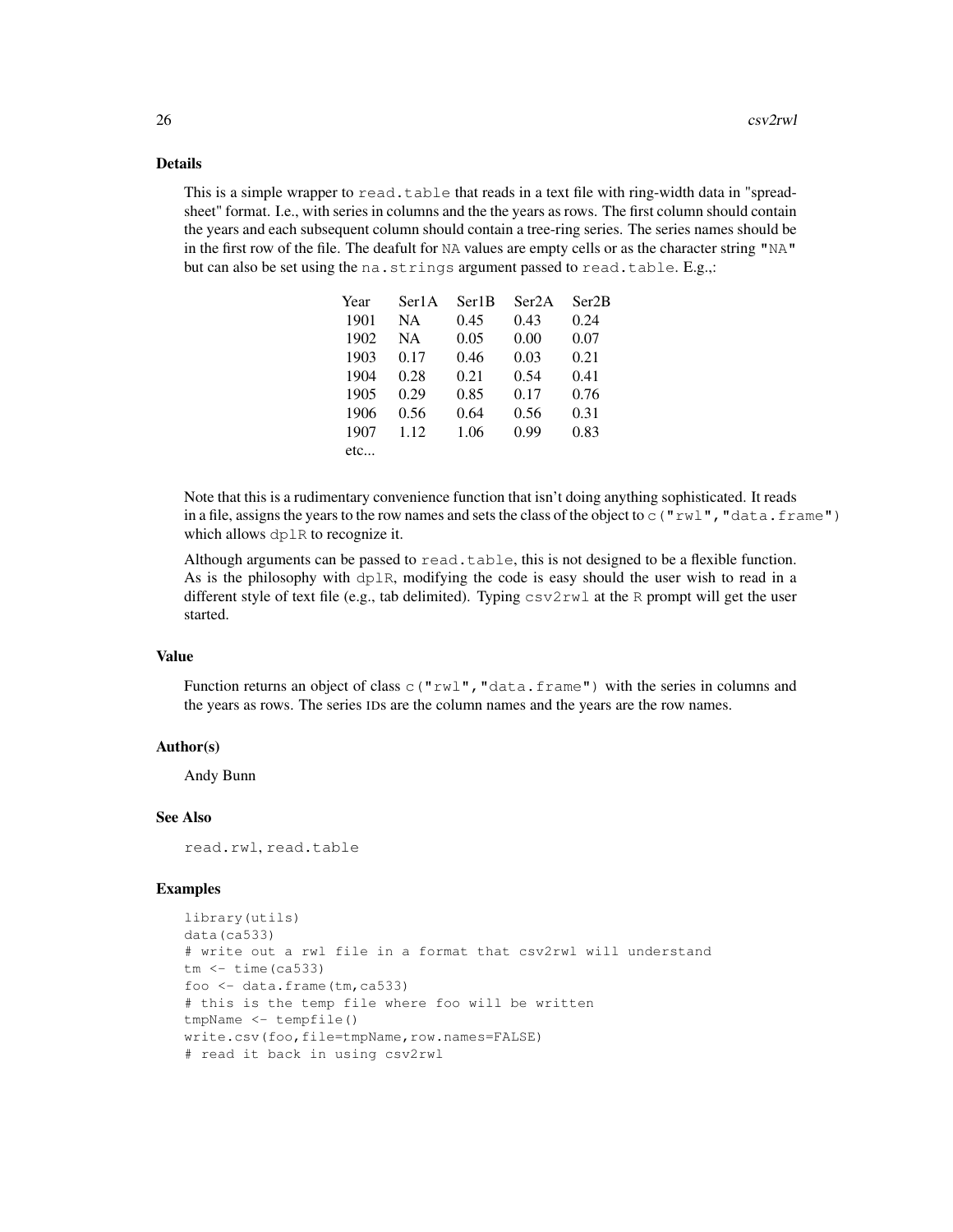#### detrend 27

```
bar <- csv2rwl(tmpName)
# check to see if identical
identical(ca533,bar)
# delete temp file
unlink(tmpName)
```

```
detrend Detrend Multiple Ring-Width Series Simultaneously
```
## Description

This is a wrapper for detrend.series to detrend many ring-width series at once.

# Usage

```
determined(rwl, y.name = names(rwl), make.plot = FALSE,method = c("Spline", "ModNegExp", "Mean", "Ar", "Friedman",
                   "ModHugershoff"),
        nyrs = NULL, f = 0.5, pos.slope = FALSE,
        constrain.nls = c("never", "when.fail", "always"),
        verbose = FALSE, return.info = FALSE,
        wt, span = "cv", bass = 0, difference = FALSE)
```
# Arguments

| rwl           | a data. frame with series as columns and years as rows such as that produced<br>by read.rwl                                                                                                                                              |
|---------------|------------------------------------------------------------------------------------------------------------------------------------------------------------------------------------------------------------------------------------------|
| y.name        | a character vector of length (ncol (rwl)) that gives the ID of each se-<br>ries. Defaults to the column names of rwl.                                                                                                                    |
| make.plot     | a logical flag. Makes plots of the raw data and detrended data if TRUE. See<br>details below.                                                                                                                                            |
| method        | a character vector to determine the detrending methods. See details below.<br>Possible values are all subsets of<br>c("Spline", "ModNegExp", "Mean", "Ar", "Friedman", "ModHugershoff").<br>Defaults to using all the available methods. |
| nyrs          | a number giving the rigidity of the smoothing spline, defaults to 0.67 of series<br>length if nyrs is NULL.                                                                                                                              |
| f             | a number between 0 and 1 giving the frequency response or wavelength cutoff.<br>Defaults to 0.5.                                                                                                                                         |
| pos.slope     | a logical flag. Will allow for a positive slope to be used in method "ModNegExp"<br>and "ModHugershoff". If FALSE the line will be horizontal.                                                                                           |
| constrain.nls |                                                                                                                                                                                                                                          |
|               | a character string which controls the constraints of the "ModNegExp"<br>model and the "ModHugershoff". See detrend. series for further de-<br>tails.                                                                                     |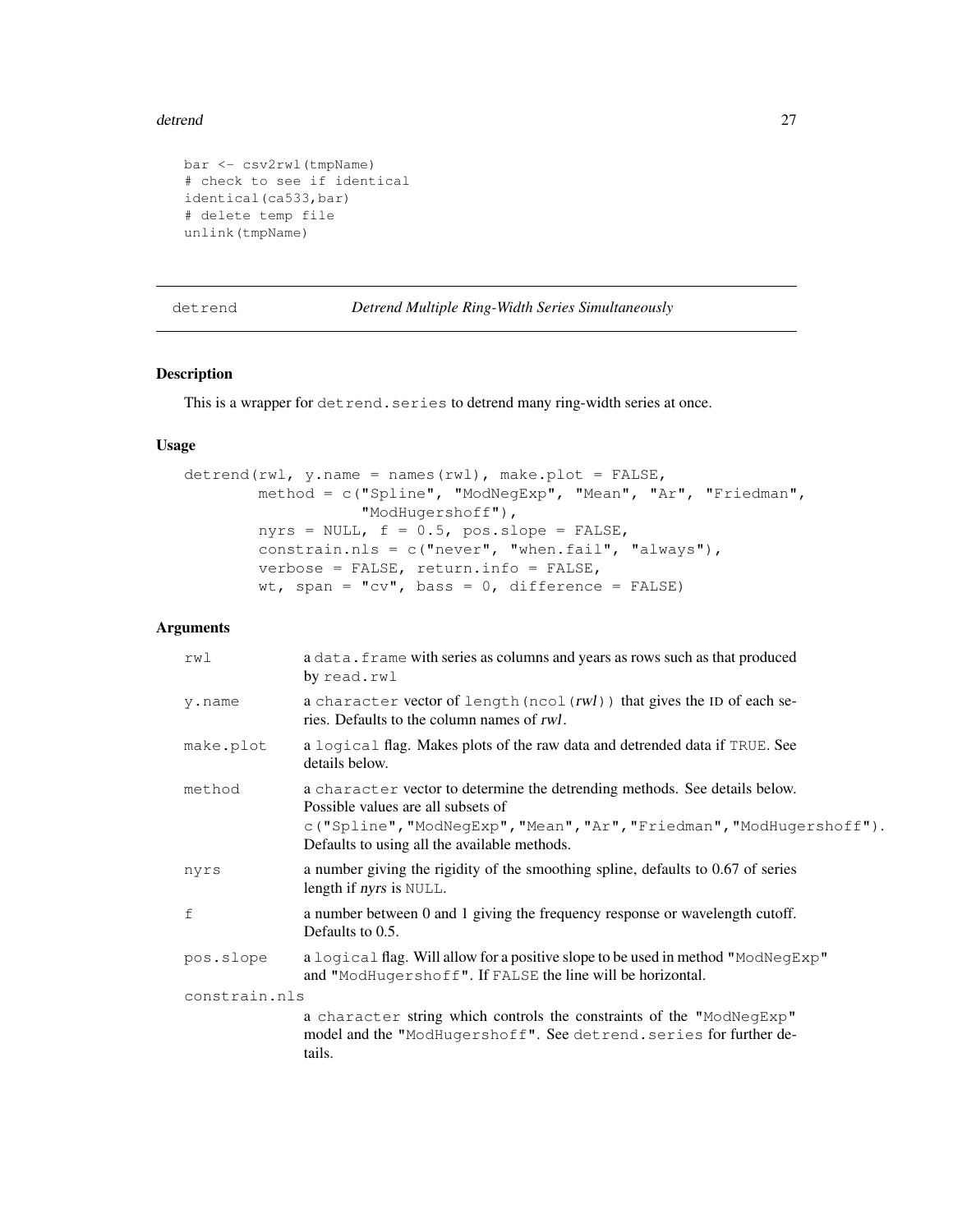| verbose     | logical. Write out details?                                                                                               |
|-------------|---------------------------------------------------------------------------------------------------------------------------|
| return.info | a logical flag. If TRUE, details about models and data will be added to the<br>return value. See 'Value'.                 |
| wt          | a numeric vector of case weights for method "Friedman". The default<br>means equals weights.                              |
| span        | a numeric value controlling method "Friedman", or "cv" (default) for<br>automatic choice by cross-validation. See supsmu. |
| bass        | a numeric value controlling the smoothness of the fitted curve in method<br>"Friedman". See supsmu.                       |
| difference  | a logical flag. Compute residuals by substraction if TRUE, otherwise use<br>division.                                     |
|             |                                                                                                                           |

# Details

See detrend.series for details on detrending methods. Setting make.plot = TRUE will cause plots of each series to be produced. These could be saved using Devices if desired.

## Value

If one detrending method is used, a data.frame containing the dimensionless detrended ring widths with column names, row names and dimensions of rwl. If more methods are used, a list with  $ncol(rwl)$  elements each containing a data.frame with the detrended ring widths in each column.

If return.info is TRUE, the return value is a list with four parts:

| series     | the main result described above (data. frame or list of data. frames)                                                                                                                                |
|------------|------------------------------------------------------------------------------------------------------------------------------------------------------------------------------------------------------|
| curves     | the curve or line used to detrend series. Either a data, frame or a list of<br>data.frames.                                                                                                          |
| model.info | Information about the models corresponding to each output series. A list<br>with one element for each column of rwl. See detrend. series ('Value',<br>model.info) for a description of the contents. |
| data.info  | Information about the input series. A list with one element for each column<br>of rwl. See detrend. series ('Value', <i>data.info</i> ).                                                             |

## Note

This function uses the foreach looping construct with the %dopar% operator. For parallel computing and a potential speedup, a parallel backend must be registered before running the function. If verbose is TRUE, parallel computation is disabled.

## Author(s)

Andy Bunn. Improved by Mikko Korpela.

# See Also

detrend.series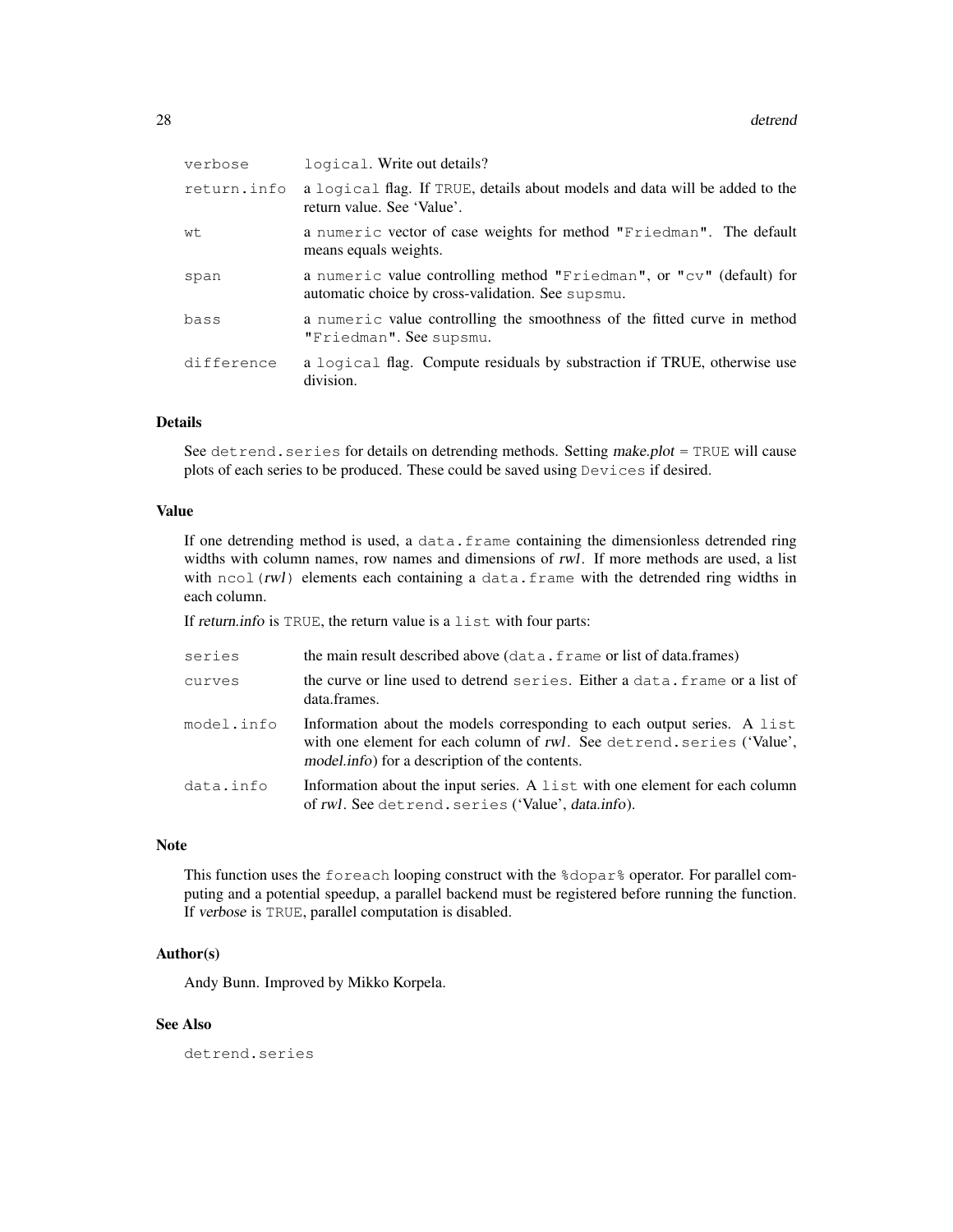# detrend.series 29

#### Examples

```
library(utils)
data(ca533)
## Detrend using modified exponential decay. Returns a data.frame
ca533.rwi <- detrend(rwl = ca533, method = "ModNeqExp")
## Detrend using a slines on power transformed data and compute
## residuals via subtraction
ca533.rwi <- detrend(rwl = powt(ca533), method = "Spline",
                     difference = TRUE)
## Detrend using modified Hugershoff curve and return info on the model
## fits. Returns a list with: series, curves, modelinfo and data.info
data(co021)
co021. rwi \leftarrow detrend(rwl = co021, method = "ModHugershoff",return.info=TRUE)
## Not run:
library(grDevices)
## Detrend using all methods. Returns a list
ca533.rwi \leftarrow detrend(rwl = ca533)## Save a pdf of all series
fname <- tempfile(fileext=".pdf")
print(fname) # tempfile used for output
pdf(fname)
ca533.rwi <- detrend(rwl = ca533, method = c("Spline", "ModNegExp"),
                     make.plot = TRUE)
dev.off()
unlink(fname) # remove the file
## End(Not run)
```
detrend.series *Detrend a Ring-Width Series*

#### Description

Detrend a tree-ring series by one of two methods, a smoothing spline or a statistical model. The series and fits are plotted by default.

## Usage

```
detrend.series(y, y.name = "", make.plot = TRUE,
               method = c("Spline", "ModNegExp",
               "Mean", "Ar", "Friedman", "ModHugershoff"),
               nyrs = NULL, f = 0.5, pos.slope = FALSE,
               constrain.nls = c("never", "when.fail", "always"),
               verbose = FALSE, return.info = FALSE,
               wt, span = "cv", bass = 0, difference = FALSE)
```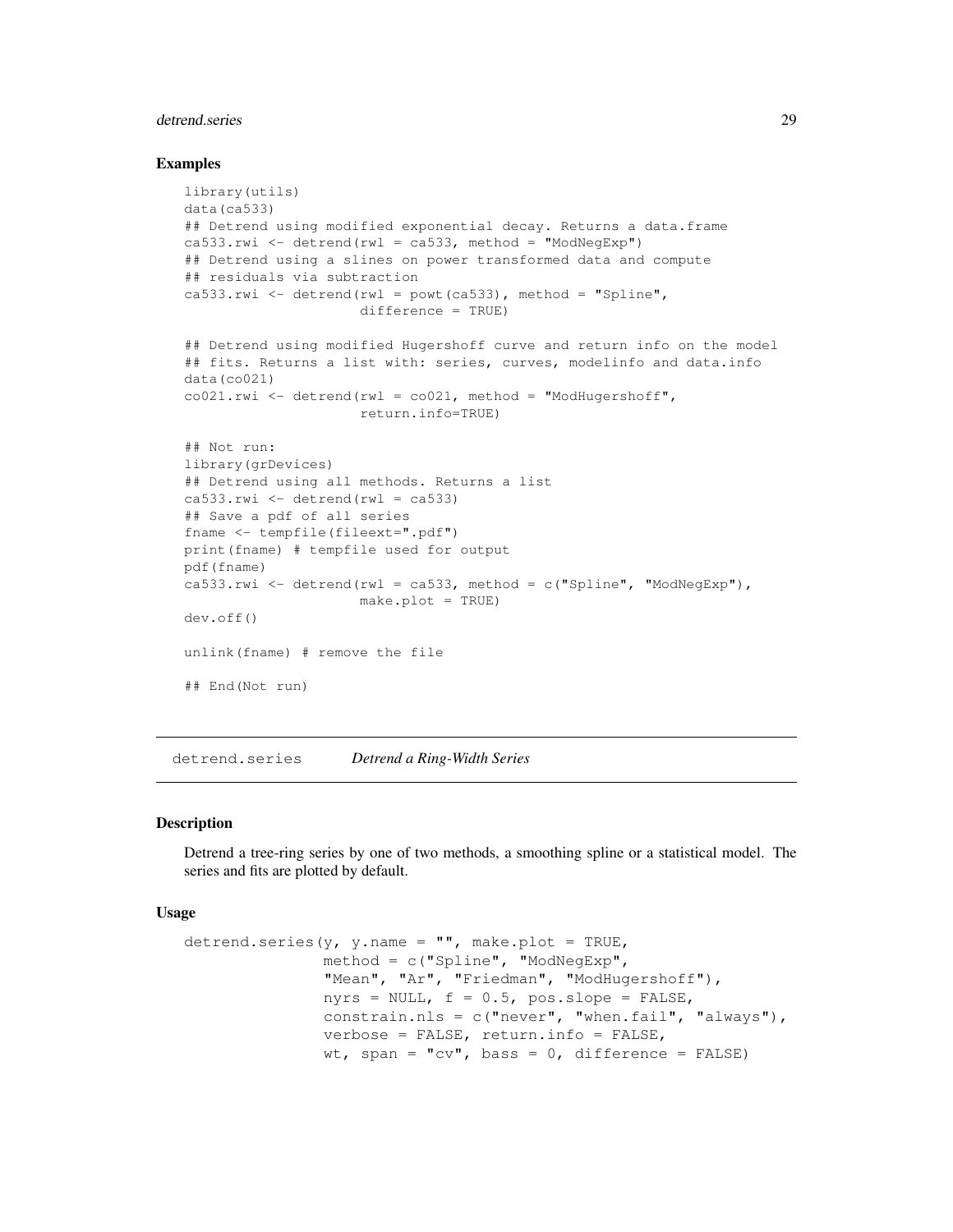# Arguments

| У             | a numeric vector. Usually a tree-ring series.                                                                                                                                                                                                                                                                                                                                                                                                                                                                                                                                                 |
|---------------|-----------------------------------------------------------------------------------------------------------------------------------------------------------------------------------------------------------------------------------------------------------------------------------------------------------------------------------------------------------------------------------------------------------------------------------------------------------------------------------------------------------------------------------------------------------------------------------------------|
| y.name        | an optional character vector to name the series for plotting purposes.                                                                                                                                                                                                                                                                                                                                                                                                                                                                                                                        |
| make.plot     | a logical flag. Makes plots of the raw data and detrended data if TRUE.                                                                                                                                                                                                                                                                                                                                                                                                                                                                                                                       |
| method        | a character vector to determine the detrending methods. See details below.<br>Possible values are all subsets of<br>c("Spline", "ModNegExp", "Mean", "Ar", "Friedman", "ModHugershoff").<br>Defaults to using all the available methods.                                                                                                                                                                                                                                                                                                                                                      |
| nyrs          | a number controlling the smoothness of the fitted curve in method "Spline",<br>defaults to 0.67 of series length if nyrs is NULL. See ffcsaps.                                                                                                                                                                                                                                                                                                                                                                                                                                                |
| f             | a number between 0 and 1 giving the frequency response or wavelength cutoff<br>in method "Spline". Defaults to 0.5. See ffcsaps.                                                                                                                                                                                                                                                                                                                                                                                                                                                              |
| pos.slope     | a logical flag. Will allow for a positive slope to be used in method "ModNegExp".<br>If FALSE the line will be horizontal.                                                                                                                                                                                                                                                                                                                                                                                                                                                                    |
| constrain.nls |                                                                                                                                                                                                                                                                                                                                                                                                                                                                                                                                                                                               |
|               | a character string which controls the constraints of the "ModNegExp"<br>model and and the "ModHugershoff" model which are fit using nonlinear<br>least-squares via nls. The value is an answer to the question: When should the<br>parameters of the nls function be constrained? The options are "never": do<br>not constrain (the default), "when. fail": only compute the constrained solu-<br>tion if the unconstrained fit contains other than positive values, and "always":<br>return the constrained solution, even if the unconstrained one would have been<br>valid. See 'Details'. |
| verbose       | a logical flag. Write out details to the screen?                                                                                                                                                                                                                                                                                                                                                                                                                                                                                                                                              |
| return.info   | a logical flag. If TRUE, details about models and data will be added to the<br>return value. See 'Value'.                                                                                                                                                                                                                                                                                                                                                                                                                                                                                     |
| wt            | a numeric vector of case weights for method "Friedman". The default<br>means equals weights.                                                                                                                                                                                                                                                                                                                                                                                                                                                                                                  |
| span          | a numeric value controlling method "Friedman", or "cv" (default) for<br>automatic choice by cross-validation. See supsmu.                                                                                                                                                                                                                                                                                                                                                                                                                                                                     |
| bass          | a numeric value controlling the smoothness of the fitted curve in method<br>"Friedman". See supsmu.                                                                                                                                                                                                                                                                                                                                                                                                                                                                                           |
| difference    | a logical flag. Compute residuals by substraction if TRUE, otherwise use<br>division.                                                                                                                                                                                                                                                                                                                                                                                                                                                                                                         |

# Details

This detrends and standardizes a tree-ring series. The detrending is the estimation and removal of the tree's natural biological growth trend. The standardization is done by dividing each series by the growth trend to produce units in the dimensionless ring-width index (RWI). There are currently six methods available for detrending although more are certainly possible. The methods implemented are a smoothing spline via  $ff \text{csaps}$  (method = " $Spline$ "), a modified negative exponential curve (method = "ModNegExp"), a simple horizontal line (method = "Mean"), the residuals of an AR model (method = "Ar"), Friedman's Super Smoother (method = "Friedman"), or a modified Hugershoff curve (method = "ModHugershoff").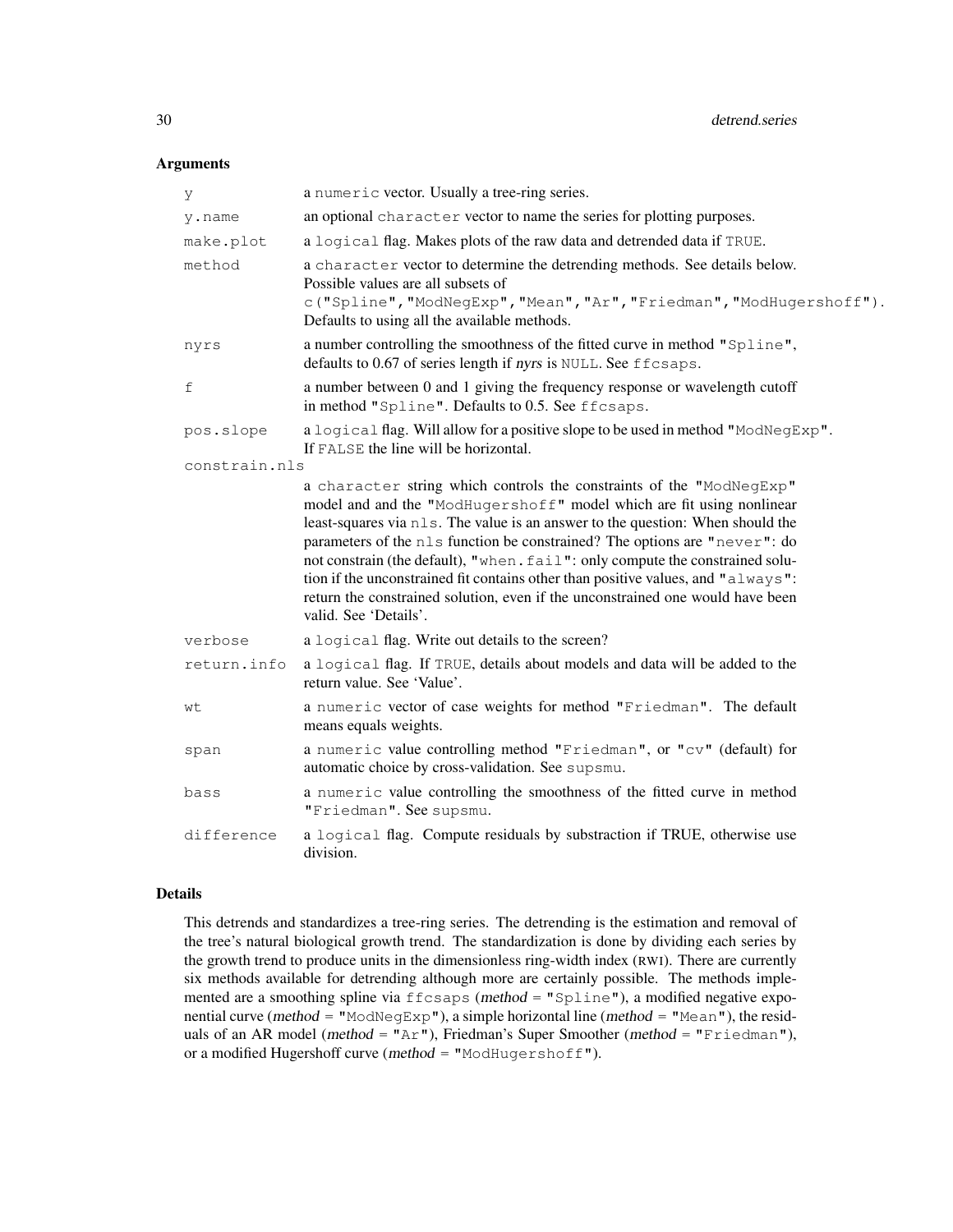#### detrend.series 31

The "Spline" approach uses an spline where the frequency response is 0.50 at a wavelength of 0.67  $*$  "series length in years", unless specified differently using nyrs and f in the function ffcsaps.

The "ModNegExp" approach attempts to fit a classic nonlinear model of biological growth of the form  $f(t) = ae^{bt} + k$ , where the argument of the function is time, using nls. See Fritts (2001) for details about the parameters. Option constrain.nls gives a possibility to constrain the parameters of the modified negative exponential function. If the constraints are enabled, the nonlinear optimization algorithm is instructed to keep the parameters in the following ranges:  $a \geq 0, b \leq 0$  and  $k > 0$ . The default is to not constrain the parameters (constrain.nls = "never") for nls but warn the user when the parameters go out of range.

If a suitable nonlinear model cannot be fit (function is non-decreasing or some values are not positive) then a linear model is fit. That linear model can have a positive slope unless pos.slope is FALSE in which case method "Mean" is used.

The "Mean" approach fits a horizontal line using the mean of the series. This method is the fallback solution in cases where the "Spline" or the linear fit (also a fallback solution itself) contains zeros or negative values, which would lead to invalid ring-width indices.

The " $Ar$ " approach is also known as prewhitening where the detrended series is the residuals of an ar model divided by the mean of those residuals to yield a series with white noise and a mean of one. This method removes all but the high frequency variation in the series and should only be used as such.

The "ModHugershoff" approach attempts to fit a Hugershoff model of biological growth of the form  $f(t) = at^b e^{-gt} + d$ , where the argument of the function is time, using nls. See Fritts (2001) for details about the parameters. Option constrain.nls gives a possibility to constrain the parameters of the modified negative exponential function. If the constraints are enabled, the nonlinear optimization algorithm is instructed to keep the parameters in the following ranges:  $a \geq 0$ ,  $b \geq 0$  and  $d \geq 0$ . The default is to not constrain the parameters (constrain.nls = "never") for nls but warn the user when the parameters go out of range.

If a suitable nonlinear model cannot be fit (function is non-decreasing or some values are not positive) then a linear model is fit. That linear model can have a positive slope unless pos.slope is FALSE in which case method "Mean" is used.

These methods are chosen because they are commonly used in dendrochronology. There is a rich literature on detrending and many researchers are particularly skeptical of the use of the classic nonlinear model of biological growth  $(f(t) = ae^{bt} + k)$  for detrending. It is, of course, up to the user to determine the best detrending method for their data.

See the references below for further details on detrending.

The "Friedman" approach uses Friedman's 'super smoother' as implemented in supsmu. The parameters wt, span and bass can be adjusted, but periodic is always set to FALSE.

## Value

If several methods are used, returns a  $data$ . frame containing the detrended series  $(y)$  according to the methods used. The columns are named and ordered to match method. If only one method is selected, returns a vector.

If return.info is TRUE, the return value is a list with four parts:

series the main result described above (data.frame or vector)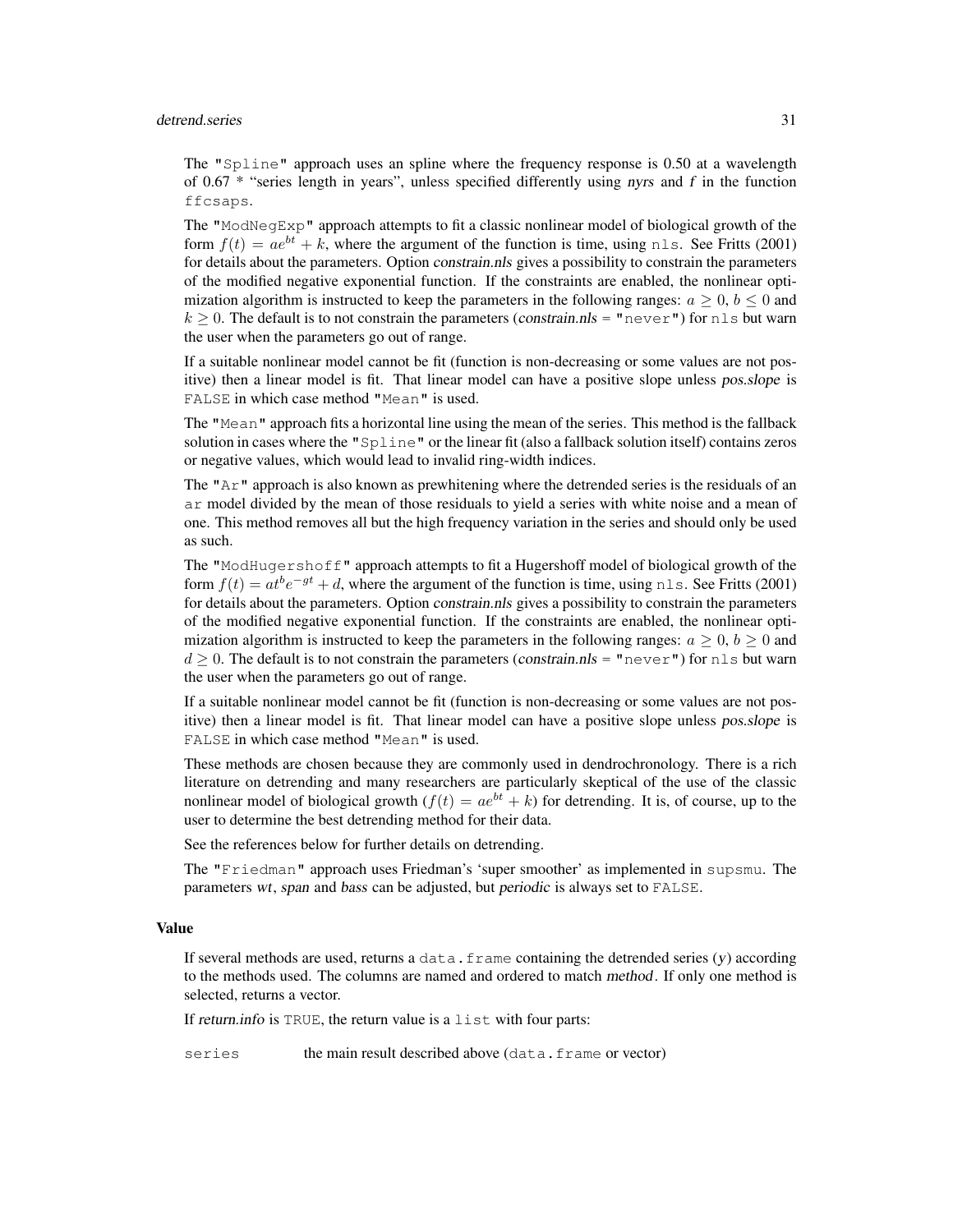| curves     | the curve or line used to detrend series. Either a data, frame or vector.                                                                                                                                                                                                                                                                                                                                               |
|------------|-------------------------------------------------------------------------------------------------------------------------------------------------------------------------------------------------------------------------------------------------------------------------------------------------------------------------------------------------------------------------------------------------------------------------|
| model.info | Information about the models corresponding to each output series. Whereas<br>series may return a vector, model.info is always a list where each top level<br>element corresponds to one selected method. Also these elements are named<br>and arranged according to the methods selected. Each element is a list with<br>some of the following sub-elements, depending on which detrending method<br>was actually used: |
|            | n.zeros See "data.info" below. Always present.                                                                                                                                                                                                                                                                                                                                                                          |
|            | <b>zero.years</b> See "data.info". Always present.                                                                                                                                                                                                                                                                                                                                                                      |
|            | method The method actually used for detrending. One of "Mean", "Line",<br>"ModNegExp", "Spline" or "Ar". Always present.                                                                                                                                                                                                                                                                                                |
|            | mean Mean of the input series, missing values removed. Only for method<br>"Mean".                                                                                                                                                                                                                                                                                                                                       |
|            | coefs Coefficients of the model. Methods "Line" and "ModNeqExp".                                                                                                                                                                                                                                                                                                                                                        |
|            | formula The "ModNegExp" formula.                                                                                                                                                                                                                                                                                                                                                                                        |
|            | <b>is.constrained</b> A logical flag indicating whether the parameters of the "ModNegExp"<br>model were constrained. Only interesting when argument constrain.nls is<br>set to "when.fail".                                                                                                                                                                                                                             |
|            | nyrs The value of nyrs used for ffcsaps. Only for method "Spline".                                                                                                                                                                                                                                                                                                                                                      |
|            | order The order of the autoregressive model, selected by AIC (Akaike infor-<br>mation criterion). Only for method "Ar".                                                                                                                                                                                                                                                                                                 |
|            | ar The autoregressive coefficients used by method "Ar". A numeric vector<br>ordered by increasing lag.                                                                                                                                                                                                                                                                                                                  |
| data.info  | Information about the input series: number ("n.zeros") and location ("zero.years")<br>of zero values. If the locations are in a character vector, they are years. Oth-<br>erwise they are indices to the input series.                                                                                                                                                                                                  |

# Author(s)

Andy Bunn. Patched and improved by Mikko Korpela. A bug fix related to negative output values is based on work by Jacob Cecile.

## References

Cook, E. R. and Kairiukstis, L. A., editors (1990) *Methods of Dendrochronology: Applications in the Environmental Sciences*. Springer. ISBN-13: 978-0-7923-0586-6.

Fritts, H. C. (2001) *Tree Rings and Climate*. Blackburn. ISBN-13: 978-1-930665-39-2.

# See Also

detrend

# Examples

```
library(stats)
library(utils)
## Use series CAM011 from the Campito data set
```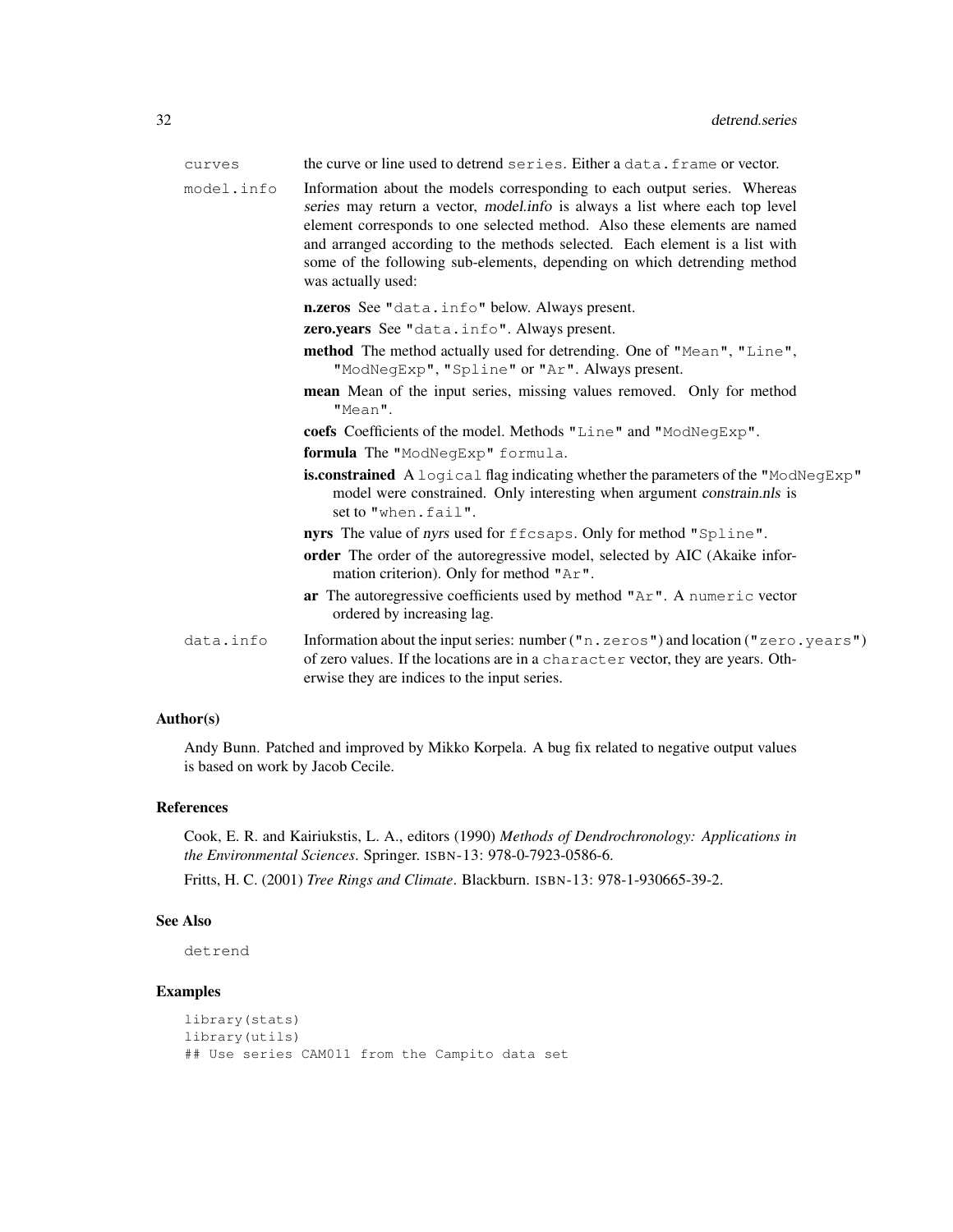# dplR-defunct 33

```
data(ca533)
series <- ca533[, "CAM011"]
names(series) <- rownames(ca533)
# defaults to all six methods
series.rwi <- detrend.series(y = series, y.name = "CAM011", verbose=TRUE)
# see plot with three methods
series.rwi <- detrend.series(y = series, y.name = "CAM011",
                             method=c("Spline", "ModNegExp","Friedman"),
                             difference=TRUE)
# see plot with two methods
# interesting to note difference from ~200 to 250 years
# in terms of what happens to low frequency growth
series.rwi <- detrend.series(y = series, y.name = "CAM011",
                             method=c("Spline", "ModNegExp"))
# see plot with just one method and change the spline
# stiffness to 50 years (which is not neccesarily a good choice!)
series.rwi <- detrend.series(y = series, y.name = "CAM011",
                             method="Spline",nyrs=50)
# note that method "Ar" doesn't get plotted in first panel
# since this approach doesn't approximate a growth curve.
series.rwi <- detrend.series(y = series, y.name = "CAM011",
                             method="Ar")
# note the difference between ModNegExp and ModHugershoff at the
# start of the series. Also notice how curves, etc. are returned
# via return.info
data(co021)
series <- co021[, 4]
names(series) <- rownames(co021)
series.rwi <- detrend.series(y = series, y.name = names(co021)[4],
                             method=c("ModNegExp", "ModHugershoff"),
                             verbose = TRUE, return.info = TRUE,
                             make.plot = TRUE)
```
dplR-defunct *Defunct functions in dplR*

## Description

These are functions no longer included in dplR

# Details

Function: plotRings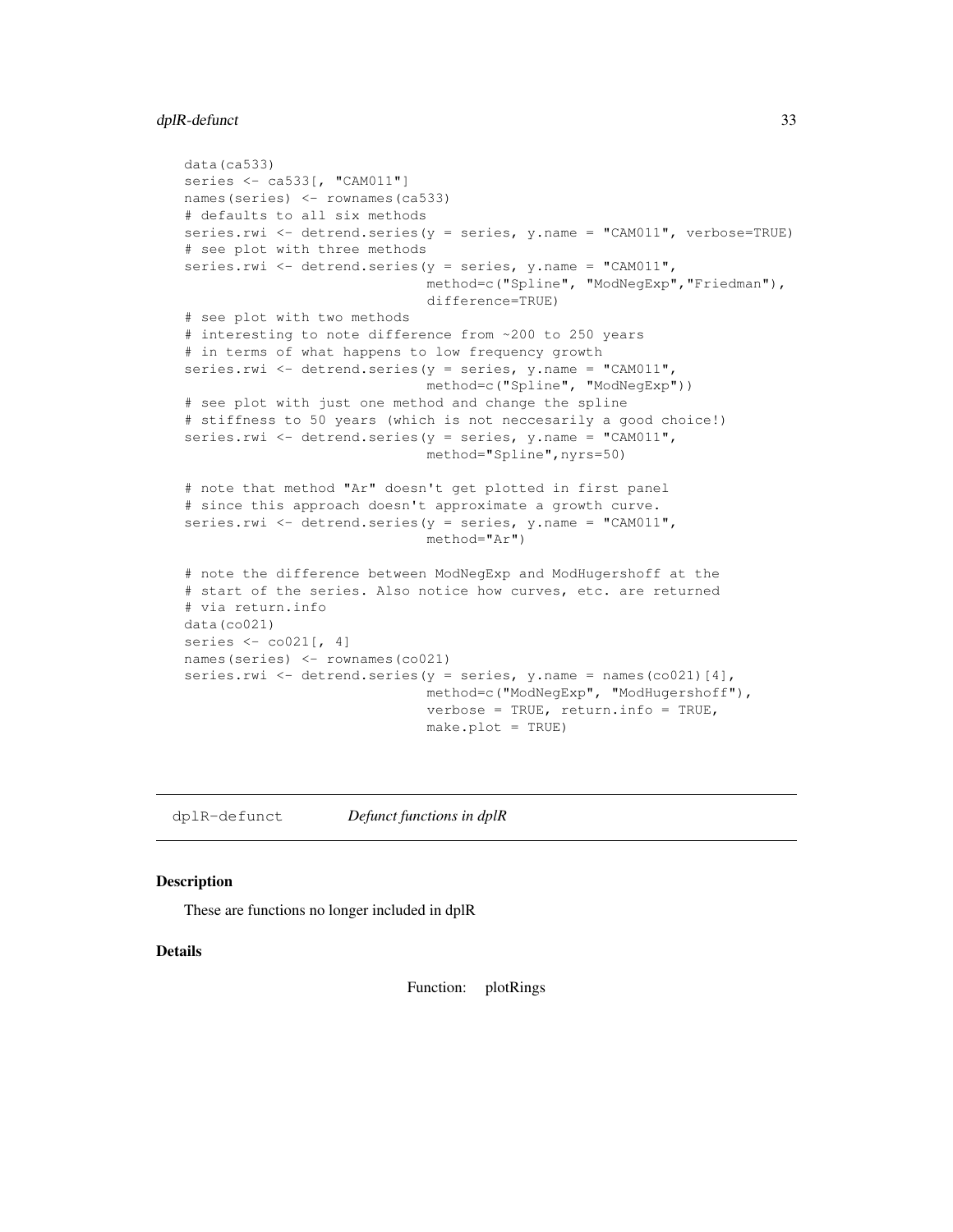#### Description

Applies a smoothing spline to y with rigidity determined by two parameters: frequency response  $f$ at a wavelength of nyrs years.

# Usage

```
ffcsaps(y, x = \text{seq\_along}(y), nyrs = \text{length}(y)/2, f = 0.5)
```
# Arguments

| y            | a numeric vector, typically a tree-ring series.                                                                                                                                                                                                                                                                                                                                                    |
|--------------|----------------------------------------------------------------------------------------------------------------------------------------------------------------------------------------------------------------------------------------------------------------------------------------------------------------------------------------------------------------------------------------------------|
| $\mathbf{x}$ | a numeric vector with the same length as y, typically giving the years of y.                                                                                                                                                                                                                                                                                                                       |
| nyrs         | a number greater than 1, affecting the rigidity of the spline. When f is kept con-<br>stant, a larger nyrs produces a more rigid spline. Defaults to length $(y)$ /2.                                                                                                                                                                                                                              |
| $\mathsf{f}$ | a number between 0 and 1 giving the frequency response at a wavelength of nyrs<br>years. When nyrs is kept constant, a smaller f produces a more rigid spline: At<br>one extreme, $f = 0$ causes the function to return the least-squares straight line<br>fit to the data. At the other extreme, $f = 1$ results in the natural spline, i.e. the<br>function outputs y. The default value is 0.5. |

# Details

This applies a smoothing spline similar to the spline applied in most dendrochronological software. See references for more information. See 'Examples' for a pointer to a PDF document including mathematical details about the function.

## Value

A filtered vector.

## Note

DendroLab website: http://dendrolab.org/

# Author(s)

Code provided by DendroLab based on programming by F. Qeadan and F. Biondi, University of Nevada Reno, USA and adapted for dplR by Andy Bunn. Patched and improved by Mikko Korpela.

#### References

Cook, E. R. and Kairiukstis, L. A., editors (1990) *Methods of Dendrochronology: Applications in the Environmental Sciences*. Springer. ISBN-13: 978-0-7923-0586-6.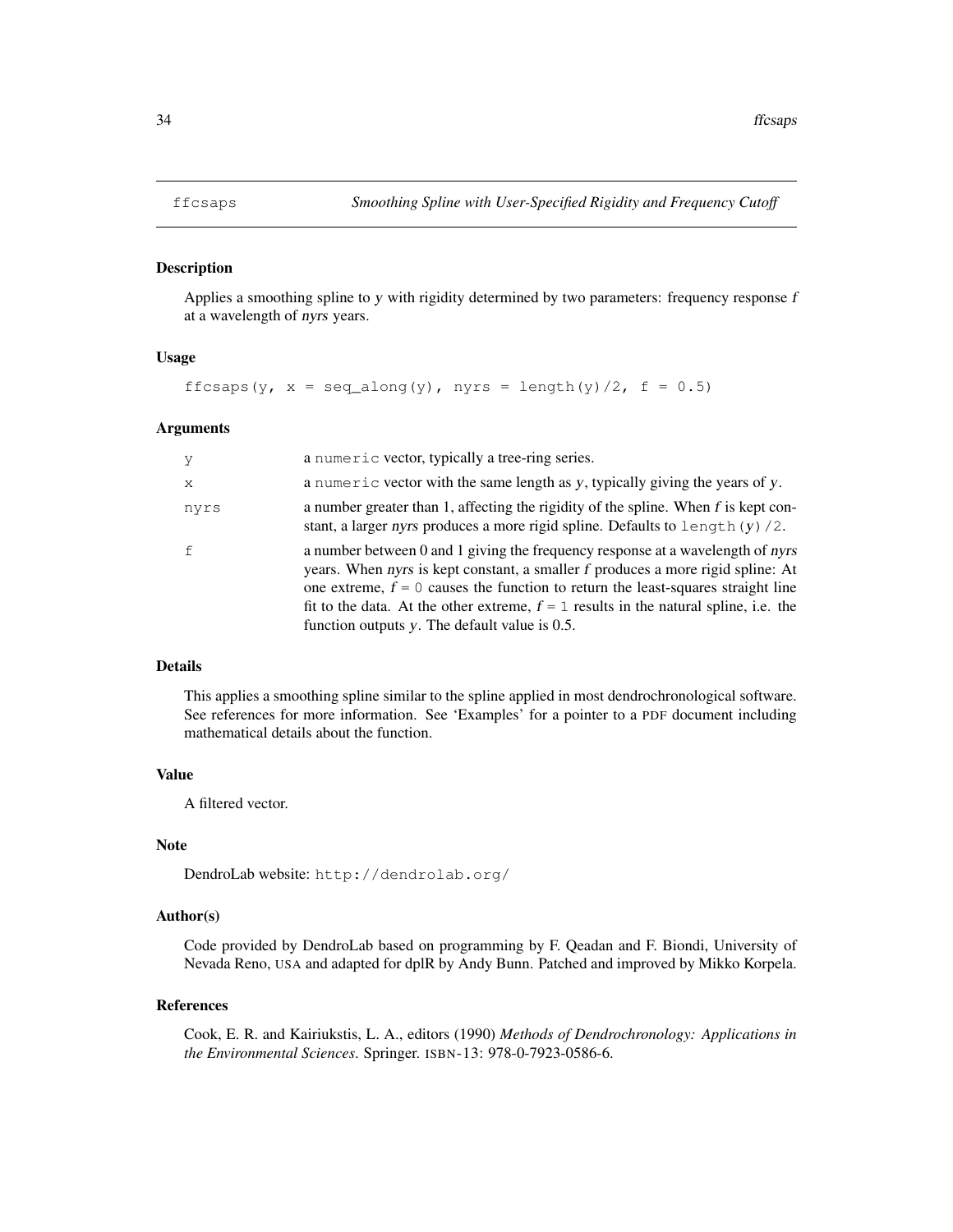# fill.internal.NA 35

# See Also

hanning, detrend

#### Examples

```
library(graphics)
library(utils)
docFile <- system.file("doc", "math-dplR.pdf", package="dplR")
cat("See the following PDF for mathematical details:\n")
cat(docFile, sep="\n")
## Not run:
if (interactive() && requireNamespace("Biobase")) {
   Biobase::openPDF(docFile)
}
## Use series CAM011 from the Campito data set
data(ca533)
series <- ca533[, "CAM011"]
series <- series[!is.na(series)]
plot(series, type = "l", ylab = "Ring Width (mm)", col = "grey")
lines(ffcsaps(series, nyrs = 32), col = "red", lwd = 2)
lines(ffcsaps(series, nyrs = 64), col = "green", lwd = 2)
lines(ffcsaps(series, nyrs = 128), col = "blue", 1wd = 2)
## End(Not run)
## Use first series from the Mesa Verde data set
data(co021)
series <- co021[, 1]
series <- series[!is.na(series)]
plot(series, type = "l", ylab = "Ring Width (mm)", col = "grey")
lines(ffcsaps(series, nyrs = 32), col = "red", lwd = 2)
lines(ffcsaps(series, nyrs = 64), col = "green", lwd = 2)
## nyrs defaults to 0.5*length(series) == 347
lines(ffcsaps(series), col = "blue", lwd = 2)
legend("topright",
       c("Series", "nyrs=32", "nyrs=64",
         paste("Default nyrs (", length(series) / 2, ")", sep="")),
       fill=c("grey", "red", "green", "blue"))
```
fill.internal.NA *Fill Internal NA*

# Description

This function fills internal NA values (i.e., those with numeric data above and below a small data gap) in each column of a data.frame such as a data set of ring widths as produced by read.rwl.

#### Usage

```
fill.internal.NA(x, fill = c("Mean", "Spline", "Linear"))
```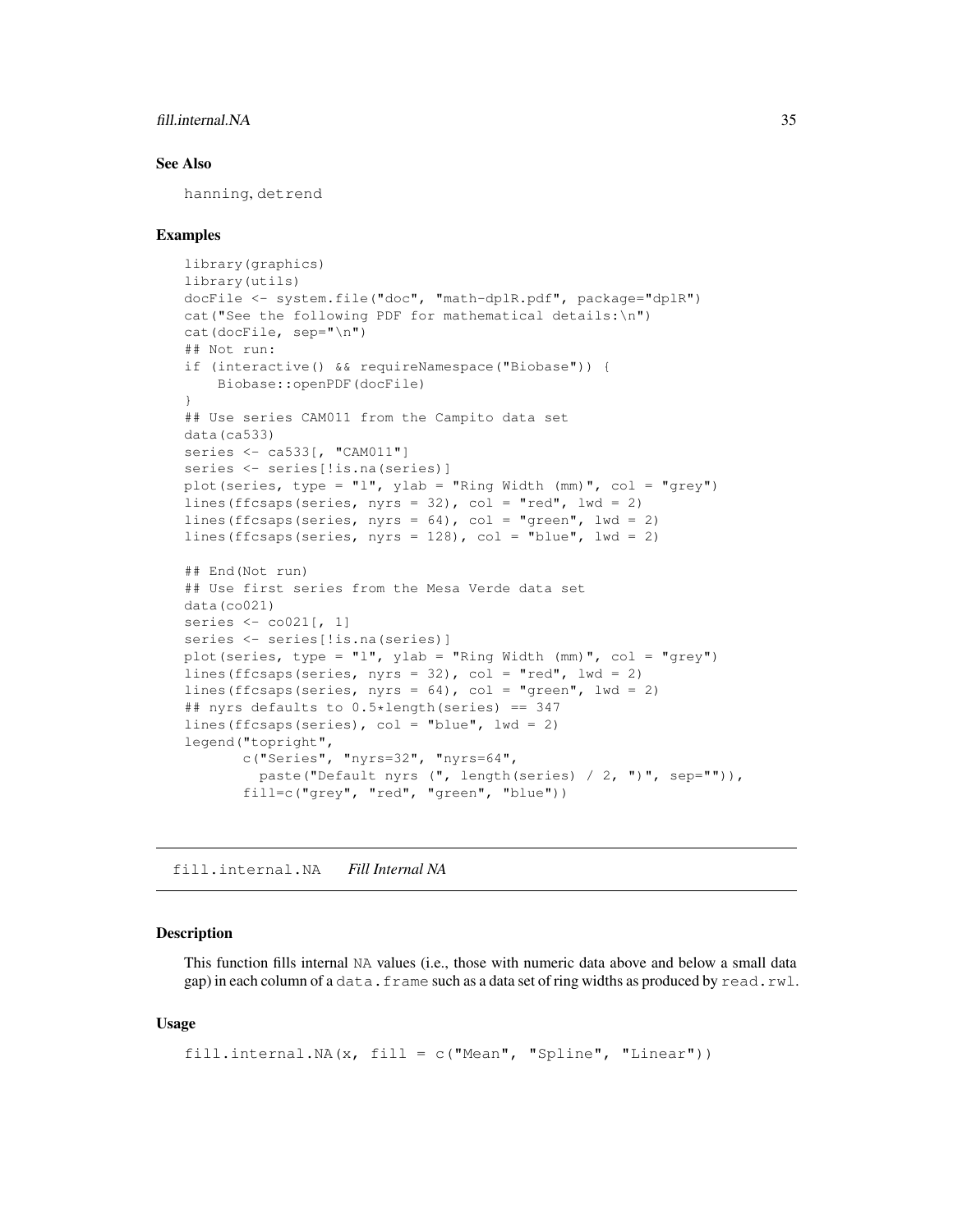#### Arguments

| X    | a data. frame of ring widths with $row.name(x)$ containing years and<br>names $(x)$ containing each series ID such as produced by read.rwl |
|------|--------------------------------------------------------------------------------------------------------------------------------------------|
| fill | a numeric value (e.g., 0) or a character string of "Mean", "Spline",<br>or "Linear". Defaults to "Mean".                                   |

#### Details

There are occasionally data gaps within a tree-ring series. Some of the functions in dplR will fail when an internal NA is encountered (e.g.  $ffcsaps$ ). This function fills internal NA values with either a given numeric value (e.g., 0) or through crude imputation. The latter can be calculated as the mean of the series (fill="Mean") or calculated by fitting a cubic spline (fill="Spline") using the spline function or calculated by linear approximation  $(f\text{-}\text{il} = "Linear")$  using the function approx.

Editorial: Having internal NA in a tree-ring series is often bad practice and filling those values should be done with caution. For instance, some users code missing rings as NA instead of 0. And missing values (i.e., NA) are sometimes present in maximum latewood density data when the rings are small. A common, but not recommended, practice is to leave stretches of NA values in places where it has been impossible to accurately measure rings (perhaps because of a break in the core). It is often better to treat that core as two separate series (e.g., "01A" and "01B" rather than have internal NA values. As with all processing, the analyst should make a decision based on their experience with the wood and not rely on software to make a choice for them!

#### Value

A data. frame with colnames  $(x)$  and rownames  $(x)$ . Internal NAs filled as above.

#### Author(s)

Andy Bunn. Patched and improved by Mikko Korpela.

# See Also

spline, approx

#### Examples

```
library(graphics)
library(stats)
foo \leftarrow data.frame(x1=c(rnorm(5), NA, NA, rnorm(3)),
                  x2=c (rnorm (10)),
                  x3=c(NA, NA, rnorm(3), NA, rnorm(4)),x4=c(NA, NA, rnorm(3), NA, rnorm(3), NA)x5=c(NA, NA, rnorm(8)),x6=c(NA, rnorm(9)),
                  x7=c(NA, rnorm(5), NA, rnorm(3)),x8=c(rnorm(8), NA, NA),x9=c(rnorm(5), NA, rnorm(3), NA)row.names(foo) <- 1901:1910
```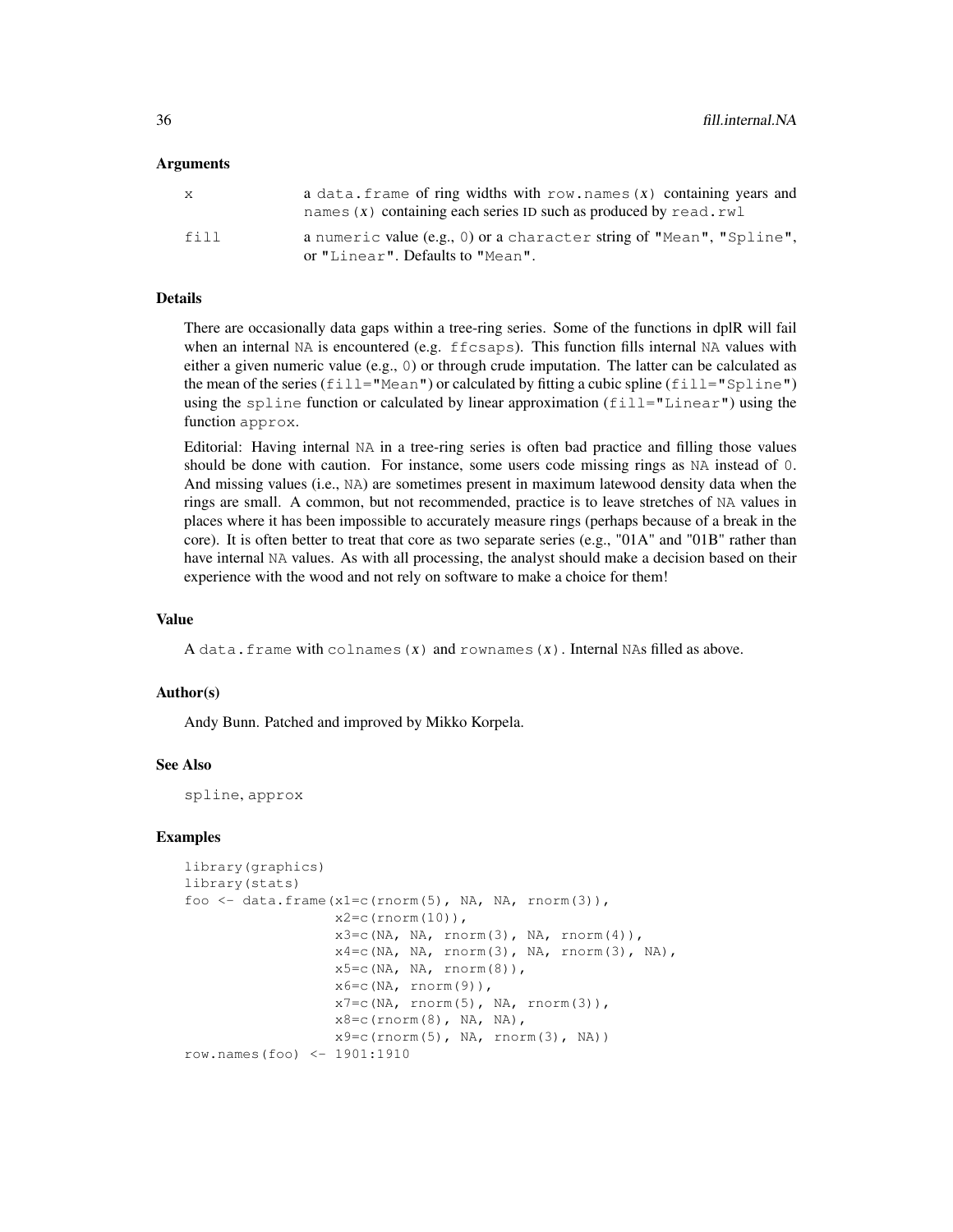#### gini.coef 37

```
class(foo) < -c("rwl", "data-frame")fill.internal.NA(foo, fill=0)
bar <- fill.internal.NA(foo, fill="Spline")
baz <- fill.internal.NA(foo, fill="Linear")
## note differences in method "Spline" vs. "Linear"
yrs <- time(foo)
plot(yrs, foo$x7, type="b", lwd=3)
lines(yrs, bar$x7, col="red", lwd=2)
lines(yrs, baz$x7, col="green", lwd=1)
```
gini.coef *Calculate the Gini Coefficient*

# Description

This function calculates the Gini coefficient on raw or detrended ring-width series.

#### Usage

gini.coef(x)

#### Arguments

x a numeric vector

## Details

This calculates the Gini coefficient of inequality which is used as an all-lag measure of diversity in tree-ring records – typically detrended series. Lower values indicate lower diversity. The use of the Gini coefficient in dendrochronology is described by Biondi and Qeadan (2008). See Handcock and Morris (1999) for more information. See 'Examples' for a pointer to a PDF document including mathematical details about the function.

#### Value

the Gini coefficient.

#### Author(s)

Mikko Korpela, based on original by Andy Bunn

#### References

Biondi, F. and Qeadan, F. (2008) Inequality in Paleorecords. *Ecology*, 89(4), 1056–1067. Handcock, M. S. and Morris, M. (1999) *Relative Distribution Methods in the Social Sciences*. Springer. ISBN: 0-387-98778-9.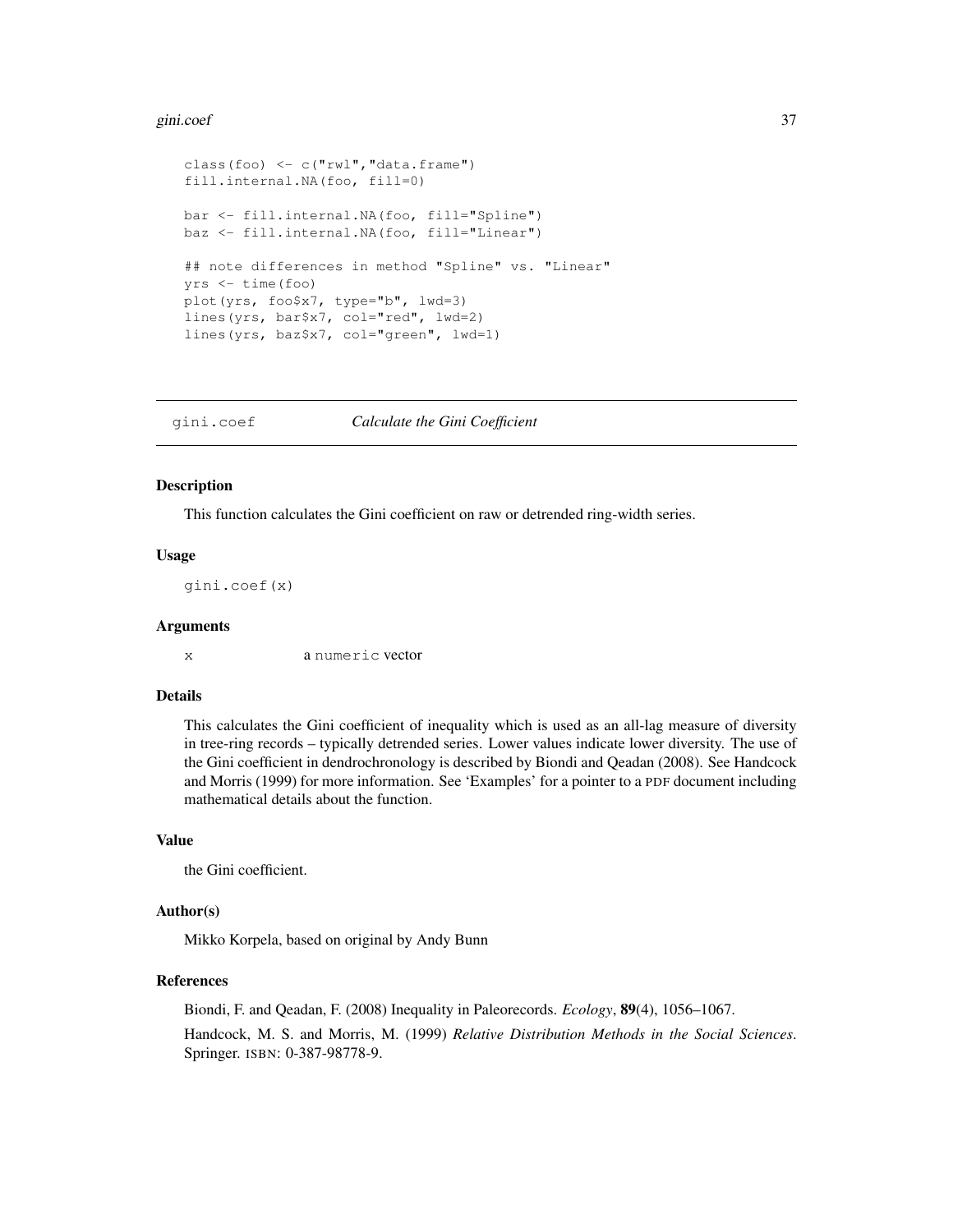## See Also

rwl.stats

## Examples

```
docFile <- system.file("doc", "math-dplR.pdf", package="dplR")
cat("See the following PDF for mathematical details:\n")
cat(docFile, sep="\n")
## Not run:
if (interactive() && requireNamespace("Biobase")) {
   Biobase::openPDF(docFile)
}
## End(Not run)
library(utils)
data(ca533)
ca533.rwi <- detrend(rwl = ca533, method = "ModNegExp")
ca533.crn <- chron(ca533.rwi, prefix = "CAM")
gini.coef(ca533.crn)
```
# glk *Calculate Gleichläufigkeit*

#### Description

This function calculates the matrix of Gleichläufigkeit for a given set of tree-ring records.

#### Usage

glk(x)

# Arguments

x a data.frame of tree-ring data with records in columns, and years as rows.

# Details

Gleichläufigkeit is a classical agreement test based on sign tests (Eckstein and Bauch, 1969). This function implements Gleichläufigkeit as the pairwise comparison of all records in data set, and thus returns a matrix whose upper triangle reports the Gleichläufigkeit of each possible combination of records. The global Gleichläufigkeit can be calculated as mean (glk  $(x)$ , na.rm = TRUE). This implementation improves the original formulation inasmuch as the case of neighbouring identical measurements in the same years is accounted for. Here, it is treated as full agreement, in contrast to only partial agreement in the original formulation.

#### Value

A matrix with the Gleichläufigkeit for all possible combinations of records. If two curves have less than 3 years of overlap, Gleichläufigkeit cannot be computed, and NA is returned.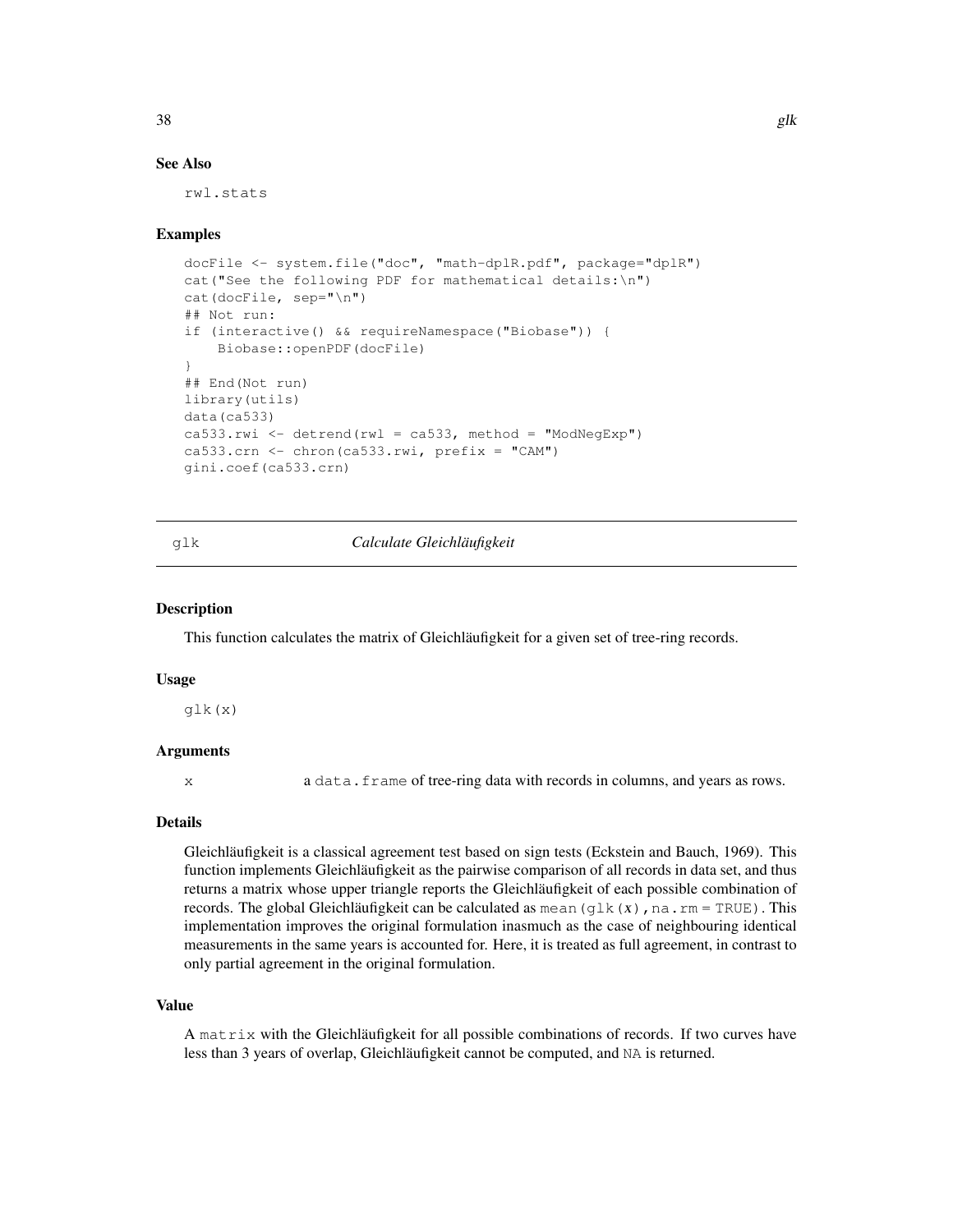#### gp.d2pith 39

## Author(s)

Christian Zang. Patched and improved by Mikko Korpela. Improved by Allan Buras.

#### References

Eckstein, D. and Bauch, J. (1969) Beitrag zur Rationalisierung eines dendrochronologischen Verfahrens und zur Analyse seiner Aussagesicherheit. *Forstwissenschaftliches Centralblatt*, 88(1), 230–250.

Schweingruber, F. H. (1988) *Tree rings: basics and applications of dendrochronology*. Kluwer Academic Publishers, Dordrecht, Netherlands, 276 p.

## Examples

```
library(utils)
data(ca533)
ca533.q1k < - q1k(ca533)mean(ca533.glk, na.rm = TRUE)
```
gp.d2pith *Ponderosa Pine Distance to Pith Corresponding to* gp.rwl

#### Description

This data set gives the distance to pith for each series (in mm) that matches the ring widths for gp.rwl – a data set of ponderosa pine (*Pinus ponderosa*) from the Gus Pearson Natural Area (GPNA) in northern Arizona, USA. Data are further described by Biondi and Qeadan (2008) and references therein.

## Usage

data(gp.d2pith)

#### Format

A data.frame containing series IDs in column 1 (series) and the distance (in mm) from the innermost ring to the pith of the tree  $(d2pith)$ . This can be used together with the ring widths to calculate the area of each ring.

#### Source

DendroLab, University of Nevada Reno, USA. http://dendrolab.org/

#### References

Biondi, F. and Qeadan, F. (2008) A theory-driven approach to tree-ring standardization: Defining the biological trend from expected basal area increment. *Tree-Ring Research*, 64(2), 81–96.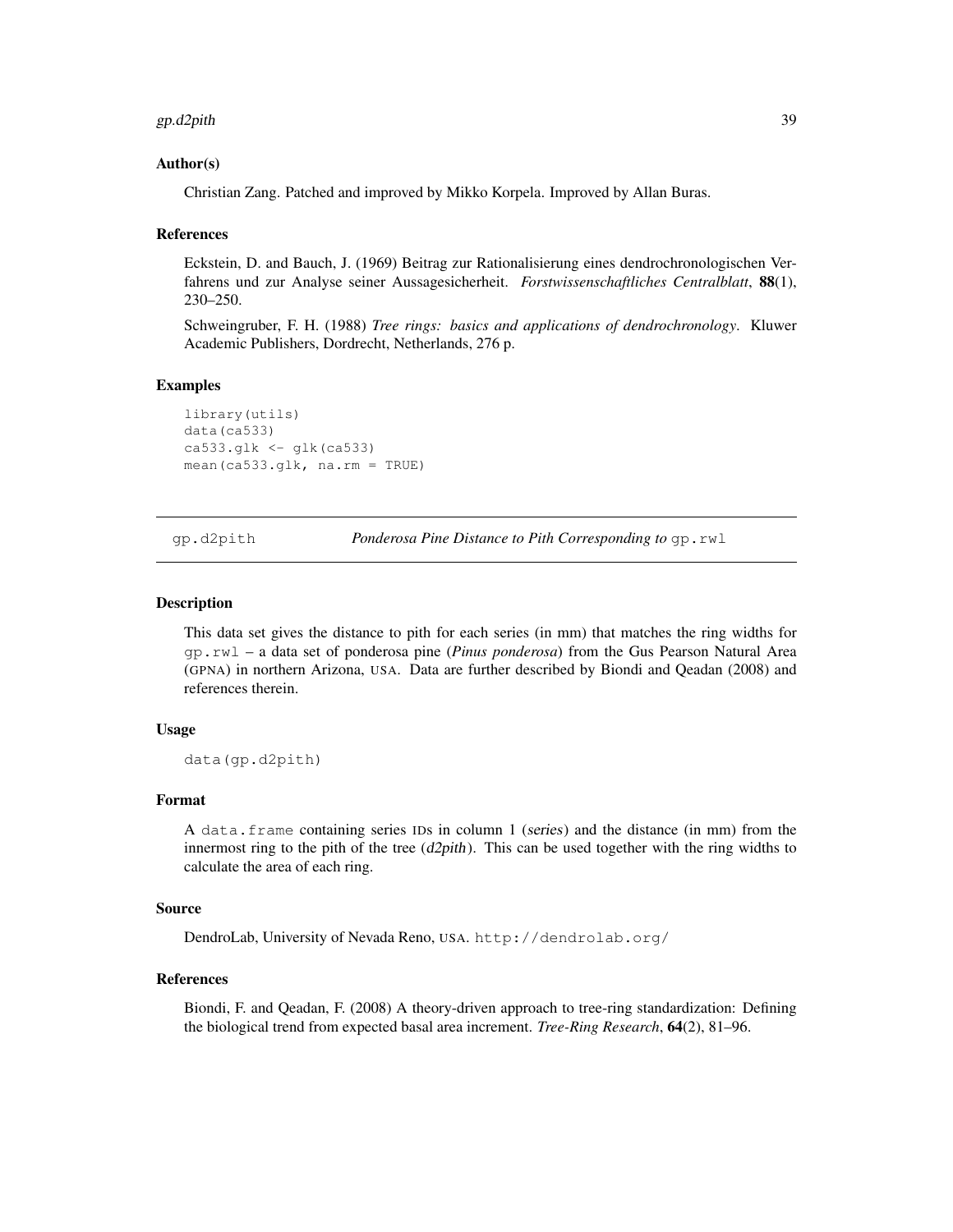#### **Description**

This data set gives the diameter at breast height for each series that matches the series in  $qp$ .  $rwl$ – a data set of ponderosa pine (*Pinus ponderosa*) from the Gus Pearson Natural Area (GPNA) in northern Arizona, USA. Data are further described by Biondi and Qeadan (2008) and references therein.

#### Usage

data(gp.dbh)

## Format

A data.frame containing series IDs in column 1 (series), tree diameter (in cm) at breast height (dbh), and the bark thickness (in cm). This can be used together with the ring widths to calculate the area of each ring.

# Source

DendroLab, University of Nevada Reno, USA. http://dendrolab.org/

## References

Biondi, F. and Qeadan, F. (2008) A theory-driven approach to tree-ring standardization: Defining the biological trend from expected basal area increment. *Tree-Ring Research*, 64(2), 81–96.

gp.po *Ponderosa Pine Pith Offsets Corresponding to* gp.rwl

## Description

This data set gives the pith offsets that match the ring widths for  $gp$ .  $rwl - a$  data set of ponderosa pine (*Pinus ponderosa*) from the Gus Pearson Natural Area (GPNA) in northern Arizona, USA. Data are further described by Biondi and Qeadan (2008) and references therein.

#### Usage

data(gp.po)

## Format

A data.frame containing series IDs in column 1 (series) and the number of years between the beginning of that series in  $qp$ .  $rwl$  and the pith of the tree (*pith.offset*). This can be used together with the ring widths to calculate the cambial age of each ring.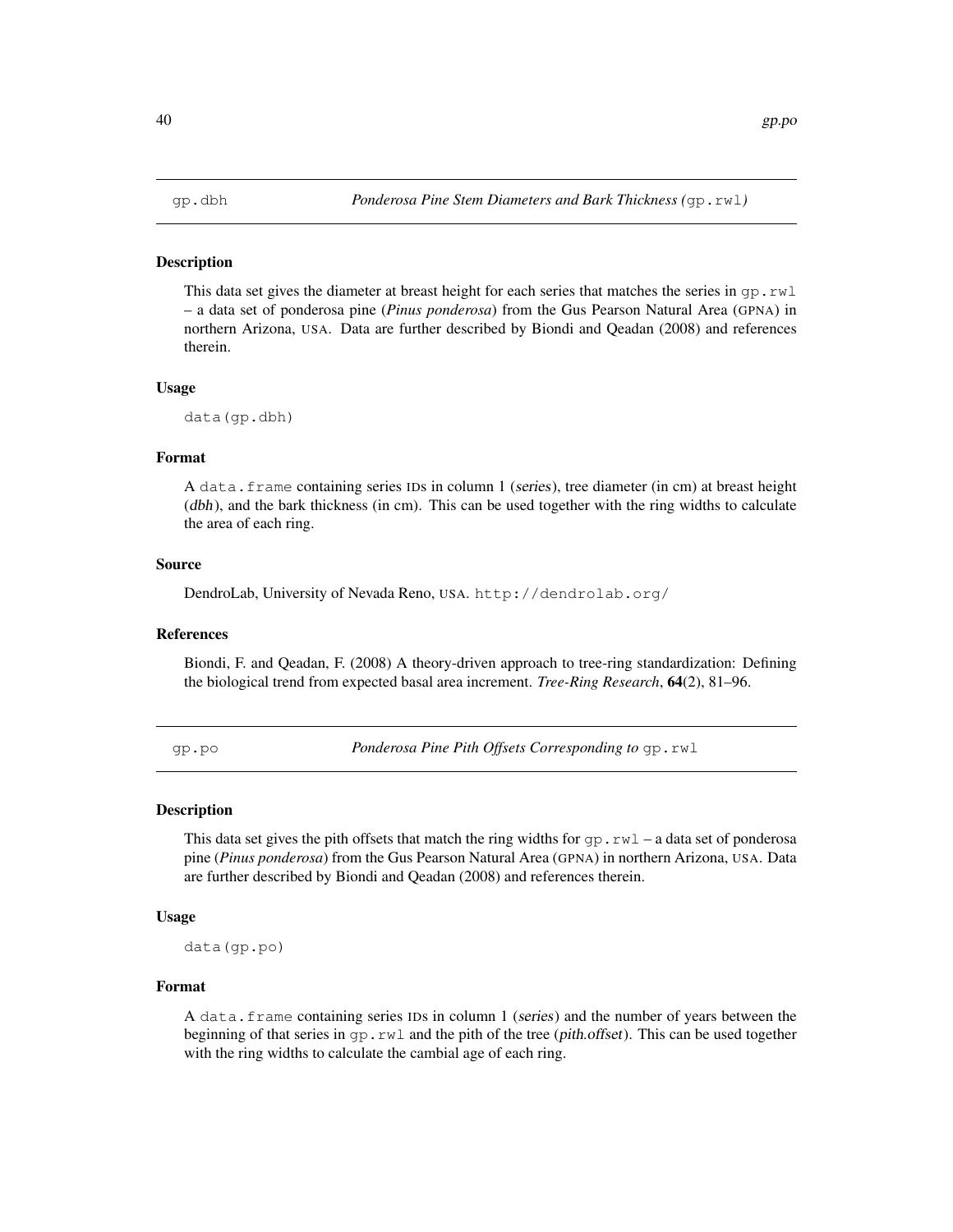#### $g$ p.rwl  $41$

## Source

DendroLab, University of Nevada Reno, USA. http://dendrolab.org/

## References

Biondi, F. and Qeadan, F. (2008) A theory-driven approach to tree-ring standardization: Defining the biological trend from expected basal area increment. *Tree-Ring Research*, 64(2), 81–96.

gp.rwl *Ponderosa Pine Ring Widths from Gus Pearson Natural Area*

## Description

This data set includes ring-width measurements for ponderosa pine (*Pinus ponderosa*) increment cores collected at the Gus Pearson Natural Area (GPNA) in northern Arizona, USA. There are 58 series from 29 trees (2 cores per tree). Data are further described by Biondi and Qeadan (2008) and references therein.

## Usage

data(gp.rwl)

## Format

A data.frame containing 58 ring-width series in columns and 421 years in rows.

## Source

DendroLab, University of Nevada Reno, USA. http://dendrolab.org/

## References

Biondi, F. and Qeadan, F. (2008) A theory-driven approach to tree-ring standardization: Defining the biological trend from expected basal area increment. *Tree-Ring Research*, 64(2), 81–96.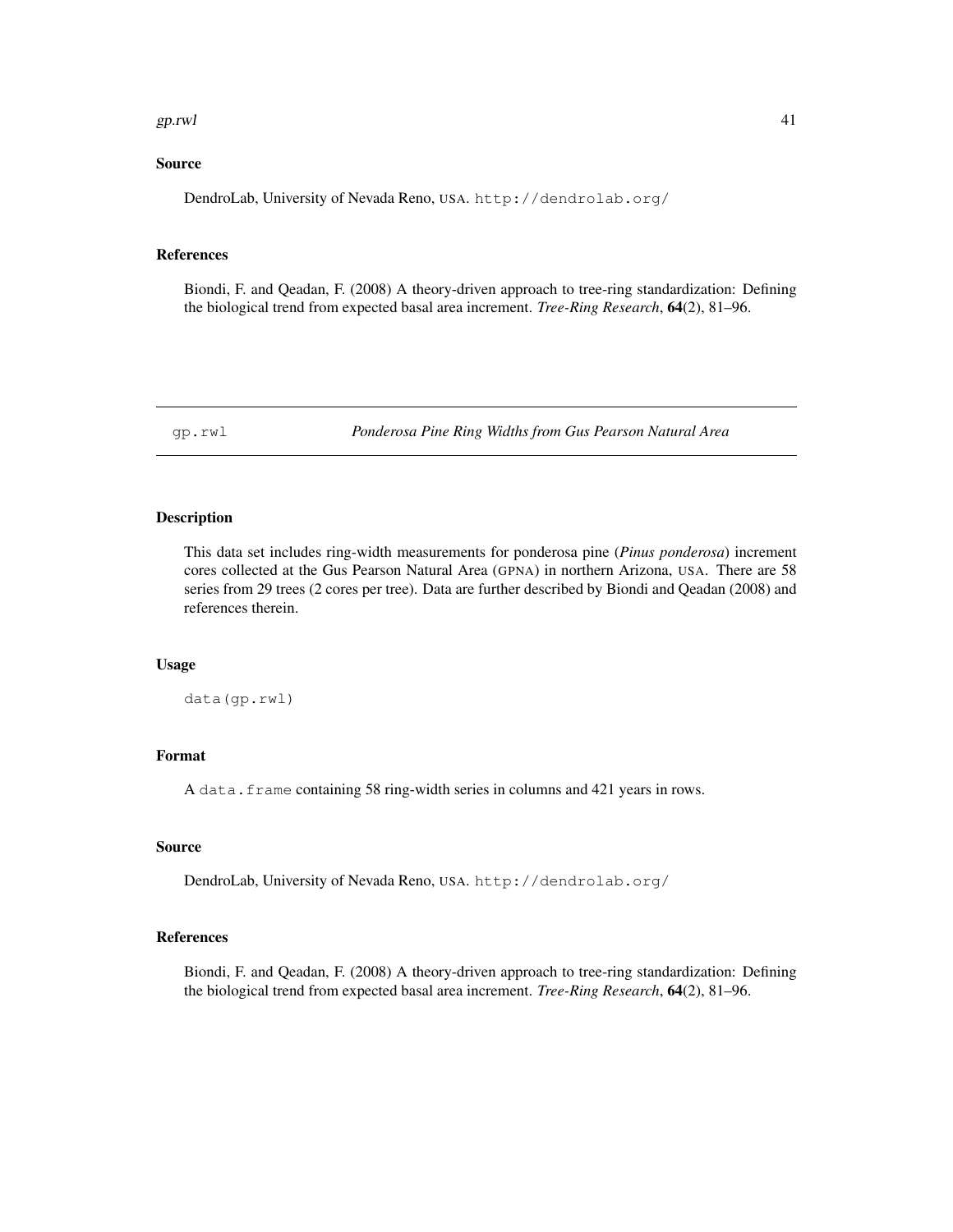# Description

Applies a Hanning filter of length n to x.

#### Usage

hanning  $(x, n = 7)$ 

# Arguments

| X | a vector                                    |
|---|---------------------------------------------|
| n | length of the Hanning filter, defaults to 7 |

# Details

This applies a low frequency Hanning (a.k.a. Hann) filter to x with weight set to n.

# Value

A filtered vector.

# Author(s)

Andy Bunn. Patched and improved by Mikko Korpela.

## References

Oppenheim, A. V., Schafer, R. W., and Buck, J. R. (1999) *Discrete-Time Signal Processing*. Prentice-Hall, 2nd edition. ISBN-13: 978-0-13-754920-7.

## See Also

filter

# Examples

```
library(graphics)
library(utils)
data(ca533)
yrs \leftarrow time(ca533)y \leftarrow ca533[, 1]not.na <- !is.na(y)
yrs <- yrs[not.na]
y <- y[not.na]
plot(yrs, y, xlab = "Years", ylab = "Series1 (mm)",
     type = "l", col = "grey")
```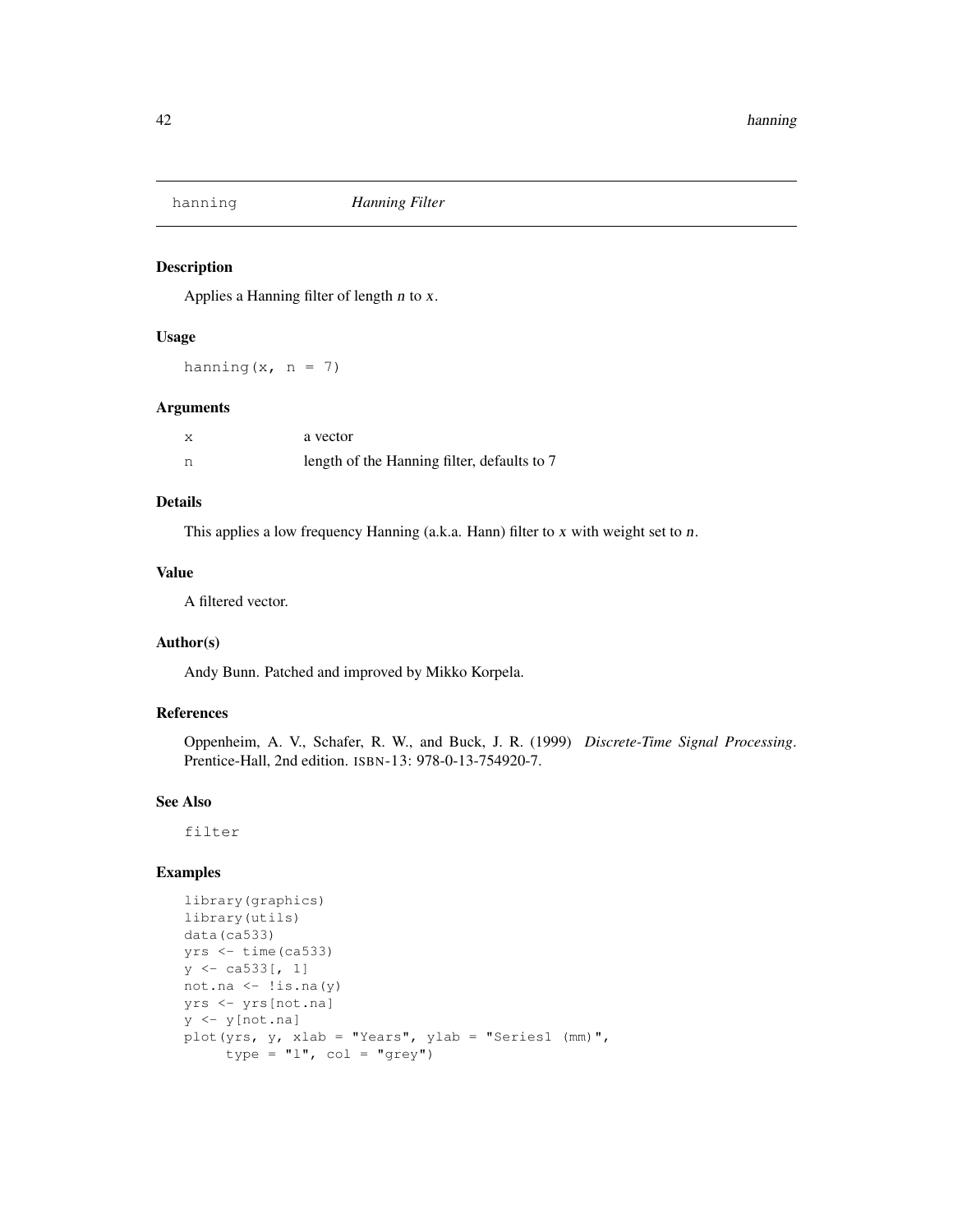#### i.detrend 43

```
lines(yrs, hanning(y, n = 9), col = "red", lwd = 2)
lines(yrs, hanning(y, n = 21), col = "blue", lwd = 2)
legend("topright", c("Series", "n=9", "n=21"),
       fill=c("grey", "red", "blue"))
```
i.detrend *Interactively Detrend Multiple Ring-Width Series*

# Description

Interactively detrend multiple tree-ring series by one of two methods, a smoothing spline or a statistical model. This is a wrapper for detrend.series.

#### Usage

i.detrend(rwl, y.name = names(rwl), nyrs = NULL,  $f = 0.5$ , pos.slope = FALSE)

## Arguments

| rw1       | a data. frame with series as columns and years as rows such as that produced<br>by read.rwl or ca533                       |
|-----------|----------------------------------------------------------------------------------------------------------------------------|
| y.name    | a character vector of length ncol (rwl) that gives the ID of each series.<br>Defaults to the column names of rwl.          |
| nyrs      | a number giving the rigidity of the smoothing spline, defaults to $0.67$ of series<br>length if <i>nyrs</i> is NULL.       |
| f         | a number between 0 and 1 giving the frequency response or wavelength cutoff.<br>Defaults to $0.5$ .                        |
| pos.slope | a logical flag. Will allow for a positive slope to be used in method "ModNegExp".<br>If FALSE the line will be horizontal. |

## Details

This function allows a user to choose detrending curves based on plots that are produced by detrend.series for which it is essentially a wrapper. The user enters their choice of detrended method via keyboard at a prompt for each ring width series in rwl. See detrend.series for examples and details on the detrending methods.

# Value

A data.frame containing each detrended series according to the method used as columns and rownames set to  $\text{colnames}(y)$ . These are typically years. Plots are also produced as the user chooses the detrending methods through keyboard input.

## Author(s)

Andy Bunn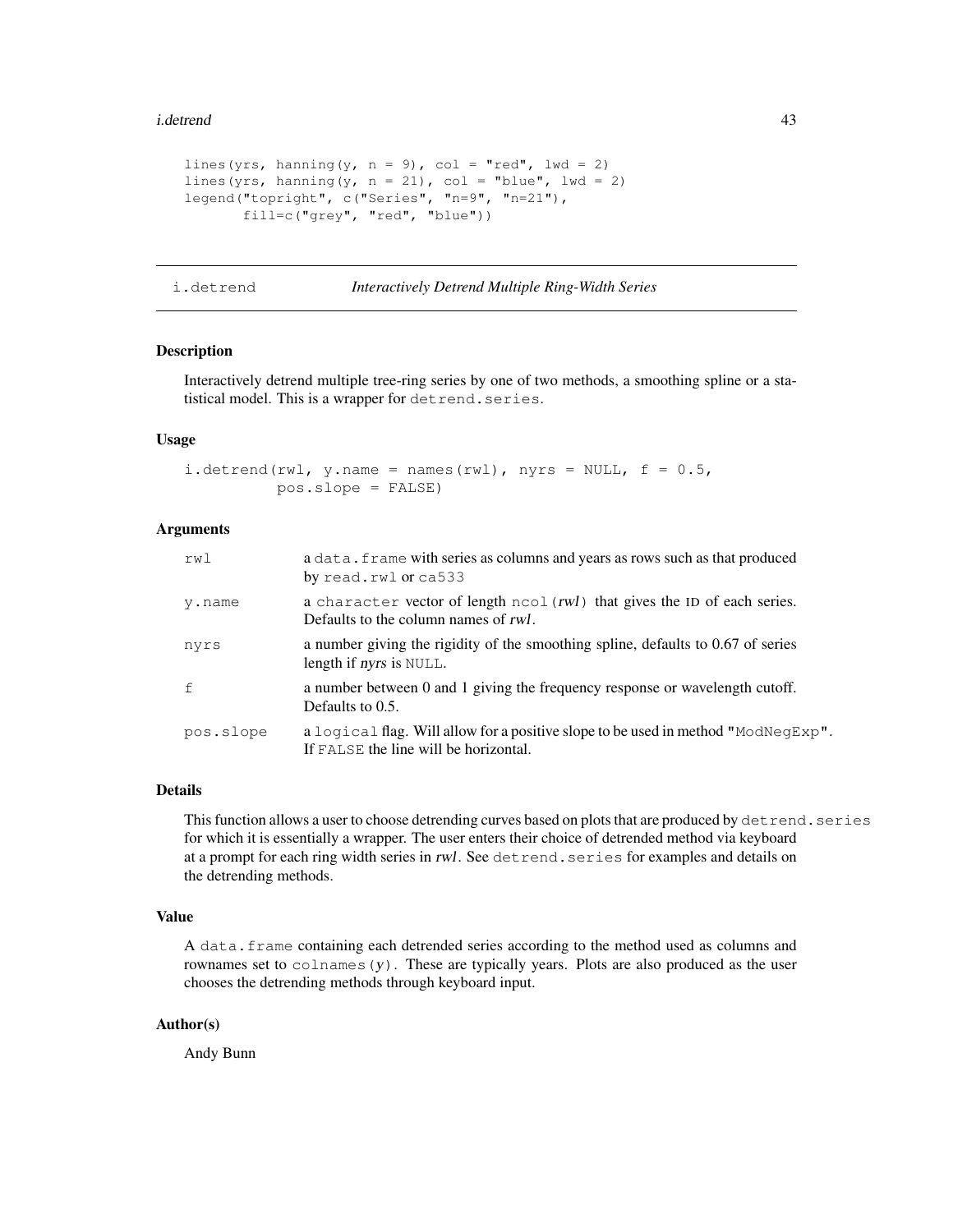# See Also

```
detrend.series
```
i.detrend.series *Interactively Detrend a Ring-Width Series*

# Description

Interactively detrend a tree-ring series by one of three methods, a smoothing spline, a linear model, or the mean. This is a wrapper for detrend.series.

# Usage

```
i.detrend.series(y, y.name = NULL, nyrs = NULL, f = 0.5,
                 pos.slope = FALSE)
```
#### **Arguments**

| - V       | a numeric vector. Usually a tree-ring series.                                                                              |
|-----------|----------------------------------------------------------------------------------------------------------------------------|
| y.name    | an optional character vector to name the series for plotting purposes.                                                     |
| nyrs      | a number giving the rigidity of the smoothing spline, defaults to 0.67 of series<br>length if <i>nyrs</i> is NULL.         |
| f         | a number between 0 and 1 giving the frequency response or wavelength cutoff.<br>Defaults to $0.5$ .                        |
| pos.slope | a logical flag. Will allow for a positive slope to be used in method "ModNegExp".<br>If FALSE the line will be horizontal. |

#### Details

This function allows a user to choose a detrending method based on a plot that is produced by detrend. series for which it is essentially a wrapper. The user enters their choice of detrended method via keyboard at a prompt. See detrend.series for examples and details on the detrending methods.

## Value

A vector containing the detrended series (y) according to the method used with names set to  $\text{colnames}(y)$ . These are typically years. A plot is also produced and the user chooses a method through keyboard input.

#### Author(s)

Andy Bunn. Patched and improved by Mikko Korpela.

# See Also

detrend.series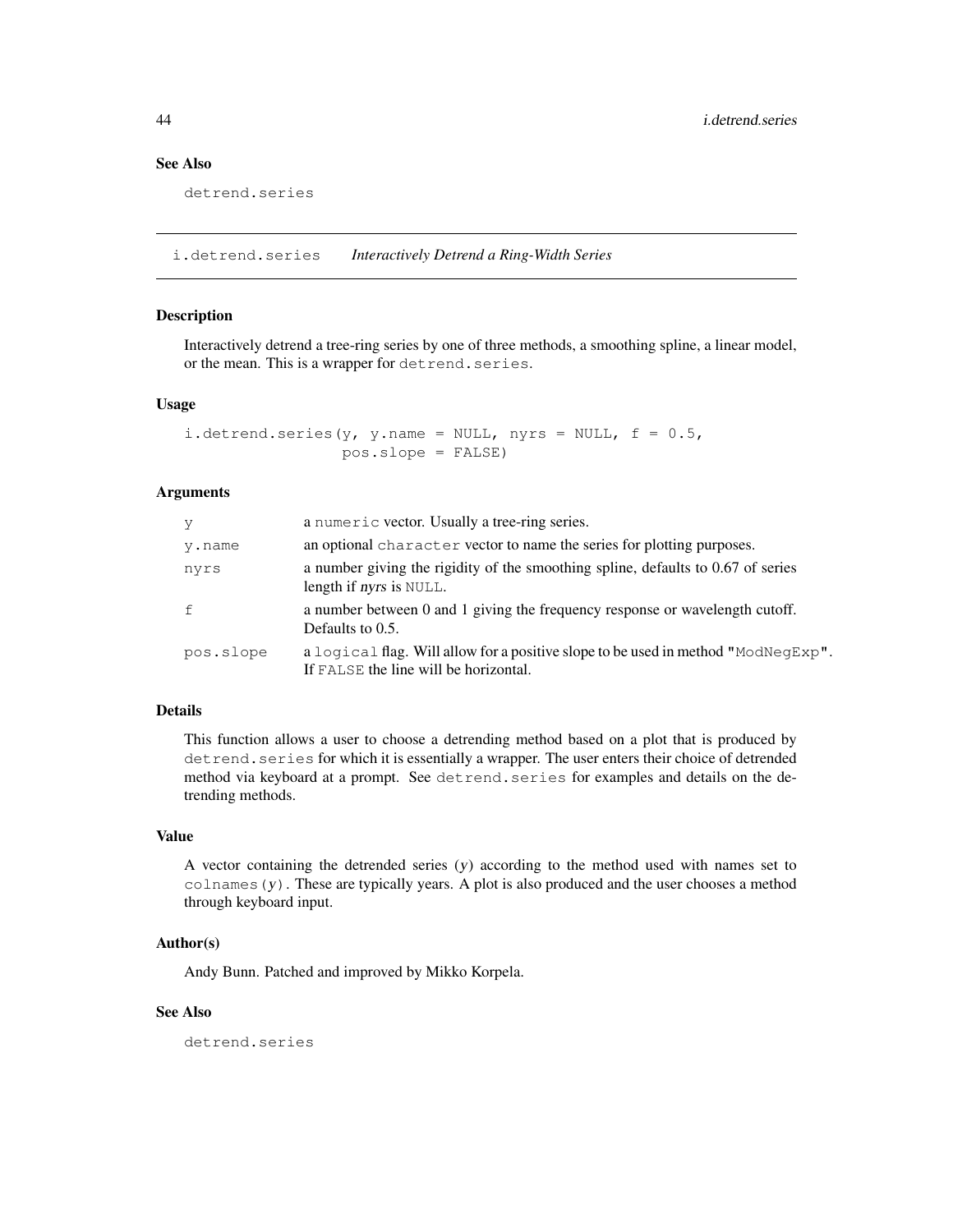# Description

Insert or delete rings from a ring-width series

# Usage

```
insert.ring(rw.vec,rw.vec.yrs=as.numeric(names(rw.vec)),
            year, ring.value=mean(rw.vec,na.rm=TRUE),
            fix.last=TRUE,fix.length=TRUE)
delete.ring(rw.vec,rw.vec.yrs=as.numeric(names(rw.vec)),
            year,fix.last=TRUE,fix.length=TRUE)
```
# Arguments

| rw.vec     | a vector of data                                                                  |
|------------|-----------------------------------------------------------------------------------|
| rw.vec.yrs | the years for rw. vec as names                                                    |
| year       | the year to add or delete                                                         |
| ring.value | the value to add                                                                  |
| fix.last   | logical. If TRUE the last year of the series is fixed and the first year changes. |
| fix.length | logical. If TRUE the length of the output will be the length of the input.        |

# Details

Simple editing of ring widths.

## Value

A named vector.

# Author(s)

Andy Bunn. Patched and improved by Mikko Korpela.

# See Also

dplR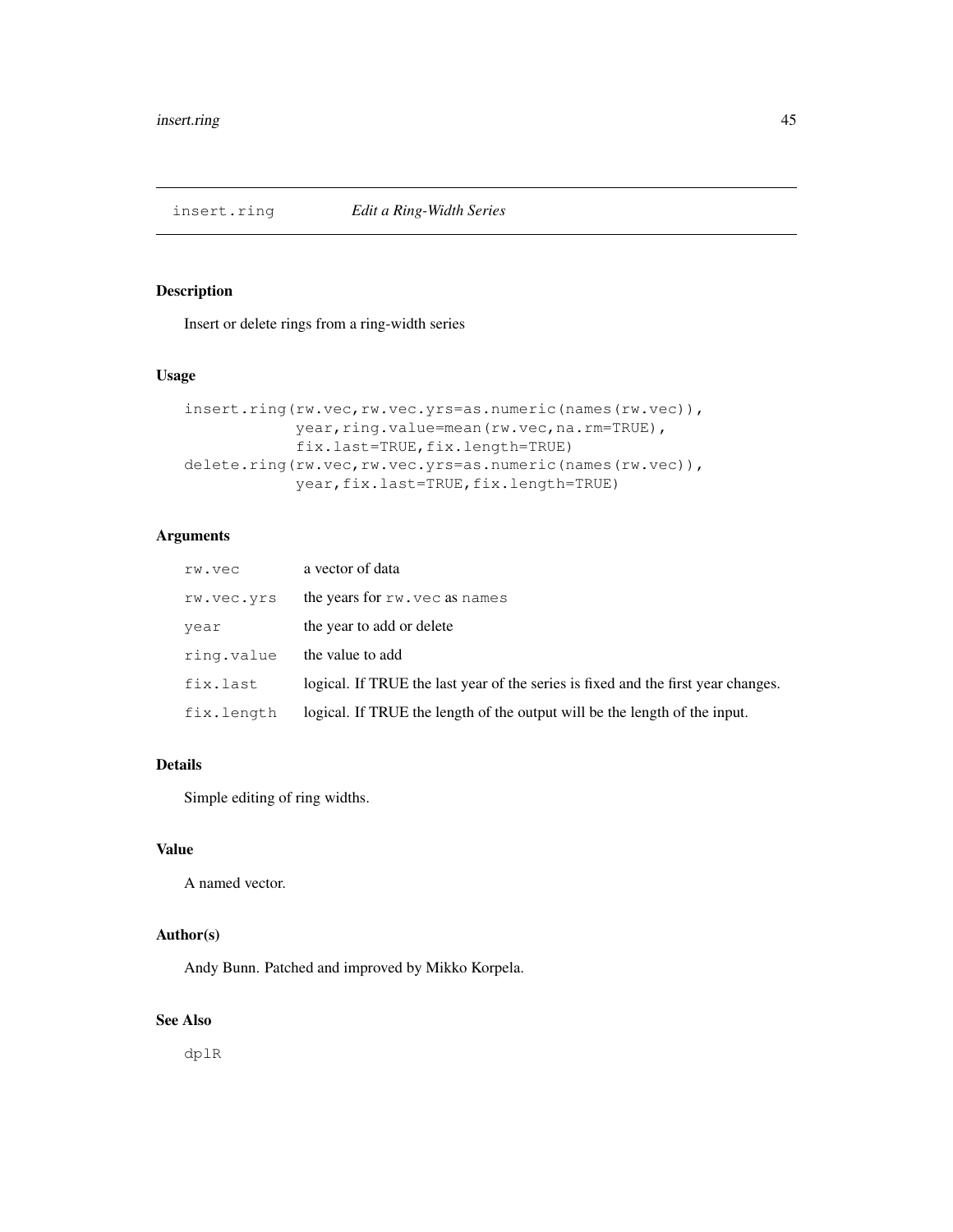# Examples

```
library(utils)
data(gp.rwl)
dat <- gp.rwl
# insert a value of zero for the year 1950 in series 50A
# fix the last year of growth and maintain the length of the series
tmp <- insert.ring(rw.vec=dat$"50A",rw.vec.yrs = time(dat),
                   year=1950,ring.value=0,fix.length = TRUE)
# with fix.length=TRUE this can be merged back into the rwl object:
data.frame(dat$"50A",tmp)
dat$ "50A" < - tmp
# note that if fix.last = FALSE and fix.length = FALSE inserting a ring causes the
# ending year of the series to be pushed forward and the length of the output to
# be longer than the original series.
tmp <- insert.ring(rw.vec=dat$"50A", rw.vec.yrs = time(dat),
                   year=1950, ring.value=0, fix.last = FALSE,
                   fix.length = FALSE)
# with fix.length=FALSE this can't be merged back into the rwl object the
# same way as above
tail(tmp)
length(tmp)
nrow(dat)
# the same logic applies to deleting rings.
dat <- qp.rwl
# delete the year 1950 in series 50A
# fix the last year of growth and maintain the length of the series
tmp <- delete.ring(rw.vec=dat$"50A", rw.vec.yrs = time(dat),
                   year=1950,fix.last = TRUE, fix.length = TRUE)
# with fix.length=TRUE this can be merged back into the rwl object:
data.frame(dat$"50A",tmp)
dat$"50A" <- tmp
# note that if fix.last = FALSE and fix.length = FALSE inserting a ring causes the
# ending year of the series to be pushed forward and the length of the output to
# be longer than the original series.
tmp <- delete.ring(rw.vec=dat$"50A", rw.vec.yrs = time(dat),
                   year=1950, fix.last = FALSE,
                   fix.length = FALSE)
# with fix.length=FALSE this can't be merged back into the rwl object the
# same way as above
tail(tmp)
length(tmp)
nrow(dat)
```
interseries.cor *Individual Series Correlation Against a Master Chronology*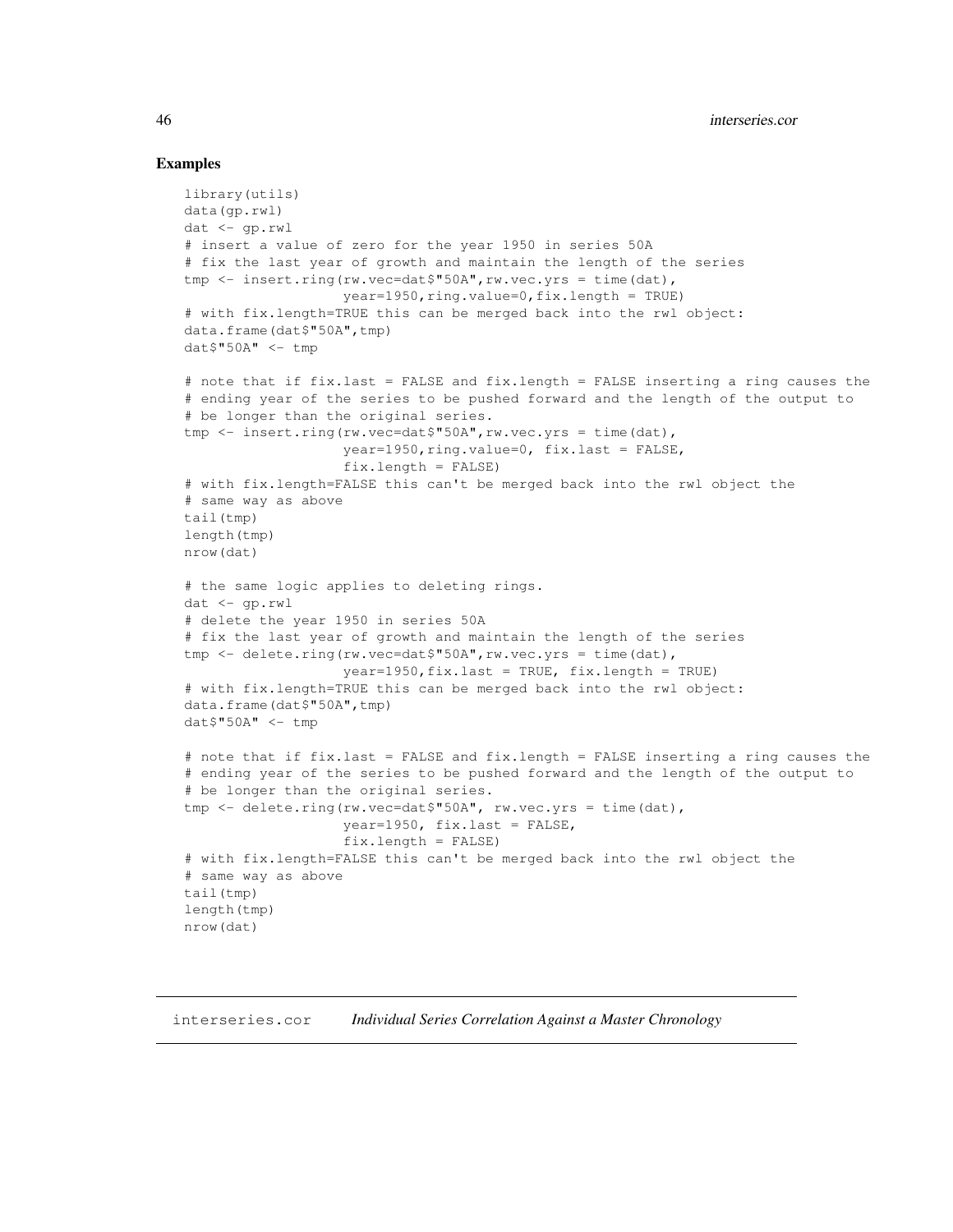# interseries.cor 47

#### **Description**

This function calculates the correlation between a series and a master chronology.

#### Usage

```
interseries.cor(rwl,n=NULL,prewhiten=TRUE,biweight=TRUE,
 method = c("spearman", "pearson", "kendall"))
```
## Arguments

| rwl       | a data. frame with series as columns and years as rows such as that produced<br>by read.rwl.                                                       |
|-----------|----------------------------------------------------------------------------------------------------------------------------------------------------|
| n         | NULL or an integral value giving the filter length for the hanning filter used<br>for removal of low frequency variation.                          |
| prewhiten | logical flag. If TRUE each series is whitened using ar.                                                                                            |
| biweight  | logical flag. If TRUE then a robust mean is calculated using thrm.                                                                                 |
| method    | Can be either "pearson", "kendall", or "spearman" which indicates<br>the correlation coefficient to be used. Defaults to "spearman". See cor.test. |

#### Details

This function calculates correlation serially between each tree-ring series and a master chronology built from all the other series in the rwl object (leave-one-out principle).

Each series in the rwl object is optionally detrended as the residuals from a hanning filter with weight n. The filter is not applied if n is  $NULL$ . Detrending can also be done via prewhitening where the residuals of an ar model are added to each series mean. This is the default. The master chronology is computed as the mean of the rwl object using tbrm if biweight is TRUE and rowMeans if not. Note that detrending can change the length of the series. E.g., a hanning filter will shorten the series on either end by  $f \text{loor}(n/2)$ . The prewhitening default will change the series length based on the  $ar$  model fit. The effects of detrending can be seen with  $series.run1.plot$ .

This function produces the same output of the overall portion of  $corr$ .  $rwl$ .  $seq$ . The mean correlation value given is sometimes referred to as the "overall interseries correlation" or the "COFECHA interseries correlation". This output differs from the rbar statistics given by rwi.stats in that rbar is the average pairwise correlation between series where this is the correlation between a series and a master chronology.

## Value

a data.frame with correlation values and p-values given from cor.test

## Author(s)

Andy Bunn, patched and improved by Mikko Korpela

## See Also

rwl.stats, rwi.stats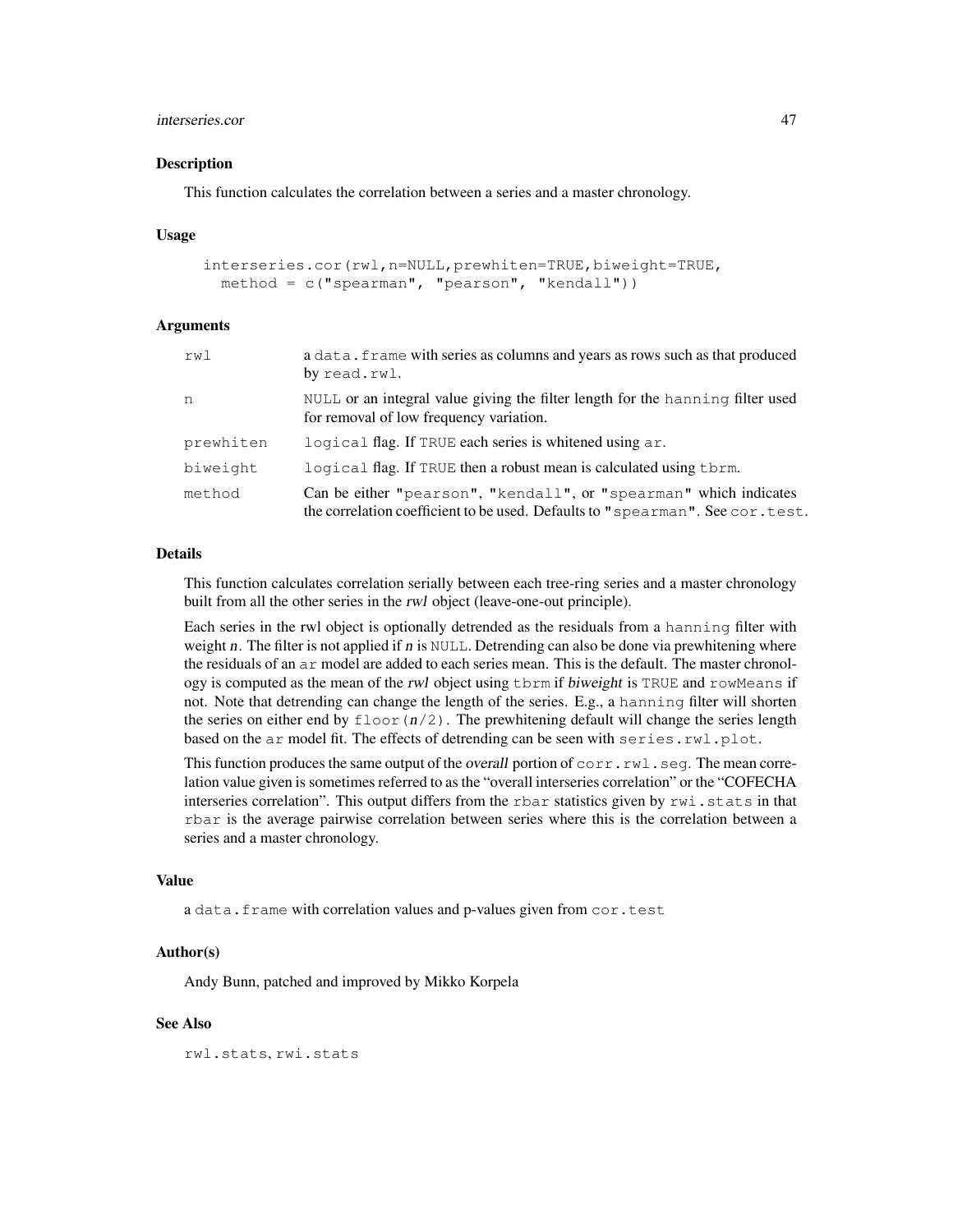# Examples

```
library(utils)
data(gp.rwl)
foo <- interseries.cor(gp.rwl)
# compare to:
# corr.rwl.seg(rwl=gp.rwl,make.plot=FALSE)$overall
# using pearson's r
foo <- interseries.cor(gp.rwl,method="pearson")
# two measures of interseries correlation
# compare interseries.cor to rbar from rwi.stats
gp.ids \leftarrow read.ids(gp.rwl, stc = c(0, 2, 1))bar <- rwi.stats(gp.rwl, gp.ids, prewhiten=TRUE)
bar$rbar.eff
mean(foo[,1])
```
latexDate *Date Conversion to Character in LaTeX Format*

## Description

This is a simple convenience function that returns a date in the format used by  $\cdot \cdot \cdot \cdot \cdot$  in LaTeX. A possible use case is fixing the date shown in a vignette at weaving time.

#### Usage

 $latesDate(x = Sys.DataFrame()$ , ...)

#### Arguments

| any object for which an as . POSIX1t method exists. Defaults to the current |
|-----------------------------------------------------------------------------|
| date.                                                                       |
|                                                                             |

... other arguments to as . POSIX1t

#### Value

A character vector

#### Author(s)

Mikko Korpela

#### Examples

```
latexDate() \qquad \qquad \qquad \qquad \qquad + today
latexDate(Sys.Date() + 5) # today + 5 days
latexDate(c("2013-12-06", "2014-09-19")) # fixed dates
## [1] "December 6, 2013"
latexDate(5*60*60*24, origin=Sys.Date()) # today + 5 days
```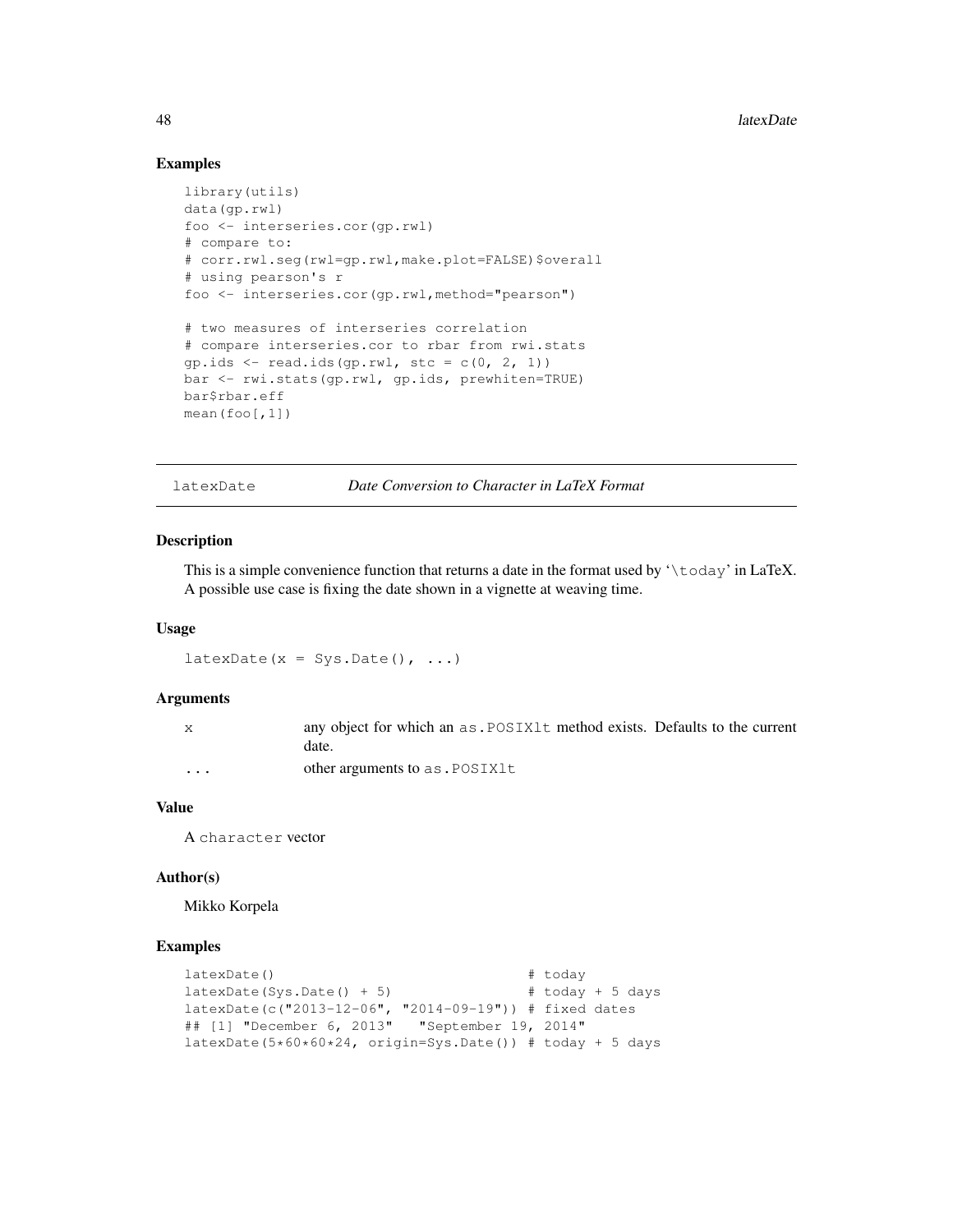# Description

Some characters cannot be entered directly into a LaTeX document. This function converts the input character vector to a form suitable for inclusion in a LaTeX document in text mode. It can be used together with '\Sexpr' in vignettes.

# Usage

```
latexify(x, doublebackslash = TRUE, dashdash = TRUE,
         quotes = c("straight", "curved"),
         packages = c("fontenc", "textcomp"))
```
# Arguments

| X.              | a character vector                                                                                                                                                                                                                                                                                                                                                                                                                                                                                                                                                                                                                                                                                                                                           |
|-----------------|--------------------------------------------------------------------------------------------------------------------------------------------------------------------------------------------------------------------------------------------------------------------------------------------------------------------------------------------------------------------------------------------------------------------------------------------------------------------------------------------------------------------------------------------------------------------------------------------------------------------------------------------------------------------------------------------------------------------------------------------------------------|
| doublebackslash |                                                                                                                                                                                                                                                                                                                                                                                                                                                                                                                                                                                                                                                                                                                                                              |
|                 | a logical flag. If TRUE, backslashes in the output are doubled. It seems that<br>Sweave needs TRUE and knitr FALSE.                                                                                                                                                                                                                                                                                                                                                                                                                                                                                                                                                                                                                                          |
| dashdash        | a logical flag. If TRUE (the default), consecutive dashes ("-") in the input<br>will be rendered as separate characters. If FALSE, they will not be given any<br>special treatment, which will usually mean that two dashes are rendered as an<br>en dash and three dashes make an em dash.                                                                                                                                                                                                                                                                                                                                                                                                                                                                  |
| quotes          | a character string specifying how single and double quotes (ASCII codes 39)<br>and 34) and stand-alone grave accents (ASCII code 96) in the input are treated.<br>The default is to use straight quotes and the proper symbol for the grave accent.<br>The other option is to use curved right side (closing) quotes, and let LaTeX<br>convert the grave accent to opening curved quotes. Straight double quotes are<br>not available in the default OT1 font encoding of LaTeX. Straight single quotes<br>and the grave accent symbol require the "textcomp" package. See packages.                                                                                                                                                                         |
| packages        | a character vector specifying the LaTeX packages allowed. The use of some<br>symbols in LaTeX requires commands or characters made available by an add-<br>on package. If a package required for a given character is not marked as avail-<br>able, a fallback solution is silently used. For example, curved quotes may be<br>used instead of straight quotes. The supported packages are "eurosym" (not<br>used by default), "fontenc" and "textcomp". Including "fontenc"<br>in the vector means that some other encoding than OT1 is going to be used.<br>Note that straight quotes are an exception in the sense that a reasonable sub-<br>stitute (curved quotes) is available. In many other cases, "textcomp" and<br>"fontenc" are silently assumed. |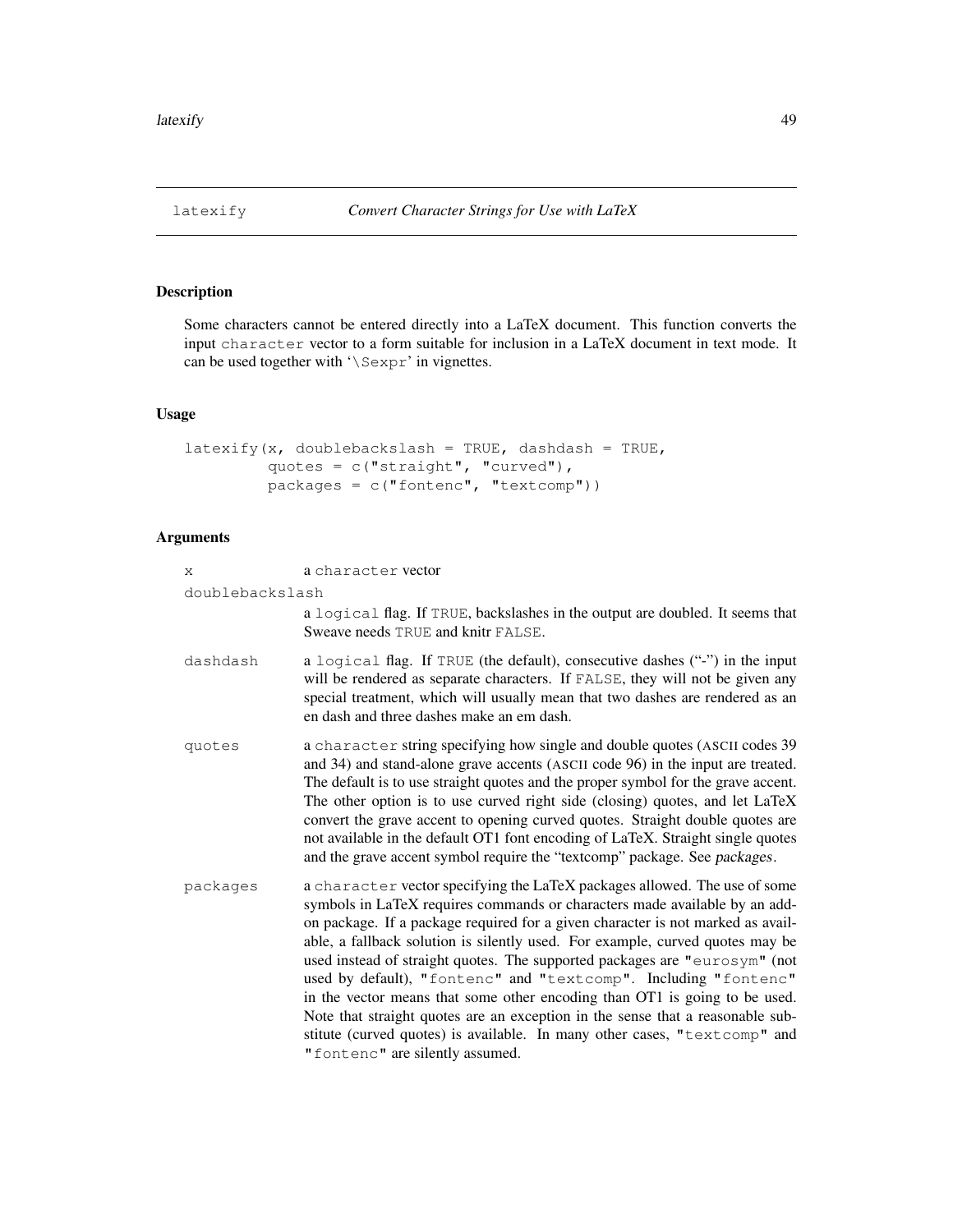# Details

The function is intended for use with unformatted inline text. Newlines, tabs and other whitespace characters ("[:space:]" in regex) are converted to spaces. Control characters ("[:cntrl:]") that are not whitespace are removed. Other more or less special characters in the ASCII set are '{', '}', '\', '#', '\$', '%', '^', '&', '\_', '~', double quote, '/', single quote, '<', '>', '|', grave and '-'. They are converted to the corresponding LaTeX commands. Some of the conversions are affected by user options, e.g. dashdash.

Before applying the substitutions described above, input elements with Encoding set to "bytes" are printed and the output is stored using captureOutput. The result of this intermediate stage is ASCII text where some characters are shown as their byte codes using a hexadecimal pair prefixed with " $\chi$ ". This set includes tabs, newlines and control characters. The substitutions are then applied to the intermediate result.

The quoting functions sQuote and dQuote may use non-ASCII quote characters, depending on the locale. Also these quotes are converted to LaTeX commands. This means that the quoting functions are safe to use with any LaTeX input encoding. Similarly, some other non-ASCII characters, e.g. letters, currency symbols, punctuation marks and diacritics, are converted to commands.

Adding "eurosym" to packages enables the use of the euro sign as provided by the "eurosym" package ('\euro').

The result is converted to UTF-8 encoding, Normalization Form C (NFC). Note that this function will not add any non-ASCII characters that were not already present in the input. On the contrary, some non-ASCII characters, e.g. all characters in the "latin1" (ISO-8859-1) Encoding (character set), are removed when converted to LaTeX commands. Any remaining non-ASCII character has a good chance of working when the document is processed with XeTeX or LuaTeX, but the Unicode support available with pdfTeX is limited.

Assuming that 'pdflatex' is used for compilation, suggested package loading commands in the document preamble are:

```
\usepackage[T1]{fontenc} % no '"' in OT1 font encoding
\usepackage{textcomp} % some symbols e.g. straight single quote
\usepackage[utf8]{inputenx} % UTF-8 input encoding
\input{ix-utf8enc.dfu} % more supported characters
```
#### Value

A character vector

## Author(s)

Mikko Korpela

## References

INRIA. Tralics: a LaTeX to XML translator, HTML documentation of all TeX commands. http: //www-sop.inria.fr/marelle/tralics/.

Levitt, N., Persch, C., and Unicode, Inc. (2013) GNOME Character Map, application version 3.10.1.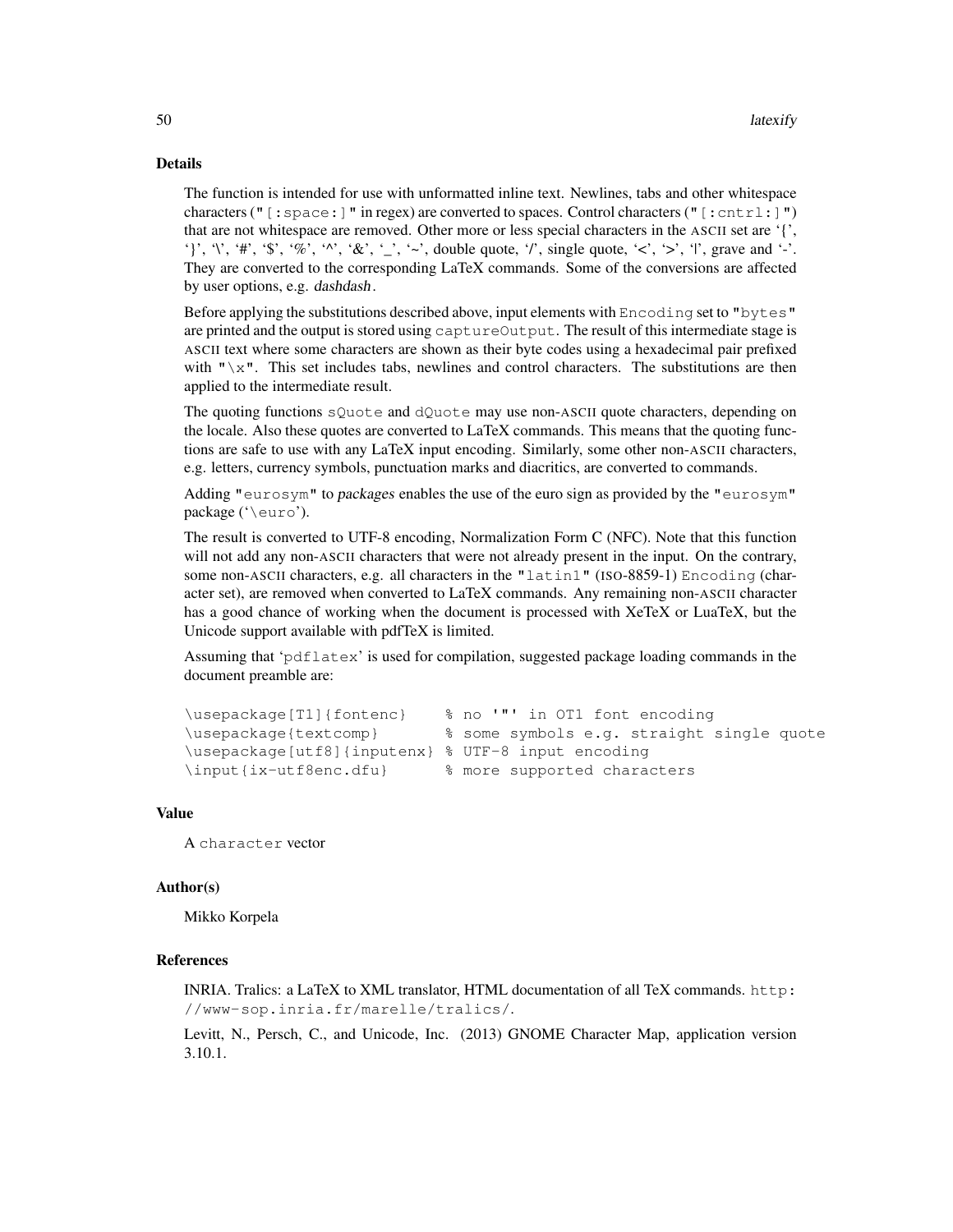morlet 51

Mittelbach, F., Goossens, M., Braams, J., Carlisle, D., and Rowley, C. (2004) *The LaTeX Companion*. Addison-Wesley, second edition. ISBN-13: 978-0-201-36299-2.

Pakin, S. (2009) The Comprehensive LaTeX Symbol List. http://www.ctan.org/tex-archive/ info/symbols/comprehensive.

The Unicode Consortium. The Unicode Standard. http://www.unicode.org/versions/ latest/.

## Examples

```
x1 <- "clich\xe9\nma\xf1ana"
Encoding(x1) \leq "latin1"
x1
x2 \leftarrow x1Encoding(x2) <- "bytes"
x2
x3 \leftarrow enc2utf8(x1)
testStrings <-
    c("different kinds\nof\tspace",
      "control\a characters \ftoo",
      "{braces} and \\backslash",
      '#various$ %other^ &characters_ ~escaped"/coded',
      x1,
      x2,
      x3)
latexStrings <- latexify(testStrings, doublebackslash = FALSE)
## All should be "unknown"
Encoding(latexStrings)
cat(latexStrings, sep="\n")
## Input encoding does not matter
identical(latexStrings[5], latexStrings[7])
```
morlet *Perform a Continuous Morlet Wavelet Transform*

## Description

This function performs a continuous wavelet transform on a time series.

#### Usage

```
morlet(y1, x1 = seq_along(y1), p2 = NULL, dj = 0.25, siglvl = 0.95)
```
#### Arguments

| v1 | numeric vector. Series to be transformed.                                                               |
|----|---------------------------------------------------------------------------------------------------------|
| x1 | numeric. A vector of values giving the years for the plot. Must be the same<br>$length as length(y1)$ . |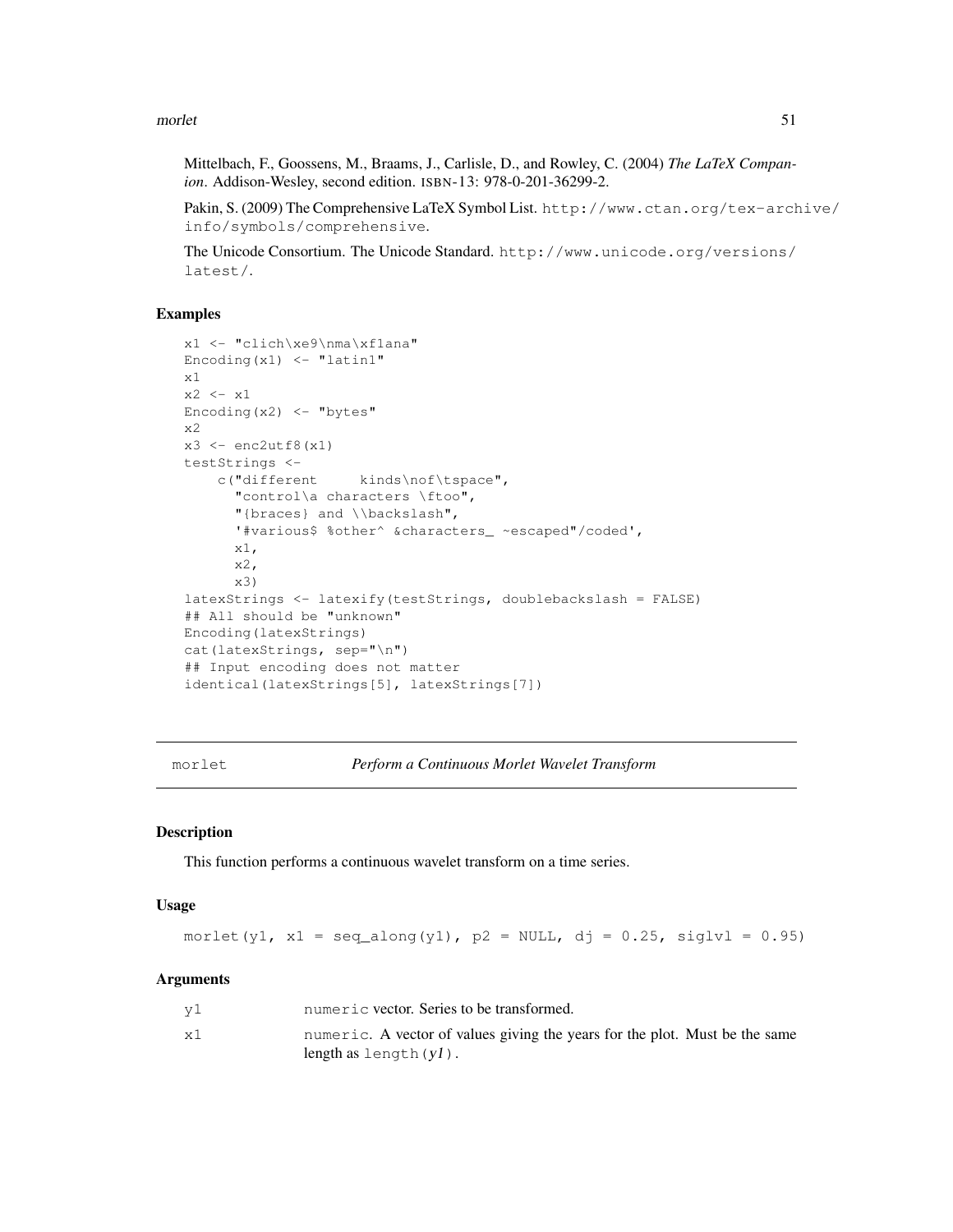52 morlet

| p2     | numeric. The number of power of two to be computed for the wavelet trans-<br>form. Calculated from length of $y1$ if NULL. |
|--------|----------------------------------------------------------------------------------------------------------------------------|
| di     | numeric. Sub-octaves per octave calculated.                                                                                |
| siglvl | numeric. Level for the significance test.                                                                                  |

#### Details

This performs a continuous wavelet transform of a time series. This function is typically invoked with wavelet.plot.

## Value

A list containing:

| У            | numeric. The original time series. |
|--------------|------------------------------------|
| $\mathsf{x}$ | numeric. The time values.          |
| wave         | complex. The wavelet transform.    |
| coi          | numeric. The cone of influence.    |
| period       | numeric. The period.               |
| Scale        | numeric. The scale.                |
| Signif       | numeric. The significant values.   |
| Power        | numeric. The squared power.        |

# Note

This is a port of Torrence's IDL code, which can be accessed through the Internet Archive Wayback Machine<sup>1</sup>.

## Author(s)

Andy Bunn. Patched and improved by Mikko Korpela.

## References

Torrence, C. and Compo, G. P. (1998) A practical guide to wavelet analysis. *Bulletin of the American Meteorological Society*, 79(1), 61–78.

# See Also

wavelet.plot

<sup>1</sup>http://web.archive.org/web/20141216211516/http://paos.colorado.edu/research/ wavelets/software.html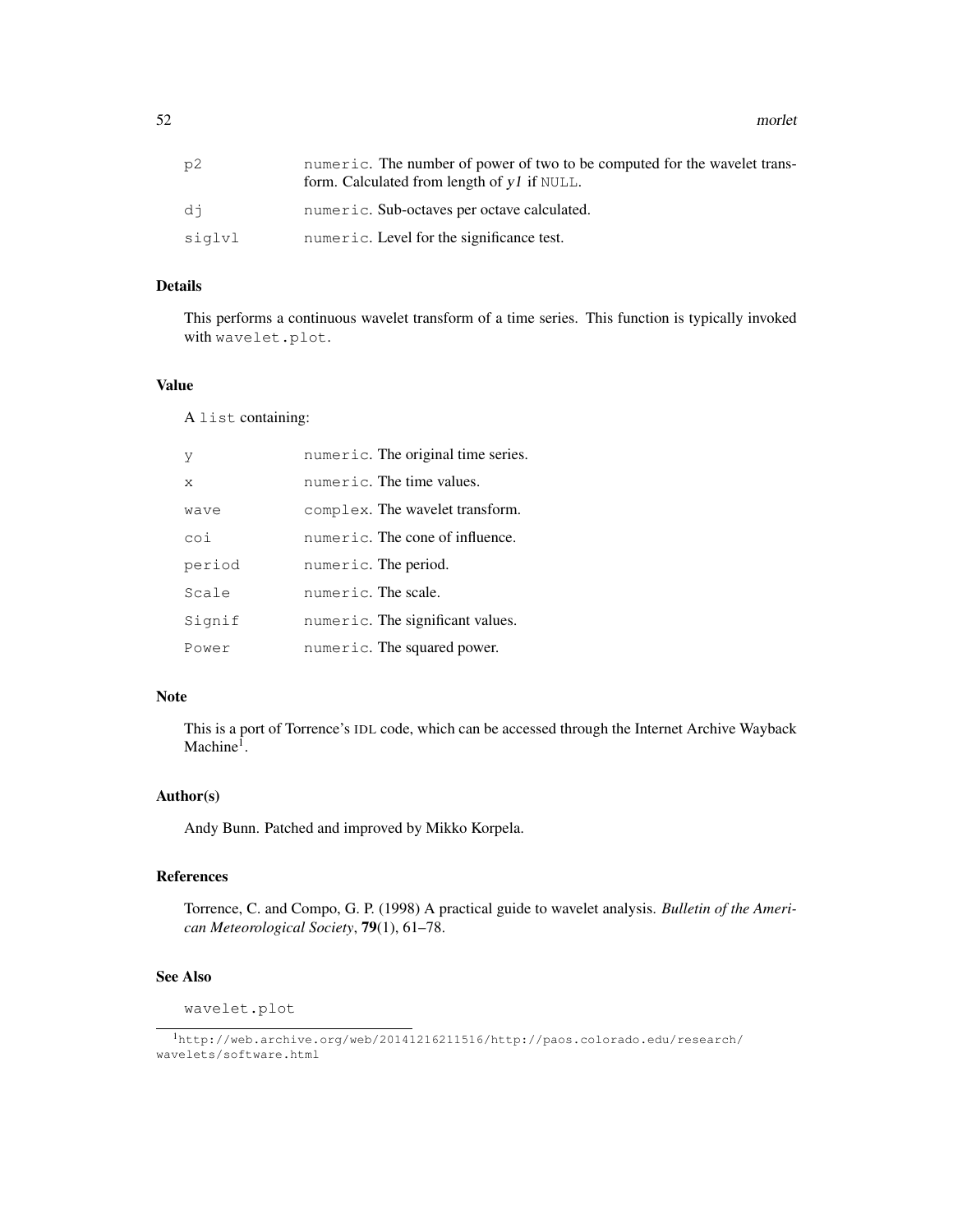# Examples

```
library(utils)
data(ca533)
ca533.rwi \leftarrow detrend(rwl = ca533, method = "ModNeqExp")ca533.crn <- chron(ca533.rwi, prefix = "CAM", prewhiten = FALSE)
Years <- time(ca533.crn)
CAMstd <- ca533.crn[, 1]
out.wave \leq morlet(y1 = CAMstd, x1 = Years, dj = 0.1, siglv1 = 0.99)
```
#### net *Calculate NET*

## Description

Computes the NET parameter for a set of tree-ring records or other time-series data.

#### Usage

net(x, weights =  $c(v = 1, g = 1)$ )

#### **Arguments**

| X       | A matrix or data. frame with at least two rows and two columns containing<br>numeric data. The rows should represent a sequence of sampling points with<br>uniform intervals (e.g. a range of years), but this is not checked. Each column<br>is a time-series spanning either the whole time range or a part of it.                                                                           |
|---------|------------------------------------------------------------------------------------------------------------------------------------------------------------------------------------------------------------------------------------------------------------------------------------------------------------------------------------------------------------------------------------------------|
| weights | A numeric vector with two elements. Normally, variation $(\mathbb{T} \vee \mathbb{T})$ and Gegen-<br>läufigkeit ( $\pi q \pi$ ) contribute to NET with equal weight. It is possible to use dif-<br>ferent weights by setting them here. The names of the vector are matched to<br>$\circ$ ("v", "q") (see 'Examples'). If no names are given, the first element is the<br>weight of variation. |

#### Details

This function computes the NET parameter (Esper et al., 2001). The overall NET is an average of all (non-NA) yearly values  $NET_j$ , which are computed as follows:

$$
NET_j = v_j + (1 - G_j)
$$

The yearly variation  $v_j$  is the standard deviation of the measurements of a single year divided by their mean. Gegenläufigkeit  $1 - G_j$  is based on one definition of Gleichläufigkeit  $G_j$ , similar to but not the same as what glk computes. Particularly, in the formula used by this function (Esper et al., 2001), simultaneous zero differences in two series are not counted as a synchronous change.

The weights of  $v_j$  and  $1 - G_j$  in the sum can be adjusted with the argument weights (see above). As a rather extreme example, it is possible to isolate variation or Gegenläufigkeit by setting one of the weights to zero (see 'Examples').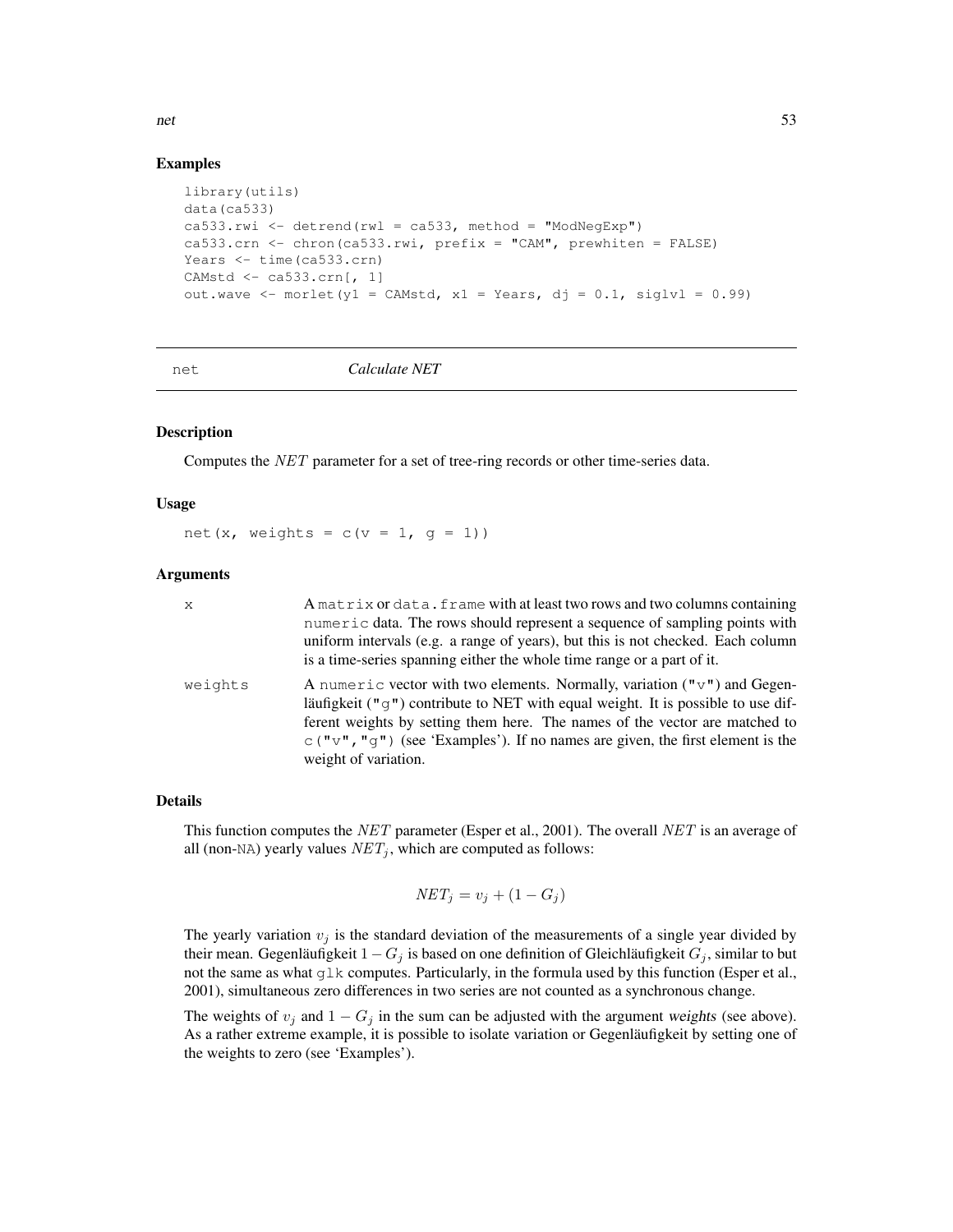## Value

A list with the following components, in the same order as described here:

| all     | a numeric vector containing $NETi$ . Row names of x (if any) are copied here. |
|---------|-------------------------------------------------------------------------------|
| average | a numeric value $NET$ , the average of the "all" vector (NA values removed).  |

## Author(s)

Mikko Korpela

# References

Esper, J., Neuwirth, B., and Treydte, K. (2001) A new parameter to evaluate temporal signal strength of tree-ring chronologies. *Dendrochronologia*, 19(1), 93–102.

## Examples

```
library(utils)
data(ca533)
ca533.rwi <- detrend(rwl = ca533, method = "ModNeqExp")
ca533.net <- net(ca533.rwi)
tail(ca533.net$all)
ca533.net$average
## Not run:
## Isolate the components of NET
ca533.v \leftarrow net(ca533.rwi, weights=c(v=1,0))ca533.g \leftarrow net(ca533.rwi, weights=c(q=1,0))
## End(Not run)
```
pass.filt *Low-pass, high-pass, band-pass, and stop-pass filtering*

#### Description

Applies low-pass, high-pass, band-pass, or stop-pass filtering to y with frequencies (or periods) supplied by the user.

#### Usage

```
pass.filt(y, W, type = c("low", "high", "stop", "pass"),
          method = c("Butterworth", "ChebyshevI"),
         n = 4, Rp = 1)
```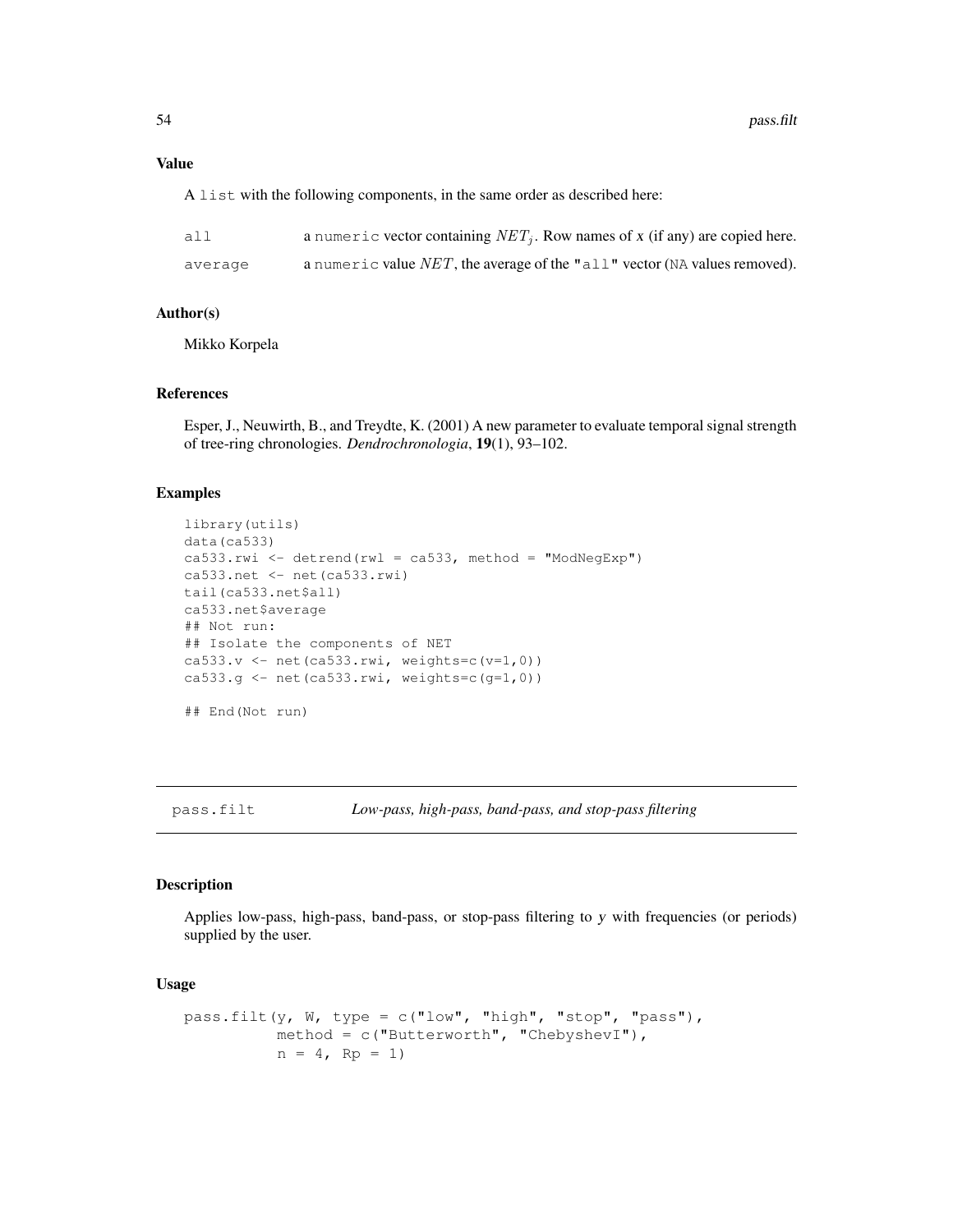#### pass.filt 55

#### Arguments

| V      | a numeric vector, typically a tree-ring series.                                                                                                                       |
|--------|-----------------------------------------------------------------------------------------------------------------------------------------------------------------------|
| W      | a numeric vector giving frequency or period of the filter. See details.                                                                                               |
| type   | a character giving the type of filter. Values can be "low", "high", "stop", or<br>"pass" for low-pass, high-pass, band-pass, or stop-pass filters. Defaults to "low". |
| method | a character specifying indicating whether to use a Butterworth (default) or<br>a type I Chebyshev filter.                                                             |
| n      | a numeric value giving the order of the filter. Larger numbers create steeper<br>fall off.                                                                            |
| Rp     | a numeric value giving the dB for the passband ripple.                                                                                                                |

## Details

This function applies either a Butterworth or a Chebyshev type I filter of order  $n$  to a signal and is nothing more than a wrapper for functions in the signal package. The filters are dsigned via butter and cheby1. The filter is applied via filtfilt.

The input data  $(y)$  has the mean value subtracted and is then padded via reflection at the start and the end to a distance of twice the maximum period. The padded data and the filter are passed to filtfilt after which the data are unpadded and returned afer the mean is added back.

The argumement  $W$  can be given in either frequency between 0 and 0.5 or, for convenience, period (minimum value of 2). For low-pass and high-pass filters,  $W$  must have a length of one. For lowpass and high-pass filters W must be a two-element vector ( $c(1ow,high)$ ) specifying the lower and upper boundaries of the filter.

Because this is just a wrapper for casual use with tree-ring data the frequencies and periods assume a sampling frequency of one. Users are encouraged to build their own filters using the signal package.

# Value

A filtered vector.

#### Author(s)

Andy Bunn. Patched and improved by Mikko Korpela.

## See Also

hanning, detrend

#### Examples

```
data("co021")
x \leftarrow na{\cdot\text{omit}(co021[, 1]})# 20-year low-pass filter -- note freq is passed in
bSm <- pass.filt(x, W=0.05, type="low", method="Butterworth")
cSm <- pass.filt(x, W=0.05, type="low", method="ChebyshevI")
```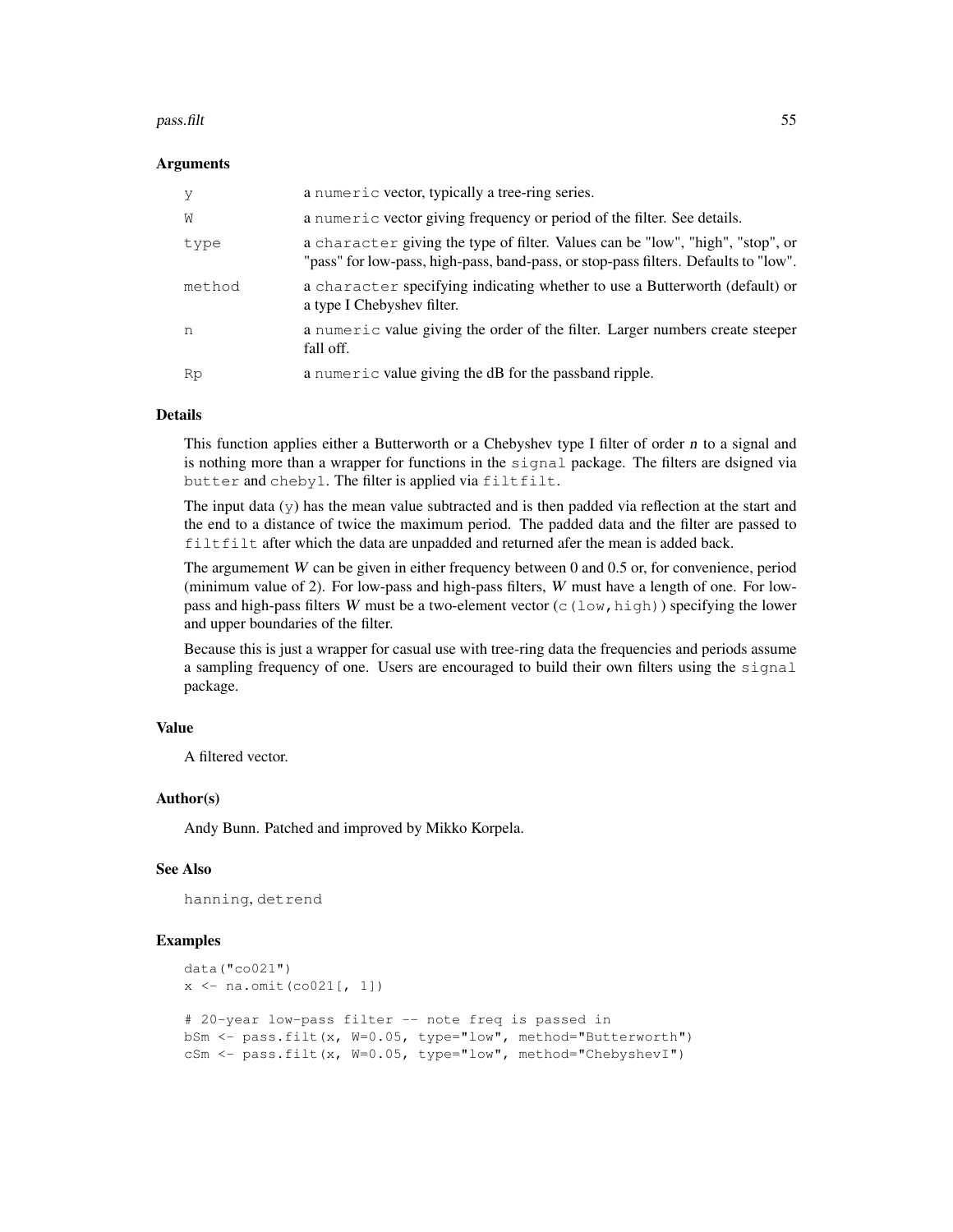```
plot(x, type="l", col="grey")
lines(bSm, col="red")
lines(cSm, col="blue")
# 20-year high-pass filter -- note period is passed in
bSm <- pass.filt(x, W=20, type="high")
plot(x, type="l", col="grey")
lines(bSm, col="red")
# 20 to 100-year band-pass filter -- note freqs are passed in
bSm <- pass.filt(x, W=c(0.01, 0.05), type="pass")
cSm <- pass.filt(x, W=c(0.01, 0.05), type="pass", method="ChebyshevI")
plot(x, type="l", col="grey")
lines(bSm, col="red")
lines(cSm, col="blue")
# 20 to 100-year stop-pass filter -- note periods are passed in
cSm <- pass.filt(x, W=c(20, 100), type="stop", method="ChebyshevI")
plot(x, type="l", col="grey")
lines(cSm, col="red")
```
## plot.crs *Plotting crs Objects*

#### Description

Plots objects returned from corr.rwl.seg.

## Usage

## S3 method for class 'crs'  $plot(x, \ldots)$ 

#### Arguments

| X        | An object of class "crs".           |
|----------|-------------------------------------|
| $\cdots$ | Additional arguments passed to plot |

#### Value

None. A plot is produced.

#### Author(s)

Andy Bunn

## See Also

corr.rwl.seg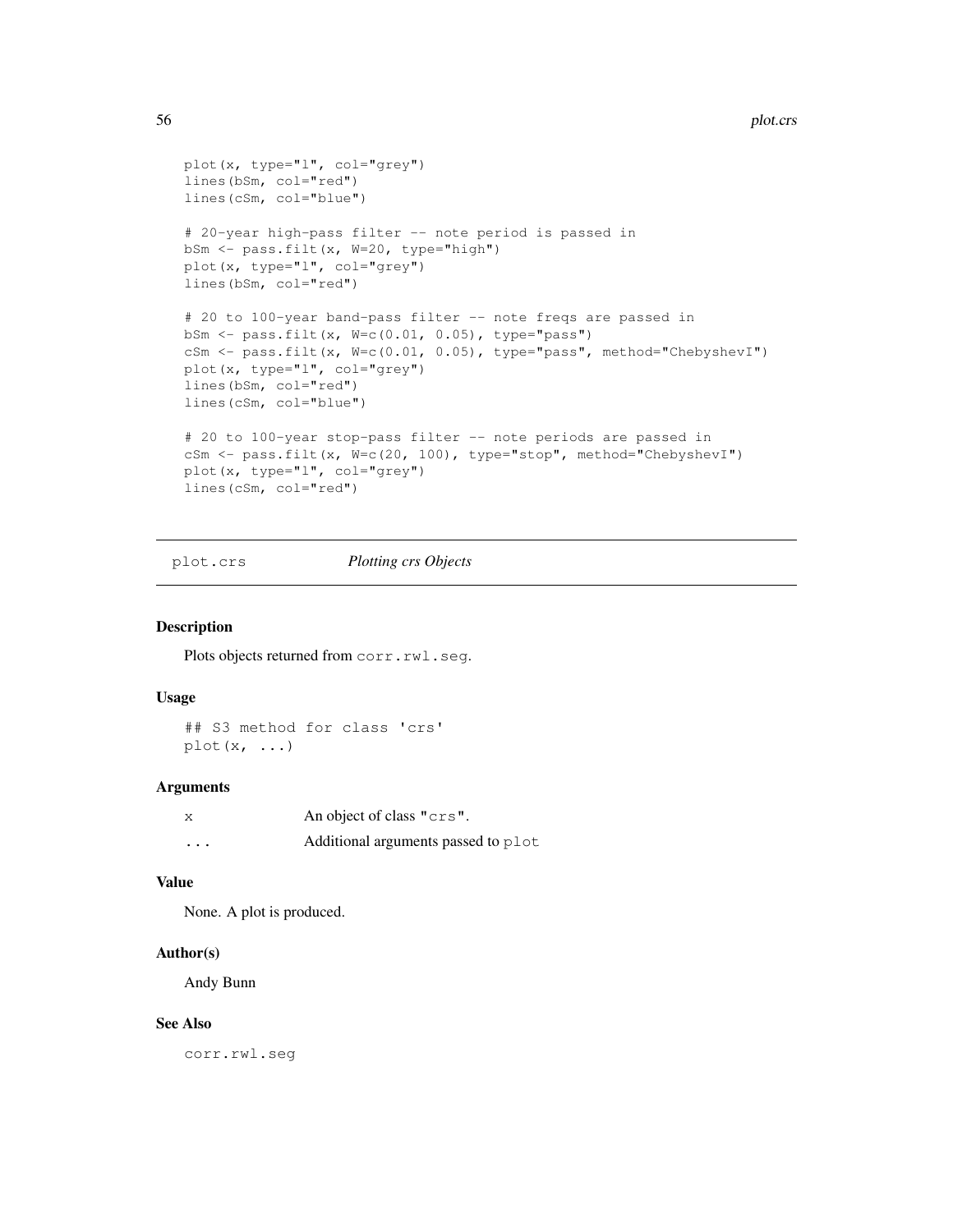#### plot.rwl 57

# Examples

```
library(graphics)
data(co021)
foo <- corr.rwl.seg(co021, make.plot = FALSE)
plot(foo)
```
plot.rwl *Plotting Rwl Objects*

# Description

Plots rwl objects.

## Usage

```
## S3 method for class 'rwl'
plot(x, plot.type=c("seg","spag"), ...)
```
# Arguments

| X         | An object of class " $rw1$ ".                                       |
|-----------|---------------------------------------------------------------------|
| plot.type | Character. Type "seg" calls seg. plot while "spag" calls spag. plot |
| $\cdot$   | Additional arguments for each $t$ vpe                               |

# Value

None. A plot is produced.

# Author(s)

Andy Bunn

## See Also

read.rwl

# Examples

```
library(graphics)
library(utils)
data(co021)
plot(co021, plot.type="seg")
plot(co021, plot.type="spag")
plot(co021, plot.type="spag", zfac=2)
```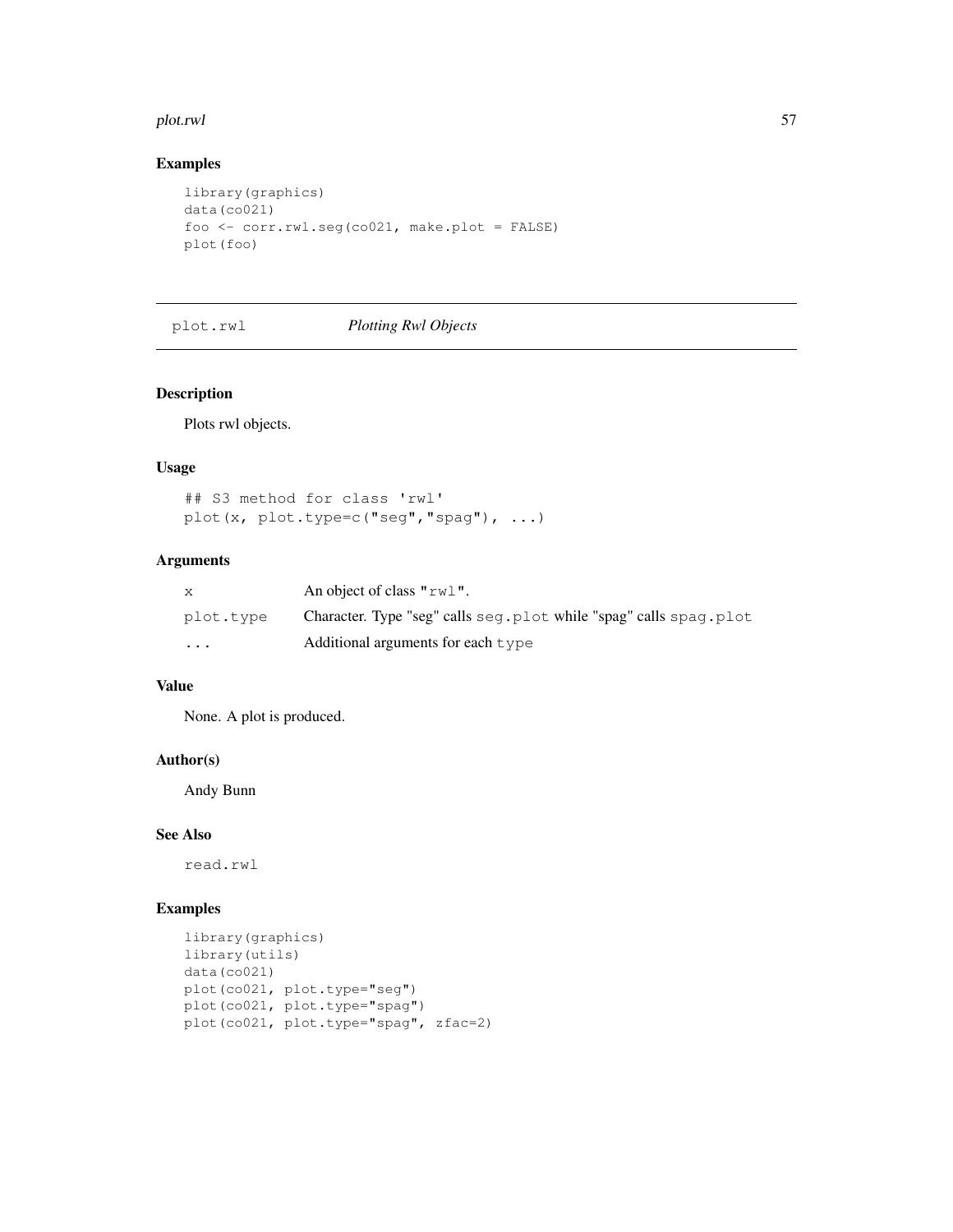### Description

This function creates a partial wood completeness data structure based on pith offset data.

# Usage

po.to.wc(po)

# Arguments

po A data.frame containing two variables. Variable one (series) gives the series ID as either characters or factors. Variable two (pith.offset) contains integral values and gives the years from the beginning of the core to the pith (or center) of the tree. The minimum value is 1.

# Details

Uses *pith.offset*  $-1$  as the number of missing heartwood rings.

#### Value

A data.frame containing one variable of wood completeness data: n.missing.heartwood (integer type). This can be used as input to write.tridas.

# Author(s)

Mikko Korpela

## See Also

wc.to.po, rcs, write.tridas

# Examples

```
## Not run:
library(utils)
data(gp.po)
all(wc.to.po(po.to.wc(gp.po)) == gp.po)
## End(Not run)
```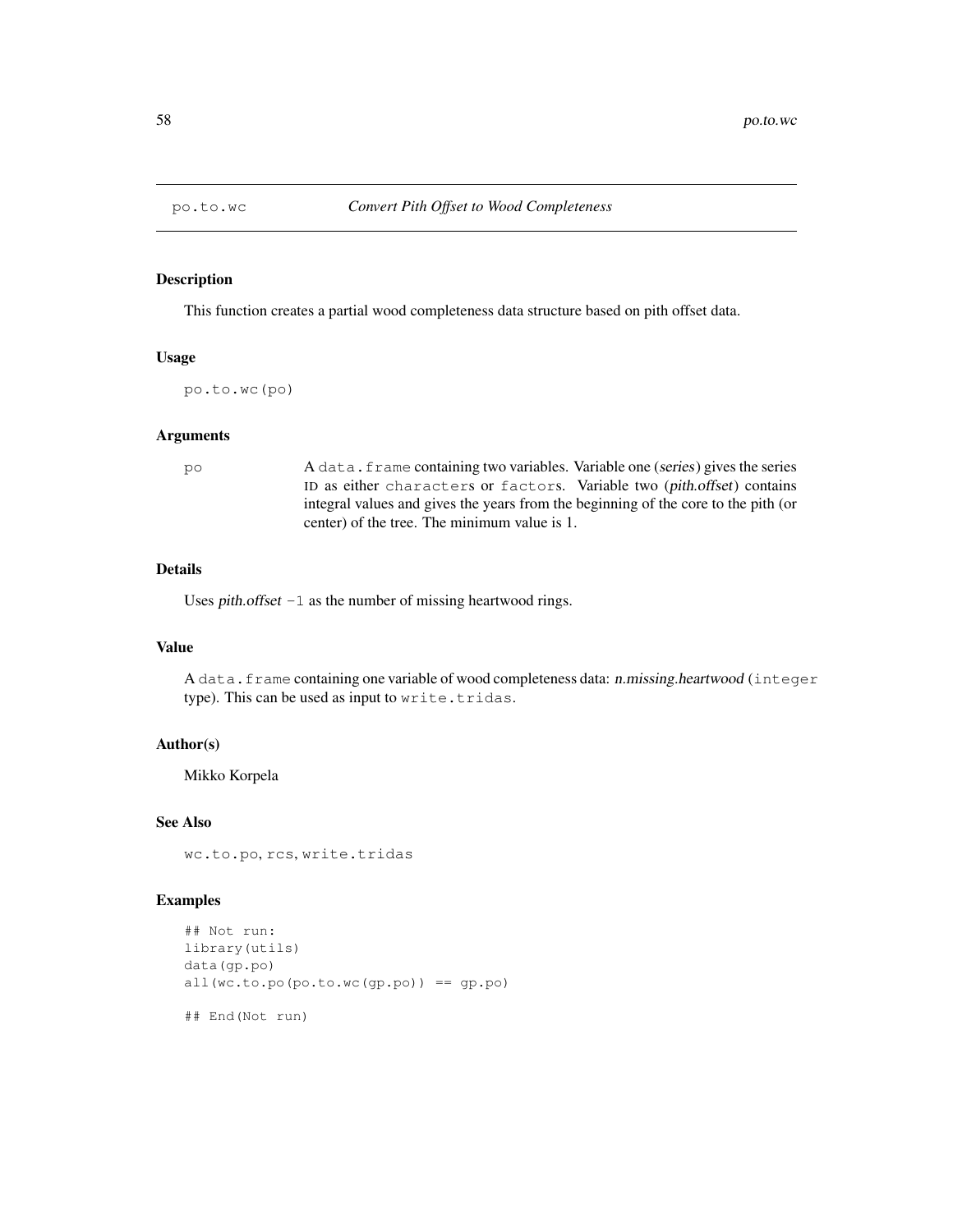## Description

This function calculates pointer years on a data.frame of ring-width series using the Becker algorithm. The pointer years are computed with adjustable thresholds of relative radial growth variation and number of series displaying similar growth pattern (i.e. positive or negative variations).

## Usage

```
pointer(rwl, rgv.thresh = 10, nseries.thresh = 75, round.decimals = 2)
```
#### Arguments

| rwl            | a data. frame with ring-width series as columns and years as rows such as<br>that produced by read.rwl.                                                                                                                                                                                                                                                              |
|----------------|----------------------------------------------------------------------------------------------------------------------------------------------------------------------------------------------------------------------------------------------------------------------------------------------------------------------------------------------------------------------|
| rqv.thresh     | a numeric giving the minimum absolute relative radial growth variation (in<br>percentage) above which the growth change from the year $t-1$ to $t$ is considered<br>as significant. Must be $> 0$ . Values $> 100$ are possible but highly unusual. See<br>references. Defaults to 10.                                                                               |
| nseries.thresh |                                                                                                                                                                                                                                                                                                                                                                      |
|                | a numeric giving the minimum percentage of series displaying significant rel-<br>ative radial growth variations of a same sign above which the year t is considered<br>as a pointer year. Positive significant variations will results in a positive pointer<br>year, negative ones in a negative pointer year. This number ranges from 1 to<br>100. Defaults to 75. |
| round.decimals |                                                                                                                                                                                                                                                                                                                                                                      |
|                | an integer indicating the number of decimal places to be used for outputs.<br>This number must be positive. Defaults to 2.                                                                                                                                                                                                                                           |

## Details

This calculates pointer years from ring-width series for each year t of the time period covered by the series using the Becker algorithm. This algorithm is based on, first, the calculation of the individual relative radial growth variation by comparison of ring-width of year t to that of year  $t-1$  for each series, and second, the inter-series comparison of both sign and magnitude of these variations.

For example, if rgv.thresh and nseries.thresh are set at 10 and 75 respectively, pointer years will be defined as those years when at least 75% of the series present an absolute relative radial growth variation higher than 10%.

Users unfamiliar with the Becker algorithm should refer to Becker et al. (1994) and Mérian and Lebourgeois (2011) for further details.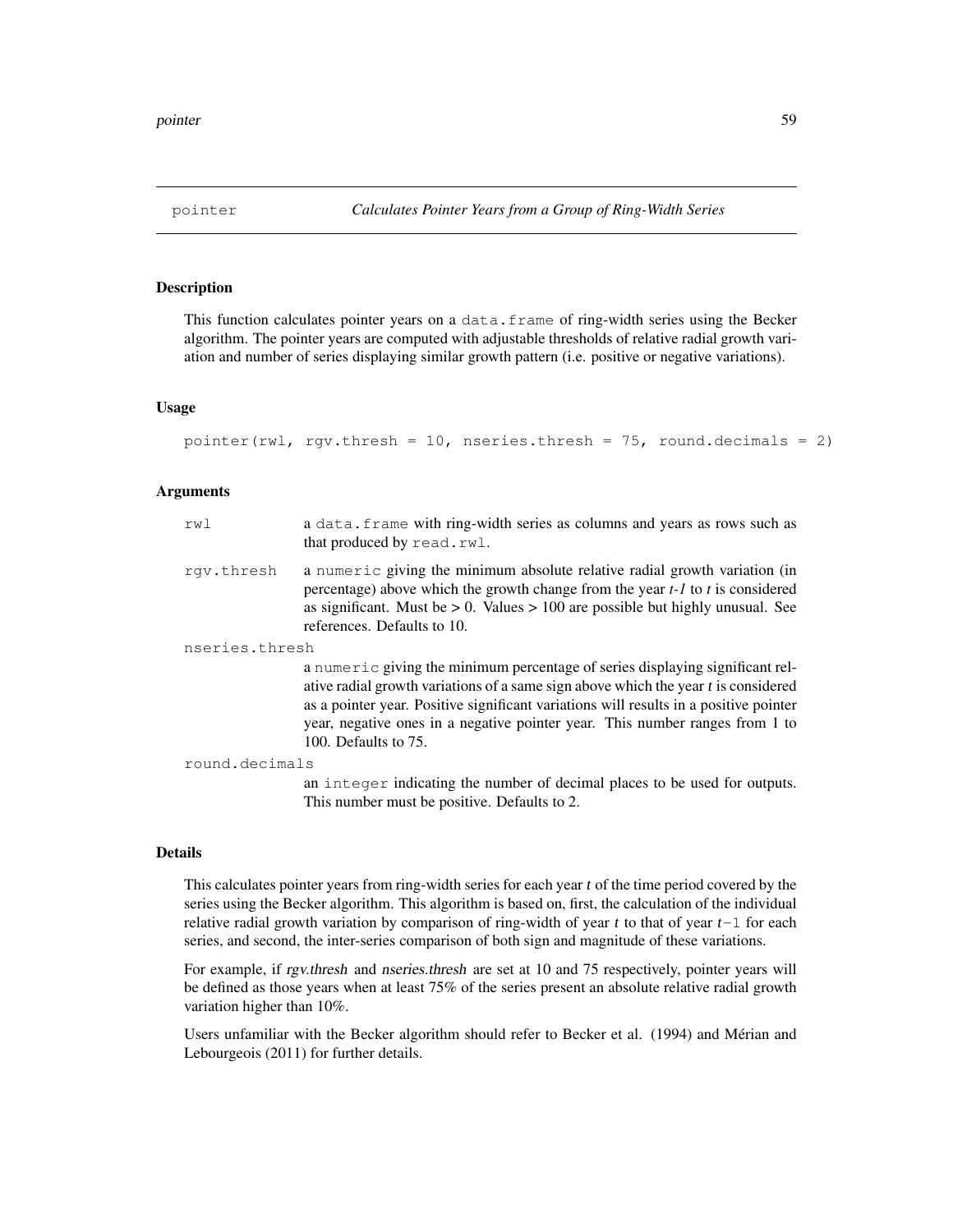# Value

A data.frame containing the following columns (each row corresponds to one position of the window):

| Year      | Considered year (t).                                                                                                           |
|-----------|--------------------------------------------------------------------------------------------------------------------------------|
| Nb.series | Number of available series.                                                                                                    |
| Perc.pos  | Percentage of series displaying a significant positive radial growth variation.                                                |
| Perc.neq  | Percentage of series displaying a significant negative radial growth variation.                                                |
| Nature    | Number indicating whether the year is a positive pointer year (1), a negative<br>pointer year $(-1)$ or a regular year $(0)$ . |
| RGV mean  | Mean radial growth variations over the available series.                                                                       |
| RGV sd    | Standard deviation of the radial growth variations over the available series.                                                  |

# Author(s)

Pierre Mérian. Improved by Mikko Korpela and Andy Bunn.

# References

Becker, M., Nieminen, T. M., and Gérémia, F. (1994) Short-term variations and long-term changes in oak productivity in northeastern France – the role of climate and atmospheric CO2. *Annals of Forest Science*, 51(5), 477–492.

Mérian, P. and Lebourgeois, F. (2011) Size-mediated climate–growth relationships in temperate forests: A multi-species analysis. *Forest Ecology and Management*, 261(8), 1382–1391.

# See Also

skel.plot

# Examples

```
## Pointer years calculation on ring-width series. Returns a data.frame.
library(utils)
data(gp.rwl)
py <- pointer(rwl=gp.rwl, rgv.thresh=10, nseries.thresh=75,
              round.decimals=2)
tail(py)
```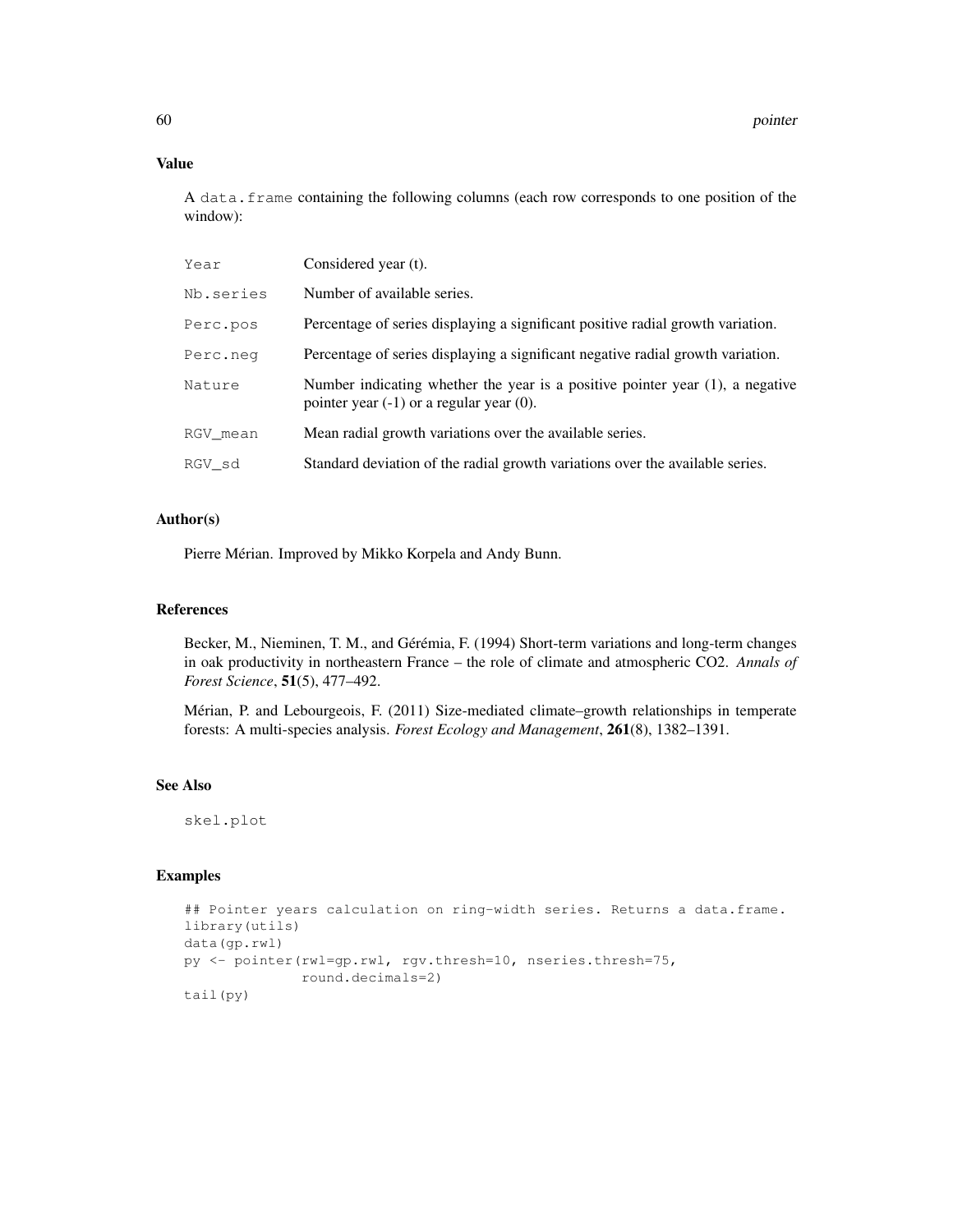## Description

Perform power transformation simultaneously for a data.frame of raw tree-ring width series.

#### Usage

powt(rwl)

## Arguments

rwl a data.frame of raw tree-ring widths series, such as that produced by read.rwl or read.fh

# Details

This procedure is a variance stabilization technique implemented after Cook & Peters (1997): for each series a linear model is fitted on the logs of level and spread, where level is defined as the local mean  $M_t = (R_t + R_{t-1})/2$  with ring widths R, and spread S is the local standard deviation defined as  $S_t = |R_t - R_{t-1}|$ . The regression coefficient b from  $\log S = k + b \log M$  is then used for the power transform  $\star R_t = R_t^{1-b}$ .

## Value

An object of class  $c("rwl", "data.fname")$  containing the power transformed ring width series with the series in columns and the years as rows. The series IDs are the column names and the years are the row names.

## Author(s)

Christian Zang. Patched and improved by Mikko Korpela.

## References

Cook, E. R. and Peters, K. (1997) Calculating unbiased tree-ring indices for the study of climatic and environmental change. *The Holocene*, 7(3), 361–370.

#### See Also

rcs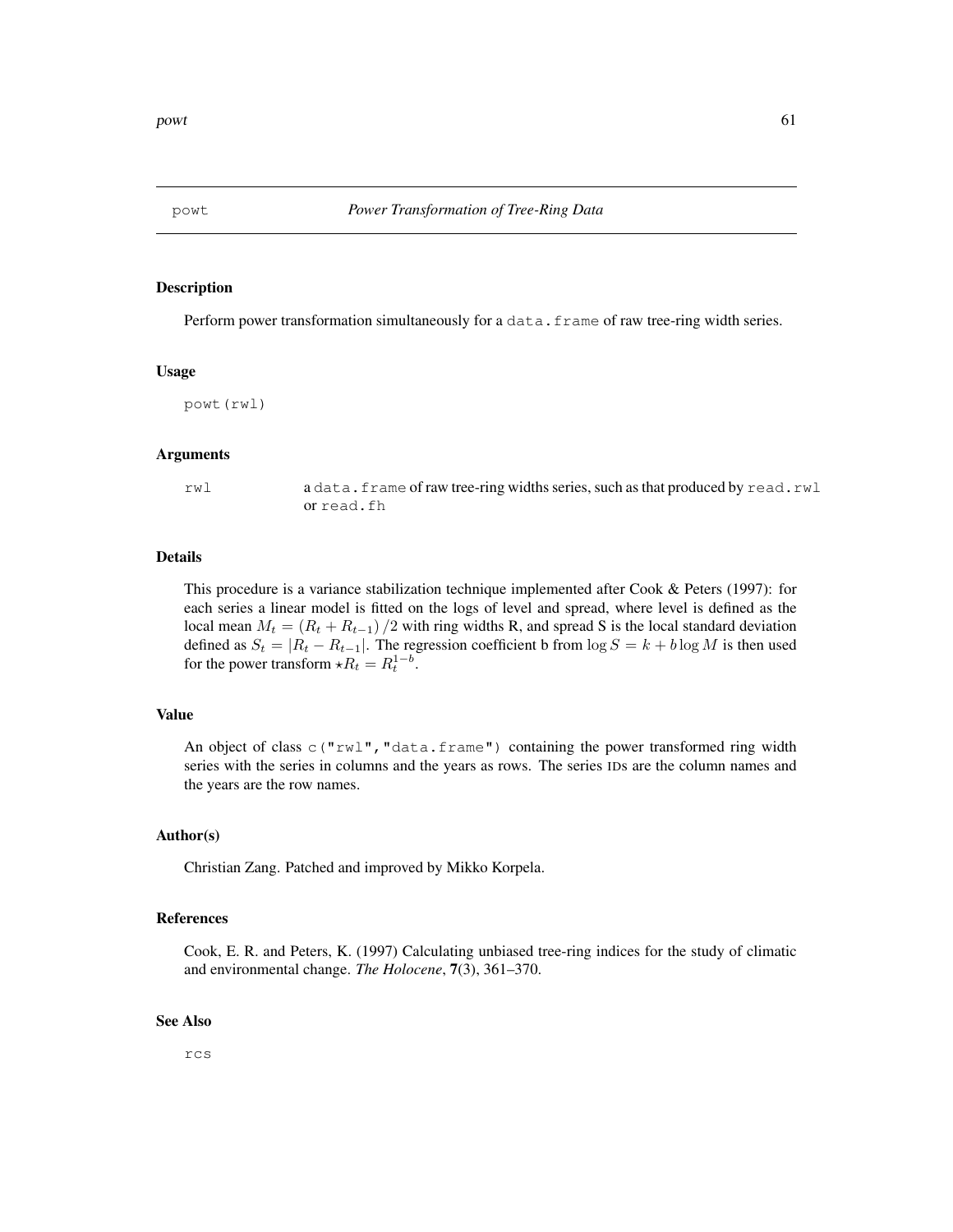# Examples

```
library(utils)
data(gp.rwl)
gp.pt <- powt(gp.rwl)
hist(summary(gp.rwl)$skew)
hist(summary(gp.pt)$skew)
```
print.redfit *Printing Redfit Results*

# Description

Print information contained in or derived from a redfit object.

## Usage

```
## S3 method for class 'redfit'
print(x, digits = NULL, csv.out = FALSE, do.table = FALSE,
     prefix = "", row.names = FALSE, file = "", ...)
```
# Arguments

| X         | An object of class "redfit".                                                                                                                                                                                        |
|-----------|---------------------------------------------------------------------------------------------------------------------------------------------------------------------------------------------------------------------|
| digits    | Specifies the desired number of significant digits in the output. The argument<br>is passed to format and print.data.frame. A positive integral value or<br>NULL. If NULL, the value in options ("digits") is used. |
| csv.out   | A logical flag. If TRUE, writes a large, comma-separated table of informa-<br>tion. The table contains one row for each frequency. If FALSE, writes a few<br>summary numbers instead. See 'Details'.                |
| do.table  | A logical flag. If TRUE, the large information table is also printed when<br>csv.out is FALSE, although not in a comma-separated format but with print.data.frame.                                                  |
| prefix    | A prefix to be used on every output line except the large information table. RED-<br>FIT (see References) uses $"$ $# "$ .                                                                                          |
| row.names | A logical flag enabling or disabling automatic row names from the large<br>information table, or a character vector of names. In any case, the table will<br>contain frequency as the first column.                 |
| file      | A writable connection or a character string naming a file. Used for setting the<br>output destination when <i>csv.out</i> is TRUE. The default is to write the comma-<br>separated table to the console.            |
|           | Arguments to write.csv. Used when csv.out is TRUE.                                                                                                                                                                  |

## Value

Invisibly returns x.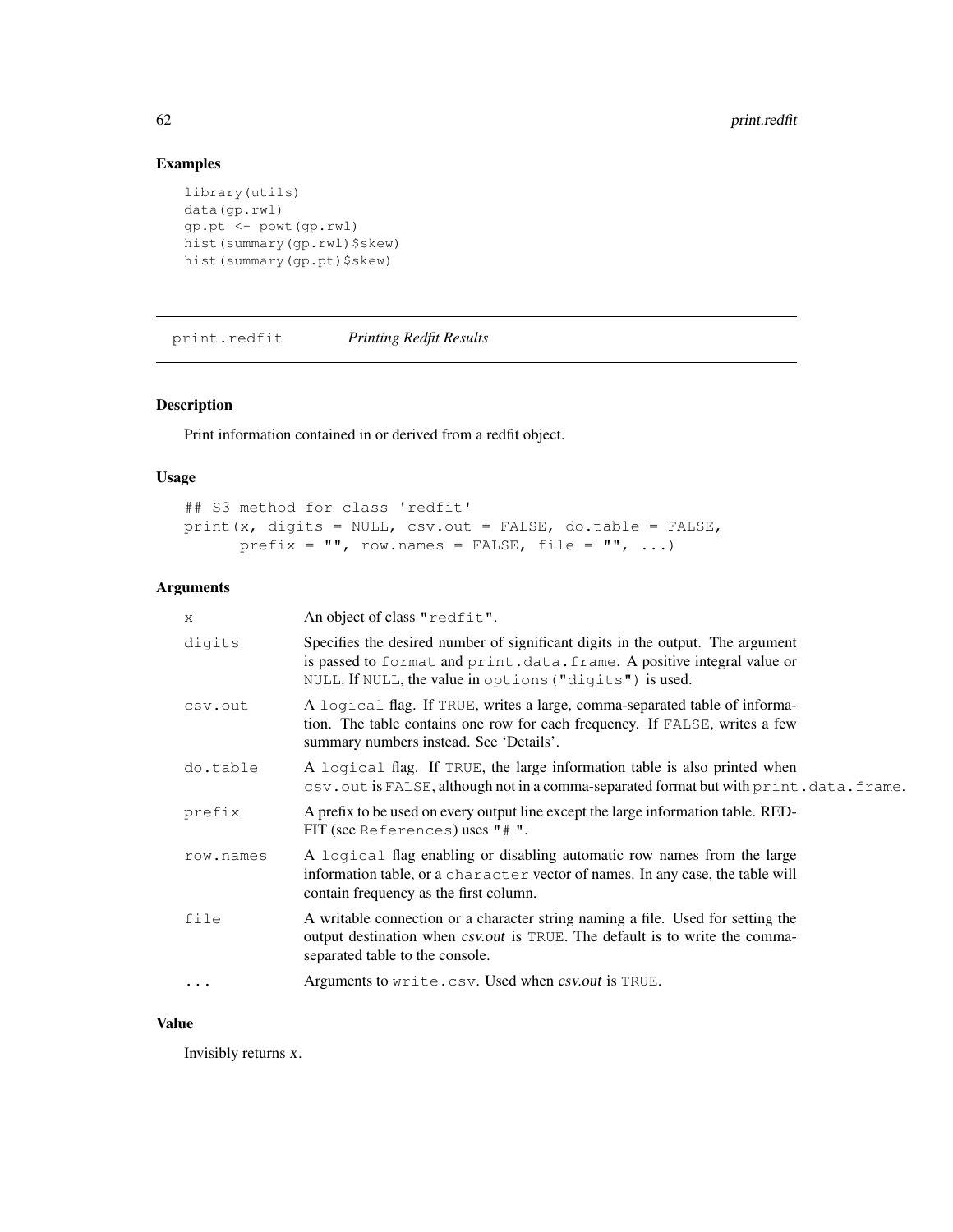# print.rwl.report 63

## Author(s)

Mikko Korpela

## References

This function is based on the Fortran program  $REDFIT<sup>2</sup>$ , which is in the public domain.

Schulz, M. and Mudelsee, M. (2002) REDFIT: estimating red-noise spectra directly from unevenly spaced paleoclimatic time series. *Computers & Geosciences*, 28(3), 421–426.

# See Also

redfit

# Examples

```
library(utils)
data(ca533)
tm < - time(ca533)x \leftarrow ca533[[1]]idx \leftarrow which(!is.na(x))redf <- redfit(x[idx], tm[idx], "time",
                nsim = 100, iwin = 0, ofac = 1, n50 = 1)
print(redf)
fname <- tempfile(fileext=".csv")
print(fname) # tempfile used for output
print(redf, csv.out = TRUE, file = fname)
redftable <- read.csv(fname)
unlink(fname) # remove the file
```
print.rwl.report *Do some reporting on a RWL object*

## Description

This function prints the results of rwl.report

## Usage

```
## S3 method for class 'rwl.report'
print(x, \ldots)
```
#### Arguments

x a list from rwl.report ... not implemented

<sup>2</sup>http://www.geo.uni-bremen.de/geomod/staff/mschulz/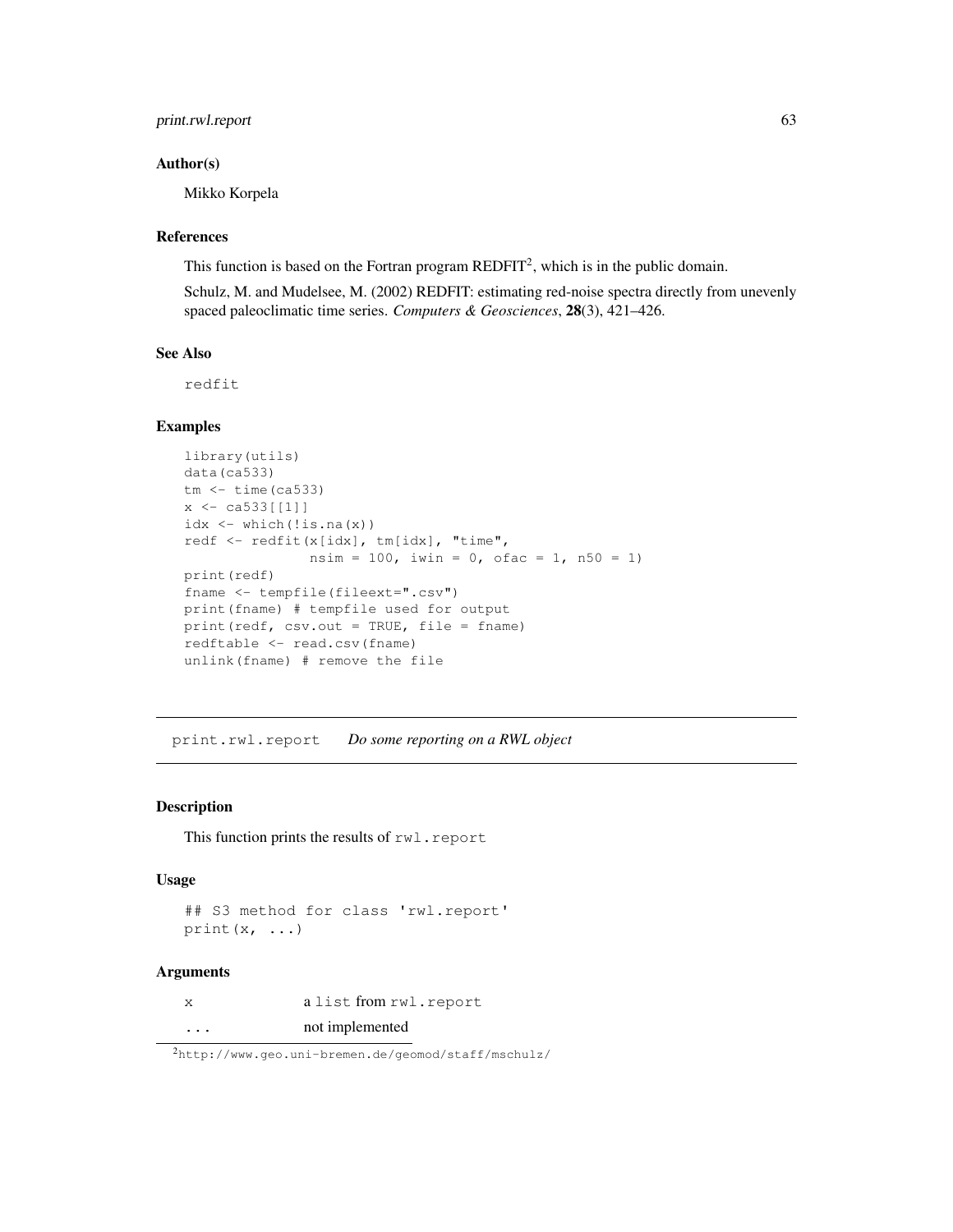# Details

This function formats the list from rwl.report for the user to have a summary report of the number of series, the mean length of all the series, the first year, last year, the mean first-order autocorrelation (via summary.rwl), the mean interseries correlation (via interseries.cor), the years where a series has a missing ring (zero), internal NA, or a very small ring  $( $0.005$ ).$ 

# Value

Invisible

## Author(s)

Andy Bunn. Patched and improved by Mikko Korpela.

## See Also

rwl.report, summary.rwl, interseries.cor

#### Examples

```
data("gp.rwl")
rwl.report(gp.rwl)
foo <- gp.rwl
foo[177,1] <- NA
foo[177:180,3] <- NA
foo[185,4] <- 0.001
rwl.report(foo)
```
rasterPlot *Add Raster Elements to Plot*

# Description

This function takes plotting commands and uses a temporary bitmap graphics device to capture their output. The resulting raster image is drawn in the plot or figure region of the active high-level plot. A new plot is started if one does not exist.

## Usage

```
rasterPlot(expr, res = 150, region = c("plot", "figure"), antialias,bg = "transparent", interpolate = TRUE, draw = TRUE,
          Cairo = FALSE, ...)
```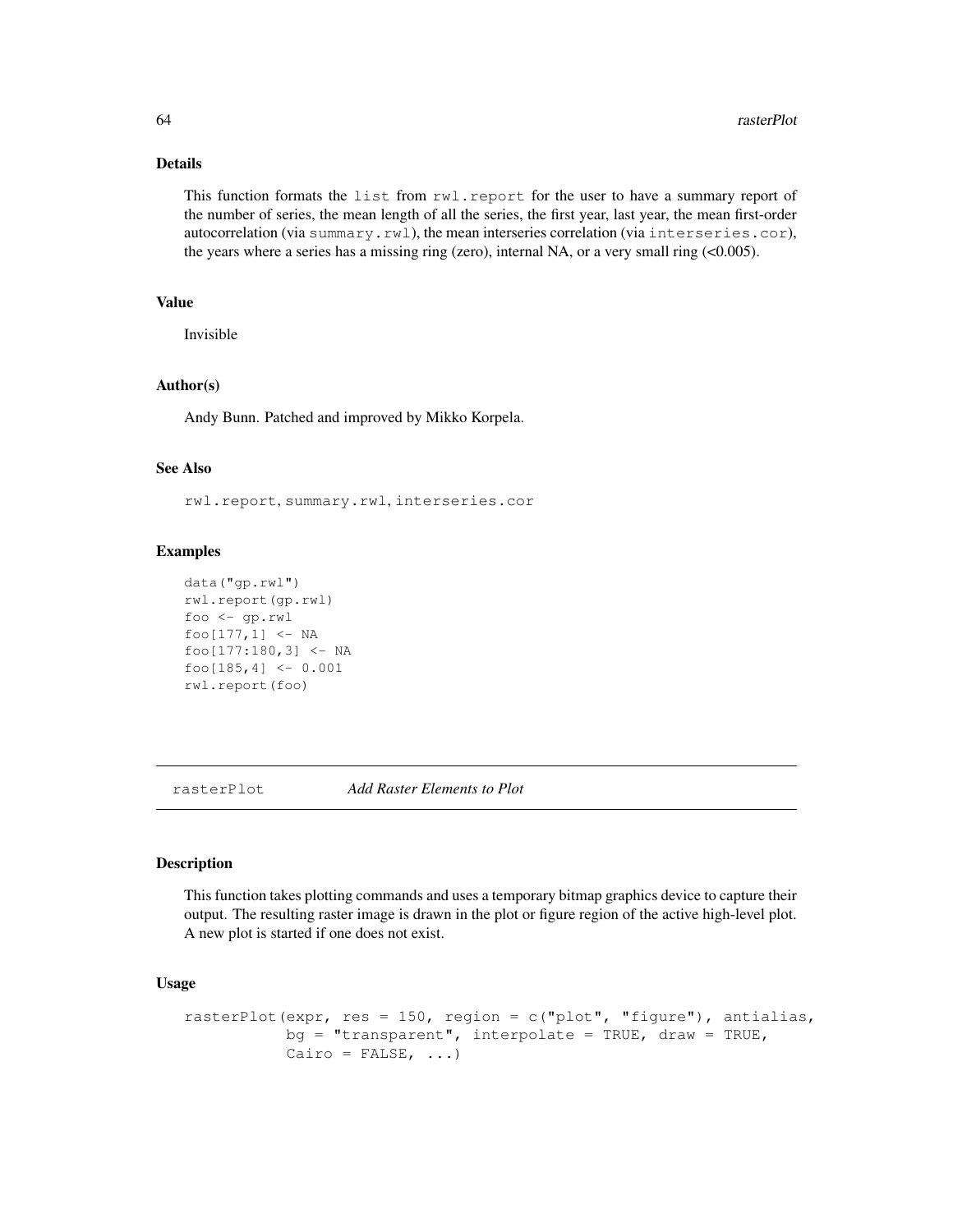#### rasterPlot 65

#### **Arguments**

| expr        | Low-level plotting commands (lines, points, text, ) representing ele-<br>ments to be added to the current plot. A call or an expression.                                                                                                                                                               |
|-------------|--------------------------------------------------------------------------------------------------------------------------------------------------------------------------------------------------------------------------------------------------------------------------------------------------------|
| res         | Resolution in points per inch (ppi). A numeric value. Suggested values for<br>different types of display media are given in compactPDF. For example, the<br>default 150 ppi corresponds to "ebook" quality.                                                                                            |
| region      | The function can draw in the "plot" region or the "figure" region which<br>also includes "mar" margins (see par). If the drawing commands in expr<br>contain no material for the margins, the default " $p$ lot" is optimal. Plotting in<br>the outer margins (" $\circ$ ma" in par) is not supported. |
| antialias   | Antialiasing argument passed to png. The default (missing argument) is prob-<br>ably good for line plots but "none" is preferred for images in which color<br>signifies value of data. Unused if a Cairo device is used instead of png.                                                                |
| bg          | Background color of the raster plot, an argument passed to the bitmap device.<br>If the default "transparent" does not work, try "white" or another color.<br>Note that a non-transparent background will mask any previous content in the<br>figure or plot region, depending on the value of region. |
| interpolate | Argument passed to rasterImage. A logical flag. The default is TRUE:<br>use linear interpolation. Analogously to antialias, FALSE is preferred when<br>color maps to value.                                                                                                                            |
| draw        | A logical flag. Draw the results (TRUE, the default) or return an image object<br>(FALSE)?                                                                                                                                                                                                             |
| Cairo       | A logical flag. TRUE for preferring a Cairo to png as the bitmap device,<br>FALSE (the default) for the opposite. If the preferred device cannot be used, the<br>other one will be tried.                                                                                                              |
|             | Other arguments to png or Cairo.                                                                                                                                                                                                                                                                       |

# Details

The appropriate graphical parameters of the current graphics device are copied to the temporary bitmap device. Therefore the appearance of the raster contents should be almost the same as when directly drawn.

The call or expression expr is evaluated in the environment of the caller.

It is possible that the raster contents will maintain a constant size when the graphics device is resized. If resizing works, however, the image may become distorted. For example, circle symbols will turn into ellipses if the width to height ratio is not maintained (see 'Examples'). This is in contrast to a standard plot in a display graphics device, e.g. x11, where text and symbols maintain their size when the device is resized.

## Value

If draw is TRUE, there is no return value. The function is used for the side effects.

If draw is FALSE, an object of class "nativeRaster" is returned. The object can be used as input for rasterImage or grid.raster. See readPNG. If no bitmap device is available (see 'Note'), NULL is returned.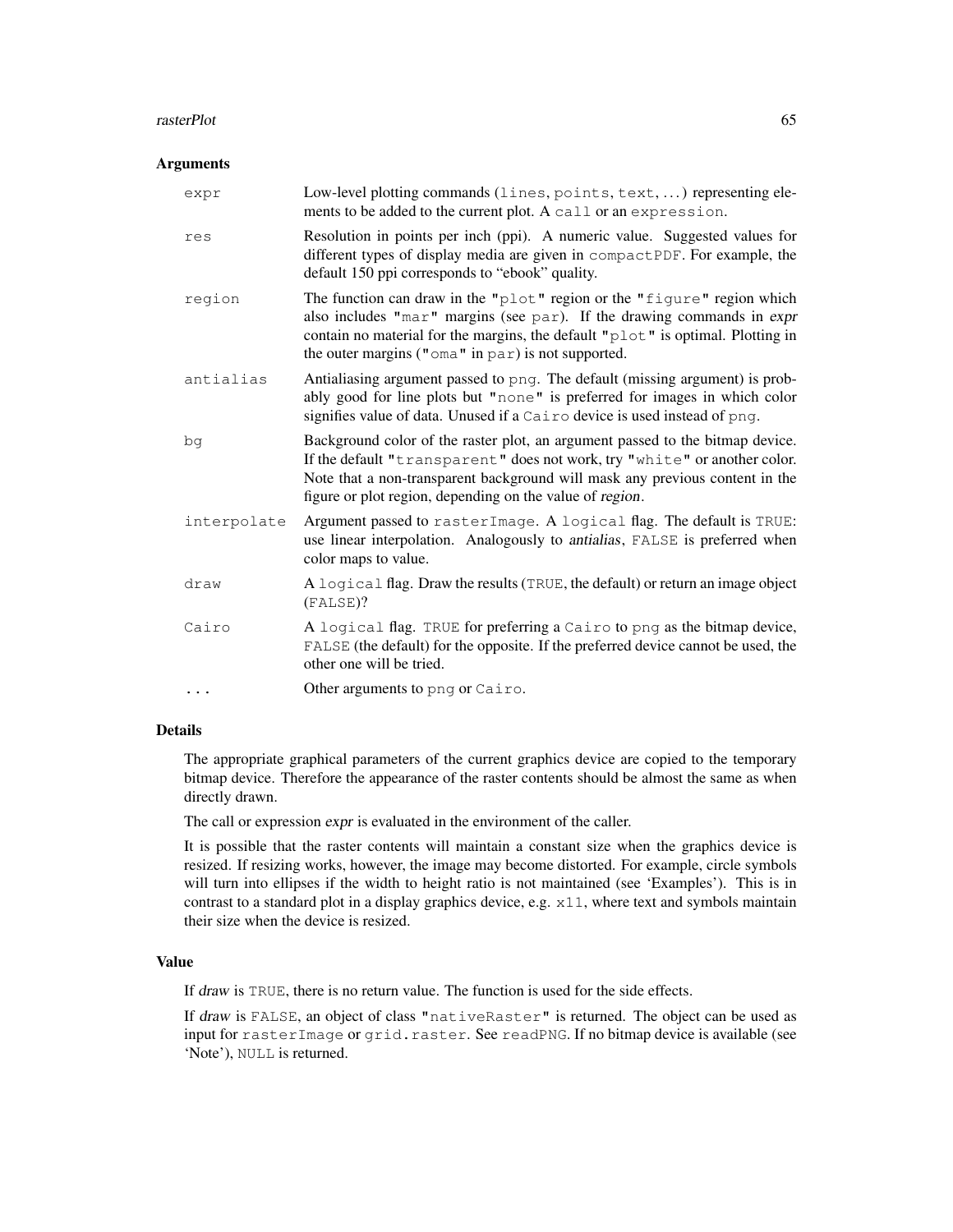- The graphics device used for the output must have support for including raster images. See "rasterImage" in dev.capabilities.
- The R build must have a functional png device, which requires one of the following capabilities: "png", "aqua" or "cairo". Alternatively, a Cairo device from package Cairo must be available with Cairo.capabilities "raster" or "png".

If either of these requirements is not met, at least one message is generated and the function reverts to regular plotting. The bg argument is then handled by drawing a filled rectangle. Also region is honored, but the other settings do not apply.

#### Author(s)

Mikko Korpela

## Examples

```
library(graphics)
library(stats)
## Picture with various graphical elements
x \leftarrow 1:100y0 \leq - quote(sin(pi * x / 20) + x / 100 + rnorm(100, 0, 0.2))
y \leftarrow \text{eval}(y0)ylab <- deparse(y0)
spl <- smooth.spline(y)
plot(x, y, type = "n", axes = FALSE, ylab = ylab)
usr <- par("usr")
xrange \leftarrow usr[2] - usr[1]
xsize <- xrange * 0.4
nsteps <- 8
xmar <- xsize / 20
yrange \leq - usr[4] - usr[3]
ysize <- yrange / 20
ymar <-0.5 * ysize
X \leftarrow \text{seq}(\text{usr}[1] + \text{xmar}, \text{ by } = \text{xsize} / \text{nsteps}, \text{length.out } = \text{nsteps } + 1)xleft \arrow X[-(\text{nsteps} + 1)]xright < - X[-1]pin <- par("pin")
maxrad \le xsize / 3 \star min(1, pin[2] / pin[1])
nrad <-16minrad <- maxrad / nrad
Rad \le seq(maxrad, by = (minrad - maxrad) / (nrad - 1), length.out=nrad)
xmar2 <- xmar + maxrad
ymar2 <- (xmar2 / xrange) * pin[1] / pin[2] * yrange
expr <- quote({
    rect(xleft, usr[4] - 1.5 * ysize, xright, usr[4] - ymar,
          col = rainbow(8), border = NA)
    symbols(rep(usr[2] - xmar2, nrad), rep(usr[3] + ymar2, nrad),
             circles = Rad, inches = FALSE, add = TRUE, fg = NA,
             bg = gray.colors(nrad + 1, 1, 0)[-1])
    points(y)
```
# Note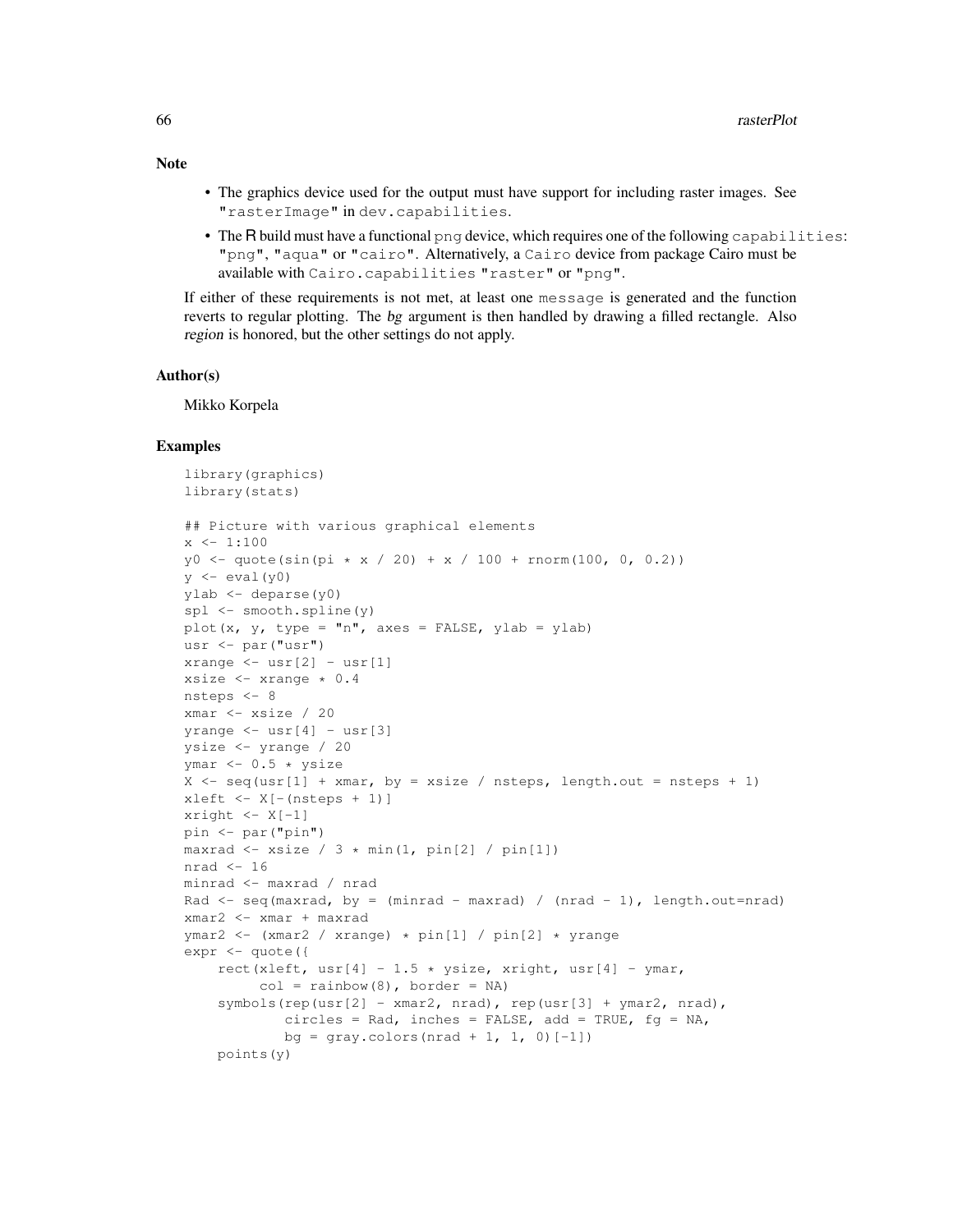```
lines(spl)
})
rasterPlot(expr, res = 50)
box()
axis(1)
axis(2)
## The same picture with higher resolution but no antialiasing
plot(y, type = "n", axes = FALSE, ann = FALSE)
## No content in margin, but region = "figure" and bg = "white"
## paints margin white
rasterPlot(expr, antialias = "none", interpolate = FALSE,
           region = "figure", bg = "white")
## Draw box, axes, labels
parnew <- par(new = TRUE)
plot(x, y, type = "n", ylab = ylab)
par(parnew)
## Draw plot(1:5) with adjusted margins and additional axes. Some parts
## are drawn with rasterPlot, others normally. Resize to see stretching.
op <- par(no.readonly = TRUE)
par(mar = c(5.1, 4.1, 2.1, 2.1))
plot(1:5, type = "n", axes = FALSE, ann = FALSE)
expr2 <- quote({
    points(c(2, 4), c(2, 4))
    axis(2)
    axis(3)
})
rasterPlot(expr2, region = "figure", bg = "white")
points(c(1, 3, 5), c(1, 3, 5))
box()
axis(1)
axis(4)
title(xlab = "Index", ylab = "1:5")
par(op)
```
rcs *Regional Curve Standardization*

#### Description

Detrend multiple ring-width series simultaneously using a regional curve.

## Usage

```
rcs(rwl, po, nyrs = NULL, f = 0.5, biweight = TRUE, ratios = TRUE,
   rc.out = FALSE, make.plot = TRUE, ..., rc.in = NULL, check = TRUE)
```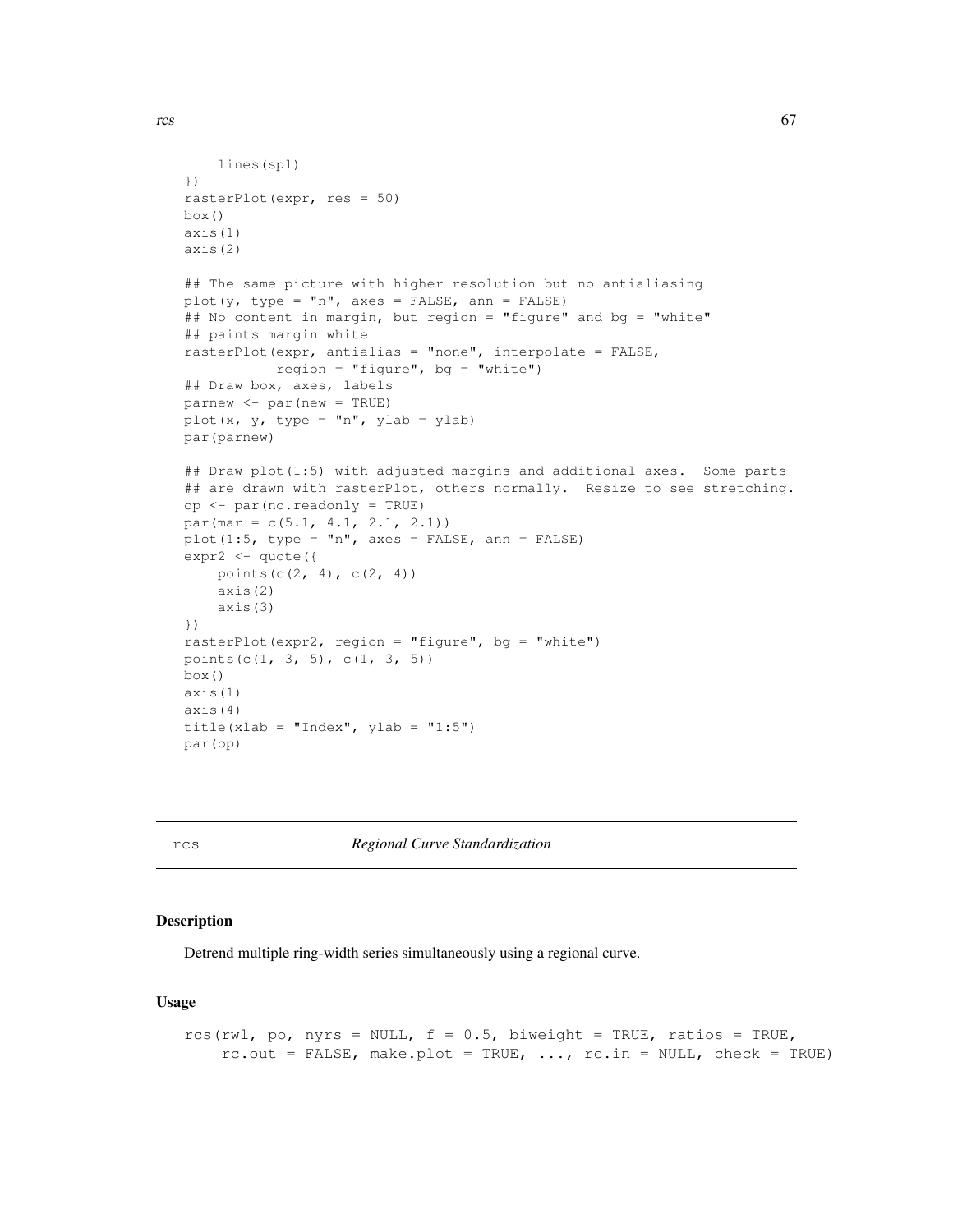| rwl          | a data. frame with series as columns and years as rows such as that produced<br>by read.rwl                                                                                                                                                                                                                                                                                                            |
|--------------|--------------------------------------------------------------------------------------------------------------------------------------------------------------------------------------------------------------------------------------------------------------------------------------------------------------------------------------------------------------------------------------------------------|
| po           | a data. frame containing two variables. Variable one (series in the example<br>below) gives the series ID as either characters or factors. These must ex-<br>actly match $\text{colnames}(rwl)$ . Variable two ( <i>pith.offset</i> in the example below)<br>must be integral values and give the years from the beginning of the core to the<br>pith (or center) of the tree. The minimum value is 1. |
| nyrs         | a number giving the rigidity of the smoothing spline, defaults to 0.1 of length<br>of the maximum cambial age (i.e., the length of the regional curve) if nyrs is<br>NULL.                                                                                                                                                                                                                             |
| $\mathsf{f}$ | a number between 0 and 1 giving the frequency response or wavelength cutoff.<br>Defaults to 0.5.                                                                                                                                                                                                                                                                                                       |
| biweight     | logical flag. If TRUE then a robust mean is calculated using thrm.                                                                                                                                                                                                                                                                                                                                     |
| ratios       | logical flag. If TRUE (the default) then indices are calculated by division, if<br>FALSE indices are calculated by subtraction.                                                                                                                                                                                                                                                                        |
| rc.out       | logical flag. Returns the regional curve along with the ring-width indices if<br>TRUE.                                                                                                                                                                                                                                                                                                                 |
| make.plot    | logical flag. Makes plots of the raw data and regional curve if TRUE.                                                                                                                                                                                                                                                                                                                                  |
| .            | other arguments passed to plot.                                                                                                                                                                                                                                                                                                                                                                        |
| rc.in        | for internal use.                                                                                                                                                                                                                                                                                                                                                                                      |
| check        | a logical flag. Bypass input checks by setting this to FALSE.                                                                                                                                                                                                                                                                                                                                          |

#### Details

This method detrends and standardizes tree-ring series by calculating an age-related growth curve specific to the rwl. The detrending is the estimation and removal of the tree's natural biological growth trend. The standardization is done by either dividing each series by the growth trend or subtracting the growth trend from each series to produce units in the dimensionless ring-width index (RWI). The option to produce indices by subtraction is intended to be used on series that have been subject to variance stabilization (e.g., using powt).

The spline approach uses an n-year spline where the frequency response is 0.50 at a wavelength of 10 percent of the maximum cambial age unless specified differently using nyrs and  $f$  in the function ffcsaps.

This attempts to remove the low frequency variability that is due to biological or stand effects. See the references below for further details on detrending in general, and Biondi and Qeadan (2008) for an explanation of RCS.

## Value

A data.frame containing the dimensionless and detrended ring-width indices with column names, row names and dimensions of rwl. If rc.out is TRUE then a list will be returned with a data.frame containing the detrended ring widths as above and a vector containing the regional curve.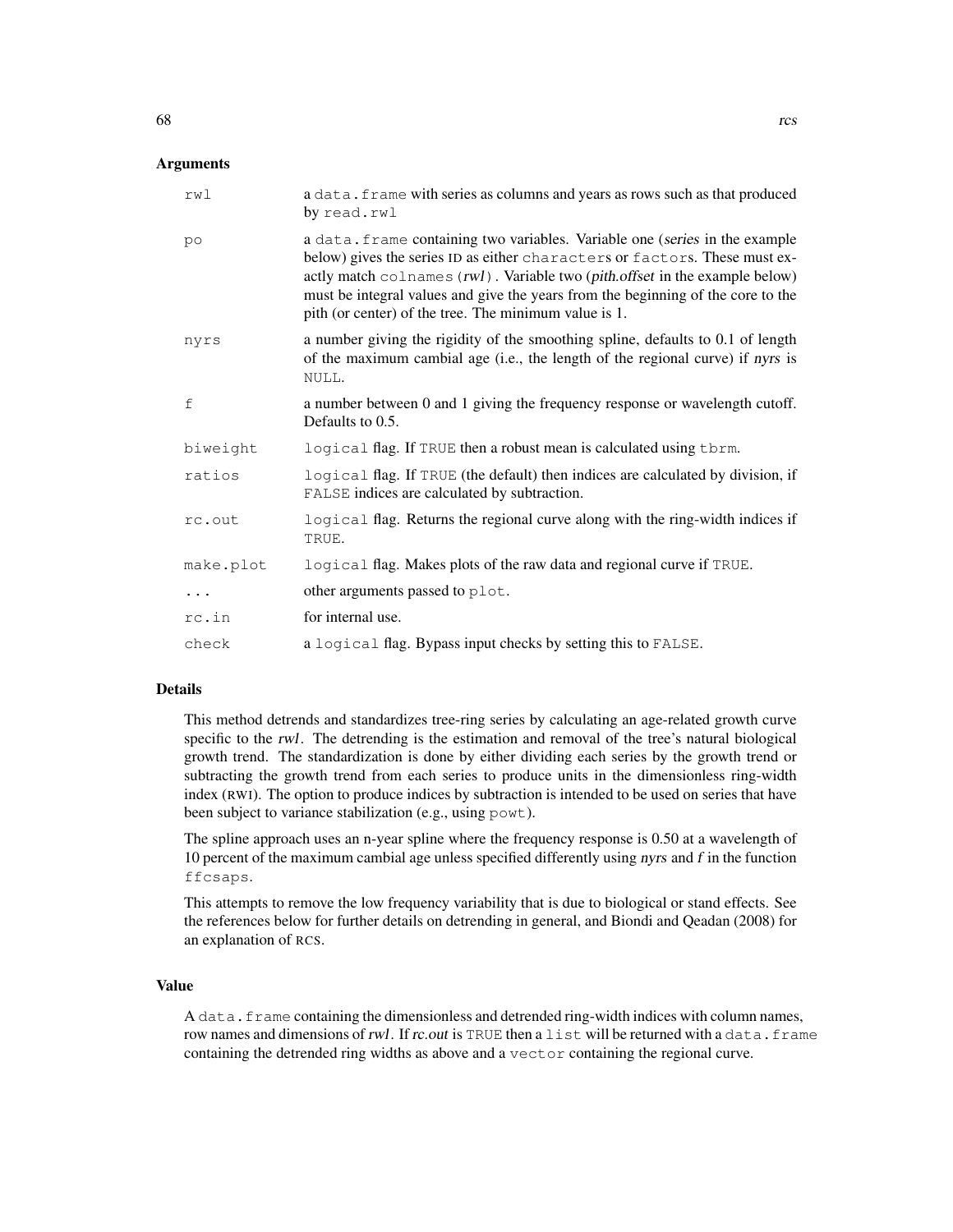## read.compact 69

# Note

DendroLab website: http://dendrolab.org/

# Author(s)

Code provided by DendroLab based on programming by F. Qeadan and F. Biondi, University of Nevada Reno, USA and adapted for dplR by Andy Bunn. Patched and improved by Mikko Korpela.

#### References

Biondi, F. and Qeadan, F. (2008) A theory-driven approach to tree-ring standardization: Defining the biological trend from expected basal area increment. *Tree-Ring Research*, 64(2), 81–96.

Cook, E. R. and Kairiukstis, L. A., editors (1990) *Methods of Dendrochronology: Applications in the Environmental Sciences*. Springer. ISBN-13: 978-0-7923-0586-6.

Fritts, H. C. (2001) *Tree Rings and Climate*. Blackburn. ISBN-13: 978-1-930665-39-2.

## See Also

detrend, chron, cms, ffcsaps

#### Examples

```
library(utils)
data(gp.rwl)
data(gp.po)
gp.rwi \leftarrow rcs(rwl = gp.rwl, po = gp.po, biweight = TRUE,rc.out = TRUE, make.plot = FALSE)
str(gp.rwi)
gp.rwi \leftarrow rcs(rwl = gp.rwl, po = gp.po, biweight = TRUE,make.plot = TRUE, main = "Regional Curve")
```
read.compact *Read* DPL *Compact Format Ring Width File*

#### Description

This function reads in a DPL compact format file of ring widths.

## Usage

```
read.compact(fname)
```
## Arguments

fname a character vector giving the file name of the rwl file.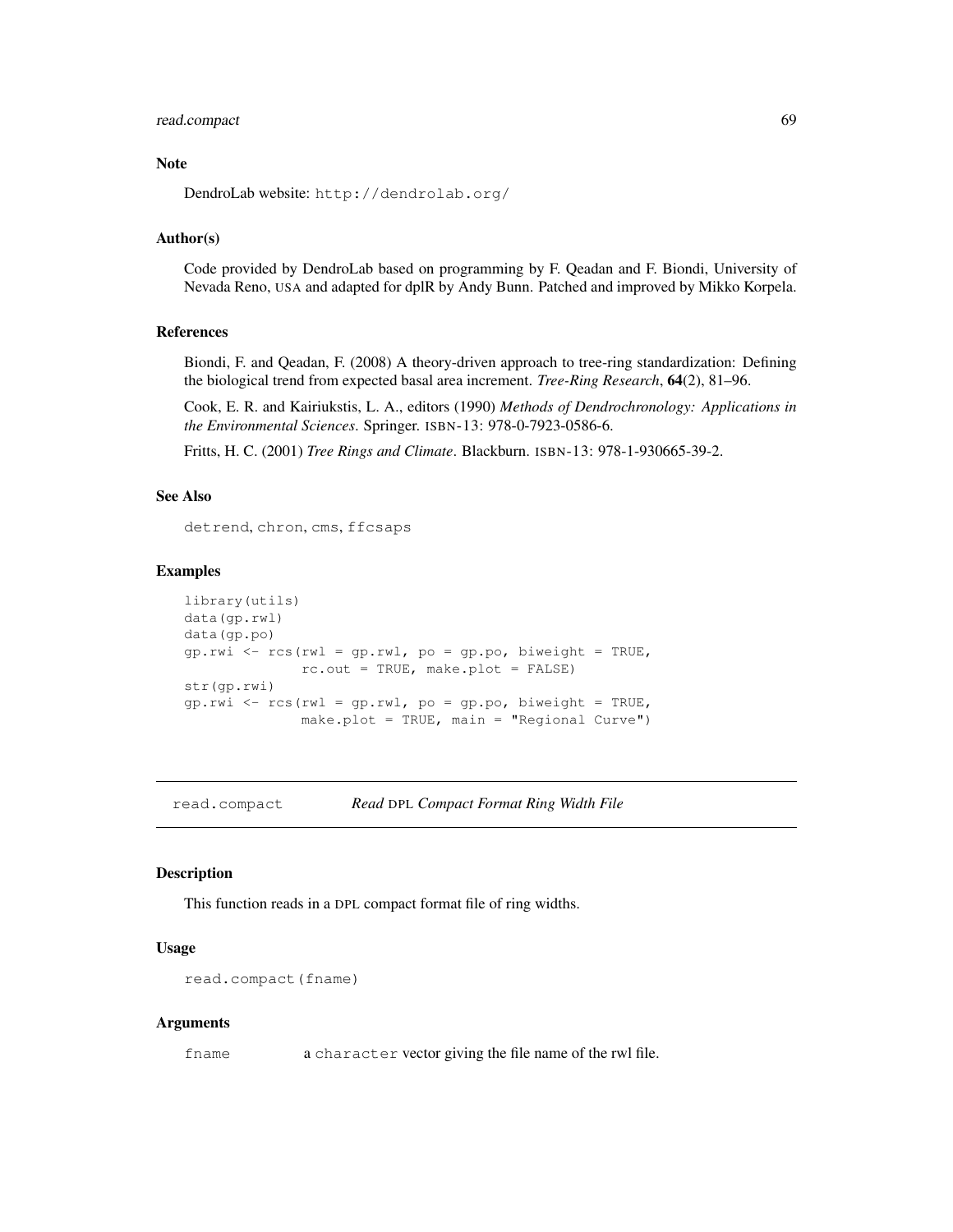# Details

This function should be able to read files written by the Dendrochronology Program Library (DPL) in its compact format.

## Value

An object of class  $\subset$  ("rwl", "data.frame") with the series in columns and the years as rows. The series IDs are the column names and the years are the row names.

# Author(s)

Mikko Korpela

# See Also

read.rwl, read.tucson, read.tridas, read.fh, write.compact

read.crn *Read Tucson Format Chronology File*

## Description

This function reads in a Tucson (decadal) format file of tree-ring chronologies (.crn).

# Usage

```
read.crn(fname, header = NULL, encoding = getOption("encoding"),
        long = TRUE)
```
# Arguments

| fname    | a character vector giving the file name of the crn file.                                                                                                                                                                                                                                                                                                                                                                 |
|----------|--------------------------------------------------------------------------------------------------------------------------------------------------------------------------------------------------------------------------------------------------------------------------------------------------------------------------------------------------------------------------------------------------------------------------|
| header   | logical flag indicating whether the file has a header. If NULL then the func-<br>tion will attempt to determine if a header exists                                                                                                                                                                                                                                                                                       |
| encoding | the name of the encoding to be used when reading the crn file. Usually the de-<br>fault value will work, but a crn file written in a non-default encoding may crash<br>the function. In that case, identifying the encoding and specifying it here should<br>fix the problem. Examples of popular encodings available on many systems are<br>"ASCII", "UTF-8", and "latin1" alias "ISO-8859-1". See the help of<br>file. |
| long     | logical flag indicating whether to automatically detect when an input file<br>uses more than 4 characters for the decade. If FALSE, the function assumes 6<br>characters are used for the site ID and 4 characters for the decade, which is the<br>standard. If TRUE (the default), long records may work.                                                                                                               |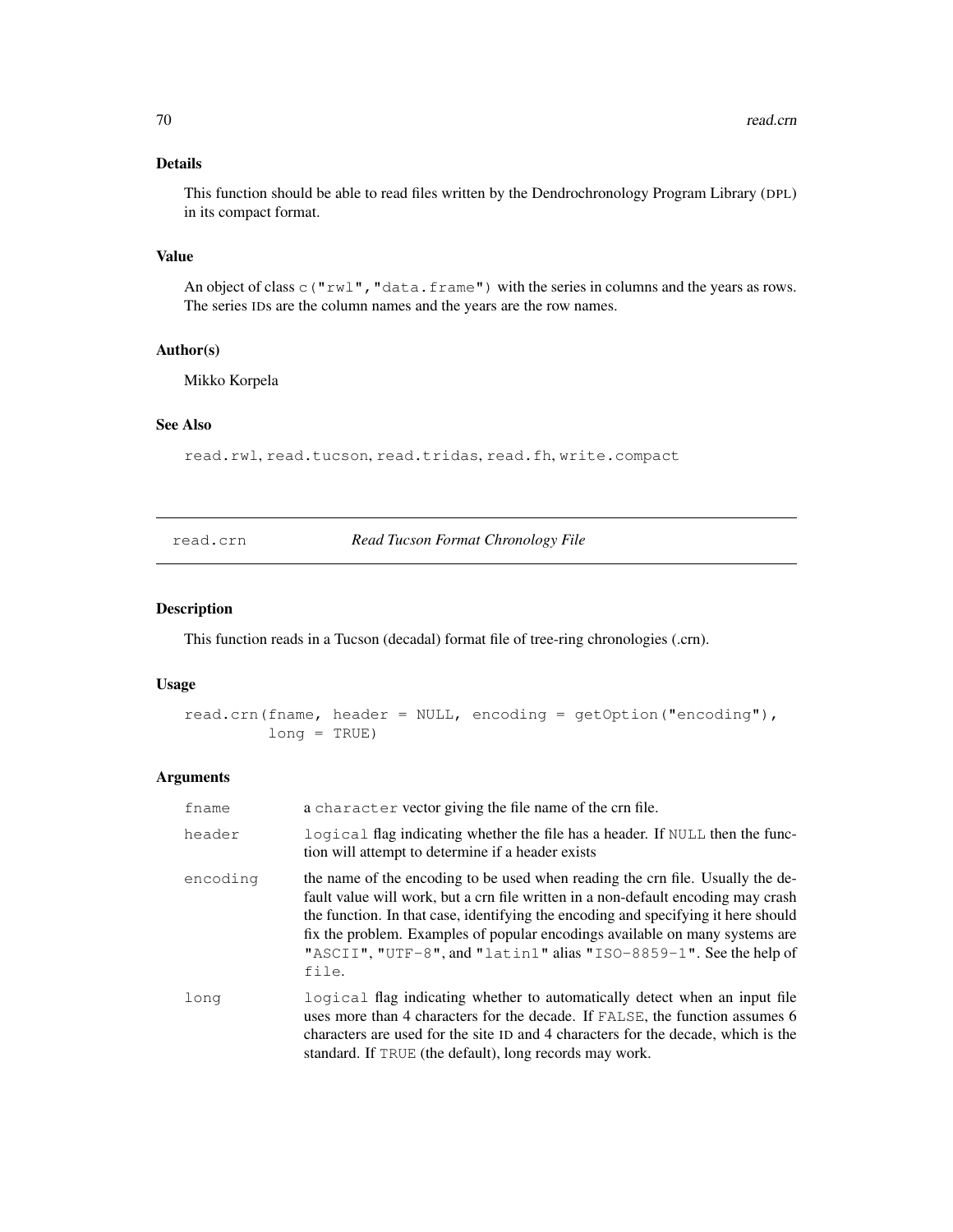#### read.fh 71

# Details

This reads in a standard crn file as defined according to the standards of the ITRDB at http: //www1.ncdc.noaa.gov/pub/data/paleo/treering/treeinfo.txt. Despite the standards at the ITRDB, this occasionally fails due to formatting problems.

# Value

A data.frame with each chronology in columns and the years as rows. The chronology IDs are the column names and the years are the row names. If the file includes sample depth that is included as the last column (samp.depth). The output class is class "crn" and "data.frame"

# Author(s)

Andy Bunn. Patched and improved by Mikko Korpela.

| Read Heidelberg Format Ring Width File<br>read.fh |
|---------------------------------------------------|
|---------------------------------------------------|

#### Description

This function reads in a Heidelberg (block or column) format file of ring widths (.fh).

#### Usage

```
read.fh(fname)
```
#### Arguments

fname a character vector giving the file name of the fh file.

# Details

This reads in a fh-file with ring widths in blocks (decadal format) or in columns (e.g., as with comment flags) as used by TSAP program. Chronologies or half-chronos in fh-format are not supported.

#### Value

An object of class  $\text{c}$  ("rwl", "data.frame") with the series in columns and the years as rows. The keycodes are the column names and the years are the row names. Depending on metadata available in the input file, the following attributes may be present in the data.frame:

ids A data.frame identifying the series. Always contains columns "tree" and "core", may contain columns "site", "radius", and "stemDisk". All columns are numeric. po A data.frame containing pith offsets, formatted for use in rcs.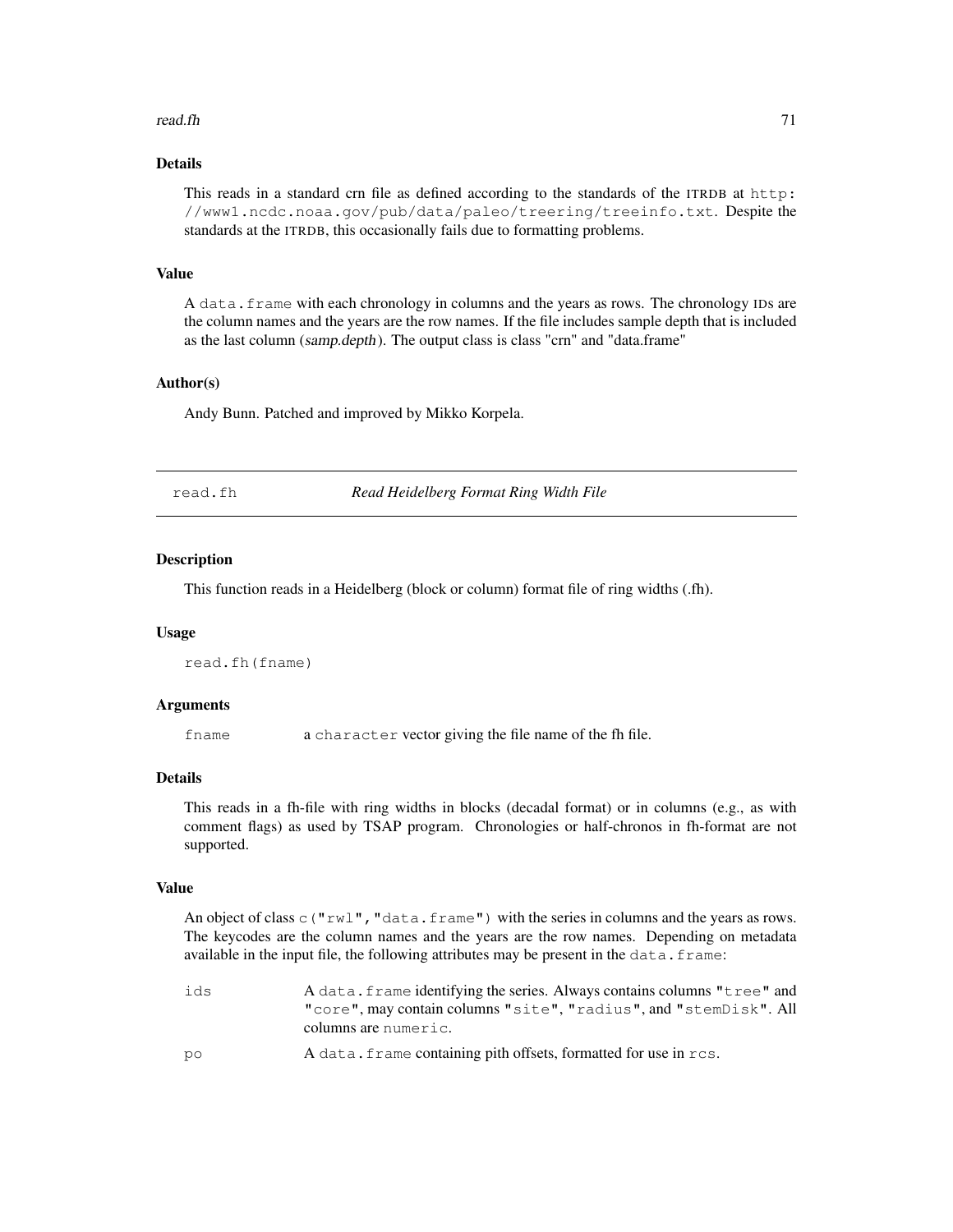## Author(s)

Christian Zang. New features and patches by Mikko Korpela.

# References

Rinn, F. (2003) *TSAP-Win User Reference Manual.* Rinntech, Heidelberg. http://www.rinntech. com/.

## See Also

read.rwl

read.ids *Read Site-Tree-Core* ID*s*

# Description

These functions try to read site, tree, and core IDs from a rwl data.frame.

## Usage

```
read.ids(rwl, stc = c(3, 2, 3), ignore.site.case = FALSE,
         ignore.case = FALSE, fix.typos = FALSE, typo.ratio = 5,
         use.cor = TRUE)
autoread.ids(rwl, ignore.site.case = TRUE, ignore.case = "auto",
             fix.typos = TRUE, typo.ratio = 5, use.cor = TRUE)
```
#### Arguments

| rwl              | a data. frame with series as columns and years as rows such as that produced<br>by read.rwl or ca533                                                                                                                                                                                                                                                      |
|------------------|-----------------------------------------------------------------------------------------------------------------------------------------------------------------------------------------------------------------------------------------------------------------------------------------------------------------------------------------------------------|
| stc              | a vector of three integral values or character string "auto". The numbers indicate<br>the number of characters to split the site code (stc $[1]$ ), the tree IDs (stc $[2]$ ),<br>and the core IDs (stc [3]). Defaults to $\subset$ (3, 2, 3). If "auto", tries to automati-<br>cally determine the split locations. See Details for further information. |
| use.cor          | a logical flag. If TRUE and stc is "auto", correlation clustering may be<br>used for determining the length of the tree and core parts. See Details.                                                                                                                                                                                                      |
|                  | The following parameters affect the handling of suspected typing errors. Some<br>have different default values in read, ids and autoread, ids.                                                                                                                                                                                                            |
| ignore.site.case |                                                                                                                                                                                                                                                                                                                                                           |
|                  | a logical flag. If TRUE, the function does not distinguish between upper case<br>and lower case letters in the site part of the series names.                                                                                                                                                                                                             |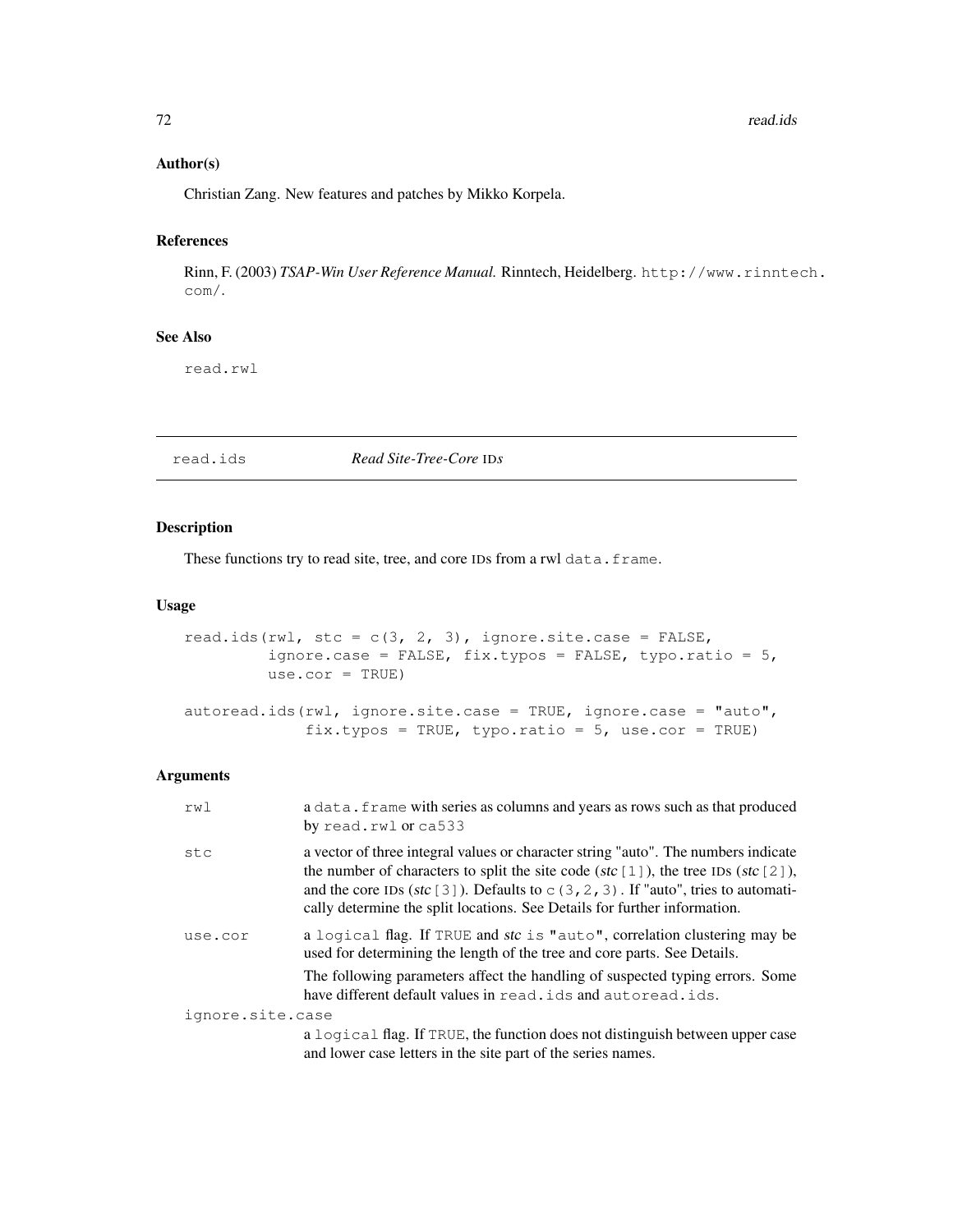#### read.ids **73**

| ignore.case | a logical flag or "auto". If TRUE, the function does not distinguish between                                                   |
|-------------|--------------------------------------------------------------------------------------------------------------------------------|
|             | upper case and lower case letters in the tree / core part of the series names.                                                 |
|             | The default in read, ids is FALSE, i.e. the difference matters. The default                                                    |
|             | in read, ids is " $\alpha$ uto", which means that the function tries to be smart with                                          |
|             | respect to case sensitivity. In "auto" mode, the function generally ignores case                                               |
|             | differences, unless doing so would result in additional duplicate combinations                                                 |
|             | of tree and core IDs. Also, when in "auto" mode and stc is "auto", case                                                        |
|             | sensitivity is used in highly heuristic ways when deciding the boundary between                                                |
|             | the site part and the tree part in uncertain cases.                                                                            |
| fix.typos   | a logical flag. If TRUE, the function will try to detect and fix typing errors.                                                |
| typo.ratio  | a numeric value larger than 1, affecting the eagerness of the function to fix<br>typing errors. The default is 5. See Details. |

#### Details

Because dendrochronologists often take more than one core per tree, it is occasionally useful to calculate within vs. between tree variance. The International Tree Ring Data Bank (ITRDB) allows the first eight characters in an rwl file for series IDs but these are often shorter. Typically the creators of rwl files use a logical labeling method that can allow the user to determine the tree and core ID from the label.

Argument stc tells how each series separate into site, tree, and core IDs. For instance a series code might be "ABC011" indicating site "ABC", tree 1, core 1. If this format is consistent then the stc mask would be  $\subset (3, 2, 3)$  allowing up to three characters for the core ID (i.e., pad to the right). If it is not possible to define the scheme (and often it is not possible to machine read IDs), then the output data.frame can be built manually. See Value for format.

The function autoread.ids is a wrapper to read.ids with stc="auto", i.e. automatic detection of the site / tree / core scheme, and different default values of some parameters. In automatic mode, the names in the same rwl can even follow different site / tree / core schemes. As there are numerous possible encoding schemes for naming measurement series, the function cannot always produce the correct result.

With  $\text{stc} = \text{"auto", the site part can be one of the following.}$ 

- In names mostly consisting of numbers, the longest common prefix is the site part
- Alphanumeric site part ending with alphabet, when followed by numbers and alphabets
- Alphabetic site part (quite complicated actual definition). Setting *ignore.case* to "auto" allows the function to try to guess when a case change in the middle of a sequence of alphabets signifies a boundary between the site part and the tree part.
- The characters before the first sequence of space / punctuation characters in a name that contains at least two such sequences

These descriptions are somewhat general, and the details can be found in regular expressions inside the function. If a name does not match any of the descriptions, it is matched against a previously found site part, starting from the longest.

The following ID schemes are detected and supported in the tree / core part. The detection is done per site.

• Numbers in tree part, core part starts with something else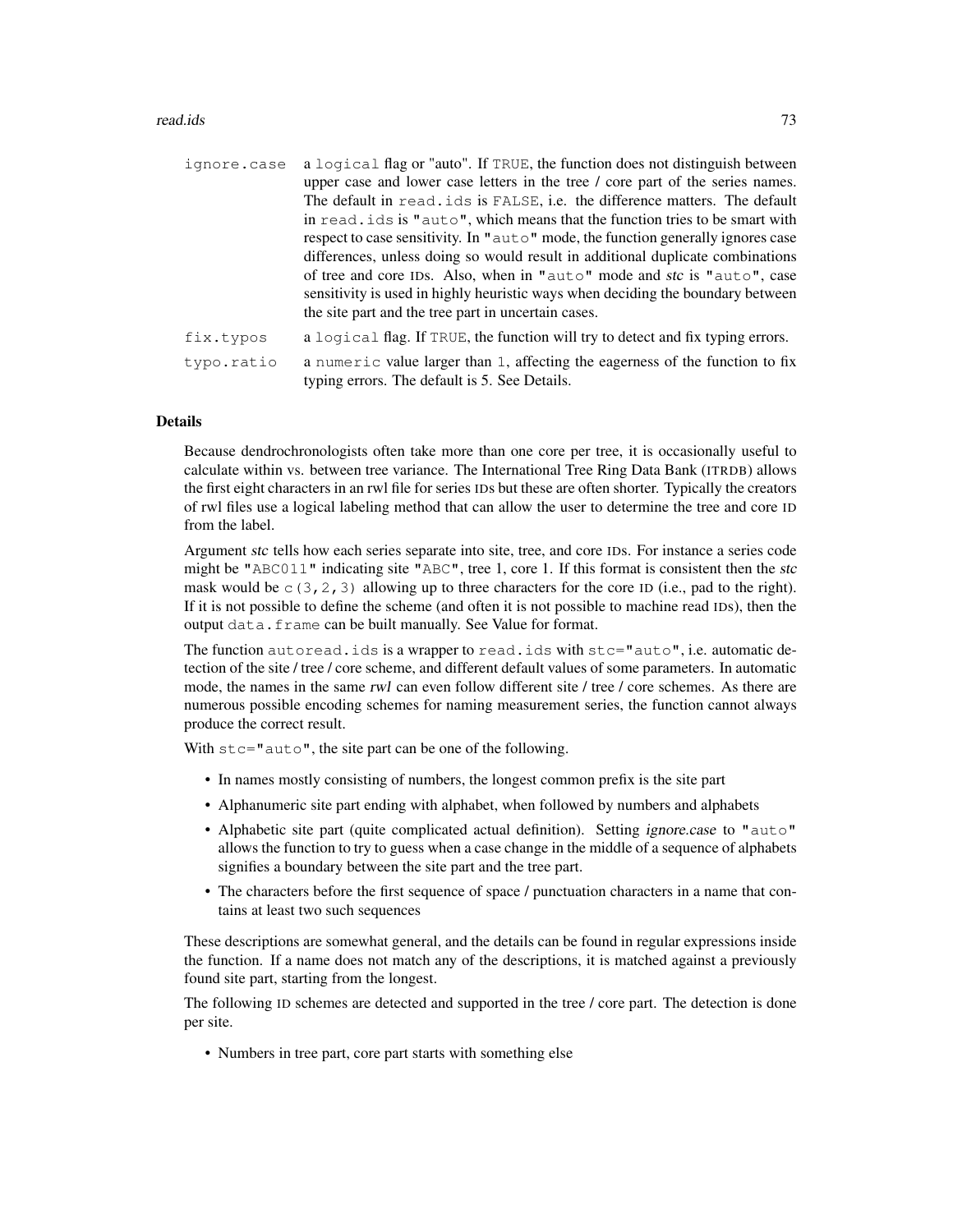- Alphabets in tree part, core part starts with something else
- Alphabets, either tree part all lower case and core part all upper case or vice versa. For this to work, ignore.case must be set to "auto" or FALSE.
- All digits. In this case, the number of characters belonging to the tree and core parts is detected with one of the following methods.
	- If numeric tree parts were found before, it is assumed that the core part is missing (one core per tree).
	- It the series are numbered continuously, one core per tree is assumed.
	- Otherwise, try to find a core part as the suffix so that the cores are numbered continuously.

If none of the above fits, the tree / core split of the all-digit names will be decided with the methods described further down the list, or finally with the fallback mechanism.

- The combined tree / core part is empty or one character. In this case, the core part is assumed to be missing.
- Tree and core parts separated by a punctuation or white space character

If the split of a tree / core part cannot be found with any of the methods described above, the prefix of the string is matched against a previously found tree part, starting from the longest. The fallback mechanism for the still undecided tree / core parts is one of the following. The first one is used if use.cor is TRUE, number two if it is FALSE.

- 1. Pairwise correlation coefficients are computed between all remaining series. Pairs of series with above median correlation are flagged as similar, and the other pairs are flagged as dissimilar. Each possible number of characters (minimum 1) is considered for the share of the tree ID. The corresponding unique would-be tree IDs determine a set of clusterings where one cluster is formed by all the measurement series of a single tree. For each clustering (allocation of characters), an agreement score is computed. The agreement score is defined as the sum of the number of similar pairs with matching cluster number and the number of dissimilar pairs with non-matching cluster number. The number of characters with the maximum agreement is chosen.
- 2. If the majority of the names in the site use k characters for the tree part, that number is chosen. Otherwise, one core per tree is assumed. Parameter typo.ratio has a double meaning as it also defines what is meant by majority here: at least typo.ratio / (typo.ratio + 1)  $\star$  n.tot, where n.tot is the number of names in the site.

In both fallback mechanisms, the number of characters allocated for the tree part will be increased until all trees have a non-zero ID or there are no more characters.

Suspected typing errors will be fixed by the function if fix.typos is TRUE. The parameter typo.ratio affects the eagerness to fix typos, i.e. the number of counterexamples required to declare a typo. The following main typo fixing mechanisms are implemented:

Site IDs. If a rare site string resembles an at least typo.ratio times more frequent alternative, and if fixing it would not create any name collisions, make the fix. The alternative string must be unique, or if there is more than one alternative, it is enough if only one of them is a lookalike string. Any kind of substitution in one character place is allowed if the alternative string has the same length as the original string. The alternative string can be one character longer or one character shorter than the original string, but only if it involves interpreting one digit as the look-alike alphabet or vice versa. There are requirements to how long a site string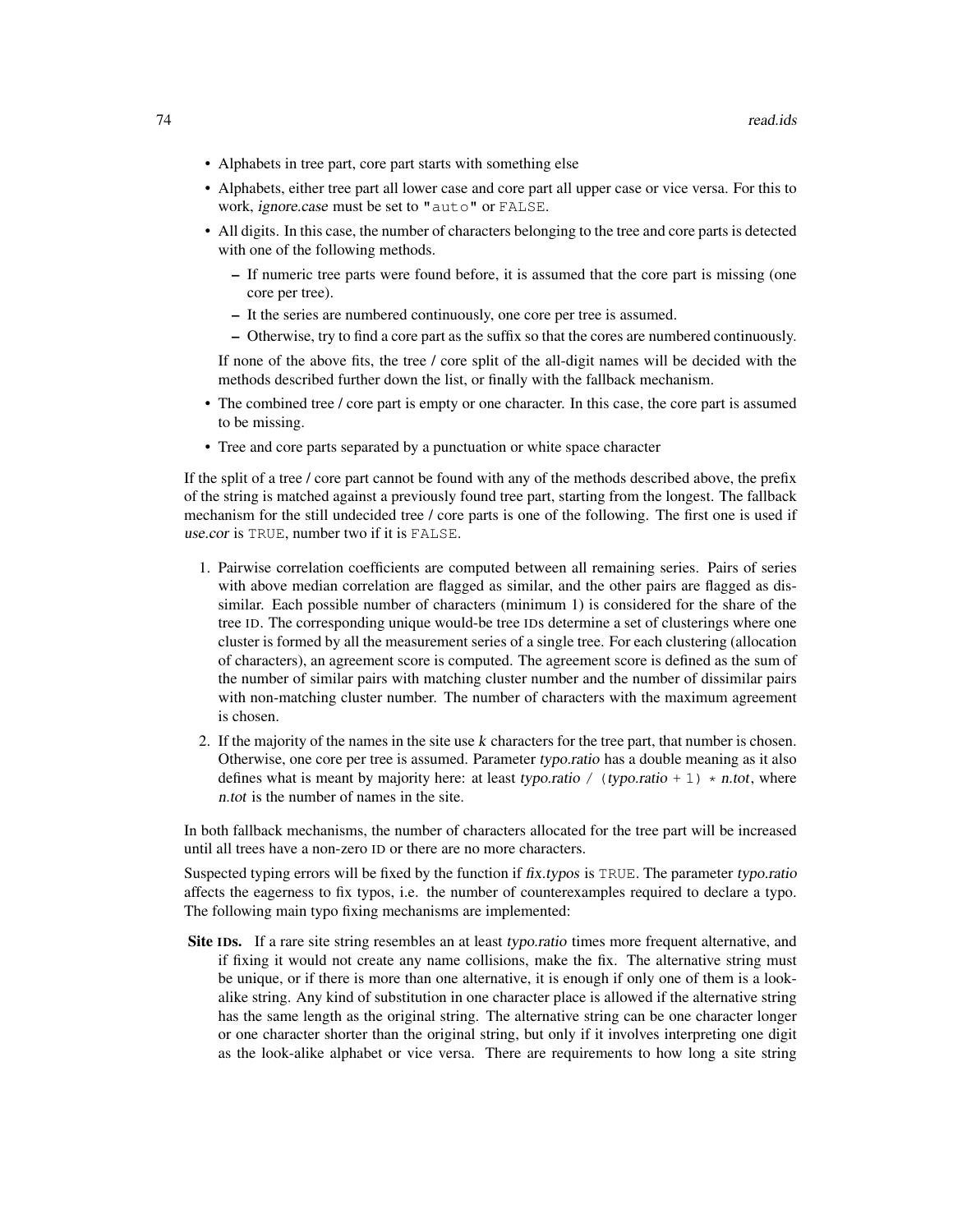must be in order to be eligible for replacement / typo fixing, i.e. cannot be shortened to zero length, cannot change the only character of a site string. The parameters ignore.case and ignore.site.case have some effect on this typo fixing mechanism.

Tree and core IDs. If all tree / core parts of a site have the same length, each character position is inspected individually. If the characters in the *i*:th position are predominantly digits (alphabets), any alphabets (digits) are changed to the corresponding look-alike digit (alphabet) if there is one. The look-alike groups are  $\{0, 0, 0\}$ ,  $\{1, I, i\}$ ,  $\{5, S, s\}$  and  $\{6, G\}$ . The parameter typo.ratio determines the decision threshold of interpreting the type of each character position as alphabet (digit): the ratio of alphabets (digits) to the total number of characters must be at least typo.ratio / (typo.ratio + 1). If a name differs from the majority type in more than one character position, it is not fixed. Also, no fixes are performed if any of them would cause a possible monotonic order of numeric prefixes to break.

The function attempts to convert the tree and core substrings to integral values. When this succeeds, the converted values are copied to the output without modification. When non-integral substrings are observed, each unique tree is assigned a unique integral value. The same applies to cores within a tree, but there are some subtleties with respect to the handling of duplicates. Substrings are sorted before assigning the numeric IDs.

The order of columns in rwl, in most cases, does not affect the tree and core IDs assigned to each series.

#### Value

A data.frame with column one named "tree" giving an ID for each tree and column two named "core" giving an ID for each core. The original series IDs are copied from rwl as rownames. The order of the rows in the output matches the order of the series in rwl. If more than one site is detected, an additional third column named "site" will contain a site ID. All columns have integral valued numeric values.

## Author(s)

Andy Bunn (original version) and Mikko Korpela (patches,  $ste = "auto", fix.typos, etc.).$ 

## See Also

```
rwi.stats, read.rwl
```

```
library(utils)
data(ca533)
read.ids(ca533, stc = c(3, 2, 3))
autoread.ids(ca533)
```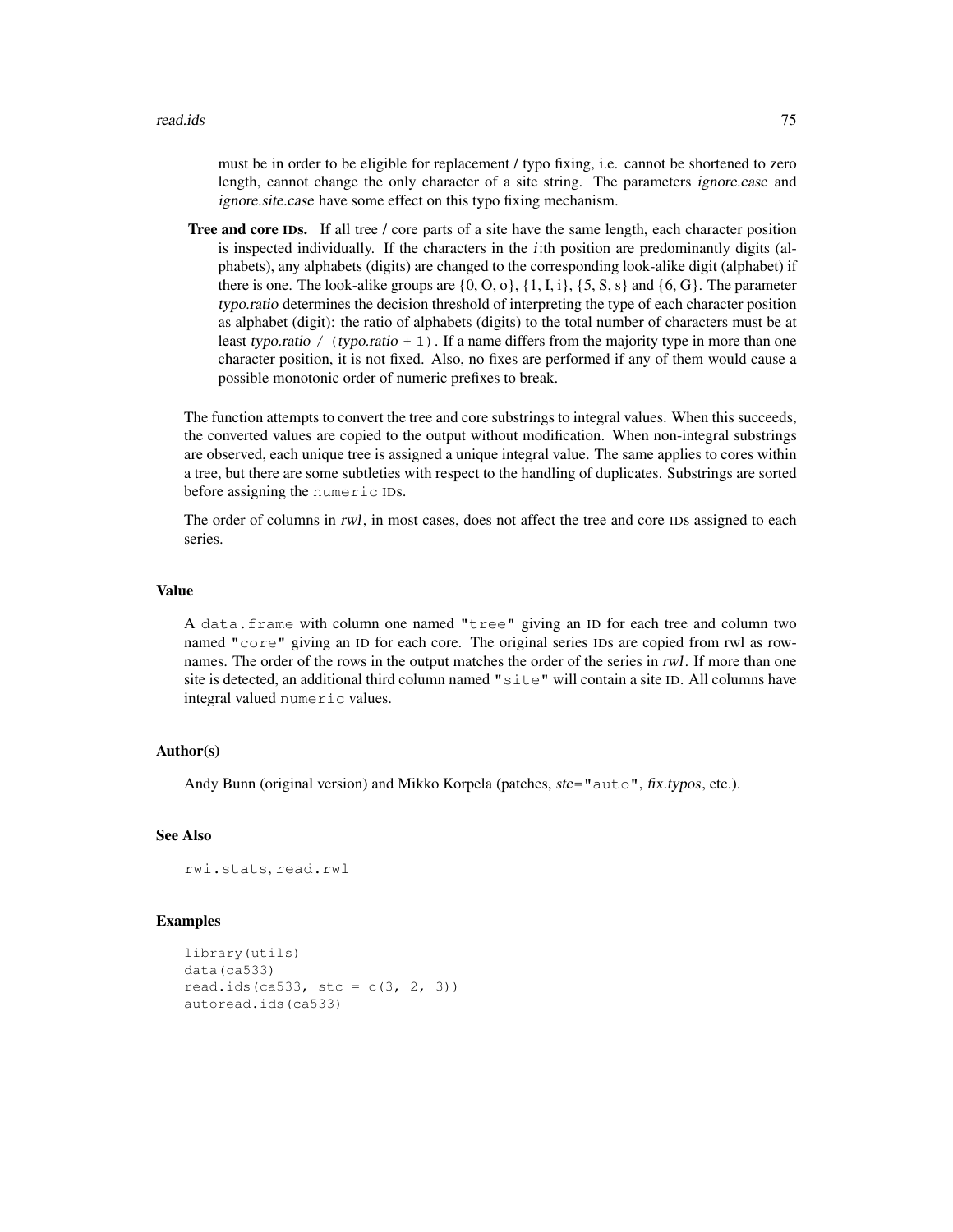This function reads in a file of ring widths (.rwl) in one of the available formats.

## Usage

```
read.rwl(fname,
         format = c("auto", "tucson", "compact", "tridas", "heidelberg", "csv"),
         ...)
```
## Arguments

| fname     | a character vector giving the file name of the rwl file.                                                                                                                                                     |
|-----------|--------------------------------------------------------------------------------------------------------------------------------------------------------------------------------------------------------------|
| format    | a character vector giving the format. This must be "auto" (rough auto-<br>matic detection), "tucson", "compact", "tridas", "heidelberg" or<br>"CSV". Automatic format detection is the default but failable. |
| $\ddotsc$ | arguments specific to the function implementing the operation for the chosen<br>format.                                                                                                                      |

## Details

This is a simple wrapper to the functions actually implementing the read operation.

## Value

If a "tucson", "compact", "heidelberg", "csv" file is read (even through "auto"), returns an object of class  $c("rwl", "data frame")$  with the series in columns and the years as rows. The series IDs are the column names and the years are the row names.

If a "tridas" file is read (even through "auto"), returns a list of results. See read.tridas for more information.

#### Author(s)

Mikko Korpela

## See Also

read.tucson, read.compact, read.tridas, read.fh, csv2rwl, write.rwl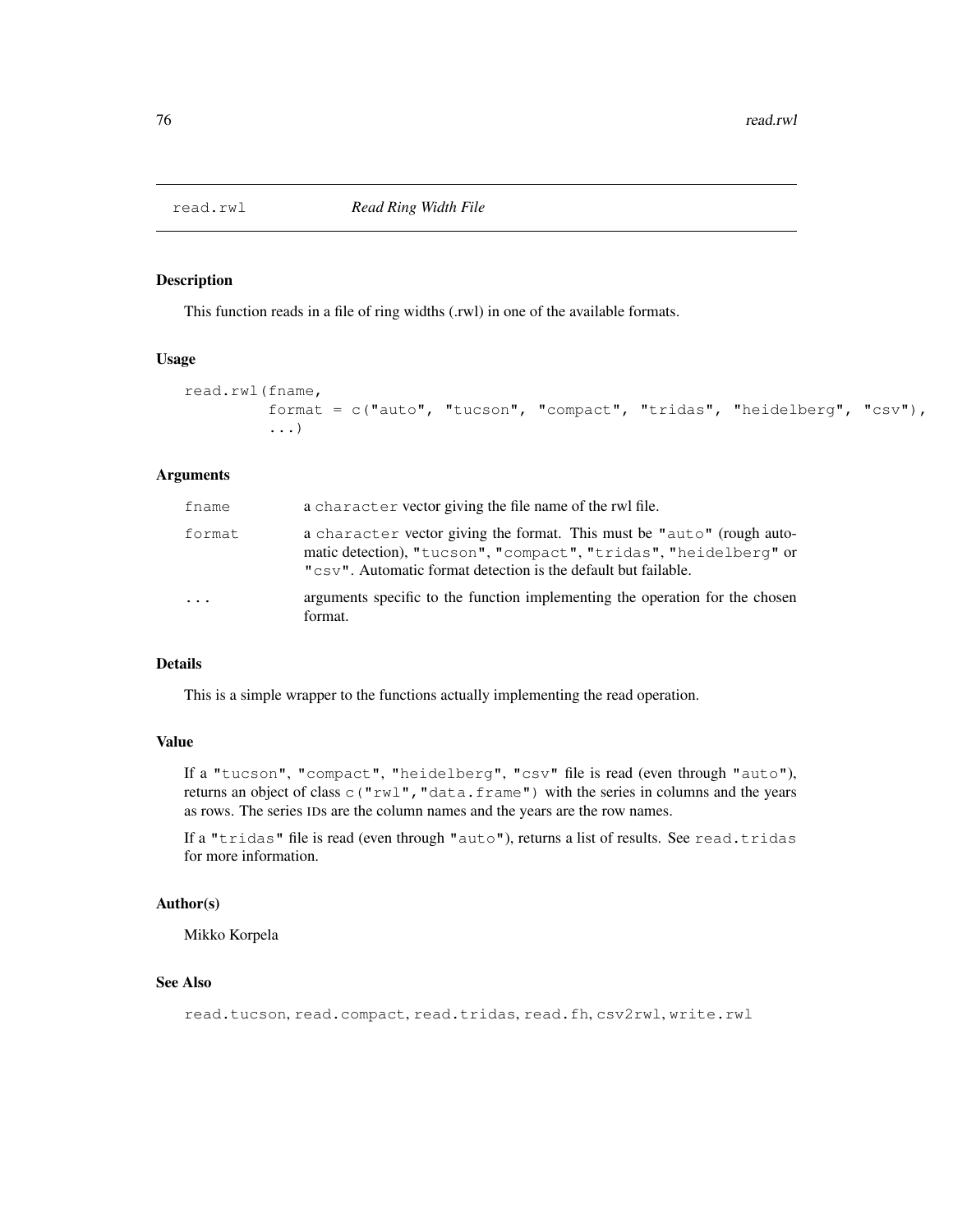This function reads in a TRiDaS format XML file. Measurements, derived series and various kinds of metadata are supported.

#### Usage

```
read.tridas(fname, ids.from.titles = FALSE,
            ids.from.identifiers = TRUE, combine.series = TRUE,
            trim.whitespace = TRUE, warn.units = TRUE)
```
## **Arguments**

fname character vector giving the file name of the TRiDaS file. ids.from.titles

> logical flag indicating whether to override the (tree, core, radius, measurement) structure imposed by the element hierarchy (element, sample, radius, measurementSeries) of the file. If TRUE, measurement series will be rearranged by matching titles in the file at the aforementioned four levels of the hierarchy. Defaults to FALSE, i.e. the element hierarchy of the file will be used.

ids.from.identifiers

logical flag indicating whether to (partially) override the element hierarchy of the file. If TRUE, measurement series will be grouped according to matching identifiers at the measurementSeries level, where identifiers are available. The changes caused by this option are applied on top of the structure imposed by the file or computed from matching titles if  $ids. from. titles = TRUE$ . Defaults to TRUE.

combine.series

logical flag indicating whether to combine two or more measurement series with the same set of (tree, core, radius, measurement) ID numbers. Each set of combined measurement series will be represented by one column of a resulting data.frame. Overlapping years of combined series do not produce a warning. If several data points are available for a given year, the function chooses one in a rather arbitrary manner. This option can only have effect when ids.from.titles | | ids.from.identifiers.

trim.whitespace

logical flag indicating whether to replace repeated white spaces in the text content of the file with only one space. Defaults to TRUE, i.e. excess white space will be trimmed from the text.

warn.units logical flag indicating whether to warn about unitless measurements and "strange" units. The function expects measurements in units that can be converted to millimetres. Defaults to TRUE: warnings will be given. For example, density measurements will trigger warnings, which can be disabled by setting this option to FALSE.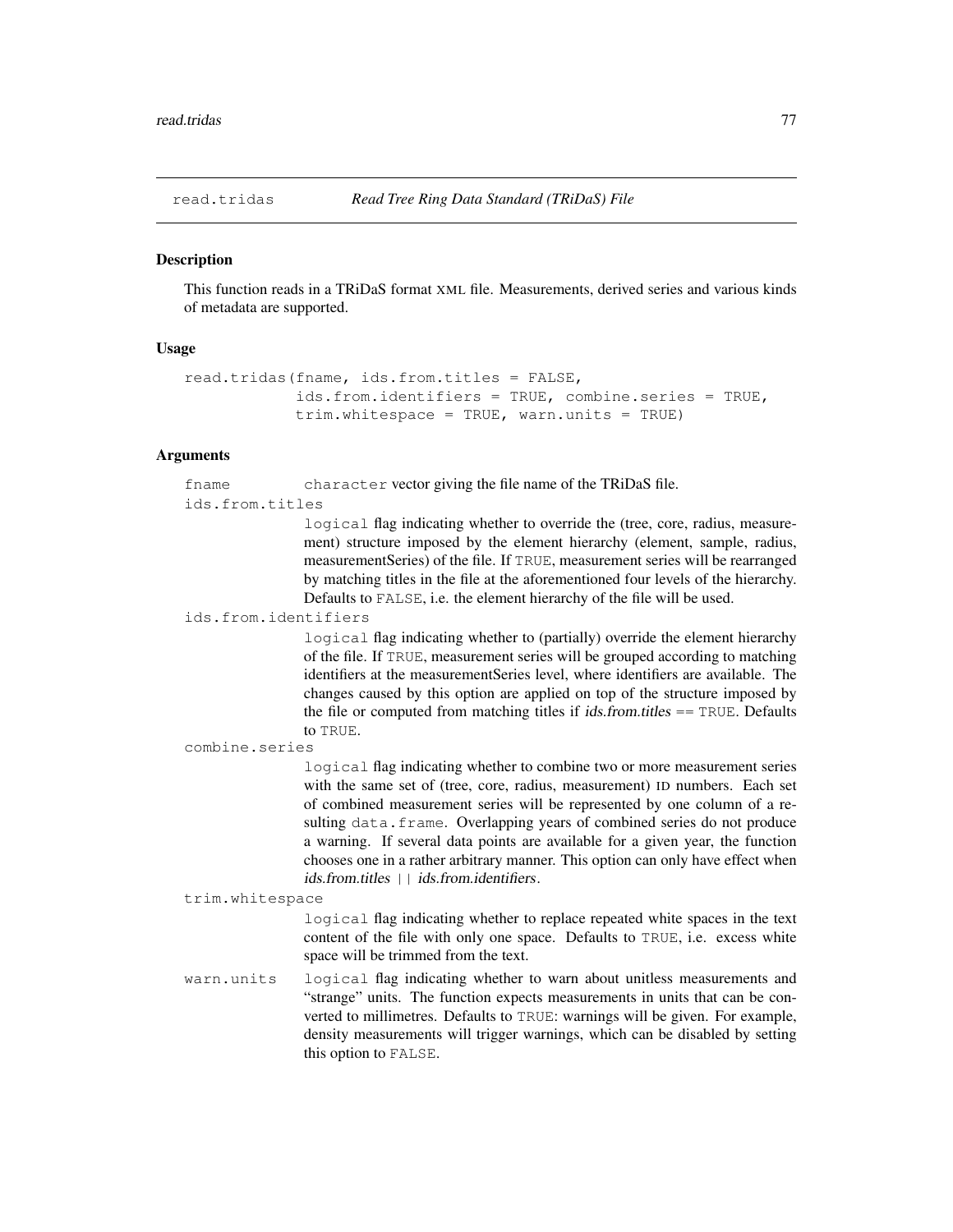# Details

The Tree Ring Data Standard (TRiDaS) is described in Jansma et. al (2010). Information about the current version of the standard can be found from TRiDaS website<sup>3</sup>.

The parameters used for rearranging (ids.from.titles, ids.from.identifiers) and combining (combine.series) measurement series only affect the four lowest levels of document structure: element, sample, radius, measurementSeries. Series are not reorganized or combined at the upper structural levels (project, object).

# Value

A list with a variable number of components according to the contents of the input file. The possible list components are:

|                   | measurements A data. frame or a list of data. frames with the series in columns and<br>the years as rows. Contains measurements (' <measurement series="">') with<br/>known years. The series IDs are the column names and the years are the row<br/>names. The series IDs are derived from '<title>' elements in the input<br/>file. Each unique combination of '<project>', '<object>', '<unit>',<br/>'<taxon>', and '<variable>' gets a separate data.frame.</variable></taxon></unit></object></project></title></measurement> |
|-------------------|------------------------------------------------------------------------------------------------------------------------------------------------------------------------------------------------------------------------------------------------------------------------------------------------------------------------------------------------------------------------------------------------------------------------------------------------------------------------------------------------------------------------------------|
| ids               | A data. frame or a list of data. frames with columns named "tree",<br>"core", "radius", and "measurement", together giving a unique numeric<br>ID for each column of the data. frame(s) in measurements.                                                                                                                                                                                                                                                                                                                           |
|                   | If ! combine.series $\&\&$ (ids.from.titles    ids.from.identifiers), some rows may<br>be non-unique.                                                                                                                                                                                                                                                                                                                                                                                                                              |
| titles            | A data. frame or a list of data. frames with columns named "tree",<br>"core", "radius", and "measurement", containing the ' <title>' hi-<br/>erarchy of each column of the data. frame(s) in measurements.</title>                                                                                                                                                                                                                                                                                                                 |
| wood.completeness |                                                                                                                                                                                                                                                                                                                                                                                                                                                                                                                                    |
|                   | A data. frame or a list of data. frames containing wood completeness in-<br>formation. Column names are a subset of the following, almost self-explanatory<br>set: "pith.presence", "heartwood.presence", "sapwood.presence",<br>"last.ring.presence", "last.ring.details", "bark.presence",<br>"n.sapwood", "n.missing.heartwood", "n.missing.sapwood",<br>"missing.heartwood.foundation", "missing.sapwood.foundation",<br>"n.unmeasured.inner", "n.unmeasured.outer".                                                           |
| unit              | A character vector giving the unit of the measurements. Length equals the<br>number of data. frames in measurements.                                                                                                                                                                                                                                                                                                                                                                                                               |
| project.id        | A numeric vector giving the project ID, i.e. the position of the corresponding<br>' <project>' element), of the measurements in each data.frame in mea-<br/>surements. Length equals the number of data. frames.</project>                                                                                                                                                                                                                                                                                                         |
| project.title     |                                                                                                                                                                                                                                                                                                                                                                                                                                                                                                                                    |
|                   | A character vector giving the title of the project of each data. frame in<br>measurements. Length equals the number of data. frames.                                                                                                                                                                                                                                                                                                                                                                                               |

<sup>3</sup>http://www.tridas.org/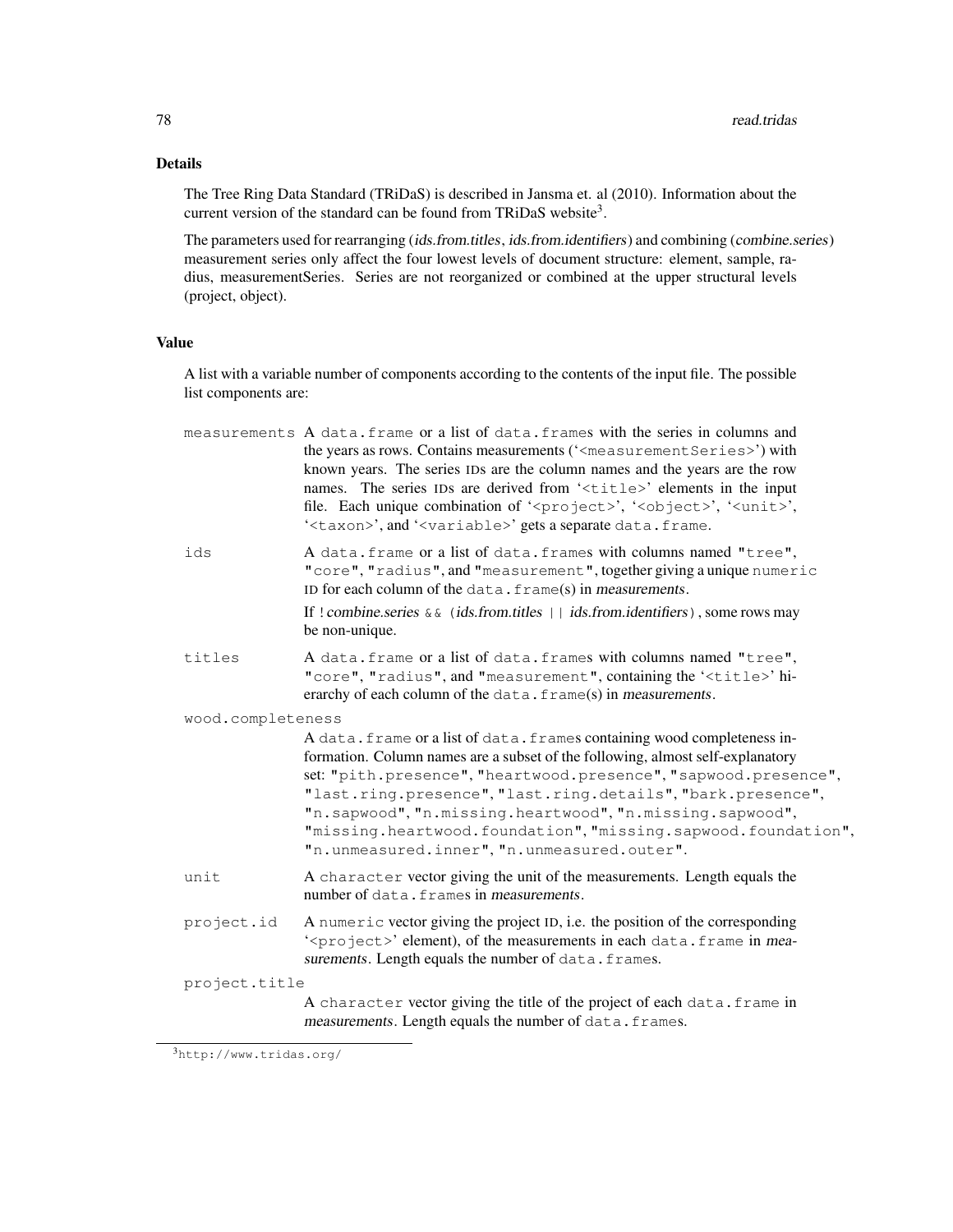# read.tridas 79

| site.id    | A data. frame giving the site ID (position of ' <object>' element(s) within<br/>a '<project>') of each data.frame in measurements. May have several<br/>columns to reflect the possibly nested '<object>' elements.</object></project></object>                                                                                                                                  |
|------------|----------------------------------------------------------------------------------------------------------------------------------------------------------------------------------------------------------------------------------------------------------------------------------------------------------------------------------------------------------------------------------|
| site.title | A data. frame giving the site (' <object>') title of each data. frame<br/>in measurements. May have several columns to reflect the possibly nested<br/>'<object>' elements.</object></object>                                                                                                                                                                                    |
| taxon      | A data. frame showing the taxonomic name for each data. frame in mea-<br>surements. Contains some of the following columns: "text", "lang", "normal",<br>"normalId", "normalStd". The first two are a free-form name and its lan-<br>guage, and the rest are related to a normalized name.                                                                                       |
| variable   | A data. frame showing the measured variable of each data. frame in mea-<br>surements. Contains some of the following columns: "text", "lang", "normal",<br>"normalId", "normalStd", "normalTridas". The first two are a free-<br>form name and its language, and the rest are related to a normalized name.                                                                      |
| undated    | A list of measurements with unknown years, together with metadata. Ele-<br>ments are a subset of the following:                                                                                                                                                                                                                                                                  |
|            | <b>data</b> A numeric vector or a list of such vectors containing measurement series                                                                                                                                                                                                                                                                                             |
|            | unit A character vector giving the unit of the measurements. Length equals<br>the number of measurement series in undated \$data                                                                                                                                                                                                                                                 |
|            | ids A data. frame with columns named "tree", "core", "radius",<br>and "measurement", together giving a numeric ID for each measure-<br>ment series in <i>undated</i> \$ <i>data</i> . The rows are guaranteed to be unique only<br>when comparing measurement series with the same project.id and site.id,<br>but not if <i>ids.from.titles</i>     <i>ids.from.identifiers.</i> |
|            | titles A data. frame with columns named "tree", "core", "radius",<br>and "measurement", containing the ' <title>' hierarchy of each mea-<br/>surement series in undated \$ data</title>                                                                                                                                                                                          |
|            | project.id A numeric vector giving the project ID of each measurement series<br>in undated \$ data                                                                                                                                                                                                                                                                               |
|            | project.title A character vector giving the project title of each measure-<br>ment series in undated \$ data                                                                                                                                                                                                                                                                     |
|            | site.id A data. frame giving the site ID of each measurement series in un-<br>dated \$ data                                                                                                                                                                                                                                                                                      |
|            | site.title A data. frame giving the site title of each measurement series in<br>undated \$ data                                                                                                                                                                                                                                                                                  |
|            | variable A data. frame containing the variable of each measurement series<br>in undated \$data                                                                                                                                                                                                                                                                                   |
|            | taxon A data. frame containing taxonomic names of each measurement se-<br>ries in undated \$ data                                                                                                                                                                                                                                                                                |
|            | wood.completeness A data. frame containing wood completeness informa-<br>tion of each measurement series in undated \$data                                                                                                                                                                                                                                                       |
| derived    | A list of calculated series of values, together with metadata. Elements are a<br>subset of the following:                                                                                                                                                                                                                                                                        |
|            | data A numeric vector or a list of such vectors containing calculated series<br>of values.                                                                                                                                                                                                                                                                                       |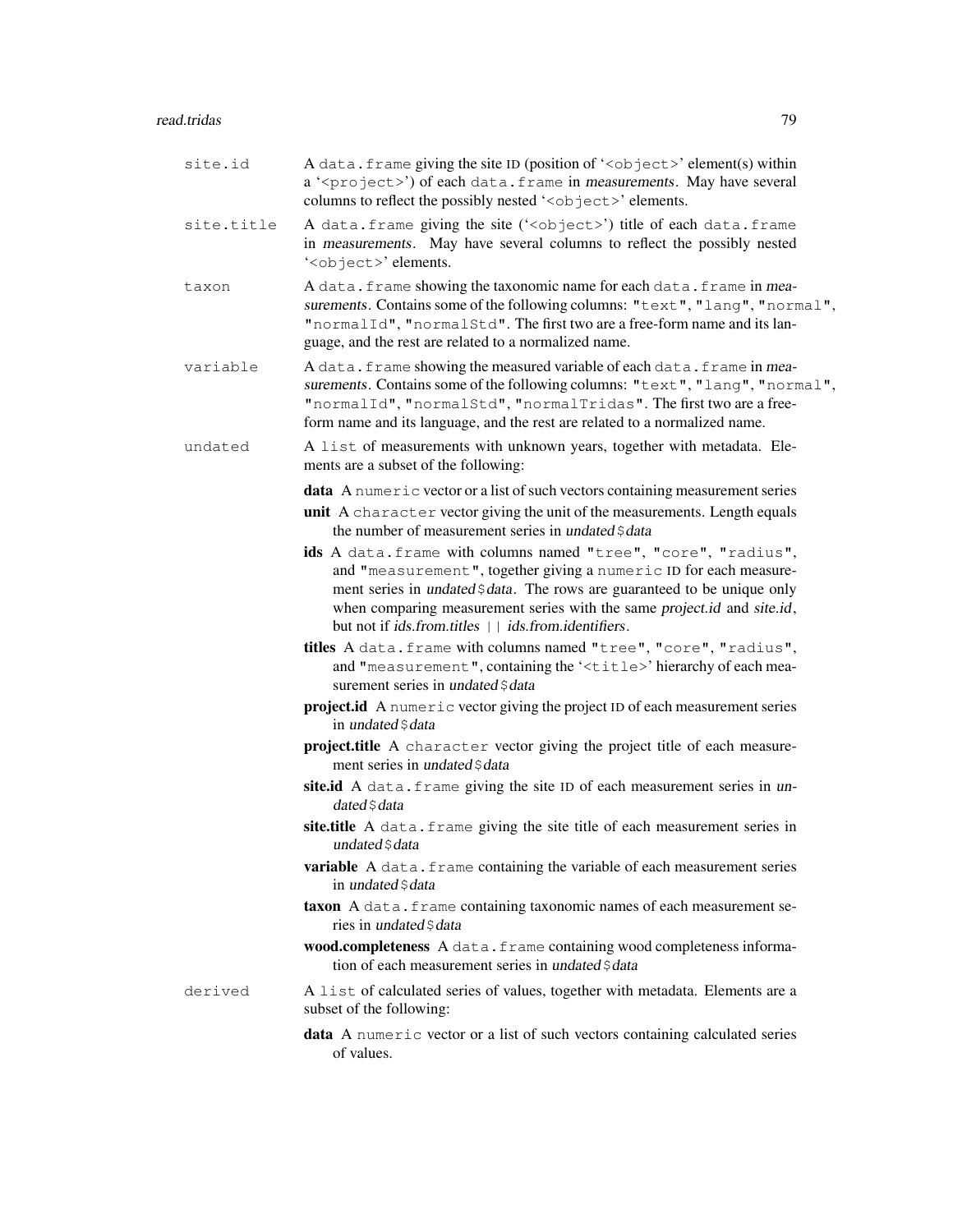- link A list of data.frames, one for each series in derived \$data, giving links to the measurements used to form the corresponding derived series. Each data.frame has a subset of the following columns: "idRef" (reference to a series in the same file), "xLink" (URI), "identifier", and "domain" (identifier and its domain, not necessarily in the same file).
- project.id A numeric vector giving the project ID of each derived series in derived \$ data
- id A numeric vector giving the ID (order of appearance in the project) of each derived series in derived \$data
- title A character vector giving the title of each derived series in derived  $\frac{1}{4}$ data
- project.title A character vector giving the project title of each derived series in derived \$data
- unit A character vector giving the unit of the derived series. Length equals the number of series in derived \$data.
- standardizing.method A character vector giving the standardizing method of the derived series. Length equals the number of series in derived \$data.

**variable** A data.frame containing the variable of each series in derived \$data

type A data.frame containing the type of various entities, and metadata related to each 'type' element. Contents are NA where the metadata is not applicable (e.g., no tree.id when the 'type' element refers to a project). Columns are a subset of the following:

text The text of the 'type' element

lang The language of the text

normal The normalized name of the type

- normalId The ID value of the type in the standard dictionary
- normalStd The name of the standard
- project.id The ID of the project
- site.id One or more columns with this prefix, depending on the maximum depth of the '<object>' hierarchy. Gives the ID of the site where the '<type>' element appeared.
- tree.id The ID of the tree
- core.id The ID of the core
- derived.id The ID of the derived series
- project.title The title of the project
- site.title One or more columns with this prefix, depending on the maximum depth of the '<object>' hierarchy. Gives the title of the site where the '<type>' element appeared.
- tree.title The title of the tree
- core.title The title of the core
- derived.title The title of the derived series
- comments A data.frame containing comments to various entities, and metadata related to each 'comments' element. Contents are NA where the metadata is not applicable. Columns are a subset of the following:

text The text of the 'comments' element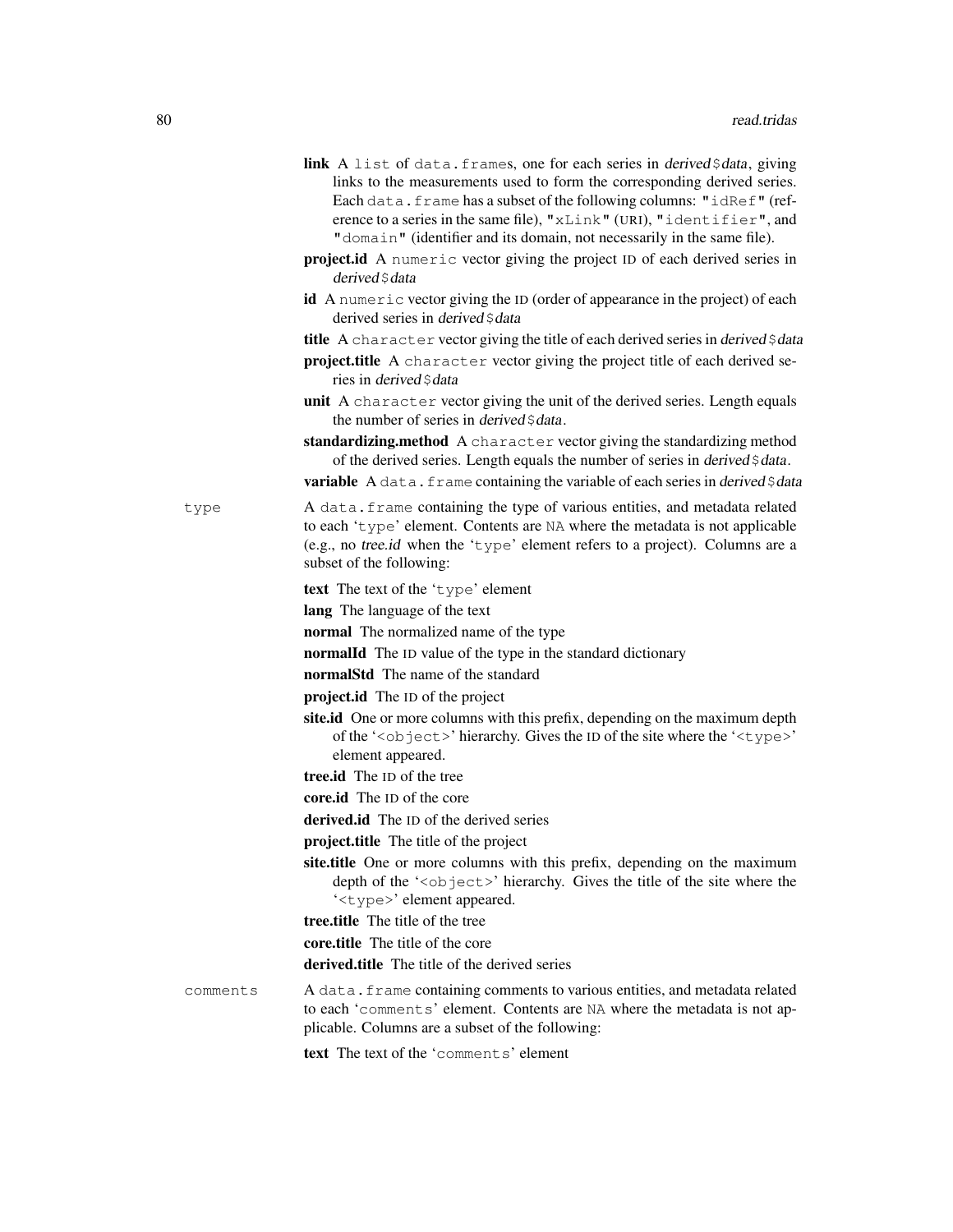|            | project.id The ID of the project                                                                                                                                                                                |
|------------|-----------------------------------------------------------------------------------------------------------------------------------------------------------------------------------------------------------------|
|            | site.id One or more columns with this prefix, depending on the maximum depth<br>of the ' <object>' hierarchy. Gives the ID of the site.</object>                                                                |
|            | tree.id The ID of the tree                                                                                                                                                                                      |
|            | core.id The ID of the core                                                                                                                                                                                      |
|            | radius.id The ID of the radius                                                                                                                                                                                  |
|            | <b>measurement.id</b> The ID of the measurement series                                                                                                                                                          |
|            | derived.id The ID of the derived series                                                                                                                                                                         |
|            | project.title The title of the project                                                                                                                                                                          |
|            | site.title One or more columns with this prefix, depending on the maximum<br>depth of the ' <object>' hierarchy. Gives the title of the site.</object>                                                          |
|            | tree.title The title of the tree                                                                                                                                                                                |
|            | core.title The title of the core                                                                                                                                                                                |
|            | radius.title The title of the radius                                                                                                                                                                            |
|            | <b>measurement.title</b> The title of the measurement series                                                                                                                                                    |
|            | derived.title The title of the derived series                                                                                                                                                                   |
| identifier | A data. frame containing identifiers of various entities, and metadata related<br>to each 'identifier' element. Contents are NA where the metadata is not<br>applicable. Columns are a subset of the following: |
|            | text The text of the 'identifier' element                                                                                                                                                                       |
|            | <b>domain</b> The domain which the identifier is applicable to                                                                                                                                                  |
|            | project.id The ID of the project                                                                                                                                                                                |
|            | site.id One or more columns with this prefix, depending on the maximum depth<br>of the ' <object>' hierarchy. Gives the ID of the site.</object>                                                                |
|            | <b>tree.id</b> The ID of the tree                                                                                                                                                                               |
|            | core.id The ID of the core                                                                                                                                                                                      |
|            | radius.id The ID of the radius                                                                                                                                                                                  |
|            | <b>measurement.id</b> The ID of the measurement series                                                                                                                                                          |
|            | derived.id The ID of the derived series                                                                                                                                                                         |
|            | project.title The title of the project                                                                                                                                                                          |
|            | site.title One or more columns with this prefix, depending on the maximum<br>depth of the ' <object>' hierarchy. Gives the title of the site.</object>                                                          |
|            | tree.title The title of the tree                                                                                                                                                                                |
|            | core, title The title of the core                                                                                                                                                                               |
|            | radius.title The title of the radius                                                                                                                                                                            |
|            | <b>measurement.title</b> The title of the measurement series                                                                                                                                                    |
|            | <b>derived.title</b> The title of the derived series                                                                                                                                                            |
| remark     | A list of remarks concerning individual measured or derived values, with<br>some of the following items:                                                                                                        |
|            | measurements Remarks related to measurements with a known year. A data. frame<br>with the following columns:                                                                                                    |

text The remark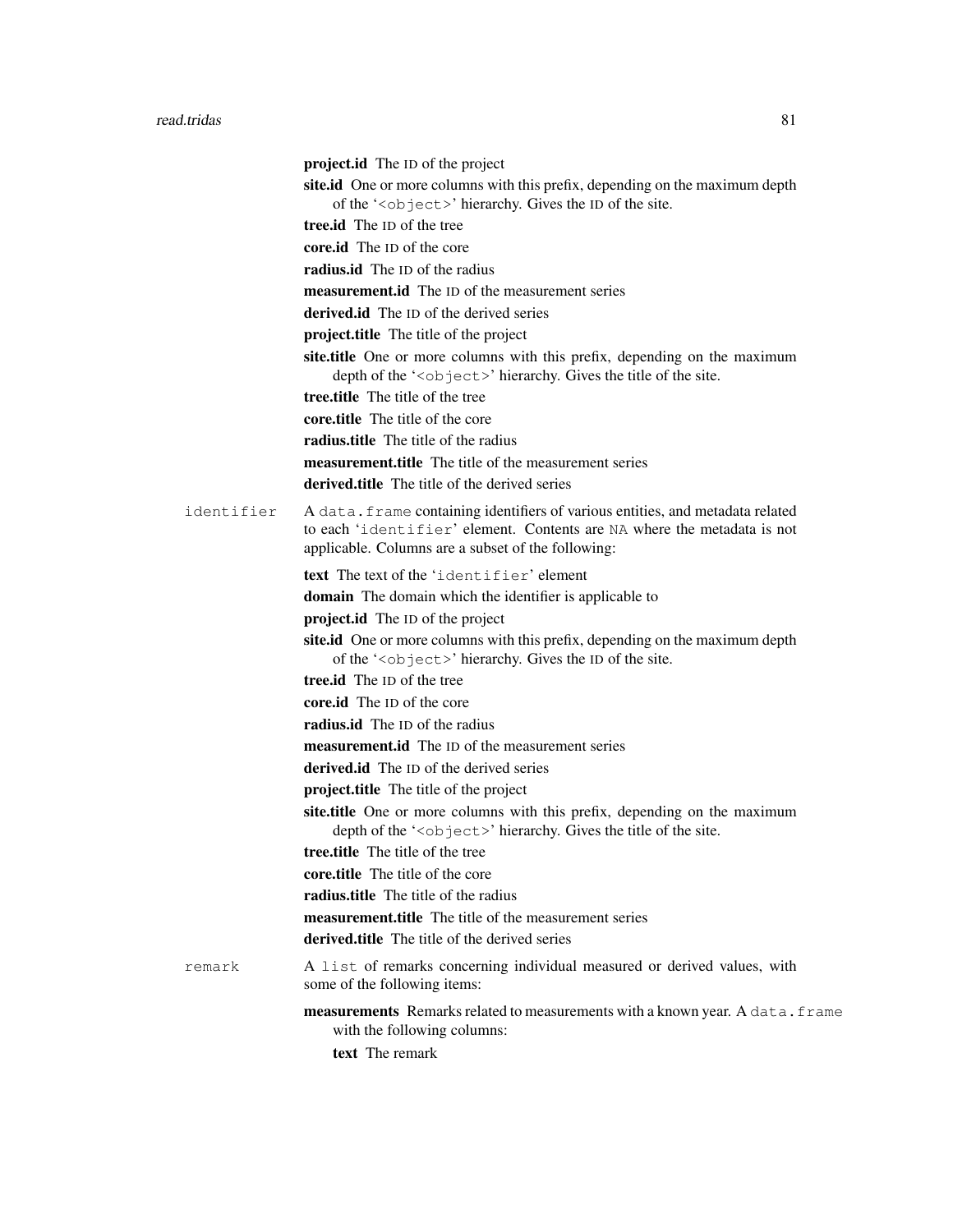|            | frame Index to a data. frame in measurements                                                                                                                                                                   |
|------------|----------------------------------------------------------------------------------------------------------------------------------------------------------------------------------------------------------------|
|            | <b>row</b> Index to a row of the data.frame                                                                                                                                                                    |
|            | col Index to a column of the data, frame                                                                                                                                                                       |
|            | undated Remarks related to measurements without a known year. A data. frame<br>with the following columns:                                                                                                     |
|            | text The remark                                                                                                                                                                                                |
|            | series Index to a series in undated \$data                                                                                                                                                                     |
|            | <b>idx</b> Index to a value in the series                                                                                                                                                                      |
|            | <b>derived</b> Remarks related to derived values. A data, frame with the follow-<br>ing columns:                                                                                                               |
|            | text The remark                                                                                                                                                                                                |
|            | series Index to a series in derived \$data                                                                                                                                                                     |
|            | <b>idx</b> Index to a value in the series                                                                                                                                                                      |
| laboratory | A data. frame or a list of data. frames with one item per project. Each<br>data. frame contains information about the research laboratories involved in<br>the project. Columns are a subset of the following: |
|            | name Name of the laboratory                                                                                                                                                                                    |
|            | acronym Acronym of the name                                                                                                                                                                                    |
|            | identifier Identifier                                                                                                                                                                                          |
|            | <b>domain</b> Domain which the identifier is applicable to                                                                                                                                                     |
|            | addressLine1 Address                                                                                                                                                                                           |
|            | addressLine2 Another address line                                                                                                                                                                              |
|            | cityOrTown City or town                                                                                                                                                                                        |
|            | stateProvinceRegion State, province or region                                                                                                                                                                  |
|            | postalCode Postal code                                                                                                                                                                                         |
|            | <b>country Country</b>                                                                                                                                                                                         |
| research   | A data. frame or a list of data. frames with one item per project. Each<br>data. frame contains information about the systems in which the research<br>project is registered. Columns are the following:       |
|            | identifier Identifier                                                                                                                                                                                          |
|            | <b>domain</b> Domain which the identifier is applicable to                                                                                                                                                     |
|            | description General description                                                                                                                                                                                |
| altitude   | A data. frame containing the altitude of trees. Columns are the following:                                                                                                                                     |
|            | metres The altitude in metres                                                                                                                                                                                  |
|            | project.id The ID of the project                                                                                                                                                                               |
|            | site.id One or more columns with this prefix, depending on the maximum depth<br>of the ' <object>' hierarchy. Gives the ID of the site.</object>                                                               |
|            | tree.id The ID of the tree                                                                                                                                                                                     |
|            | project.title The title of the project                                                                                                                                                                         |
|            | site.title One or more columns with this prefix, depending on the maximum<br>depth of the ' <object>' hierarchy. Gives the title of the site.</object>                                                         |
|            | tree.title The title of the tree                                                                                                                                                                               |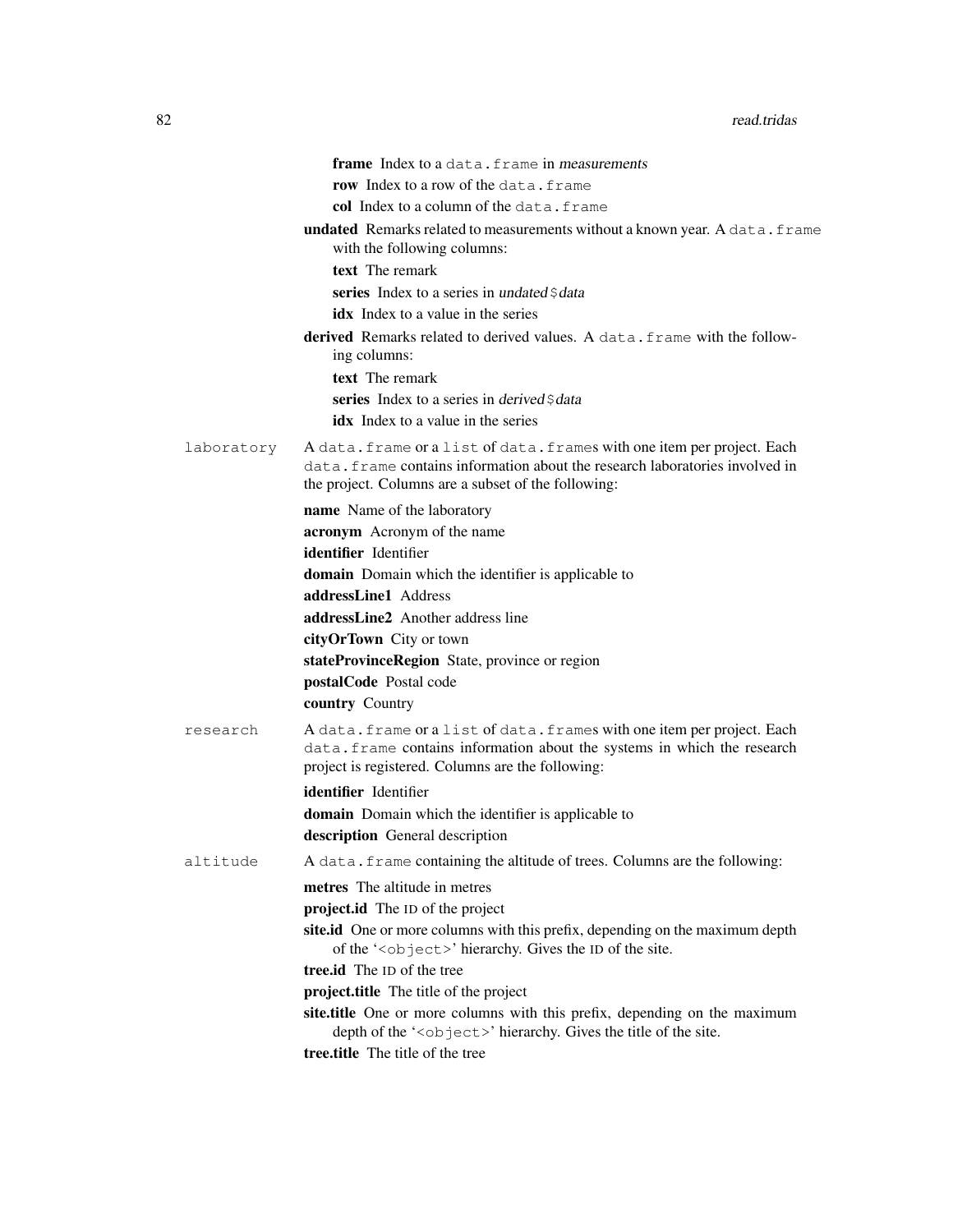#### read.tucson 83

| preferred | A data. frame containing links to preferred measurement series. Columns<br>are a subset of the following:                                                         |
|-----------|-------------------------------------------------------------------------------------------------------------------------------------------------------------------|
|           | <b>idRef</b> Reference to a series in the same file                                                                                                               |
|           | <b>xLink</b> URI                                                                                                                                                  |
|           | <b>identifier</b> Identifier of a series not necessarily in the same file                                                                                         |
|           | <b>domain</b> Domain which the identifier is applicable to                                                                                                        |
|           | <b>project.id</b> The ID of the project                                                                                                                           |
|           | site.id One or more columns with this prefix, depending on the maximum depth<br>of the ' $\langle$ ob ject $\rangle$ ' hierarchy. Gives the ID of the site.       |
|           | <b>tree.id</b> The ID of the tree                                                                                                                                 |
|           | <b>project.title</b> The title of the project                                                                                                                     |
|           | site.title One or more columns with this prefix, depending on the maximum<br>depth of the ' $\langle$ ob ject $\rangle$ ' hierarchy. Gives the title of the site. |
|           | <b>tree.title</b> The title of the tree                                                                                                                           |

## Note

This is an early version of the function. Bugs are likely to exist, and parameters and return values are subject to change. Not all metadata defined in the TRiDaS specification is supported – unsupported elements are quietly ignored.

## Author(s)

Mikko Korpela

## References

Jansma, E., Brewer, P. W., and Zandhuis, I. (2010) TRiDaS 1.1: The tree-ring data standard. *Dendrochronologia*, 28(2), 99–130.

TRiDaS – The Tree Ring Data Standard. http://www.tridas.org/.

# See Also

read.rwl, read.tucson, read.compact, read.fh, write.tridas

read.tucson *Read Tucson Format Ring Width File*

## Description

This function reads in a Tucson (decadal) format file of ring widths (.rwl).

## Usage

```
read.tucson(fname, header = NULL, long = FALSE,
            encoding = getOption("encoding"), edge.zeros = TRUE)
```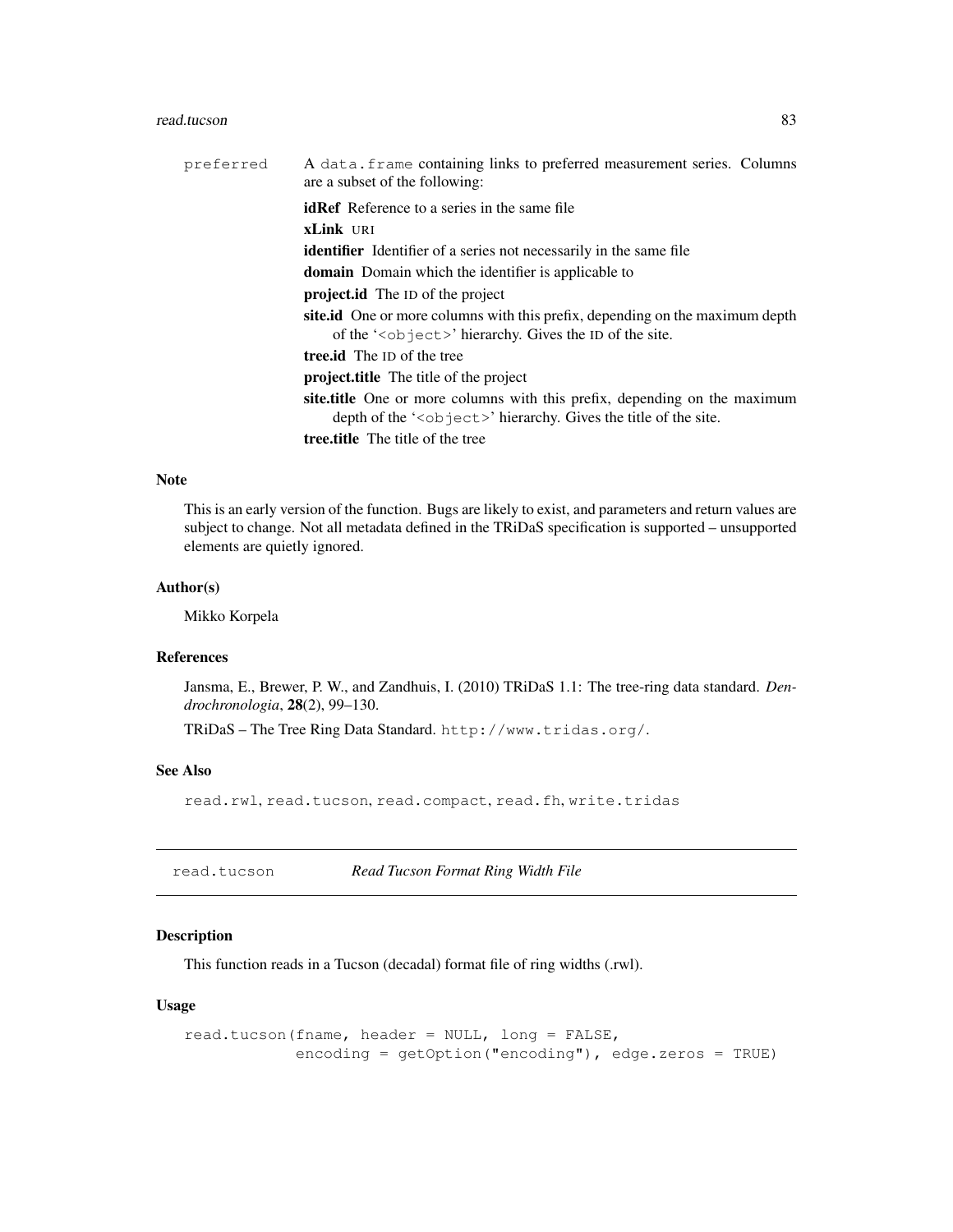## Arguments

| fname      | a character vector giving the file name of the rwl file.                                                                                                                                                                                                                                                                                                                                                                  |
|------------|---------------------------------------------------------------------------------------------------------------------------------------------------------------------------------------------------------------------------------------------------------------------------------------------------------------------------------------------------------------------------------------------------------------------------|
| header     | logical flag indicating whether the file has a header. If NULL then the func-<br>tion will attempt to determine if a header exists.                                                                                                                                                                                                                                                                                       |
| long       | logical flag indicating whether dates in file span 0 CE and therefore use neg-<br>ative numbers. If TRUE only the first 7 characters can be used for series IDs. If<br>FALSE then series IDs can be up to 8 characters.                                                                                                                                                                                                   |
| encoding   | the name of the encoding to be used when reading the rwl file. Usually the de-<br>fault value will work, but an rwl file written in a non-default encoding may crash<br>the function. In that case, identifying the encoding and specifying it here should<br>fix the problem. Examples of popular encodings available on many systems are<br>"ASCII", "UTF-8", and "latin1" alias "ISO-8859-1". See the help of<br>file. |
| edge.zeros | logical flag indicating whether leading or trailing zeros in series will be pre-<br>served (when the flag is TRUE, the default) or discarded, i.e. marked as NA<br>(when FALSE).                                                                                                                                                                                                                                          |

# Details

This reads in a standard rwl file as defined according to the standards of the ITRDB at http: //www1.ncdc.noaa.gov/pub/data/paleo/treering/treeinfo.txt. Despite the standards at the ITRDB, this occasionally fails due to formatting problems.

# Value

An object of class  $\subset$  ("rwl", "data.frame") with the series in columns and the years as rows. The series IDs are the column names and the years are the row names.

## Author(s)

Andy Bunn. Patched and greatly improved by Mikko Korpela.

## See Also

read.rwl, read.compact, read.tridas, read.fh, write.tucson

redfit *Red-Noise Spectra of Time-Series*

#### Description

Estimate red-noise spectra from a possibly unevenly spaced time-series.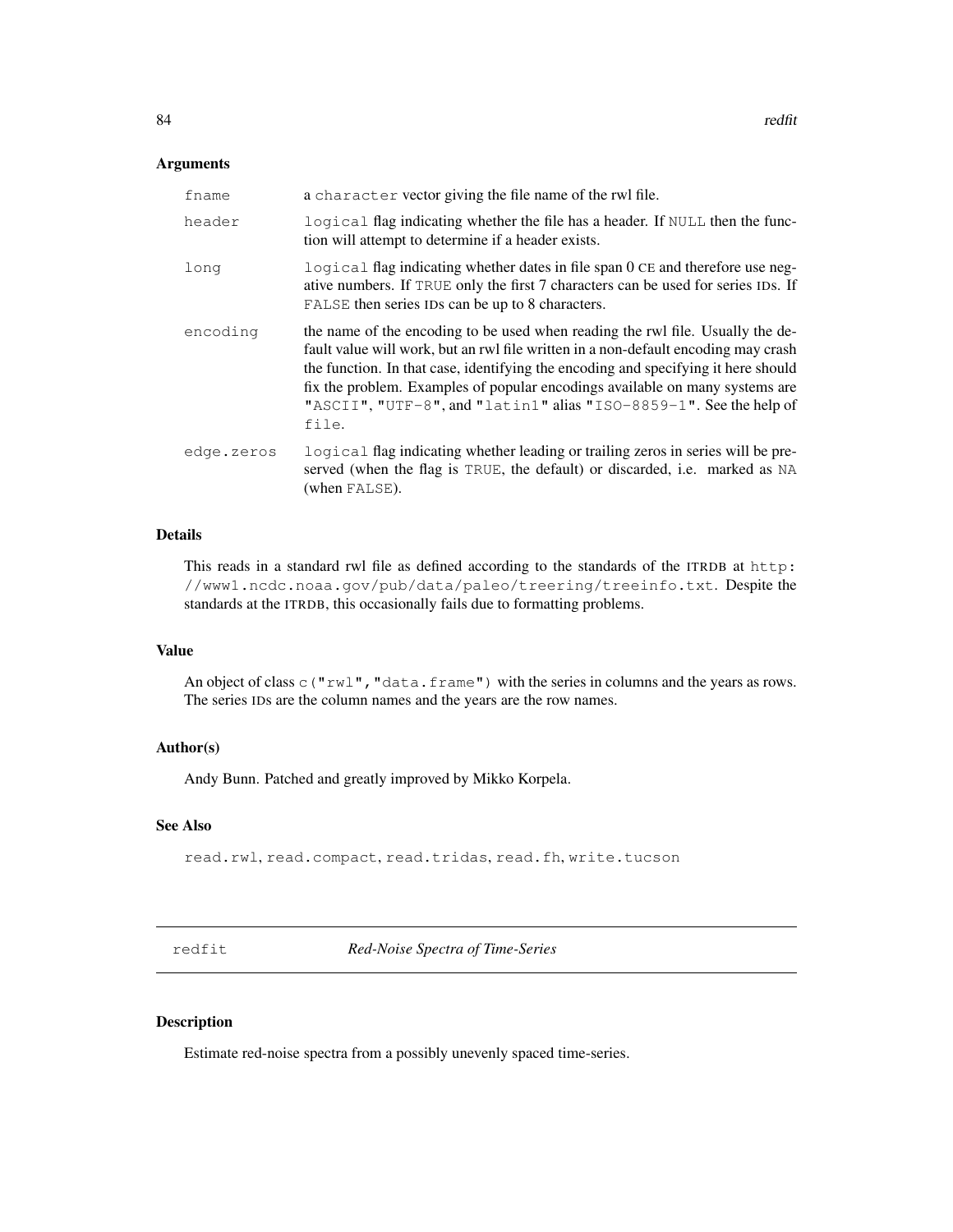#### redfit 85

# Usage

```
redfit(x, t, tType = c("time", "age"), nsim = 1000, mctest = TRUE,
       ofac = 4, hifac = 1, n50 = 3, rhopre = NULL,
       p = c(0.10, 0.05, 0.02), iwin = 2,
       txOrdered = FALSE, verbose = FALSE, seed = NULL,
      maxTime = 10, nLimit = 10000)
```
runcrit(n,  $p = c(0.10, 0.05, 0.02)$ , maxTime = 10, nLimit = 10000)

# Arguments

| Χ         | a numeric vector representing a possibly unevenly spaced time-series.                                                                                                                                                                                                                                                                                         |
|-----------|---------------------------------------------------------------------------------------------------------------------------------------------------------------------------------------------------------------------------------------------------------------------------------------------------------------------------------------------------------------|
| t         | a numeric vector of times or ages corresponding to x. If missing, this is set to<br>an evenly spaced increasing integer sequence $(1, 2, )$ along x. See txOrdered.                                                                                                                                                                                           |
| tType     | a character string indicating the type of the t vector: either times or ages.                                                                                                                                                                                                                                                                                 |
| nsim      | a numeric value giving the number of simulated AR1 spectra to compute.                                                                                                                                                                                                                                                                                        |
| mctest    | a logical flag. If TRUE, performs a Monte Carlo test for computing red noise<br>false-alarm levels. In that case, the result list will contain non-NULL elements<br>"ci80", "ci90", "ci95" and "ci99".                                                                                                                                                        |
| ofac      | oversampling factor for Lomb-Scargle Fourier transform. A numeric value.                                                                                                                                                                                                                                                                                      |
| hifac     | maximum frequency to analyze relative to the Nyquist frequency. A numeric<br>value.                                                                                                                                                                                                                                                                           |
| n50       | number of segments. The segments overlap by about 50 percent.                                                                                                                                                                                                                                                                                                 |
| rhopre    | a numeric value giving the prescribed autocorrelation coefficient. If NULL or<br>negative, the autocorrelation coefficient will be estimated from the data.                                                                                                                                                                                                   |
| p         | a numeric or bigg (if package "gmp" is installed) vector of significance<br>levels for a statistical test considering the number of runs in a sequence. See<br>'Details'.                                                                                                                                                                                     |
| iwin      | the type of window used for scaling the values of each segment of data. A<br>numeric value or one of "rectangular", "welch i", "hanning", "triangular"<br>and "blackman-harris". Integers 0:4 correspond to the character values,<br>in this order. The default $iwin = 2$ corresponds to the "hanning" window.                                               |
| txOrdered | a logical flag. If TRUE, it is assumed that $t$ is in ascending order without<br>duplicates. If $FALSE$ (the default), $t$ will be sorted and $x$ reordered accordingly.<br>Values of $x$ at identical values of $t$ are averaged. If duplicates are found, the non-<br>duplicated $t$ and averaged $x$ will be included in the return value of the function. |
| verbose   | a logical flag. If TRUE, the function prints some information while operat-<br>ing.                                                                                                                                                                                                                                                                           |
| seed      | a value to be given to set. seed at the start of the function. The value is also<br>recorded in the list returned. If not NULL, this can be used for reproducible<br>results.                                                                                                                                                                                 |
| maxTime   | a numeric value giving the approximate maximum time in seconds to use for<br>computing the exact acceptance regions of the number of runs test. See also<br>nLimit.                                                                                                                                                                                           |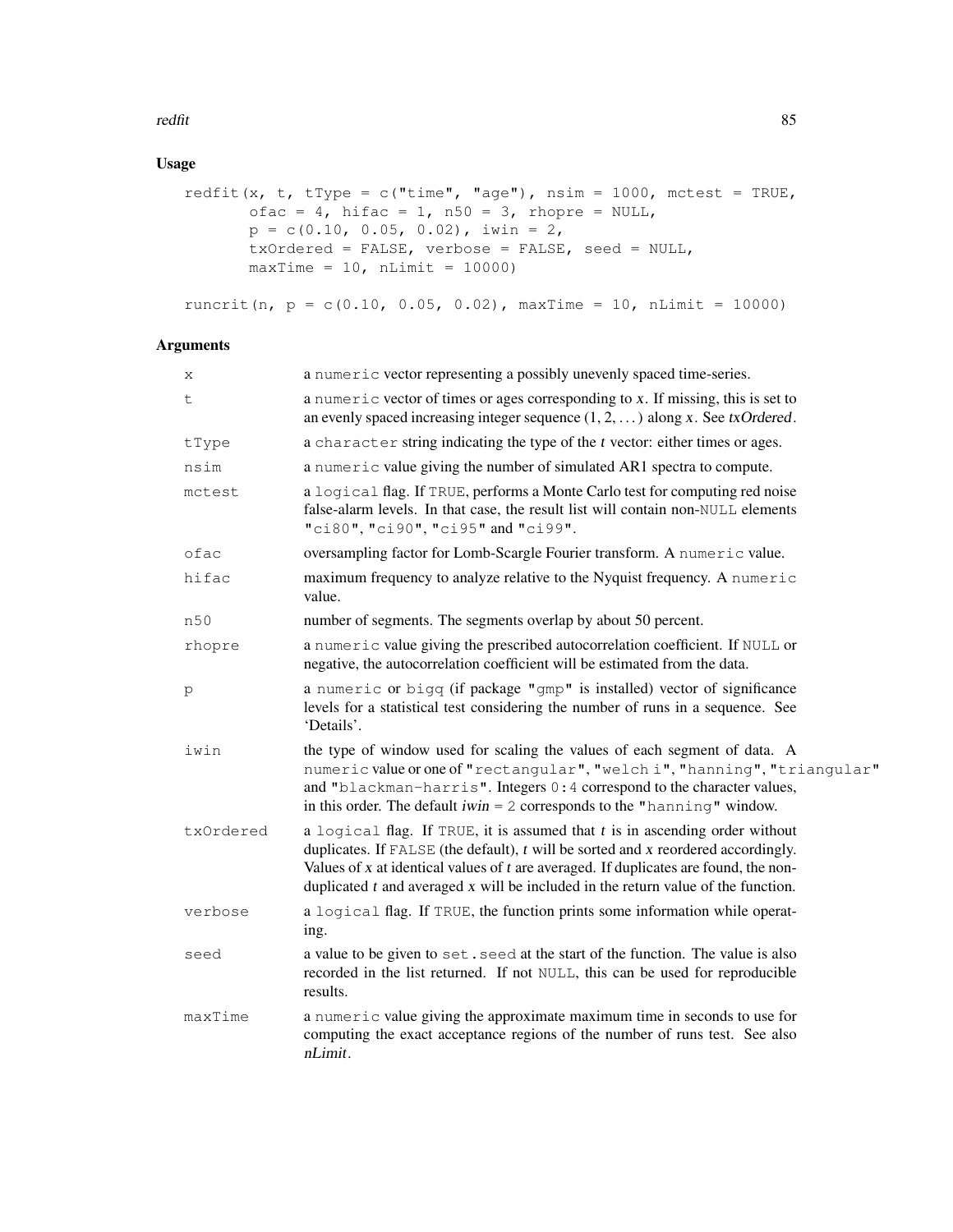| nLimit | a numeric value giving the maximum n for which runcrit will try to com-              |
|--------|--------------------------------------------------------------------------------------|
|        | pute an exact solution to the acceptance regions of the number of runs test. Pre-    |
|        | computed solutions may exist for larger $n$ ). This limit is in place because a part |
|        | of the exact solution always needs to be computed in order to roughly estimate       |
|        | the total time and whether it would exceed maxTime. If nLimit is very large,         |
|        | maxTime may be (greatly) exceeded while computing the aforementioned part            |
|        | of the exact solution.                                                               |
| n      | an integral value giving the length of the sequence in the number of runs test.      |

#### Details

Function redfit computes the spectrum of a possibly unevenly sampled time-series by using the Lomb-Scargle Fourier transform. The spectrum is bias-corrected using spectra computed from simulated AR1 series and the theoretical AR1 spectrum.

The function duplicates the functionality of program REDFIT by Schulz and Mudelsee. See the manual of that program for more information. The results of this function should be very close to REDFIT. However, some changes have been made:

- More precision is used in some constants and computations.
- All the data are used: the last segment always contains the last pair of  $(t, x)$ . There may be small differences between redfit and REDFIT with respect to the number of points per segment and the overlap of consecutive segments.
- The critical values of the runs test (see the description of runcrit below) differ between redfit and REDFIT. The approximate equations in REDFIT produce values quite far off from the exact values when the number of frequencies is large.
- The user can select the significance levels of the runs test.
- Most of the window functions have been adjusted.
- 6 dB bandwidths have been computed for discrete-time windows.

Function runcrit computes the limits of the acceptance region of a number of runs test: assuming a sequence of  $n$  i.i.d. discrete random variables with two possible values  $a$  and  $b$  of equal probability (0.5), we are examining the distribution of the number of runs. A run is an uninterrupted sequence of only a or only b. The minimum number of runs is  $1$  (a sequence with only a or only b) while the maximum number is n (alternating a and b). See Bradley, p. 253–254, 259–263. The function is also called from redfit; see rcnt in 'Value' for the interpretation. In this case the arguments p, maxTime and nLimit are passed from redfit to runcrit, and  $n$  is the number of output frequencies.

The results of runcrit have been essentially precomputed for some values of  $p$  and  $n$ . If a precomputed result is not found and  $n$  is not too large ( $nLimit$ ,  $maxTime$ ), the exact results are computed on-demand. Otherwise, or if package "gmp" is not installed, the normal distribution is used for approximation.

#### Value

Function runcrit returns a list containing rcritlo, rcrithi and rcritexact (see below). Function redfit returns a list with the following elements: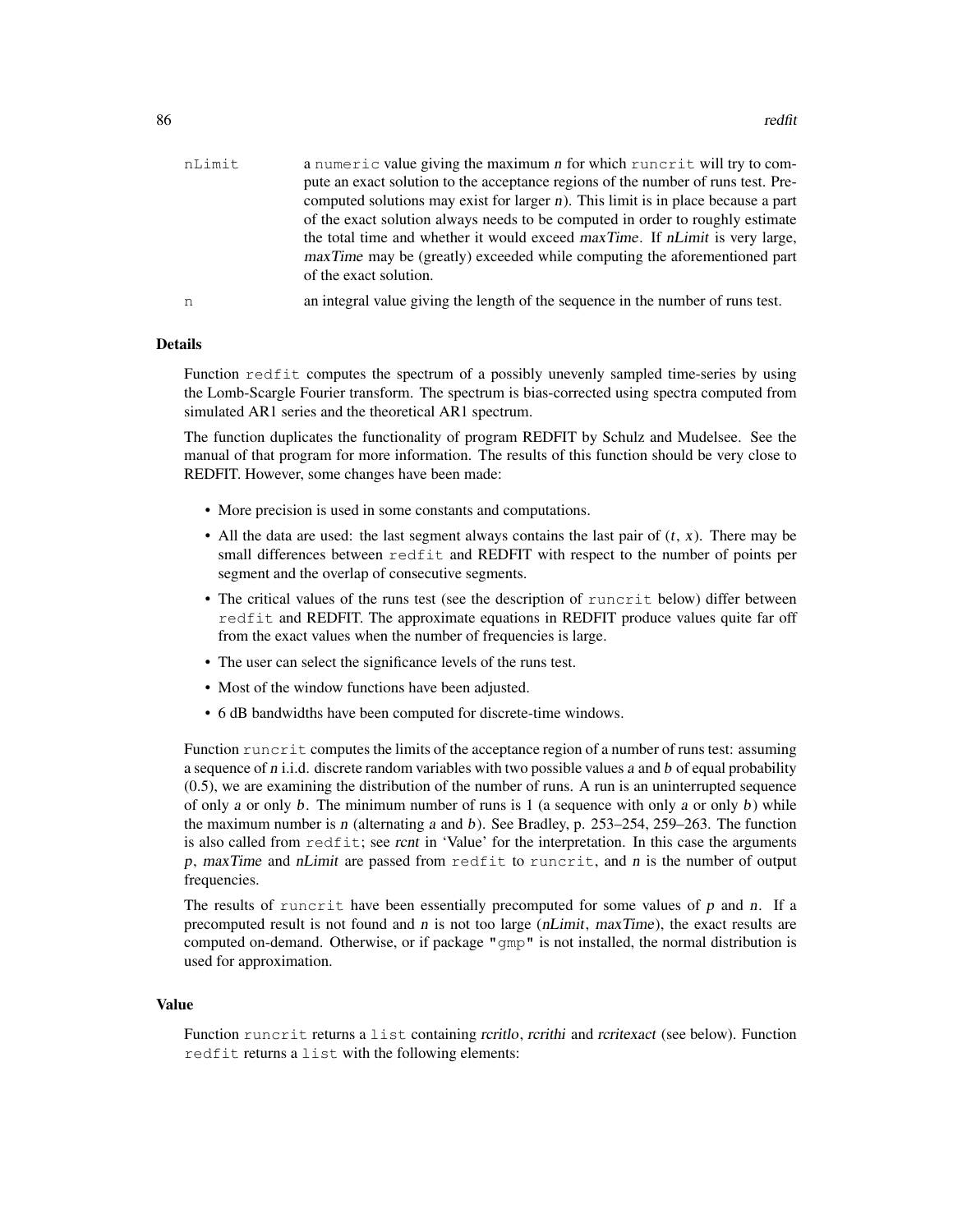#### redfit 87

| varx       | variance of x estimated from its spectrum. A numeric value.                                                                                                                                                                                                                                                                                                                                                                                                       |
|------------|-------------------------------------------------------------------------------------------------------------------------------------------------------------------------------------------------------------------------------------------------------------------------------------------------------------------------------------------------------------------------------------------------------------------------------------------------------------------|
| rho        | average autocorrelation coefficient, either estimated from the data or prescribed<br>(rhopre). A numeric value.                                                                                                                                                                                                                                                                                                                                                   |
| tau        | the time scale of an AR1 process corresponding to rho. A numeric value.                                                                                                                                                                                                                                                                                                                                                                                           |
| rcnt       | a numeric value giving the number of runs to be used for a statistical test<br>studying the difference between a theoretical AR1 spectrum and the bias-corrected<br>spectrum estimated from the data. Null hypothesis: the two spectra agree, i.e.<br>the probability of either being larger than the other is 0.5 at every point. Requires<br>that iwin == 0 ("rectangular"), ofac == 1 and $n50 = 1$ . Otherwise the<br>test is not performed and rcnt is NULL. |
| rcritlo    | a numeric vector of critical low values for the number of runs, i.e. the lowest<br>value for accepting the null hypothesis at each level of significance $p$ . When<br>returned from redfit, NULL when rcnt is NULL.                                                                                                                                                                                                                                              |
| rcrithi    | a numeric vector of critical high values for the number of runs, i.e. the highest<br>value for accepting the null hypothesis at each level of significance $p$ . When<br>returned from redfit, NULL when rcnt is NULL.                                                                                                                                                                                                                                            |
| rcritexact | a logical vector specifying whether each pair of rcritlo and rcrithi are ex-<br>act values (TRUE) or approximated from a normal distribution (FALSE). When<br>returned from redfit, NULL when rcnt is NULL.                                                                                                                                                                                                                                                       |
| freq       | the frequencies used. A numeric vector. The other numeric vectors have the<br>same length, i.e. one value for each frequency studied.                                                                                                                                                                                                                                                                                                                             |
| gxx        | estimated spectrum of the data $(t, x)$ . A numeric vector.                                                                                                                                                                                                                                                                                                                                                                                                       |
| qxxc       | red noise corrected spectrum of the data. A numeric vector.                                                                                                                                                                                                                                                                                                                                                                                                       |
| grravg     | average AR1 spectrum over nsim simulations. A numeric vector.                                                                                                                                                                                                                                                                                                                                                                                                     |
| gredth     | theoretical AR1 spectrum. A numeric vector.                                                                                                                                                                                                                                                                                                                                                                                                                       |
| corr       | a numeric vector containing the by-frequency correction: gxxc equals gxx di-<br>vided by corr (or multiplied by the inverse correction). Also used for computing<br>$ci80, ci90, ci95$ and $ci99$ .                                                                                                                                                                                                                                                               |
| ci80       | a numeric vector containing the bias-corrected 80th percentile (by frequency)<br>red noise spectrum. Only if mctest is TRUE.                                                                                                                                                                                                                                                                                                                                      |
| ci90       | a numeric vector containing the 90th percentile red noise spectrum.                                                                                                                                                                                                                                                                                                                                                                                               |
| ci95       | 95th percentile red noise spectrum.                                                                                                                                                                                                                                                                                                                                                                                                                               |
| ci99       | 99th percentile red noise spectrum.                                                                                                                                                                                                                                                                                                                                                                                                                               |
| call       | the call to the function. See match.call.                                                                                                                                                                                                                                                                                                                                                                                                                         |
| params     | A list with the following items:                                                                                                                                                                                                                                                                                                                                                                                                                                  |
|            | <b>np</b> number of points in the data.                                                                                                                                                                                                                                                                                                                                                                                                                           |
|            | nseg number of points in each segment.                                                                                                                                                                                                                                                                                                                                                                                                                            |
|            | <b>nfreq</b> number of frequencies in the results.                                                                                                                                                                                                                                                                                                                                                                                                                |
|            | avgdt average sampling interval.                                                                                                                                                                                                                                                                                                                                                                                                                                  |
|            | df difference between consecutive frequencies.                                                                                                                                                                                                                                                                                                                                                                                                                    |
|            | fnyq average Nyquist frequency.                                                                                                                                                                                                                                                                                                                                                                                                                                   |
|            | $n50$ value of the $n50$ argument.                                                                                                                                                                                                                                                                                                                                                                                                                                |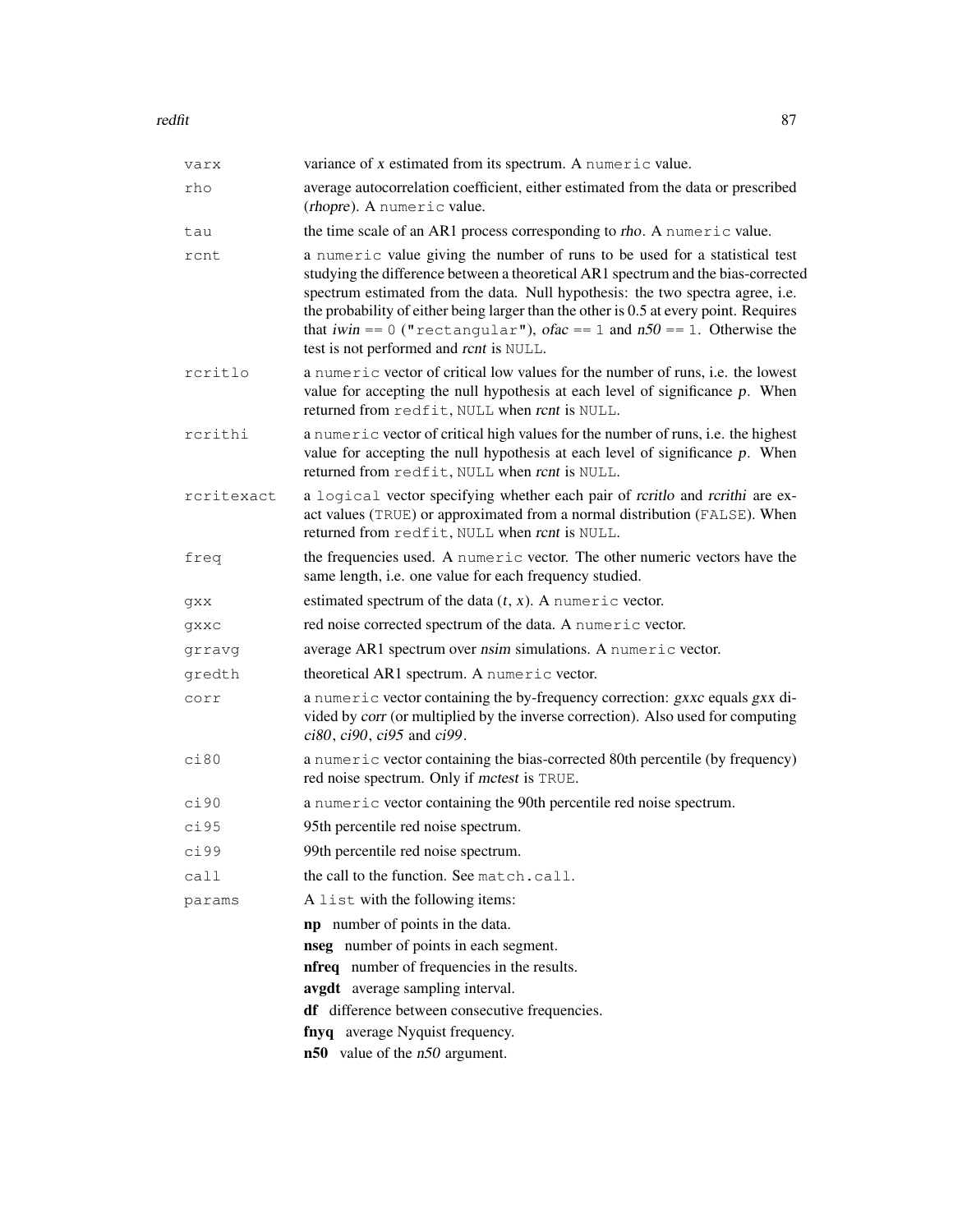|      | <b>ofac</b> value of the <i>ofac</i> argument.                                                                                                        |
|------|-------------------------------------------------------------------------------------------------------------------------------------------------------|
|      | <b>hifac</b> value of the <i>hifac</i> argument.                                                                                                      |
|      | <b>segskip</b> the ideal, non-rounded difference between starting indices of consec-<br>utive segments.                                               |
|      | <b>iwin</b> value of the <i>iwin</i> argument. If a character value was used, this con-<br>tains the corresponding number used internally.            |
|      | <b>nsim</b> value of the <i>nsim</i> argument.                                                                                                        |
|      | <b>mctest</b> value of the <i>mctest</i> argument.                                                                                                    |
|      | <b>rhopre</b> value of the <i>rhopre</i> argument.                                                                                                    |
| vers | version of dplR. See packageVersion.                                                                                                                  |
| seed | value of the seed argument.                                                                                                                           |
| t    | if duplicated values of t are given, the non-duplicated numeric time or age<br>vector (see $tType$ ) is returned here. Otherwise NULL. See txOrdered. |
| X    | if duplicated values of t are given, the averaged numeric data vector is returned<br>here. Otherwise NULL.                                            |

# Author(s)

Mikko Korpela. Examples by Andy Bunn.

#### References

Function redfit is based on the Fortran program REDFIT<sup>4</sup> (version 3.8e), which is in the public domain.

Bradley, J. V. (1968) *Distribution-Free Statistical Tests*. Prentice-Hall.

Schulz, M. and Mudelsee, M. (2002) REDFIT: estimating red-noise spectra directly from unevenly spaced paleoclimatic time series. *Computers & Geosciences*, 28(3), 421–426.

## See Also

print.redfit

```
# Create a simulated tree-ring width series that has a red-noise
# background ar1=phi and sd=sigma and an embedded signal with
# a period of 10 and an amplitude of have the rednoise sd.
library(graphics)
library(stats)
runif(1)
rs <- .Random.seed
set.seed(123)
nyrs <- 500
yrs <- 1:nyrs
# Here is an ar1 time series with a mean of 2mm,
```
<sup>4</sup>http://www.geo.uni-bremen.de/geomod/staff/mschulz/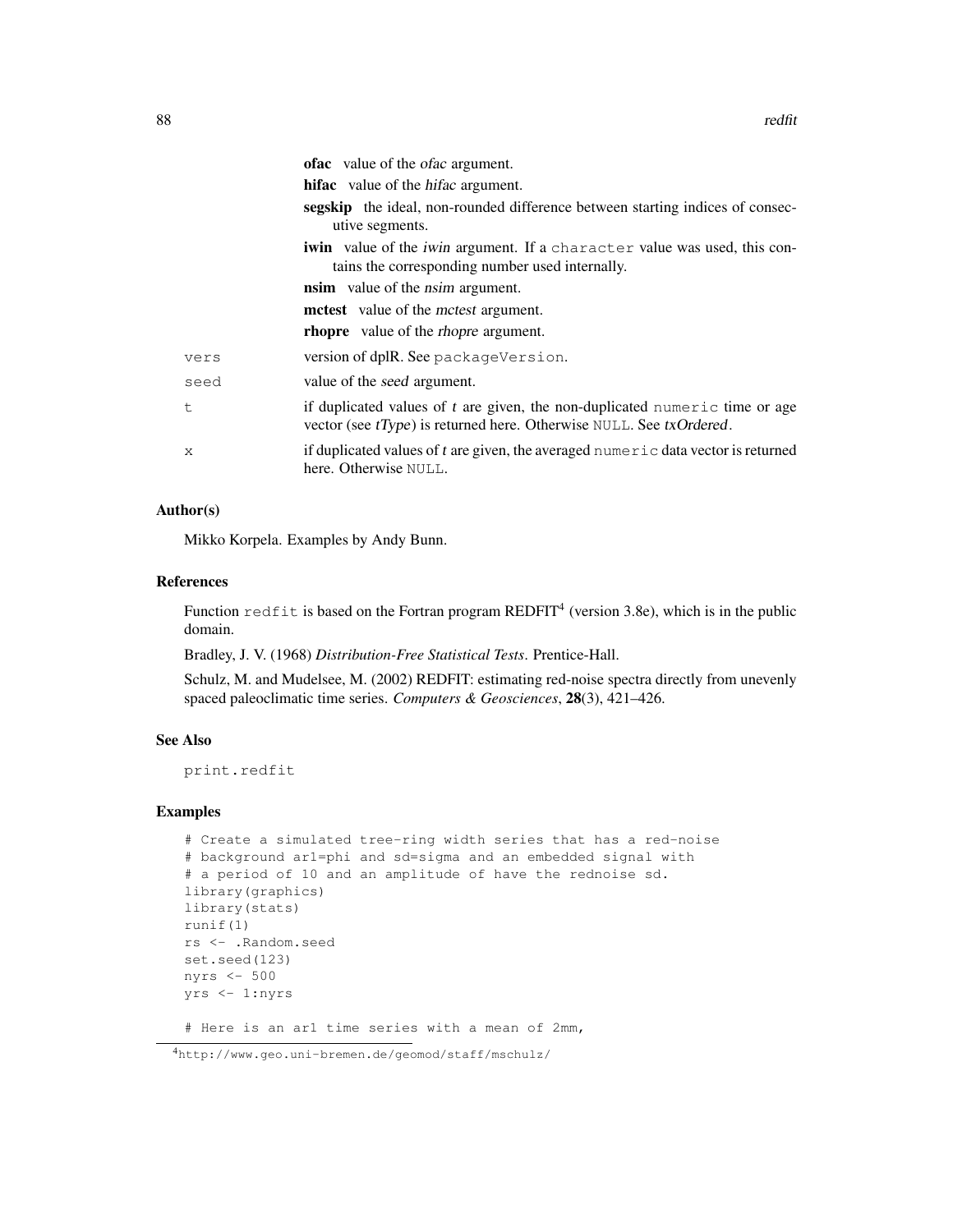#### redfit 89

```
# an ar1 of phi, and sd of sigma
phi <- 0.7
sigma <-0.3sigma0 \leq -sqrt(1 - phi^2) \times signa^2)x \le -\arima.sim(list(ar = phi), n = nyrs, sd = sigma0) + 2# Here is a sine wave at f=0.1 to add in with an amplitude
# equal to half the sd of the red noise background
per <- 10
amp <- sigma0 / 2
wav \leftarrow amp \star sin(2 \star pi / per \star yrs)
# Add them together so we have signal and noise
x \leftarrow x + wav
# Here is the redfit spec
redf.x \leftarrow redfit(x, nsim = 500)
# Acceptance region of number of runs test
# (not useful with default arguments of redfit())
runcrit(length(redf.x[["freq"]]))
op <- par(no.readonly = TRUE) # Save to reset on exit
par(tcl = 0.5, mar = rep(2.2, 4), mgp = c(1.1, 0.1, 0))
plot(redf.x[["freq"]], redf.x[["gxxc"]],
     ylim = range(redf.x[["ci99"]], redf.x[["gxxc"]]),
     type = "n", ylab = "Spectrum", xlab = "Frequency (1/yr)",
     axes = FALSE)
grid()
lines(redf.x[["freq"]], redf.x[["gxxc"]], col = "#1B9E77")
lines(redf.x[["freq"]], redf.x[["ci99"]], col = "#D95F02")
lines(redf.x[["freq"]], redf.x[["ci95"]], col = "#7570B3")
lines(redf.x[["freq"]], redf.x[["ci90"]], col = "#E7298A")
freqs <- pretty(redf.x[["freq"]])
pers <- round(1 / freqs, 2)
axis(1, at = freqs, labels = TRUE)
axis(3, at = freqs, labels = pers)
mtext(text = "Period (yr)", side = 3, line = 1.1)
axis(2); axis(4)legend("topright", c("x", "CI99", "CI95", "CI90"), lwd = 2,
       col = c("#1B9E77", "#D95F02", "#7570B3", "#E7298A"),
       bg = "white")
box()
## Not run:
# Second example with tree-ring data
# Note the long-term low-freq signal in the data. E.g.,
# crn.plot(cana157)
library(utils)
data(cana157)
yrs <- time(cana157)
```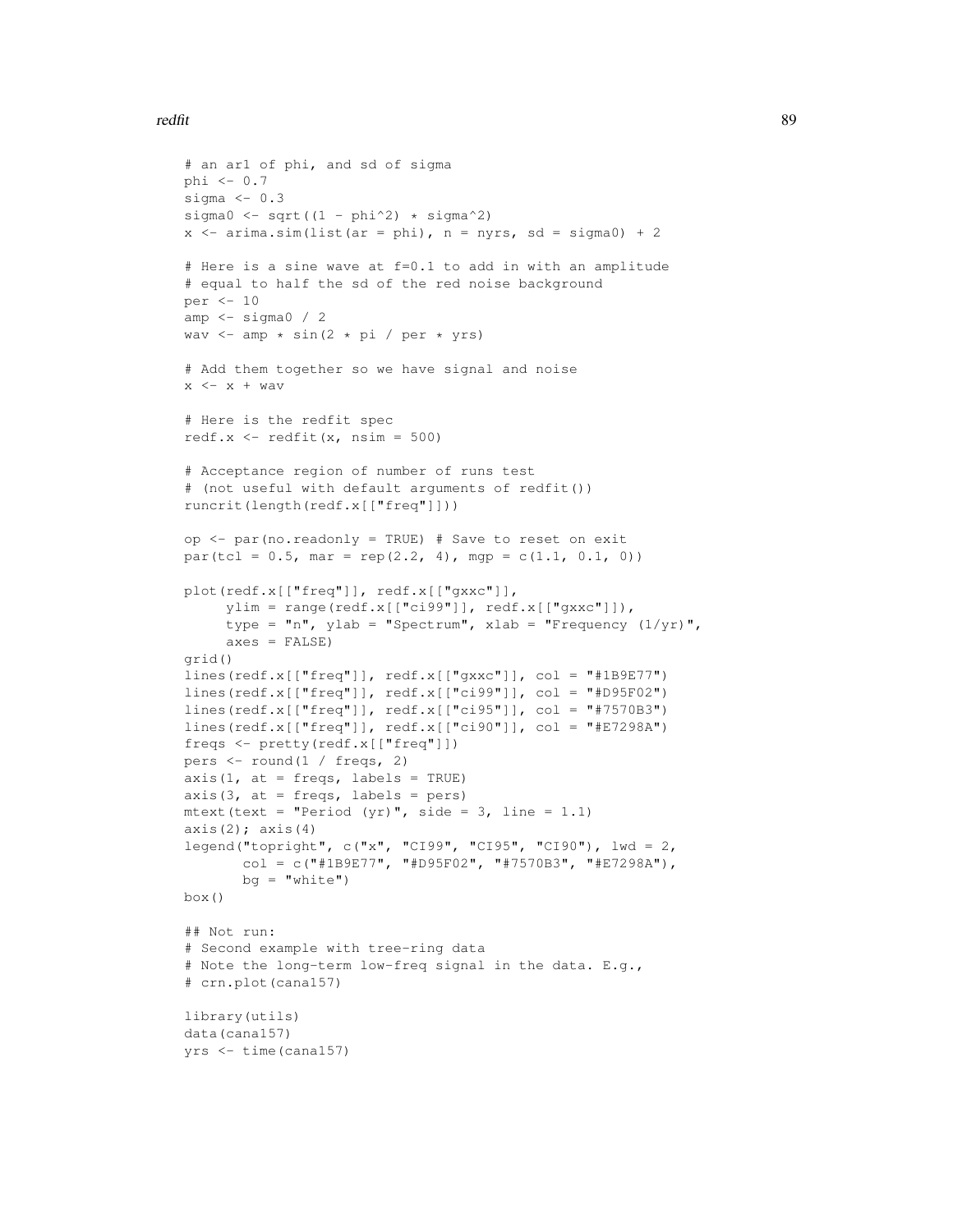```
x \leftarrow \text{canal}57 [, 1]
redf.x \leftarrow redfit(x, nsim = 1000)
plot(redf.x[["freq"]], redf.x[["gxxc"]],
     ylim = range(redf.x[["ci99"]], redf.x[["gxxc"]]),
     type = "n", ylab = "Spectrum", xlab = "Frequency (1/yr)",
     axes = FALSE)
grid()
lines(redf.x[["freq"]], redf.x[["gxxc"]], col = "#1B9E77")
lines(redf.x[["freq"]], redf.x[["ci99"]], col = "#D95F02")
lines(redf.x[["freq"]], redf.x[["ci95"]], col = "#7570B3")
lines(redf.x[["freq"]], redf.x[["ci90"]], col = "#E7298A")
freqs <- pretty(redf.x[["freq"]])
pers <- round(1 / freqs, 2)
axis(1, at = freqs, labels = TRUE)
axis(3, at = freqs, labels = pers)
mtext(text = "Period (yr)", side = 3, line = 1.1)
axis(2); axis(4)legend("topright", c("x", "CI99", "CI95", "CI90"), lwd = 2,
       col = c("#1B9E77", "#D95F02", "#7570B3", "#E7298A"),
       bg = "white")
box()
par(op)
## End(Not run)
.Random.seed <- rs
```
rwi.stats.running *(Running Window) Statistics on Detrended Ring-Width Series*

## **Description**

These functions calculate descriptive statistics on a data.frame of (usually) ring-width indices. The statistics are optionally computed in a running window with adjustable length and overlap. The data can be filtered so that the comparisons are made to on just high-frequency data.

#### Usage

```
rwi.stats.running(rwi, ids = NULL, period = c("max", "common"),
                  method = c("spearman", "pearson","kendall"),
                  prewhiten=FALSE,n=NULL,
                  running.window = TRUE,
                  window.length = min(50, nrow(rwi)),
                  window.overlap = floor(window.length /2),
                  first.start = NULL,
                  min.corr.overlap = min(30, window.length),
                  round.decimals = 3,
                  zero.is.missing = TRUE)
```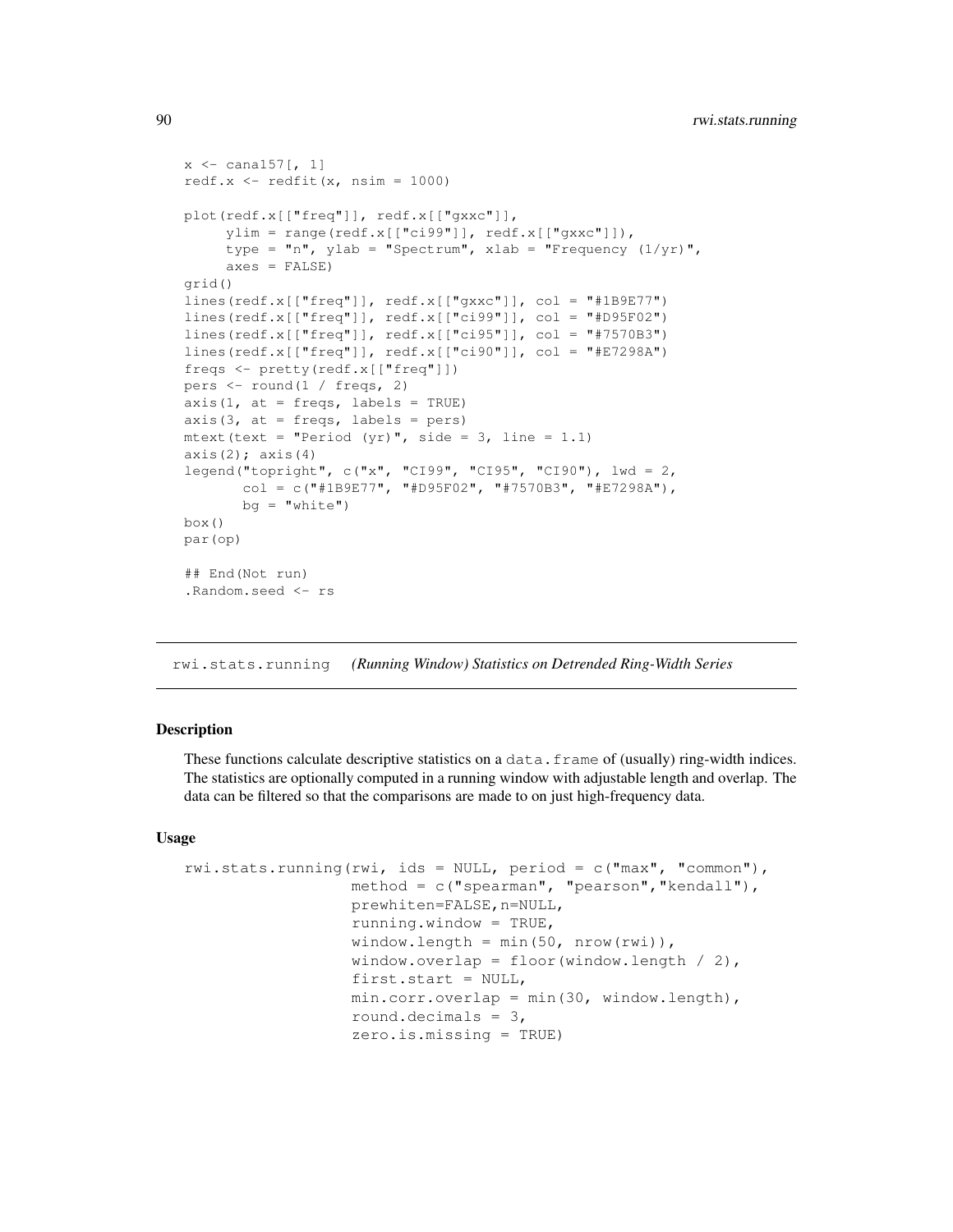# rwi.stats.running 91

```
rwi.stats(rwi, ids=NULL, period=c("max", "common"),
         method = c("spearman", "pearson", "kendall"), ...rwi.stats.legacy(rwi, ids=NULL, period=c("max", "common"))
```
# Arguments

| rwi              | a data. frame with detrended and standardized ring width indices as columns<br>and years as rows such as that produced by detrend.                                                                                                                                                                                                                                                                                              |  |
|------------------|---------------------------------------------------------------------------------------------------------------------------------------------------------------------------------------------------------------------------------------------------------------------------------------------------------------------------------------------------------------------------------------------------------------------------------|--|
| ids              | an optional data. frame with column one named "tree" giving a numeric<br>ID for each tree and column two named "core" giving a numeric ID for each<br>core. Defaults to one core per tree as<br>data.frame(tree=1:ncol(rwi),core=rep(1,ncol(rwi))).                                                                                                                                                                             |  |
| period           | a character string, either "common" or "max" indicating whether corre-<br>lations should be limited to complete observations over the period common to<br>all cores (i.e. rows common to all samples) or the maximum pairwise overlap.<br>Defaults to "max".                                                                                                                                                                    |  |
| method           | Can be either "pearson", "kendall", or "spearman" which indicates<br>the correlation coefficient to be used. Defaults to "spearman". See cor.                                                                                                                                                                                                                                                                                   |  |
| n                | NULL or an integral value giving the filter length for the hanning filter used<br>for removal of low frequency variation.                                                                                                                                                                                                                                                                                                       |  |
| prewhiten        | logical flag. If TRUE each series is whitened using ar.                                                                                                                                                                                                                                                                                                                                                                         |  |
| running.window   |                                                                                                                                                                                                                                                                                                                                                                                                                                 |  |
|                  | logical flag indicating whether to use a running window (TRUE, the default)<br>or to ignore the other window parameters and effectively use one window cov-<br>ering all years (FALSE).                                                                                                                                                                                                                                         |  |
| window.length    |                                                                                                                                                                                                                                                                                                                                                                                                                                 |  |
|                  | numeric value indicating the length of the running window in years. The<br>default is 50 years or the number of years (rows) in rwi, whichever is smaller.                                                                                                                                                                                                                                                                      |  |
| window.overlap   |                                                                                                                                                                                                                                                                                                                                                                                                                                 |  |
|                  | numeric value indicating the overlap of consecutive window positions, i.e.<br>the number of common years. The default is half of the window length, rounded<br>down.                                                                                                                                                                                                                                                            |  |
| first.start      | an optional numeric value setting the position of the first window. Must be a<br>value between $1$ and $n. years - window.length + 1$ , where $n. years$ is the number of<br>years in rwi. The default value NULL lets the function make the decision using<br>some heuristic rules.                                                                                                                                            |  |
| min.corr.overlap |                                                                                                                                                                                                                                                                                                                                                                                                                                 |  |
|                  | numeric value setting the minimum number of common years in any pair of<br>ring-width series required for their correlation to be included in the calculations.<br>Smaller overlaps are considered to yield unreliable correlation values which are<br>ignored. Defaults to the minimum of 30 and the length of the window. One way<br>to lift the restriction and include all correlations is to set $min.corr. overlap = 0$ . |  |
| round.decimals   |                                                                                                                                                                                                                                                                                                                                                                                                                                 |  |
|                  | non-negative integer numeric value setting the desired number of decimal<br>places in the results. Use NA, NULL or a negative number for no rounding.                                                                                                                                                                                                                                                                           |  |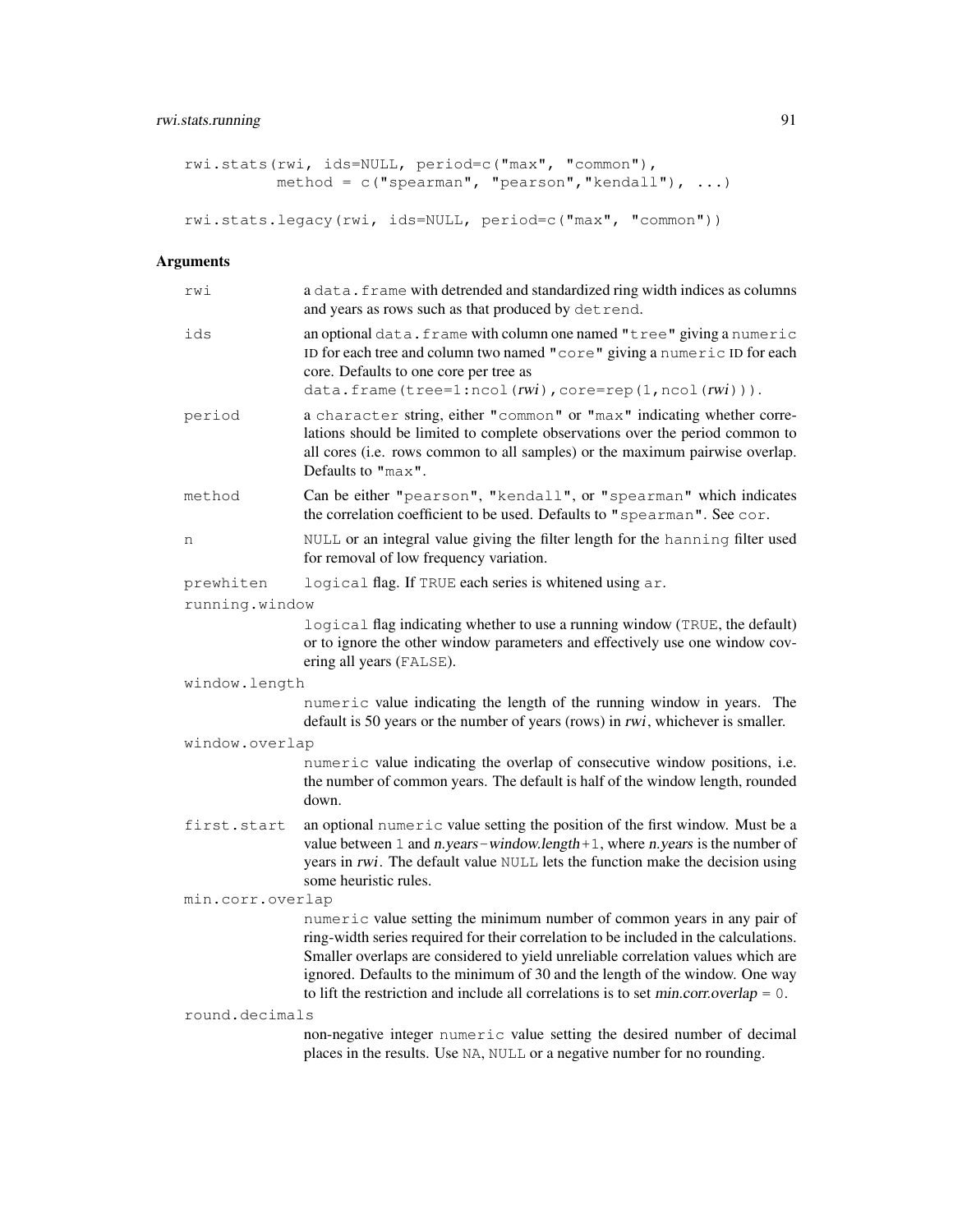| zero.is.missing         |                                                                             |
|-------------------------|-----------------------------------------------------------------------------|
|                         | logical flag indicating whether to treat zeros as missing values (TRUE, the |
|                         | default) or to include them in computation (FALSE).                         |
| $\cdot$ $\cdot$ $\cdot$ | arguments passed on to rwi.stats.running                                    |

## Details

This calculates a variety of descriptive statistics commonly used in dendrochronology.

The function rwi.stats is a wrapper that calls rwi.stats.running with running.window  $=$  FALSE. The results may differ from those prior to dplR 1.5.3, where the former  $rwi$ . stats (now renamed to rwi.stats.legacy) was replaced with a call to rwi.stats.running.

For correctly calculating the statistics on within and between series variability, an appropriate mask (parameter ids) must be provided that identifies each series with a tree as it is common for dendrochronologists to take more than one core per tree. The function read.ids is helpful for creating a mask based on the series ID.

If ids has duplicate tree/core combinations, the corresponding series are averaged before any statistics are computed. The value of the parameter zero.is.missing is relevant in the averaging: TRUE ensures that zeros don't contribute to the average. The default value of zero.is.missing is TRUE. The default prior to dplR 1.5.3 was FALSE. If the parameter is set to FALSE, the user will be warned in case zeros are present. Duplicate tree/core combinations are not detected by  $rwi$ . stats.legacy.

Row names of ids may be used for matching the IDs with series in rwi. In this case, the number of rows in *ids* is allowed to exceed the number of series. If some names of *rwi* are missing from the row names of ids, the rows of ids are assumed to be in the same order as the columns of rwi, and the dimensions must match. The latter is also the way that  $rwi$ . stats. legacy handles ids, i.e. names are ignored and dimensions must match.

Note that  $period = "common"$  can produce NaN for many of the stats if there is no common overlap period among the cores. This happens especially in chronologies with floating subfossil samples (e.g., ca533).

Some of the statistics are specific to dendrochronology (e.g., the effective number of cores or the expressed population signal). Users unfamiliar with these should see Cook and Kairiukstis (1990) and Fritts (2001) for further details for computational details on the output. The signal-to-noise ratio is calculated following Cook and Pederson (2011).

Note that Buras (2017) cautions against using the expressed population signal as a statistic to determine the whether a chronology correctly represents the population signal of a data set. He reccomends the use of subsample signal strength (sss) over EPS.

If desired, the rwi can be filtered in the same manner as the family of cross-dating functions using prewhiten and n. See the help page for corr.rwl.seg for more details.

#### Value

A data.frame containing the following columns (each row corresponds to one position of the window):

| start.year | the first year in the window. Not returned if running, window is FALSE or<br>called as rwi.stats or rwi.stats.legacy. |
|------------|-----------------------------------------------------------------------------------------------------------------------|
| mid.vear   | the middle year in the window, rounded down. Not returned if running, window                                          |
|            | is FALSE or called as rwi.stats or rwi.stats.legacy.                                                                  |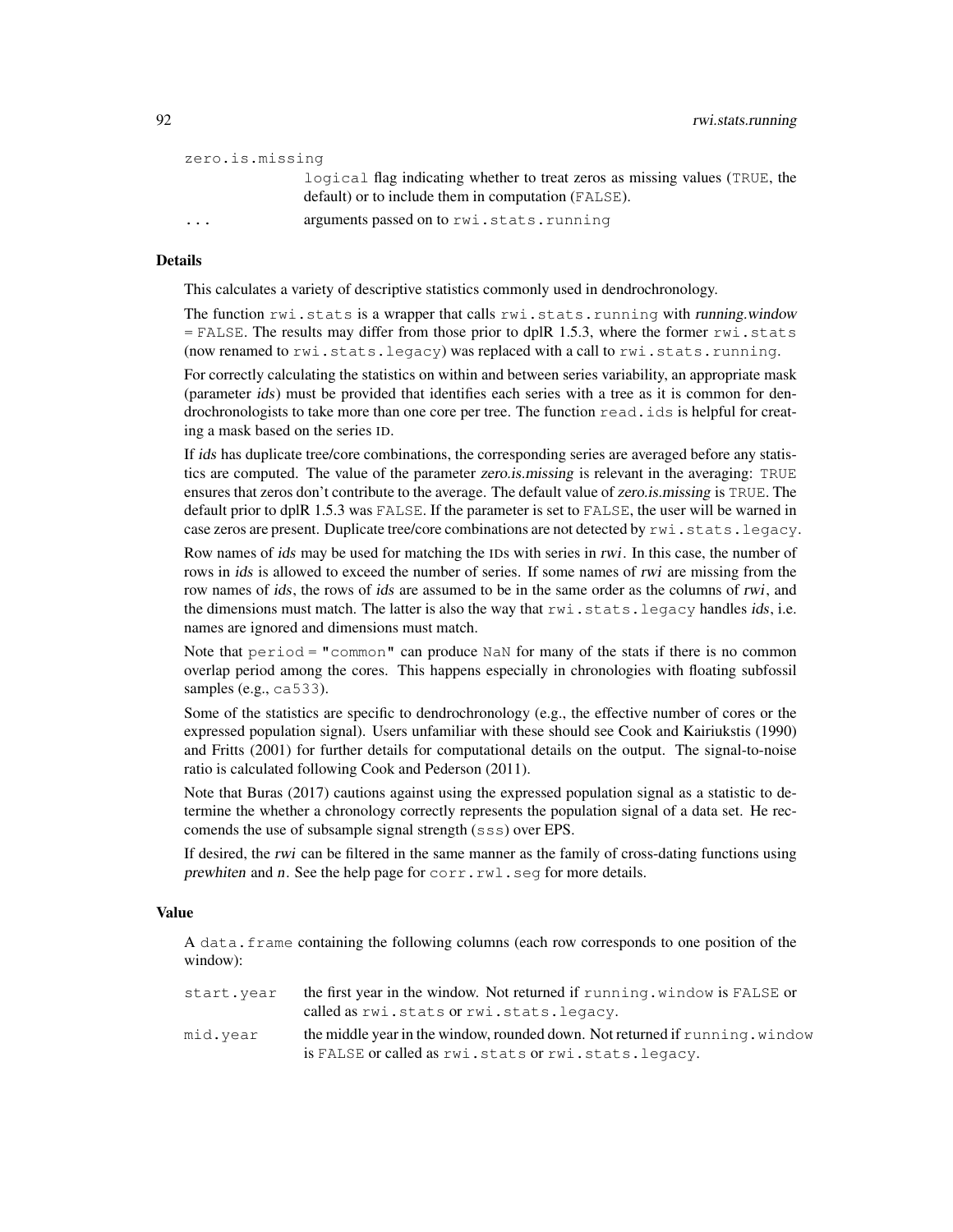| end.year | the last year in the window. Not returned if running. window is FALSE or<br>called as rwi.stats or rwi.stats.legacy.                                          |
|----------|---------------------------------------------------------------------------------------------------------------------------------------------------------------|
| n.cores  | the number of cores                                                                                                                                           |
| n.trees  | the number of trees                                                                                                                                           |
| n        | the average number of trees (for each year, a tree needs at least one non-NA core<br>in order to be counted). Not returned in the results of rwi.stats.legacy |
| n.tot    | total number of correlations calculated as $n w t + n b t$ .                                                                                                  |
|          | Equal to n.cores $\star$ (n.cores -1) /2 if there is overlap between all samples                                                                              |
| n.wt     | number of within-tree correlations computed                                                                                                                   |
| n.bt     | number of between-tree correlations computed                                                                                                                  |
| rbar.tot | the mean of all the correlations between different cores                                                                                                      |
| rbar.wt  | the mean of the correlations between series from the same tree over all trees                                                                                 |
| rbar.bt  | the mean interseries correlation between all series from different trees                                                                                      |
| c.eff    | the effective number of cores (takes into account the number of within-tree cor-<br>relations in each tree)                                                   |
| rbar.eff | the effective signal calculated as rbar.bt / $(\text{rbar.wt} + (1 - \text{rbar.wt}) / c.\text{eff})$                                                         |
| eps      | the expressed population signal calculated using the average number of trees as<br>$n * \text{rbar.eff} / ((n-1) * \text{rbar.eff} + 1)$                      |
| snr      | the signal to noise ratio calculated using the average number of trees as<br>$n * \text{rbar.} \text{eff}$ / (1-rbar.eff)                                     |

## Note

This function uses the foreach looping construct with the %dopar% operator. For parallel computing and a potential speedup, a parallel backend must be registered before running the function.

# Author(s)

Mikko Korpela, based on rwi.stats.legacy by Andy Bunn

## References

Buras, A. (2017) A comment on the Expressed Population Signal. Dendrochronologia 44:130-132.

Cook, E. R. and Kairiukstis, L. A., editors (1990) *Methods of Dendrochronology: Applications in the Environmental Sciences*. Springer. ISBN-13: 978-0-7923-0586-6.

Cook, E. R. and Pederson, N. (2011) Uncertainty, Emergence, and Statistics in Dendrochronology. In Hughes, M. K., Swetnam, T. W., and Diaz, H. F., editors, *Dendroclimatology: Progress and Prospects*, pages 77–112. Springer. ISBN-13: 978-1-4020-4010-8.

Fritts, H. C. (2001) *Tree Rings and Climate*. Blackburn. ISBN-13: 978-1-930665-39-2.

# See Also

detrend, cor, read.ids, rwi.stats, corr.rwl.seg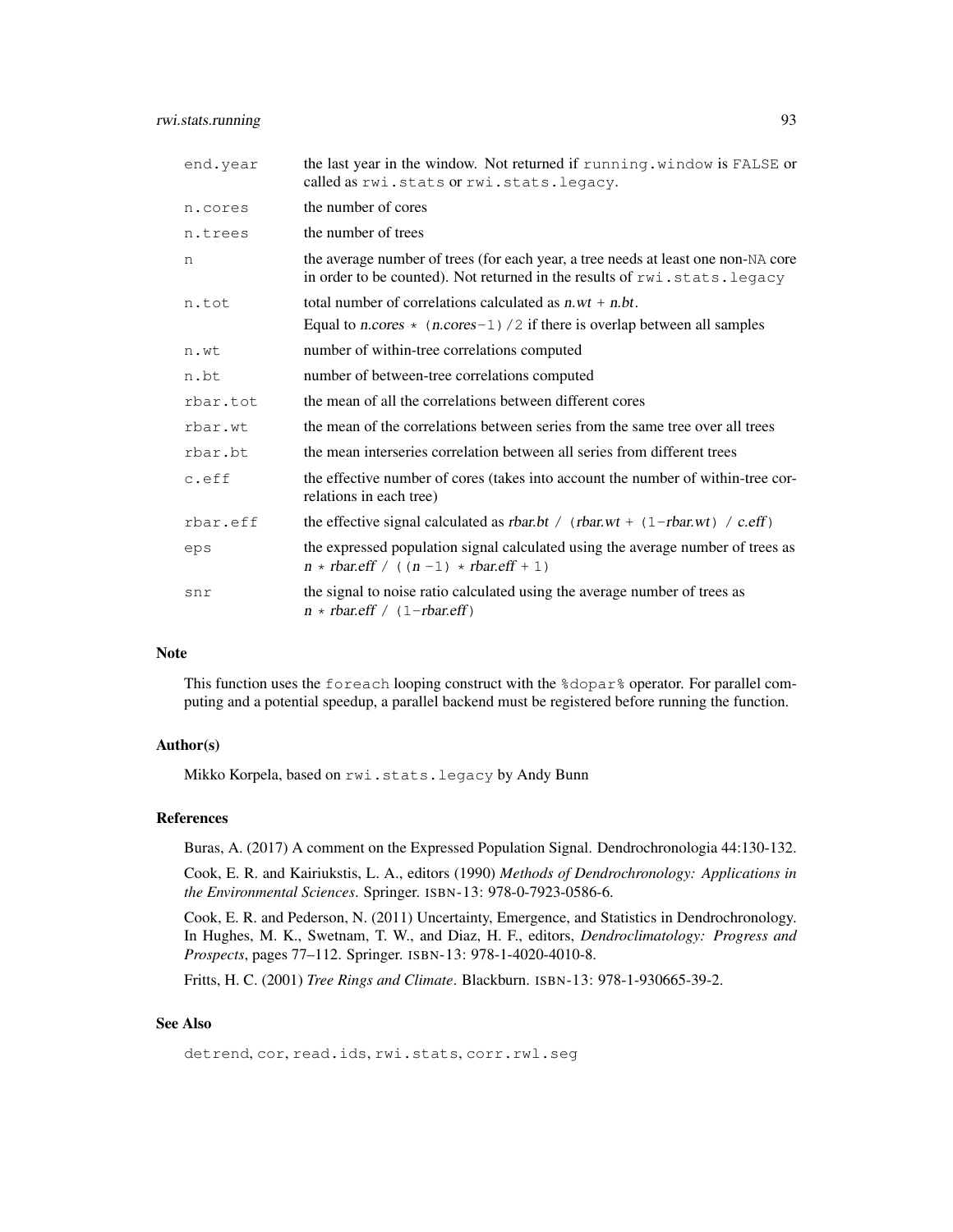## Examples

```
library(utils)
data(gp.rwl)
data(gp.po)
qp.rwi \leftarrow cms(rwl = qp.rwl, po = qp.po)gp.ids \leftarrow read.ids(gp.rwl, stc = c(0, 2, 1))
# On a running window
rwi.stats.running(gp.rwi, gp.ids)
## With no running window (i.e. running.window = FALSE)
rwi.stats(gp.rwi, gp.ids)
## Restrict to common overlap (in this case 1899 to 1987)
rwi.stats(gp.rwi, gp.ids, period="common")
rwi.stats.legacy(gp.rwi, gp.ids) # rwi.stats prior to dplR 1.5.3
```
rwl.report *Do some reporting on a RWL object*

## Description

This function generates a small report on a  $rwl$  (or  $rwi$ ) object that gives the user some basic information on the data including the number of series, the span of the data, the mean interseries correlation, the number of missing rings (zeros), internal NA values, and rings that are very small, or very large.

## Usage

rwl.report(rwl,small.thresh=NA,big.thresh=NA)

## Arguments

| rwl        | $a$ data. frame of ring widths with rownames $(x)$ containing years and colnames $(x)$<br>containing each series ID such as produced by read.rwl |
|------------|--------------------------------------------------------------------------------------------------------------------------------------------------|
|            | small.thresh a numeric value for the threshold value that will cause small rings to be listed.<br>If values is NA this will be omitted.          |
| big.thresh | a numeric value for the threshold value that will cause large rings to be listed.<br>If values is NA this will be omitted.                       |

#### Details

This report is a list containing the number of series, the mean length of all the series, the first year, last year, the mean first-order autocorrelation (via summary.rwl), the mean interseries correlation (via interseries.cor), the years where a series has a missing ring (zero), internal NA, very small ring, and very large rings.

This output of this function is not typically meant for the user to access but has a print method that formats that data for the user.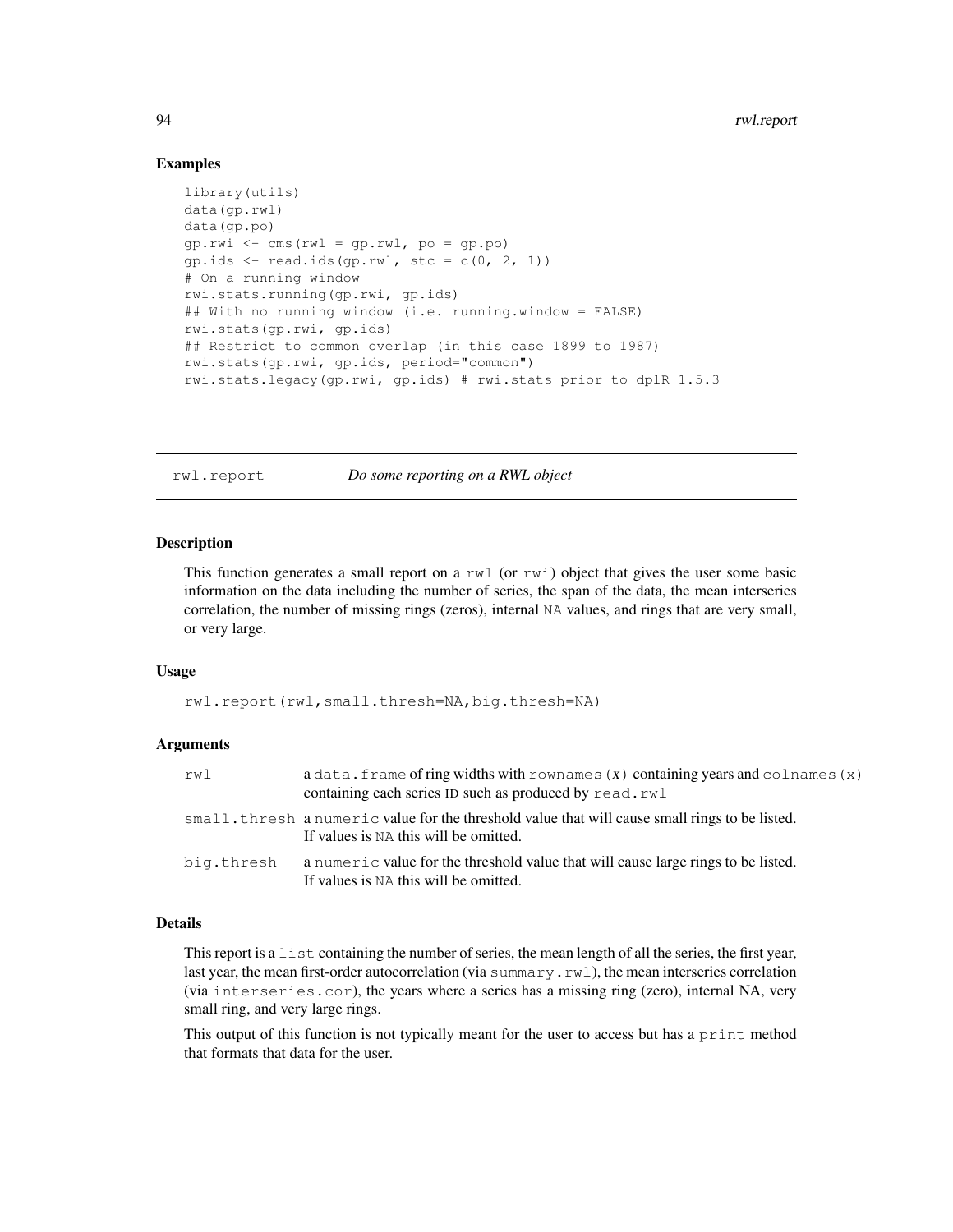rwl.stats 95

# Value

A list with elements containing descriptive information on the rwl object.

## Author(s)

Andy Bunn. Patched and improved by Mikko Korpela.

## See Also

read.rwl, summary.rwl, interseries.cor

# Examples

```
data("gp.rwl")
rwl.report(rwl = gp.rwl)
# list very small (smallest 1pct) of rings as well
one.pct <- quantile(gp.rwl[gp.rwl != 0], na.rm=TRUE, probs=0.01)
rwl.report(rwl = gp.rwl, small.thresh = one.pct)
```
rwl.stats *Calculate Descriptive Summary Statistics on Ring-Width Series*

#### Description

This function calculates descriptive statistics on a rwl object of raw or detrended ring-width series.

#### Usage

```
rwl.stats(rwl)
## S3 method for class 'rwl'
summary(object, ...)
```
## Arguments

|                         | $rwl$ , object a rwl object with (usually) raw ring-width series as columns and years as rows |
|-------------------------|-----------------------------------------------------------------------------------------------|
|                         | such as that produced by read, rwl. It is sometimes desirable to run this on                  |
|                         | detrended (e.g., rwi) data.                                                                   |
| $\cdot$ $\cdot$ $\cdot$ | Additional arguments from the generic function. These are silently ignored.                   |

# Details

This calculates a variety of descriptive statistics commonly used in dendrochronology (see below). Users unfamiliar with these should see Cook and Kairiukstis (1990) and Fritts (2001) for further details.

The summary method for class "rwl" is a wrapper for rwl.stats.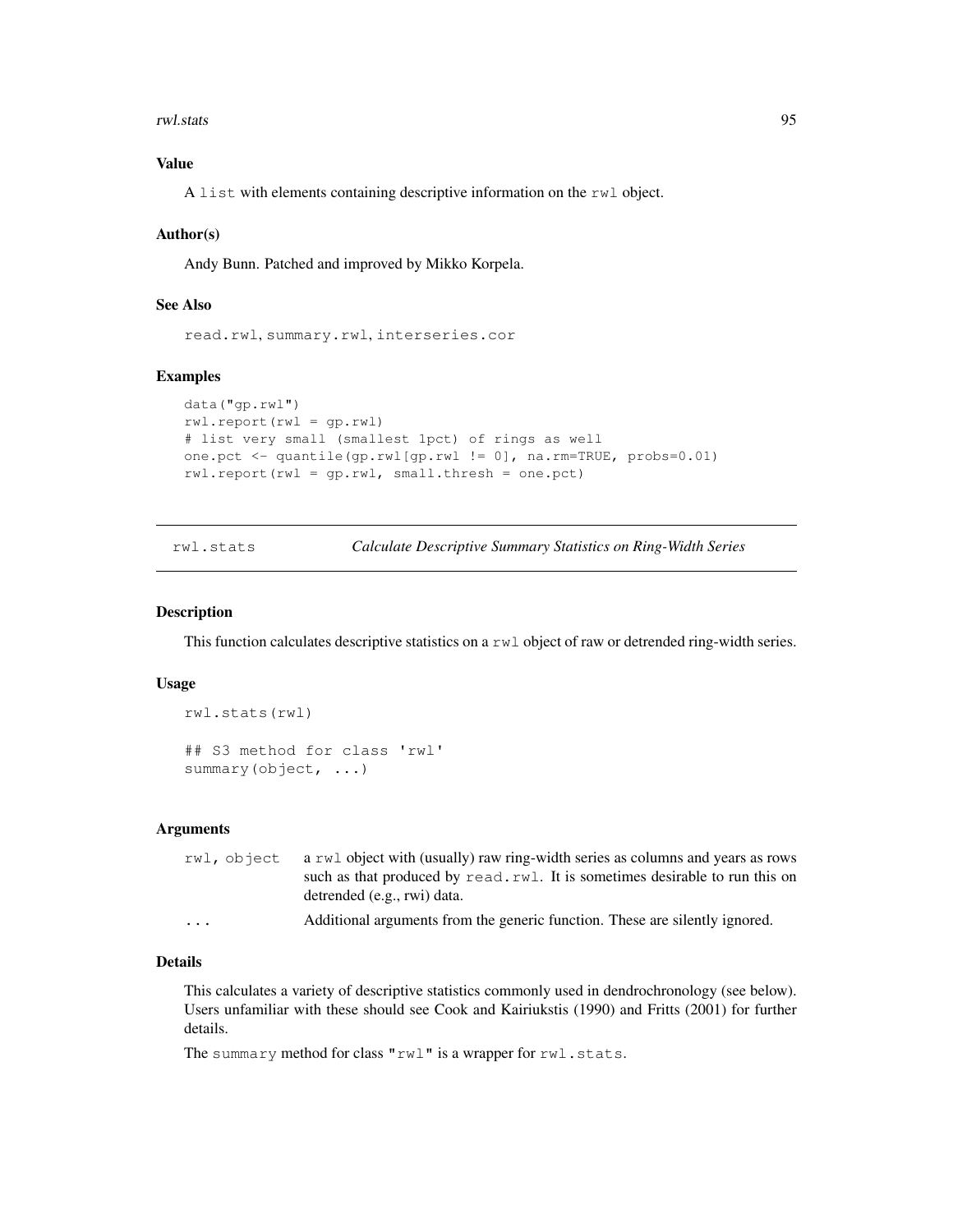## Value

A data.frame containing descriptive stats on each "series". These are the first and last year of the series as well as the length of the series ("first", "last", "year"). The mean, median, standard deviation are given ("mean", "median", "stdev") as are the skewness, the Gini coefficient, and first order autocorrelation ("skew", "gini.coef", "ar1").

Note that prior to version 1.6.8, two measures of sensitivity were also included. However mean sensitivity is not a robust statistic that should rarely, if ever, be used (Bunn et al. 2013). Those sensitivity functions ("sens1" and "sens2") are still available for continuity. Users should consider the coef of variation in lieu of mean sensitivity.

## Author(s)

Andy Bunn. Slightly improved by Mikko Korpela.

## References

Bunn, A. G., Jansma, E., Korpela, M., Westfall, R. D., and Baldwin, J. (2013) Using simulations and data to evaluate mean sensitivity (ζ) as a useful statistic in dendrochronology. *Dendrochronologia*, 31(3), 250–254.

Cook, E. R. and Kairiukstis, L. A., editors (1990) *Methods of Dendrochronology: Applications in the Environmental Sciences*. Springer. ISBN-13: 978-0-7923-0586-6.

Fritts, H. C. (2001) *Tree Rings and Climate*. Blackburn. ISBN-13: 978-1-930665-39-2.

### See Also

rwi.stats, read.rwl

## Examples

```
library(utils)
data(ca533)
rwl.stats(ca533)
summary(ca533)
```
sea *Superposed Epoch Analysis*

#### Description

This function calculates the significance of the departure from the mean for a given set of key event years and lagged years.

## Usage

sea(x, key, lag =  $5$ , resample = 1000)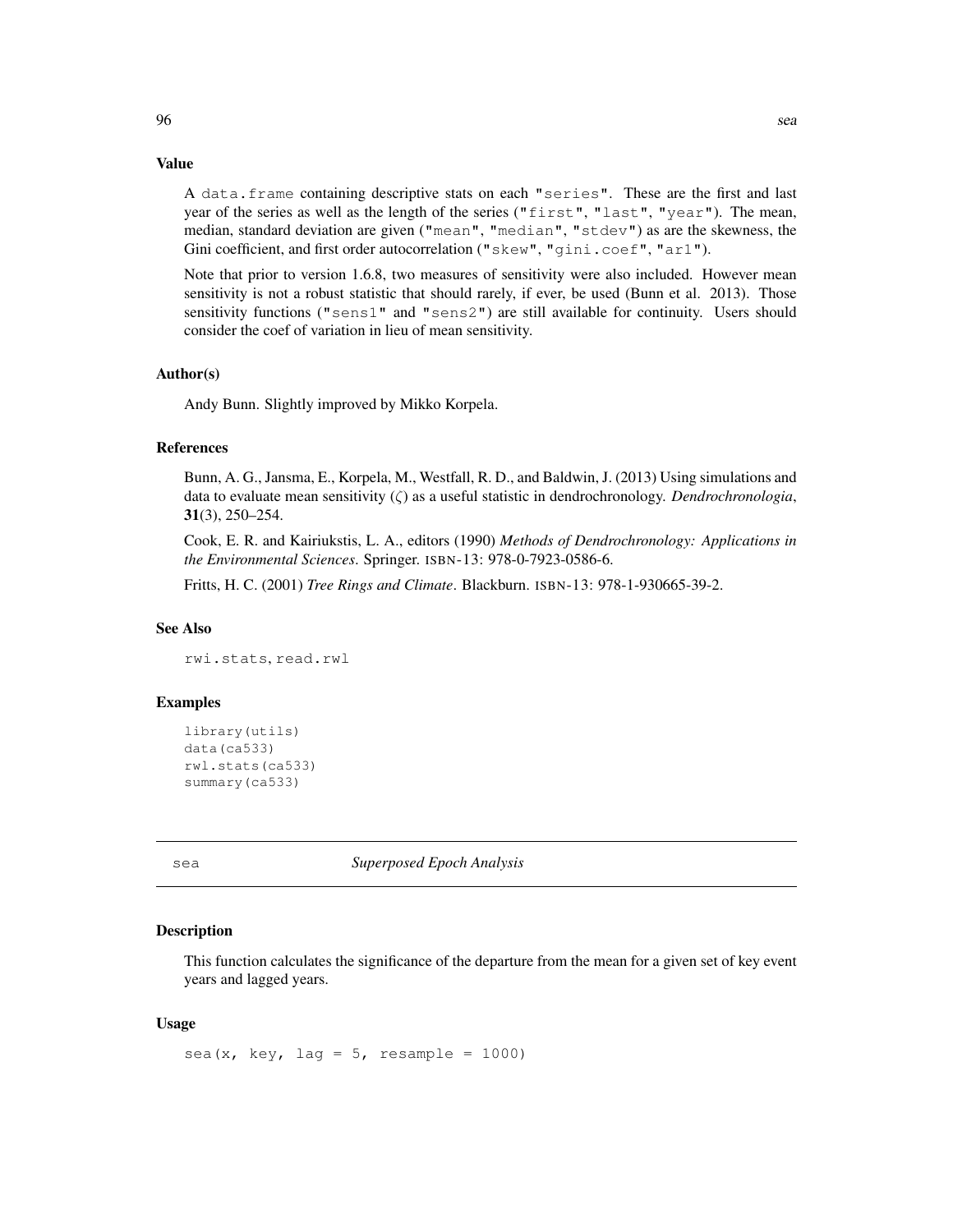## **Arguments**

| x        | a chronology data. frame of ring-width indices (such as produced by chron)                             |
|----------|--------------------------------------------------------------------------------------------------------|
| key      | a vector specifying the key event years for the superposed epoch                                       |
| laq      | an integral value defining the number of lagged years                                                  |
| resample | an integral value specifying the number of bootstrap sample for calculation of<br>confidence intervals |

## Details

Superposed epoch analysis (SEA) is used to test the significance of a mean tree growth response to certain events (such as droughts). Departures from the mean RWI values for the specified years prior to each event year, the event year, and the specified years immediately after each event are averaged to a superposed epoch. To determine if RWI for these years was significantly different from randomly selected sets of  $lag+1$  other years, bootstrap resampling is used to randomly select sets of lag+1 years from the data set and to estimate significances for the departures from the mean RWI.

SEA computation is based on scaled RWI values, and 95%-confidence intervals are computed for the scaled values for each year in the superposed epoch.

#### Value

A data.frame with

| laq | the lagged years,                                                                  |
|-----|------------------------------------------------------------------------------------|
| se  | the superposed epoch, i.e. the scaled mean RWI for the event years,                |
|     | se, unscaled the unscaled superposed epoch, i.e. the mean RWI for the event years, |
| р   | significance of the departure from the chrono's mean RWI,                          |
|     | ci.95.lower lower 95% confidence band,                                             |
|     | ci.95.upper upper $95\%$ confidence band,                                          |
|     | ci.99.lower lower 99% confidence band,                                             |
|     | $ci.99. upper$ upper $99\%$ confidence band.                                       |

# Author(s)

Christian Zang. Patched and improved by Mikko Korpela.

## References

Lough, J. M. and Fritts, H. C. (1987) An assessment of the possible effects of volcanic eruptions on North American climate using tree-ring data, 1602 to 1900 AD. *Climatic Change*, 10(3), 219–239.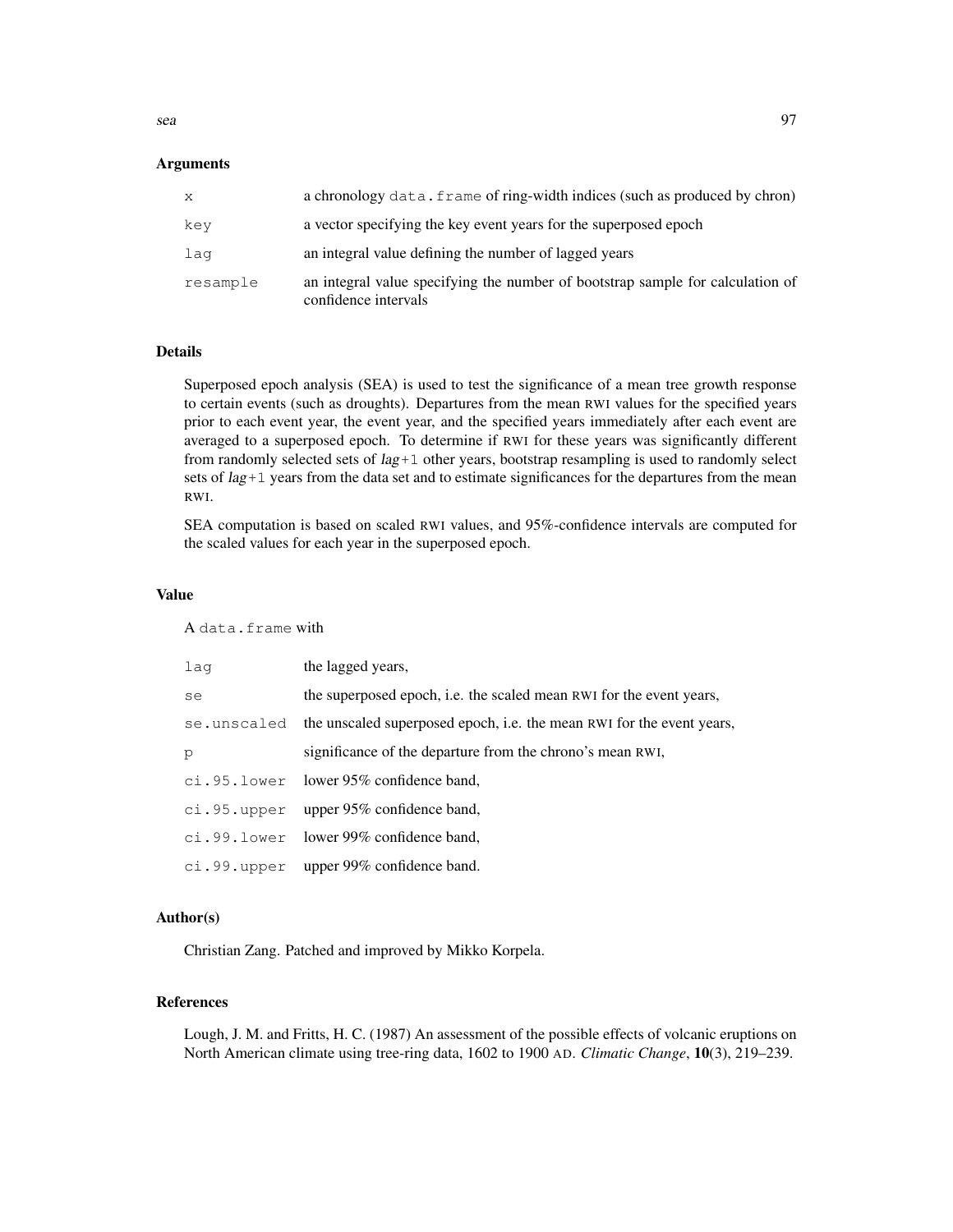98 seg.plot

# Examples

```
library(graphics)
library(utils)
data(cana157)
event.years <- c(1631, 1742, 1845)
cana157.sea <- sea(cana157, event.years)
foo <- cana157.sea$se.unscaled
names(foo) <- cana157.sea$lag
barplot(foo, col = ifelse(cana157.sea$p < 0.05, "grey30", "grey75"),
        ylab = "RWI", xlab = "Superposed Epoch")
```
seg.plot *Segment Plot*

## Description

Makes a segment plot of tree-ring data.

## Usage

seg.plot(rwl, ...)

# Arguments

| rw1     | a data. frame with series as columns and years as rows such as that produced |
|---------|------------------------------------------------------------------------------|
|         | by read.rwl.                                                                 |
| $\cdot$ | arguments to be passed to plot.                                              |

## Details

This makes a simple plot of the length of each series in a tree-ring data set.

# Value

None. This function is invoked for its side effect, which is to produce a plot.

## Author(s)

Andy Bunn. Patched and improved by Mikko Korpela.

# See Also

spag.plot

```
library(utils)
data(co021)
seg.plot(co021)
```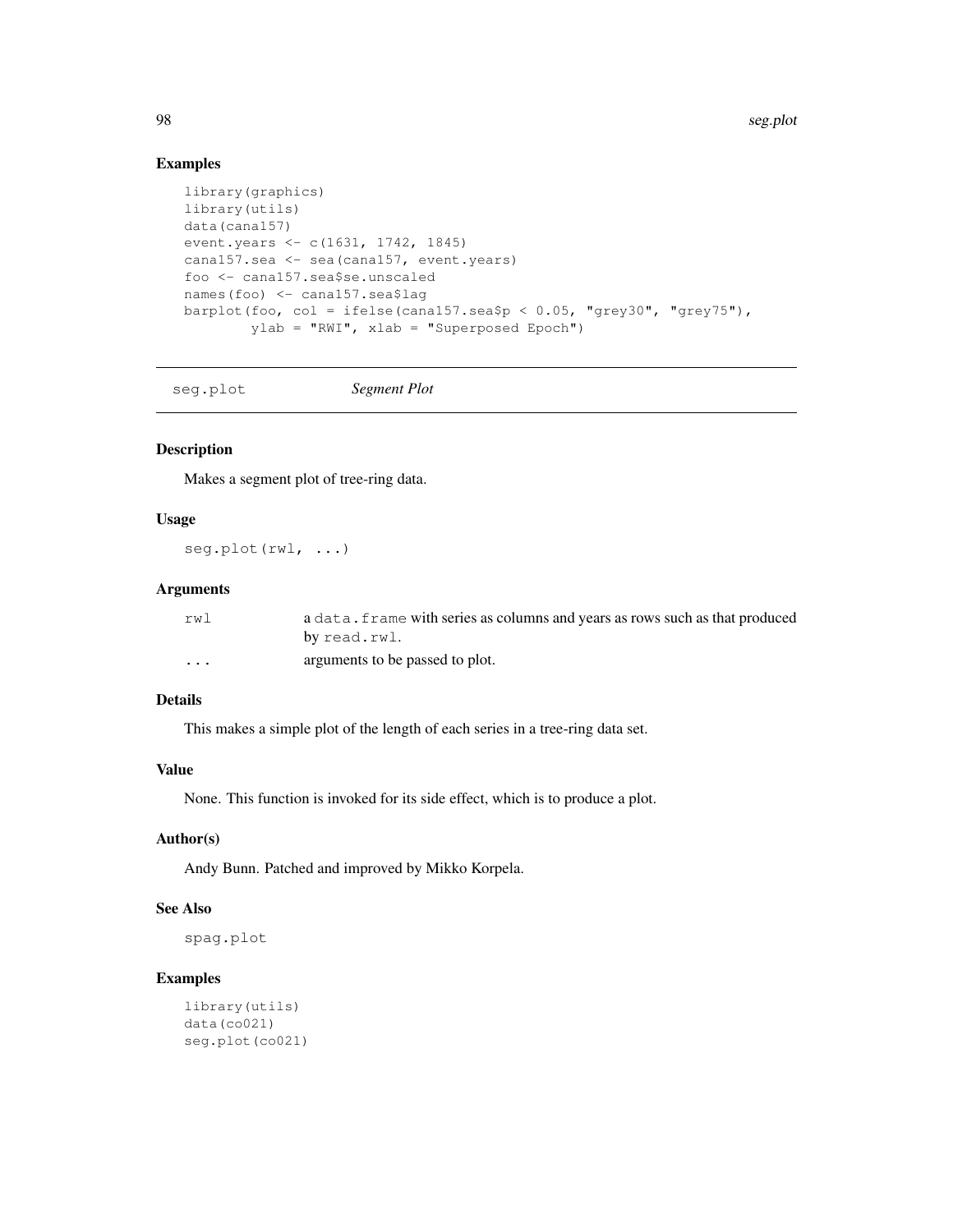This function calculates mean sensitivity of a detrended ring-width series.

## Usage

sens1(x)

## Arguments

x a numeric vector containing the series

## Details

This calculates mean sensitivity according to Eq. 1 in Biondi and Qeadan (2008). This is the standard measure of sensitivity in dendrochronology and is typically calculated on detrended series. However, note that mean sensitivity is not a robust statistic and should rarely, if ever, be used (Bunn et al. 2013).

## Value

the mean sensitivity.

## Author(s)

Mikko Korpela, based on original by Andy Bunn

## References

Biondi, F. and Qeadan, F. (2008) Inequality in Paleorecords. *Ecology*, 89(4), 1056–1067.

Bunn, A. G., Jansma, E., Korpela, M., Westfall, R. D., and Baldwin, J. (2013) Using simulations and data to evaluate mean sensitivity (ζ) as a useful statistic in dendrochronology. *Dendrochronologia*, 31(3), 250–254.

## See Also

sens2, rwl.stats

```
library(utils)
data(ca533)
ca533.rwi \leftarrow detrend(rwl = ca533, method = "ModNegExp")sens1(ca533.rwi[, 1])
```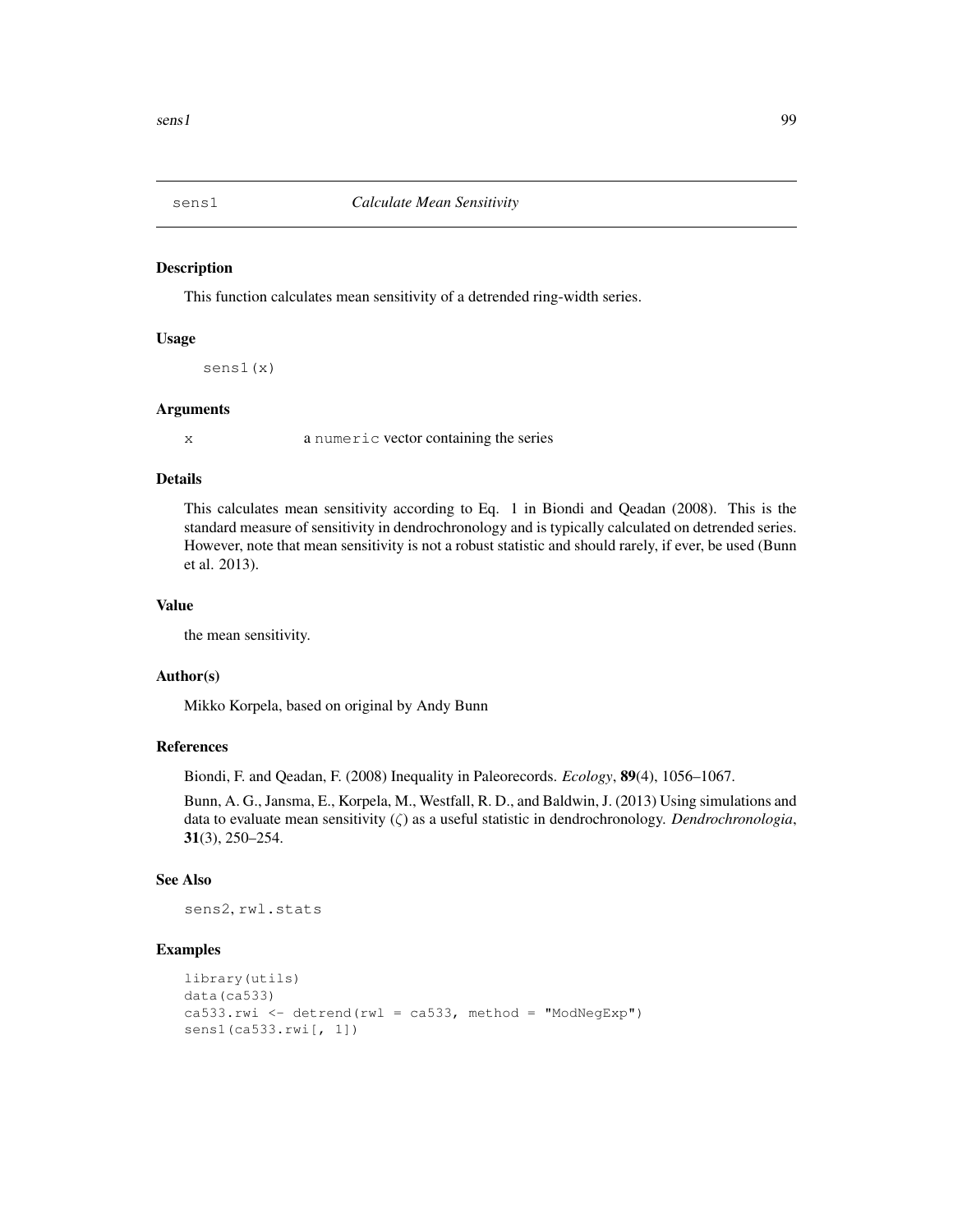This function calculates mean sensitivity of a raw or detrended ring-width series.

## Usage

sens2(x)

#### Arguments

x a numeric vector containing the series

## Details

This calculates mean sensitivity according to Eq. 2 in Biondi and Qeadan (2008). This is a measure of sensitivity in dendrochronology that is typically used in the presence of a trend. However, note that mean sensitivity is not a robust statistic and should rarely, if ever, be used (Bunn et al. 2013).

#### Value

the mean sensitivity.

## Author(s)

Mikko Korpela, based on original by Andy Bunn

## References

Biondi, F. and Qeadan, F. (2008) Inequality in Paleorecords. *Ecology*, 89(4), 1056–1067.

Bunn, A. G., Jansma, E., Korpela, M., Westfall, R. D., and Baldwin, J. (2013) Using simulations and data to evaluate mean sensitivity (ζ) as a useful statistic in dendrochronology. *Dendrochronologia*, 31(3), 250–254.

#### See Also

sens1, rwl.stats

```
library(utils)
data(ca533)
ca533.rwi <- detrend(rwl = ca533, method = "ModNegExp")
sens2(ca533.rwi[, 1])
```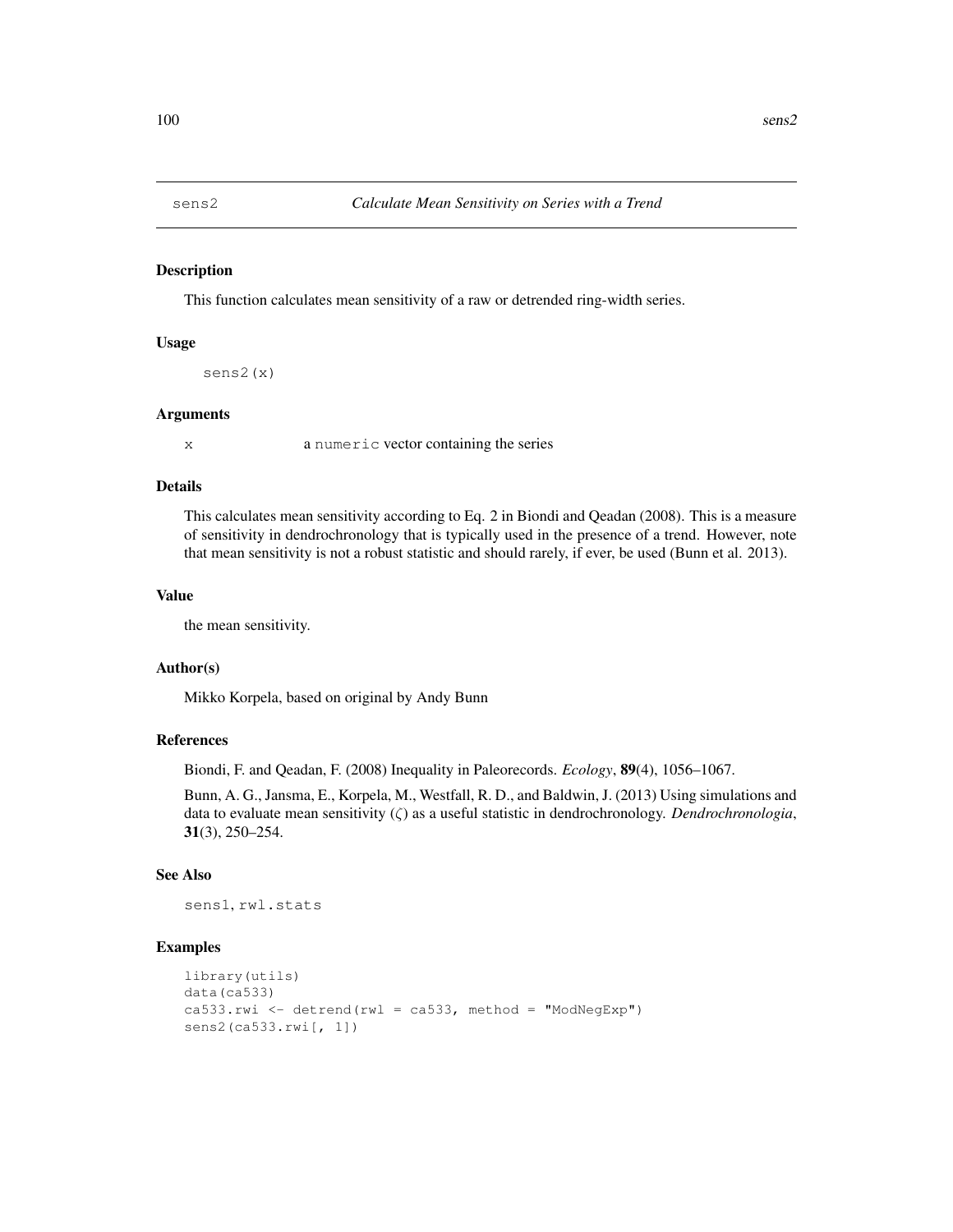Plots a tree-ring series with a master chronology and displays their fit, segments, and detrending options in support of the cross-dating functions.

## Usage

```
series.rwl.plot(rwl, series, series.yrs = as.numeric(names(series)),
                seg.length = 100, bin.floor = 100, n = NULL,
                prewhiten = TRUE, biweight = TRUE, floor.plus1 = FALSE)
```
# Arguments

| rwl         | a data. frame with series as columns and years as rows such as that produced<br>by read.rwl.                                                                                                                                                                                |
|-------------|-----------------------------------------------------------------------------------------------------------------------------------------------------------------------------------------------------------------------------------------------------------------------------|
| series      | a numeric or character vector. Usually a tree-ring series. If the length of<br>the value is 1, the corresponding column of rwl is selected (by name or position)<br>as the series and ignored when building the master chronology. Otherwise, the<br>value must be numeric. |
| series.yrs  | a numeric vector giving the years of series. Defaults to as . numeric (names (series)).<br>Ignored if series is an index to a column of rwl.                                                                                                                                |
| seg.length  | an even integral value giving length of segments in years (e.g., 20, 50, 100)<br>years).                                                                                                                                                                                    |
| bin.floor   | a non-negative integral value giving the base for locating the first segment (e.g.,<br>1600, 1700, 1800 AD). Typically 0, 10, 50, 100, etc.                                                                                                                                 |
| n           | NULL or an integral value giving the filter length for the hanning filter used<br>for removal of low frequency variation.                                                                                                                                                   |
| prewhiten   | logical flag. If TRUE each series is whitened using ar.                                                                                                                                                                                                                     |
| biweight    | logical flag. If TRUE then a robust mean is calculated using them.                                                                                                                                                                                                          |
| floor.plus1 | logical flag. If TRUE, one year is added to the base location of the first<br>segment (e.g., 1601, 1701, 1801 AD).                                                                                                                                                          |

# Details

The function is typically invoked to produce four plots showing the effect of the detrending options n and prewhiten and the binning options seg.length and bin.floor.

Plot 1 Time series plot of the filtered series and the master

- Plot 2 Scatterplot of series vs. master
- Plot 3 Segments that would be used in the other cross-dating functions (e.g., corr.series.seg)

Plot 4 Text giving the detrending options and the time span of the raw and filtered series and master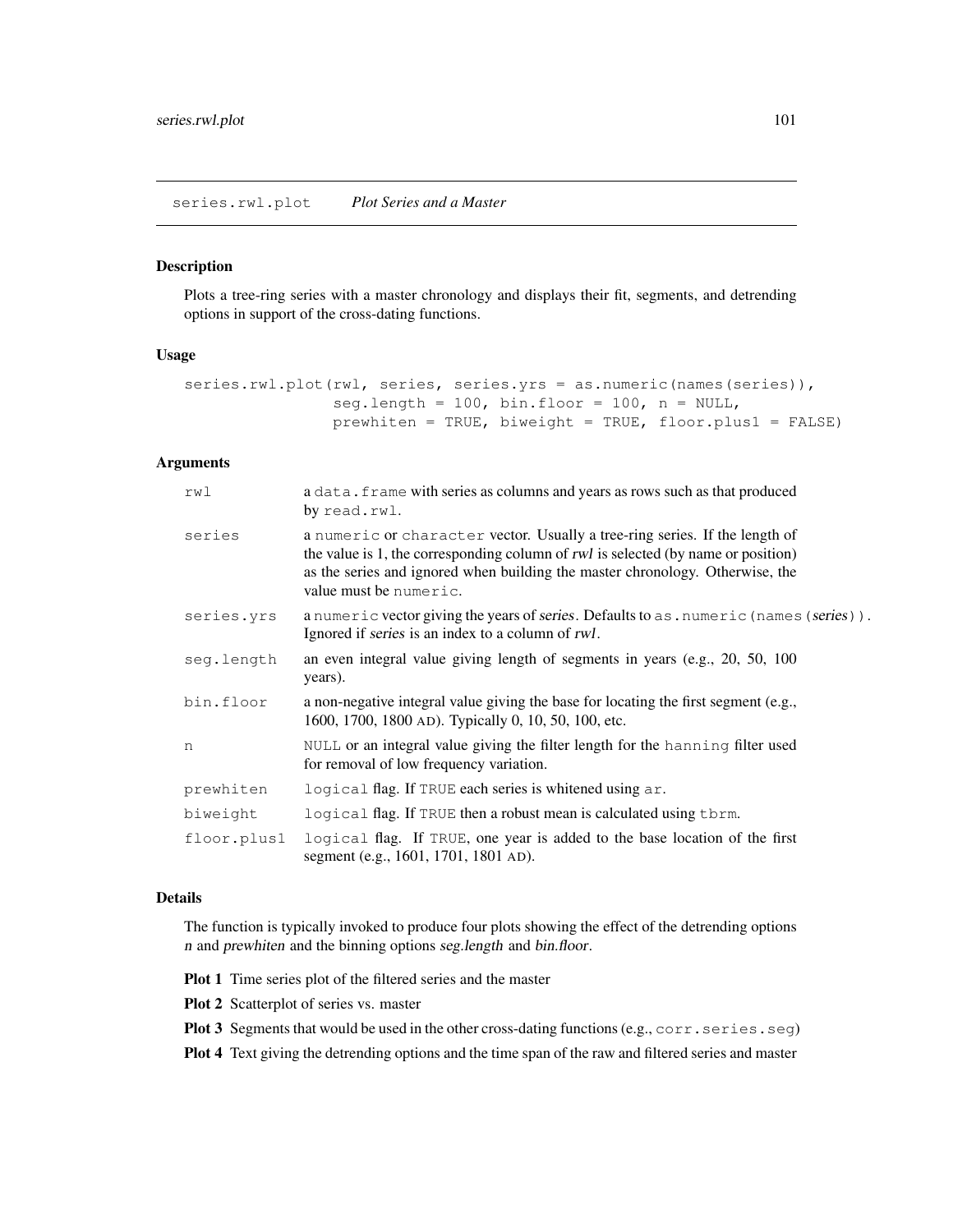The series and master are returned as well.

See help pages for corr.rwl.seg, corr.series.seg, and ccf.series.rwl for more information on these arguments.

# Value

A list containing the filtered vectors series and master.

## Author(s)

Andy Bunn. Patched and improved by Mikko Korpela.

## See Also

```
corr.rwl.seg, corr.series.seg, ccf.series.rwl
```
## Examples

```
library(utils)
data(co021)
foo <- series.rwl.plot(rwl = co021, series = "646244", seg.length = 100,
                       n = 5)
## note effect of n on first year in the series
foo \le series.rwl.plot(rwl = co021, series = "646244", seg.length = 100,
                       n = 13, prewhiten = FALSE)
bar \le series.rwl.plot(rwl = co021, series = "646244", seg.length = 100,
                       n = 7, prewhiten = FALSE)
head(foo$series)
head(bar$series)
```
skel.plot *Skeleton Plot*

## Description

Automatically generates a skeleton plot of tree-ring data.

#### Usage

```
skel.plot(rw.vec, yr.vec = NULL, sname = "", filt.weight = 9,
          dat.out = FALSE, master = FALSE, plot = TRUE)
```
## Arguments

| rw.vec | a numeric vector of a tree-ring chronology or series                      |
|--------|---------------------------------------------------------------------------|
| vr.vec | optional numeric vector giving years for the tree-ring data               |
| sname  | an optional character string giving the ID for the data. The width of the |
|        | string, often identical to the number of characters, must be less than 8. |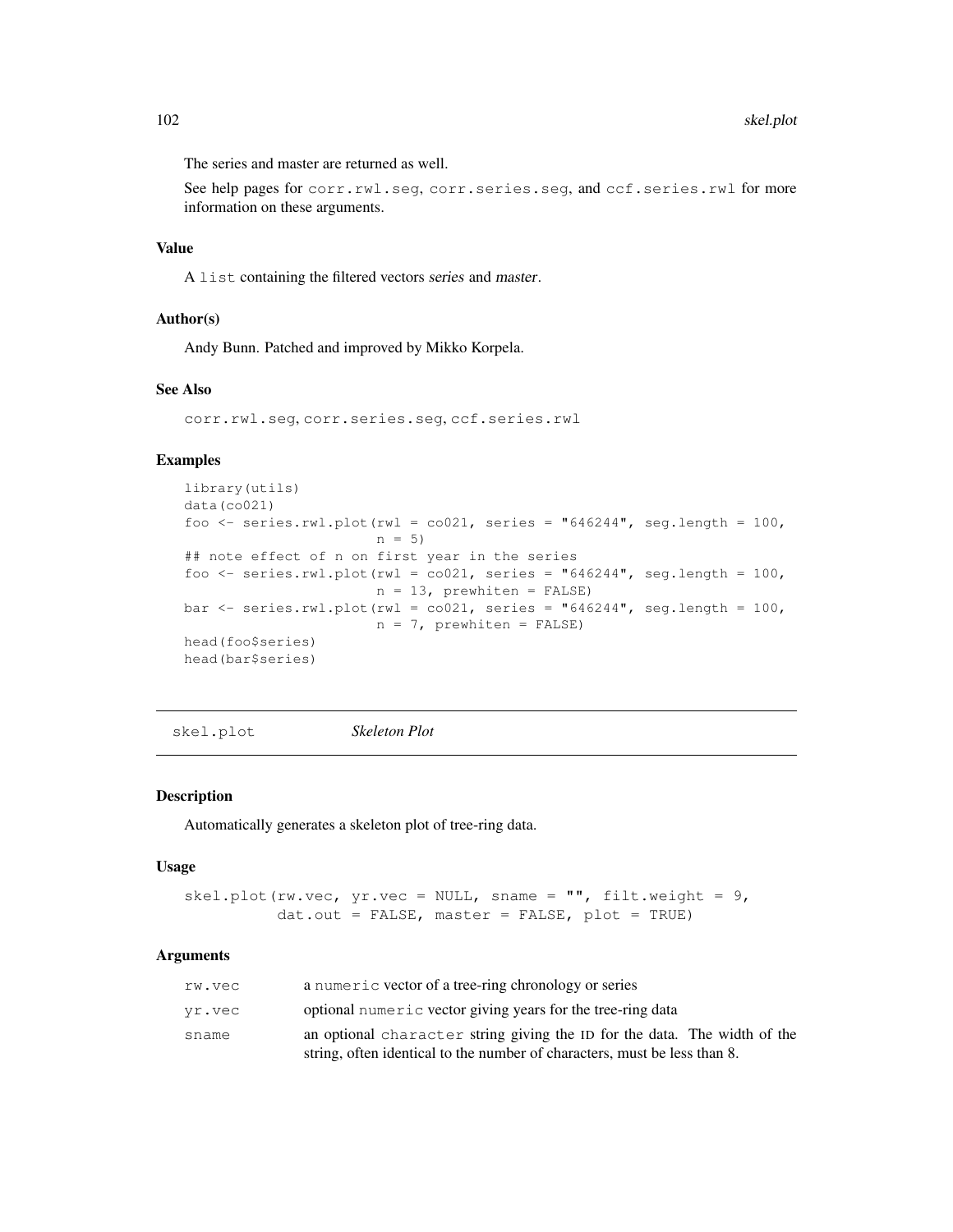## skel.plot 103

| filt.weight | filter length for the Hanning filter, defaults to 9                                                                                                                                                                    |
|-------------|------------------------------------------------------------------------------------------------------------------------------------------------------------------------------------------------------------------------|
| dat.out     | logical flag indicating whether to return a data. frame containing the data.                                                                                                                                           |
| master      | logical flag indicating whether to make the plot with the segments inverted<br>to ease pattern matching. If TRUE the segments will be plotted from the top<br>down and the labels on the x axes will be on the bottom. |
| plot        | logical flag indicating whether to make a plot.                                                                                                                                                                        |
|             |                                                                                                                                                                                                                        |

## Details

This makes a skeleton plot – a plot that gives the relative growth for year t relative to years  $t-1$ and t+1. Note that this plot is a standard plot in dendrochronology and typically made by hand for visually cross-dating series. This type of plot might be confusing to those not accustomed to visual cross-dating. See references for more information. The implementation is based on Meko's (2002) skeleton plotting approach.

The skeleton plot is made by calculating departures from high frequency growth for each year by comparing year t to the surrounding three years  $(t-1,t,t+1)$ . Low frequency variation is removed using a hanning filter. Relative growth is scaled from one to ten but only values greater than three are plotted. This function's primary effect is to create plot with absolute units that can be printed and compared to other plots. Here, anomalous growth is plotted on a 2mm grid and up to 120 years are plotted on a single row with a maximum of 7 rows (840 years). These plots are designed to be plotted on standard paper using an appropriate device, e.g., postscript with defaults or to pdf with plot width and height to accommodate a landscape plot, e.g., width = 10, height =  $7.5$ , paper = "USr". These plots are designed to be printable and cut into strips to align long series. Statistical cross-dating is possible if the data are output but more easily done using the functions xskel.plot and xskel.ccf.plot.

## Value

This function is invoked primarily for its side effect, which is to produce a plot. If dat.out is TRUE then a data. frame is returned with the years and height of the skeleton plot segments as columns.

#### Author(s)

Andy Bunn. Patched and improved by Mikko Korpela.

## References

Stokes, M. A. and Smiley, T. L. (1968) *An Introduction to Tree-Ring Dating*. The University of Arizona Press. ISBN-13: 978-0-8165-1680-3.

Sheppard, P. R. (2002) Crossdating Tree Rings Using Skeleton Plotting. http://www.ltrr. arizona.edu/skeletonplot/introcrossdate.htm.

Meko, D. (2002) Tree-Ring MATLAB Toolbox. http://www.mathworks.com/matlabcentral/.

# See Also

Devices, hanning, xskel.plot, xskel.ccf.plot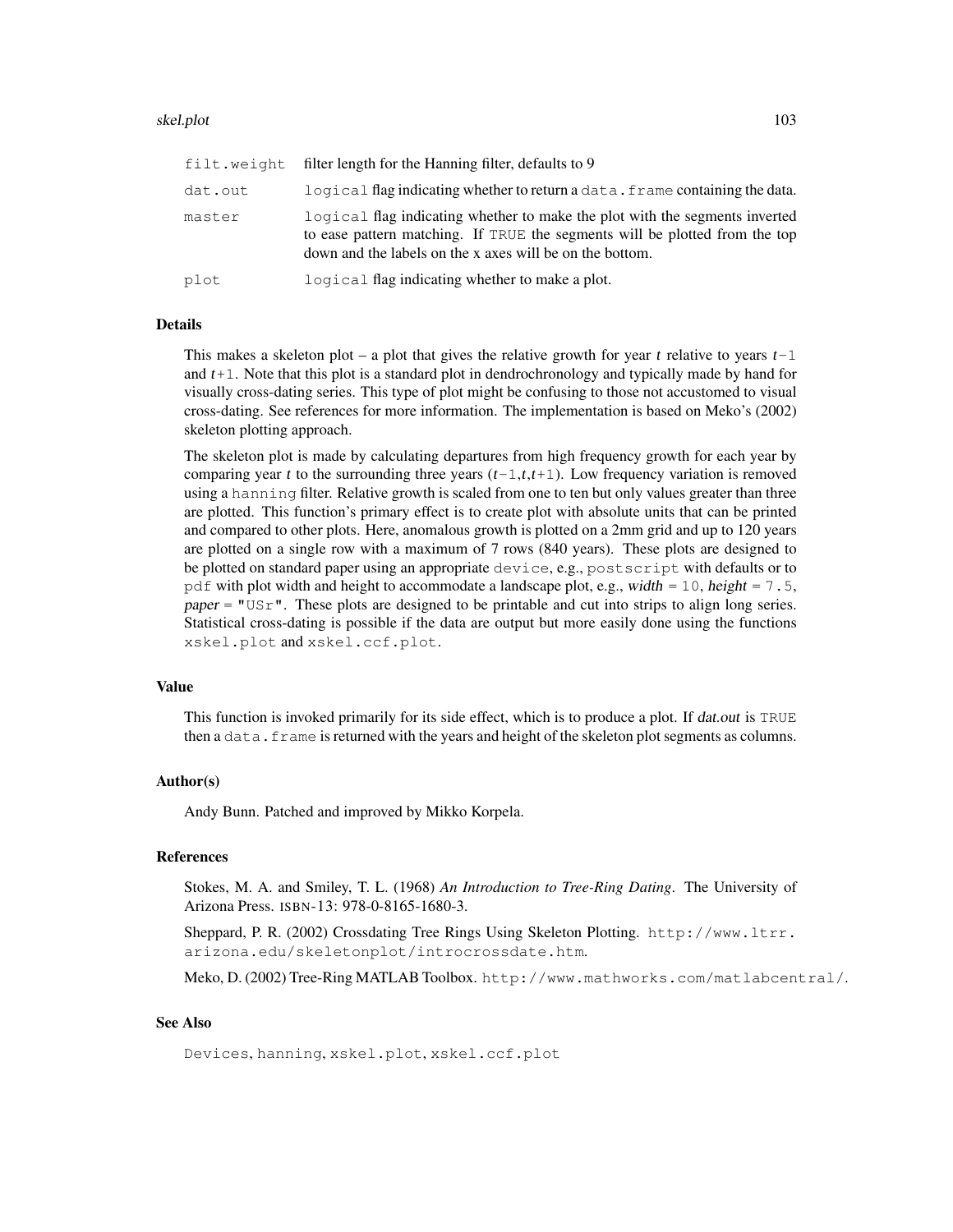## Examples

```
library(utils)
data(co021)
x \leftarrow \text{co021} [, 33]
x.yrs \leftarrow time (co021)x.name \leftarrow columnes(co021)[33]## On a raw ring width series - undated
skel.plot(x)
## On a raw ring width series - dated with names
skel.plot(x, yr.vec = x.yrs, sname = x.name, master = TRUE)
## Not run:
library(grDevices)
## Try cross-dating
y \leftarrow \text{co021}[, 11]y.yrs \leftarrow time(co021)y.name \leftarrow colnames(co021)[11]## send to postscript - 3 pages total
fname1 <- tempfile(fileext=".ps")
print(fname1) # tempfile used for PS output
postscript(fname1)
## "Master series" with correct calendar dates
skel.plot(x, yr.vec = x.yrs, sname = x.name, master = TRUE)
## Undated series, try to align with last plot
skel.plot(y)
## Here's the answer...
skel.plot(y, yr.vec = y.yrs, sname = y.name)
dev.off()
unlink(fname1) # remove the PS file
## alternatively send to pdf
fname2 <- tempfile(fileext=".pdf")
print(fname2) # tempfile used for PDF output
pdf(fname2, width = 10, height = 7.5, paper = "USr")
skel.plot(x, yr.vec = x.yrs, sname = x.name, master = TRUE)
skel.plot(y)
skel.plot(y, yr.vec = y.yrs, sname = y.name)
dev.off()
unlink(fname2) # remove the PDF file
## End(Not run)
```
spag.plot *Spaghetti Plot*

## **Description**

Makes a spaghetti plot of tree-ring data.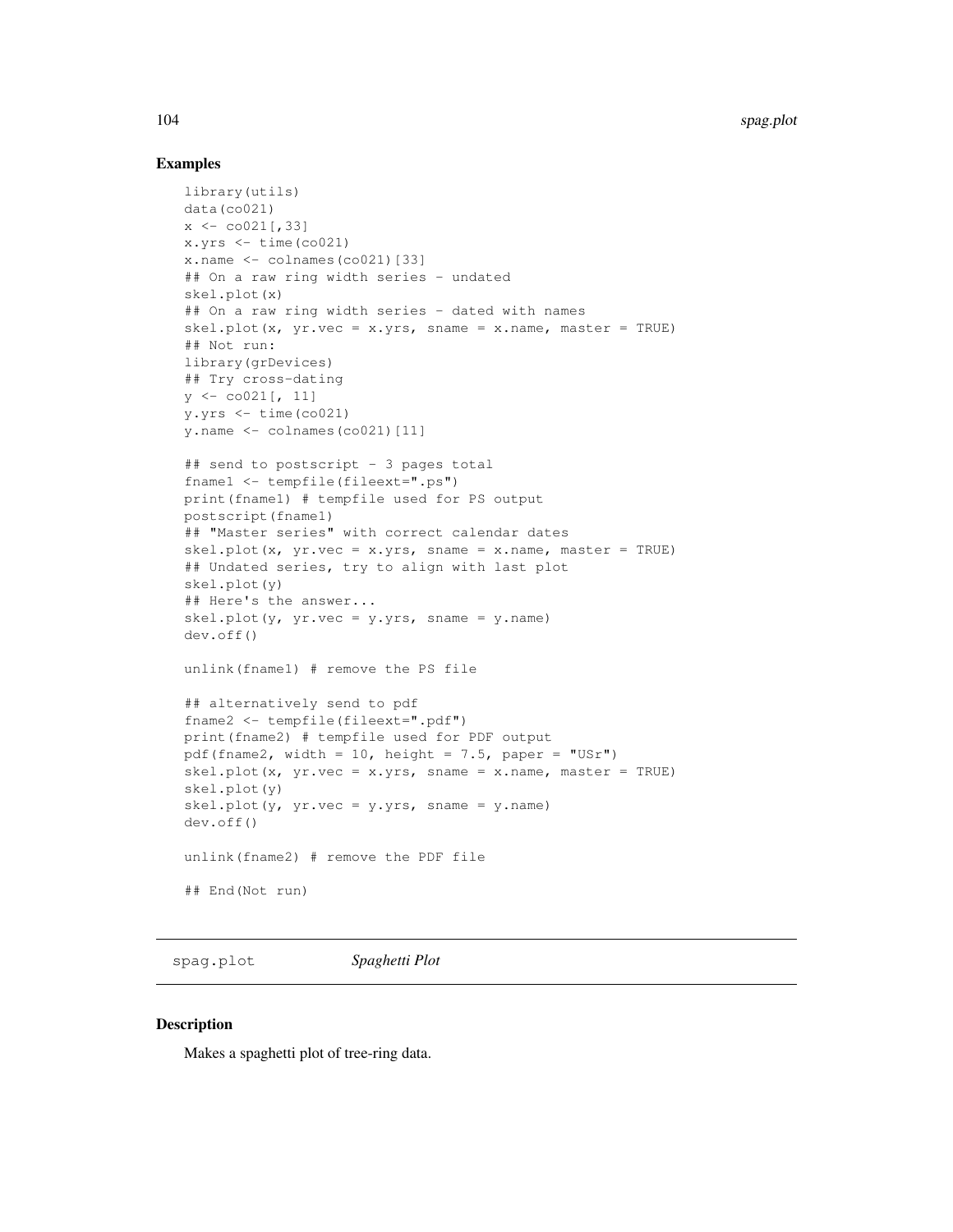#### spag.plot the state of the state of the state of the state of the state of the state of the state of the state of the state of the state of the state of the state of the state of the state of the state of the state of the

## Usage

```
spag.plot(rwl, zfac = 1, useRaster = FALSE, res = 150, ...)
```
## Arguments

| rwl       | a data. frame with series as columns and years as rows such as that produced<br>by read.rwl.                                                                                                                                 |
|-----------|------------------------------------------------------------------------------------------------------------------------------------------------------------------------------------------------------------------------------|
| zfac      | a multiplier for <i>rwl</i> to enhance clarity when plotting.                                                                                                                                                                |
| useRaster | A logical flag. If TRUE, the tree-ring series are drawn as a raster image.<br>Other parts of the plot are not affected. Other choices are NA (automatic) and<br>FALSE (use vector graphics, the default). See wavelet. plot. |
| res       | A numeric vector of length 1. The resolution (pixels per inch) of the tree-ring<br>series when a raster image is used.                                                                                                       |
| $\ddotsc$ | arguments to be passed to lines.                                                                                                                                                                                             |

## Details

This makes a simple plot of each series in a tree-ring data set. Each series is centered first by subtracting the column mean using scale. The plot can be grossly tuned with zfac which is a multiplier to rwl before plotting and centering.

## Value

None. This function is invoked for its side effect, which is to produce a plot.

#### Author(s)

Andy Bunn. Patched and improved by Mikko Korpela.

## See Also

seg.plot

```
library(utils)
data(co021)
plot(co021,plot.type = "spag")
spag.plot(co021, zfac = 2)
```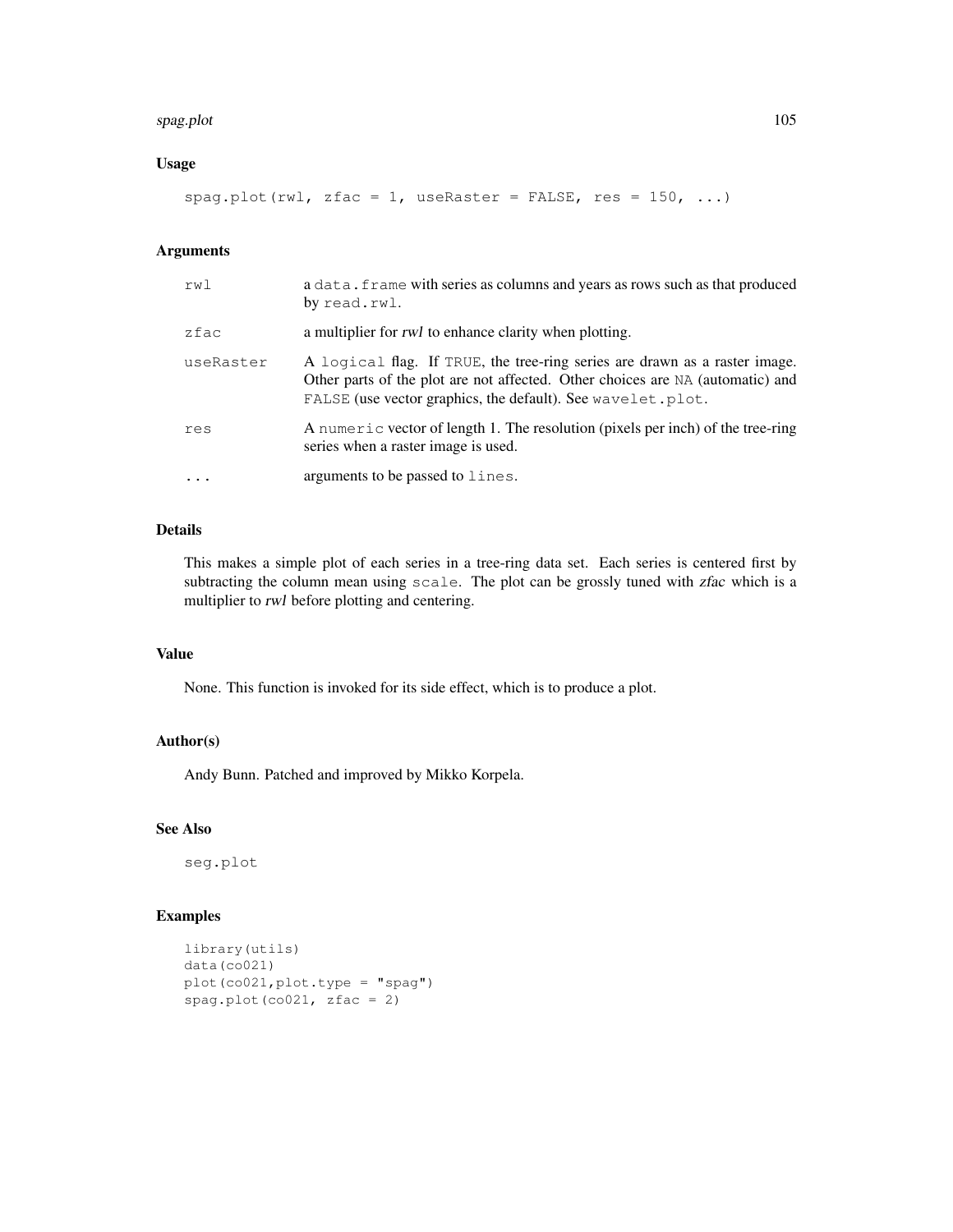Calculate subsample signal strength on a  $data$ . frame of (usually) ring-width indices.

## Usage

sss(rwi, ids = NULL)

## **Arguments**

| rwi | a data. frame with detrended and standardized ring width indices as columns<br>and years as rows such as that produced by det rend.                                                                                                                    |
|-----|--------------------------------------------------------------------------------------------------------------------------------------------------------------------------------------------------------------------------------------------------------|
| ids | an optional data. frame with column one named "tree" giving a numeric<br>ID for each tree and column two named "core" giving a numeric ID for each<br>core. Defaults to one core per tree as<br>$data. frame(tree=1:ncol(rwi),core=rep(1,ncol(rwi))).$ |

## Details

This calculates subsample signal strength (sss) following equation 3.50 in Cook and Kairiukstis (1990) but using notation from Buras (2017) because writing the prime unicode symbol seems too difficult. The function calls  $rwi$ . stats and passes it the arguments ids and prewhiten.

To make better use of variation in growth within and between series, an appropriate mask (parameter ids) should be provided that identifies each series with a tree as it is common for dendrochronologists to take more than one core per tree. The function read.ids is helpful for creating a mask based on the series ID.

Subsample signal strength is calculated as  $\frac{n[1+(N-1)\bar{r}]}{N[1+(n-1)\bar{r}]}$  where n and N are the number of cores or trees in the subsample and sample respectively and rbar is mean interseries correlation. If there is only one core per tree n is the sample depth in a given year (rowSums(!is.na(rwi))), N is the number of cores (n.cores as given by rwi.stats), and rbar is the mean interseries correlation between all series  $(r. b t$  as given by  $rwi$ . stats). If there are multiple cores per tree n is the number of trees present in a given year,  $N$  is the number of trees (n.trees as given by  $rwi$ . stats), and rbar is the effective mean interseries correlation ( $r$ . eff as given by rwi.stats).

Readers interested in the differences between subsample signal strength and the more commonly used (running) expressed population signal should look at Buras (2017) on the common misuse of the expressed population signal as well as Cook and Pederson (2011) for a more general approach to categorizing variability in tree-ring data.

#### Value

A numeric containing the subsample signal strength that is the same as number if rows ofrwi.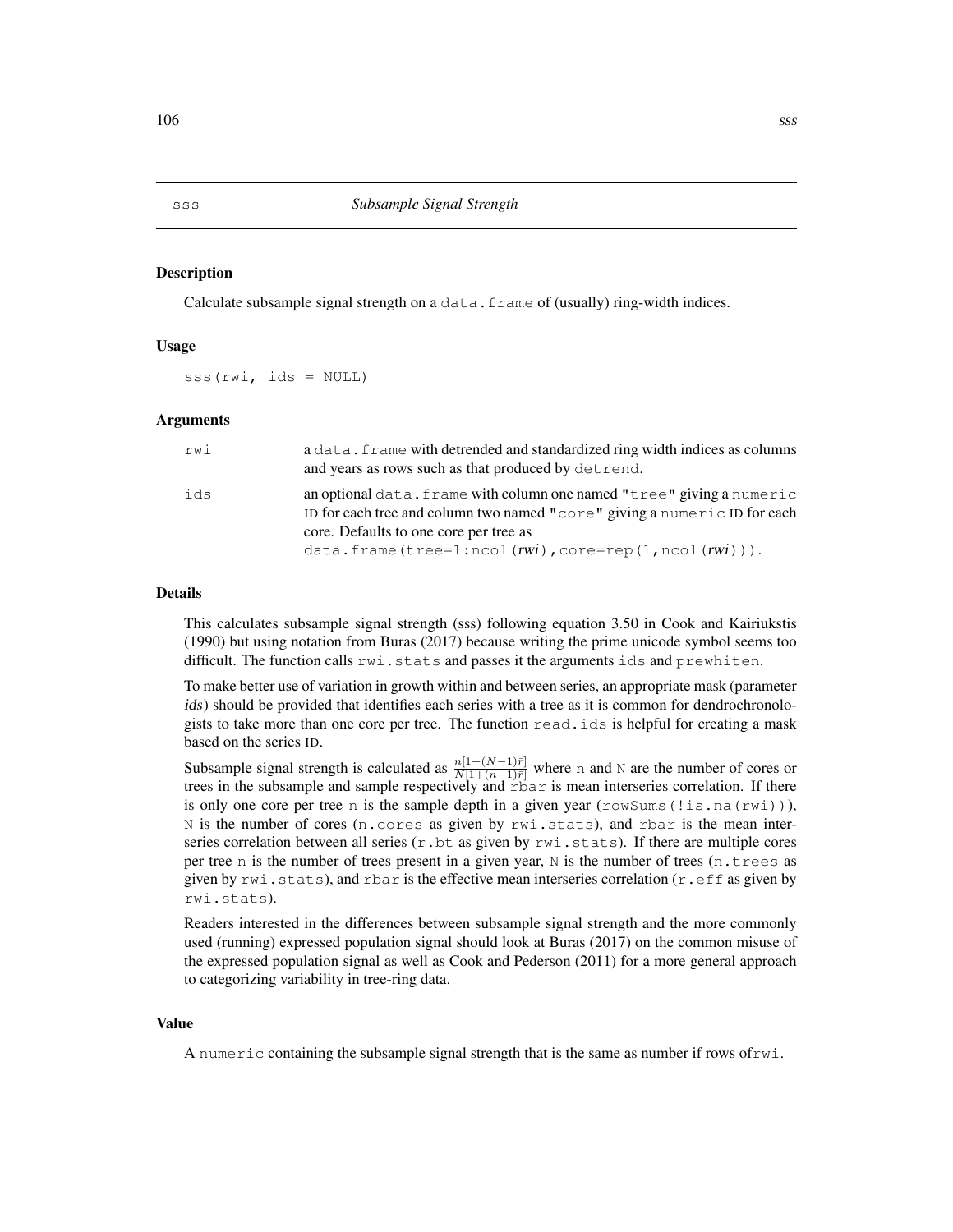#### Author(s)

Andy Bunn. Patched and improved by Mikko Korpela.

## References

Buras, A. (2017) A comment on the Expressed Population Signal. Dendrochronologia 44:130-132.

Cook, E. R. and Kairiukstis, L. A., editors (1990) *Methods of Dendrochronology: Applications in the Environmental Sciences*. Springer. ISBN-13: 978-0-7923-0586-6.

Cook, E. R. and Pederson, N. (2011) Uncertainty, Emergence, and Statistics in Dendrochronology. In Hughes, M. K., Swetnam, T. W., and Diaz, H. F., editors, *Dendroclimatology: Progress and Prospects*, pages 77–112. Springer. ISBN-13: 978-1-4020-4010-8.

## See Also

rwi.stats, read.ids

```
data(ca533)
ca533.rwi <- detrend(ca533,method="Spline")
# assuming 1 core / tree
ca533.sss <- sss(ca533.rwi)
ca533.ids <- autoread.ids(ca533)
# done properly with >=1 core / tree as per the ids
ca533.sss2 <- sss(ca533.rwi,ca533.ids)
yr < - time(ca533)
plot(yr,ca533.sss,type="l",ylim=c(0.4,1),
     col="darkblue",lwd=2,xlab="Year",ylab="SSS")
lines(yr,ca533.sss2,lty="dashed",
      col="darkgreen",lwd=2)
# Plot the chronology showing a potential cutoff year based on SSS
ca533.crn <- chron(ca533.rwi)
def.par <- par(no.readonly=TRUE)
par(mar = c(2, 2, 2, 2), mgp = c(1.1, 0.1, 0), tcl = 0.25, xaxs='i')
plot(yr, ca533.crn[, 1], type = "n", xlab = "Year",ylab = "RWI", axes=FALSE)
cutoff <- max(yr[ca533.sss2 < 0.85])
xx \leftarrow c(500, 500, cutoff, cutoff)yy \leftarrow c(-1, 3, 3, -1)polygon(xx, yy, col = "grey80")abline(h = 1, 1wd = 1.5)
lines(yr, ca533.crn[, 1], col = "grey50")
lines(yr, ffcsaps(ca533.crn[, 1], nyrs = 32), col = "red", lwd = 2)
axis(1); axis(2); axis(3);
par(new = TRUE)
## Add EPS
plot(yr, ca533.sss2, type = "l", xlab = "", ylab = "",
     axes = FALSE, col = "blue")
```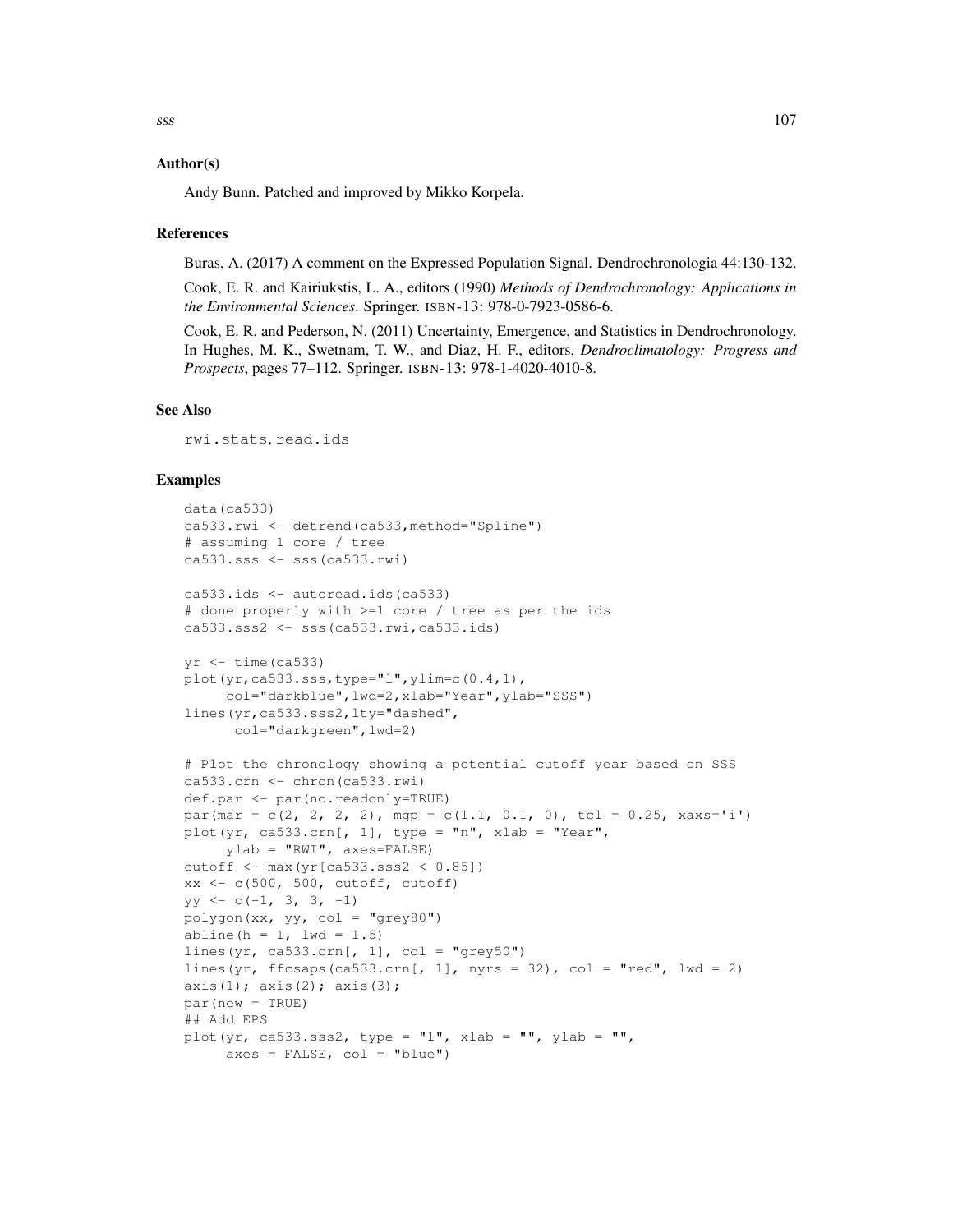```
abline(h=0.85,col="blue",lty="dashed")
axis(4, at = pretry(ca533.sss2))
mtext{text("SSS", side = 4, line = 1.1, lwd=1.5)}box()
par(def.par)
```
strip.rwl *Chronology Stripping by* EPS

## Description

EPS-based chronology stripping after Fowler & Boswijk 2003.

#### Usage

```
strip.rwl(rwl, ids = NULL, verbose = FALSE, comp.plot = FALSE,
          legacy.eps = FALSE)
```
## Arguments

| rw1        | a data. frame of raw tree-ring widths series, such as that produced by read.rwl<br>or read.fh                                                                                                                                                                                 |
|------------|-------------------------------------------------------------------------------------------------------------------------------------------------------------------------------------------------------------------------------------------------------------------------------|
| ids        | an optional data. frame with column one named "tree" giving a numeric<br>ID for each tree and column two named "core" giving a numeric ID for each<br>core. This is passed on to rwi.stats. See its manual for the meaning of the<br>default value NULL and more information. |
| verbose    | logical flag, indicating if the EPS calculated at each step and other details<br>should be printed on the console during the chronology stripping process                                                                                                                     |
| comp.plot  | logical flag, indicating if a diagnostic plot with year-wise stripped and un-<br>stripped EPS should be drawn (see details below)                                                                                                                                             |
| legacy.eps | logical flag, indicating if the EPS will be calculated with rwi.stats (FALSE,<br>the default) or rwi.stats.legacy (TRUE)                                                                                                                                                      |

# Details

The EPS-based chronology stripping is implemented after Fowler & Boswijk 2003: First, all series are standardized using a double detrending procedure with splines and frequency cutoffs of 50% at 20 and 200 years. Then, EPS is calculated for the chronology including all (remaining) series. In each iteration, the algorithm calculates leave-one-out EPS values, and the series whose removal increases overall EPS the most is discarded. This is repeated until no further increase in EPS is gained by discarding a single series. The procedure is then repeated in the opposite direction, i.e., the reinsertion of each previously removed series into the data.frame is considered. In each iteration, the series (if any) whose reinsertion increases EPS the most is reinserted. As a last step, EPS is calculated for each year of the stripped and original chronology including all series. If comp.plot is set to TRUE, a diagnostic plot is shown for the year-wise comparison.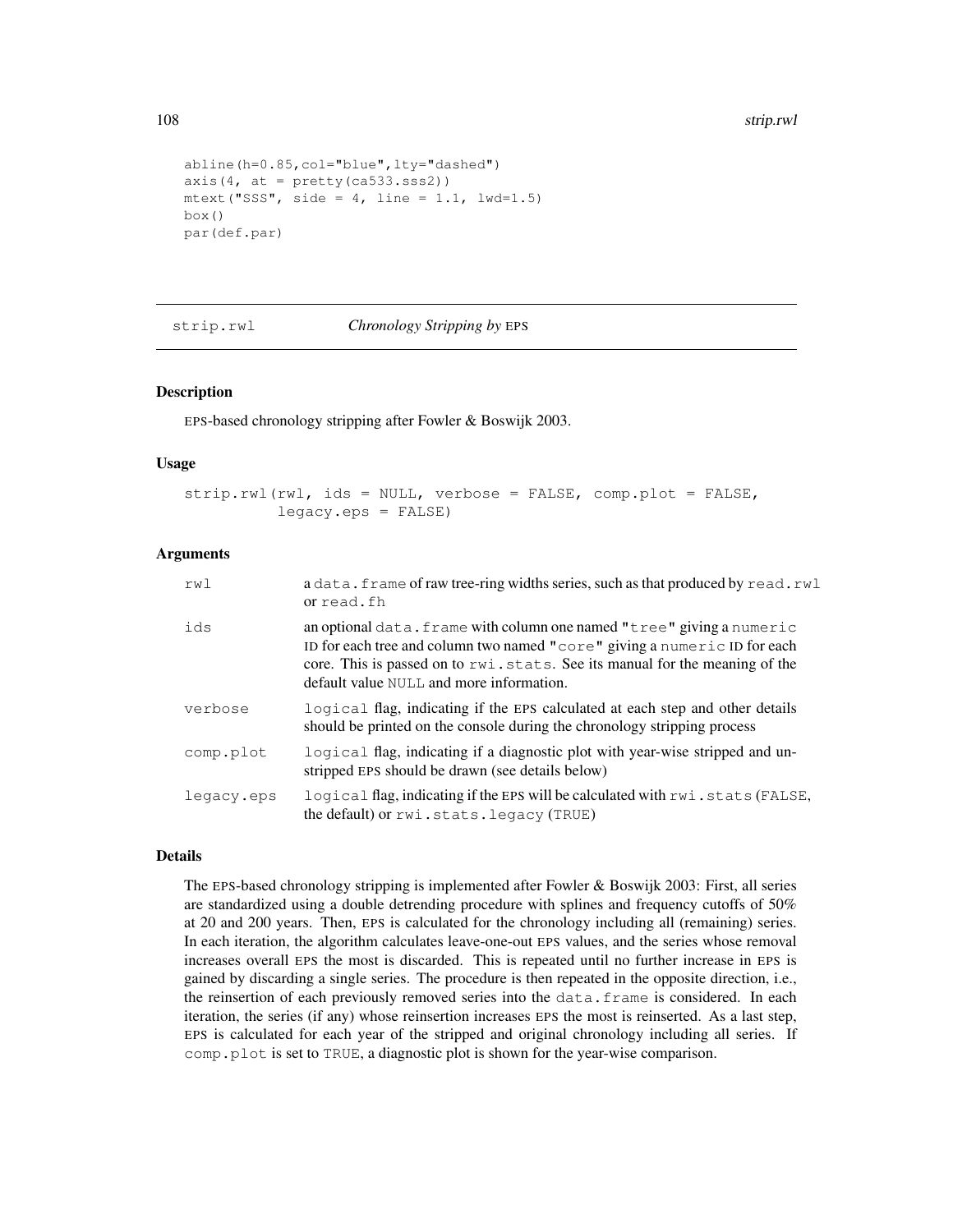#### tbrm the contract of the contract of the contract of the contract of the contract of the contract of the contract of the contract of the contract of the contract of the contract of the contract of the contract of the contr

When verbose output is chosen, the EPS values for all leave-one-out (or back-in) chronologies are reported. If discarding or re-inserting a single series leads to an improvement in EPS, this series is marked with an asterisk.

# Value

The functions returns a data.frame of raw tree-ring widths, where series that do not contribute to an overall improvement in EPS are left out.

# Author(s)

Christian Zang. Patched and improved by Mikko Korpela.

# References

Fowler, A. and Boswijk, G. (2003) Chronology stripping as a tool for enhancing the statistical quality of tree-ring chronologies. *Tree-Ring Research*, 59(2), 53–62.

# See Also

rwi.stats

# Examples

```
library(utils)
data(anos1)
anos1.ids \leftarrow read.ids(anos1, stc = c(4, 3, 1))
srwl <- strip.rwl(anos1, ids = anos1.ids, verbose = TRUE)
tail(srwl)
```
tbrm *Calculate Tukey's Biweight Robust Mean*

# Description

This calculates a robust average that is unaffected by outliers.

## Usage

tbrm $(x, C = 9)$ 

# Arguments

| a numeric vector                                                                                                  |
|-------------------------------------------------------------------------------------------------------------------|
| a constant. C is preassigned a value of 9 according to the Cook reference below<br>but other values are possible. |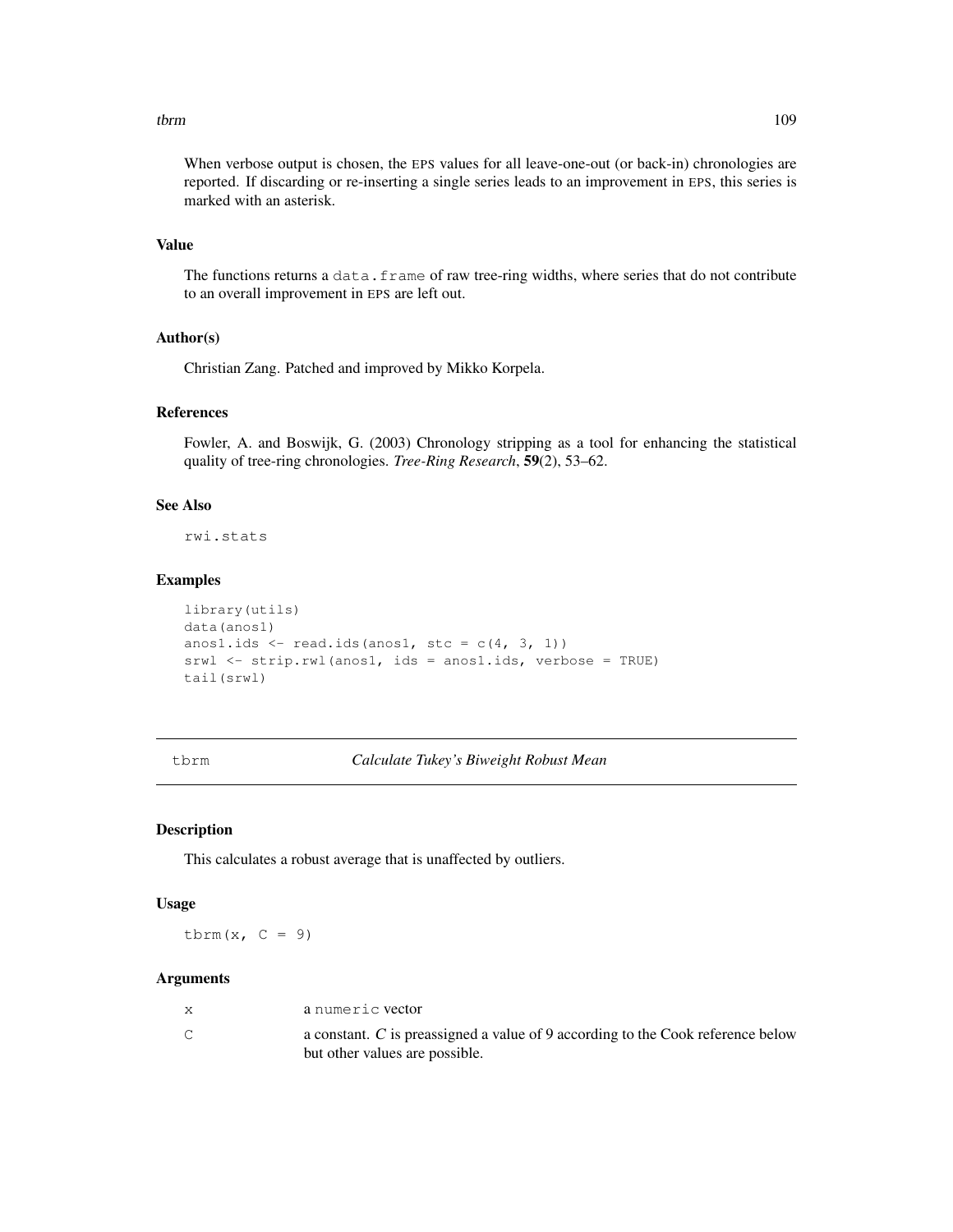# Details

This is a one step computation that follows the Affy whitepaper below, see page 22. This function is called by chron to calculate a robust mean. C determines the point at which outliers are given a weight of 0 and therefore do not contribute to the calculation of the mean.  $C = 9$  sets values roughly  $+/-6$  standard deviations to 0.  $C = 6$  is also used in tree-ring chronology development. Cook and Kairiukstis (1990) have further details.

An exact summation algorithm (Shewchuk 1997) is used. When some assumptions about the rounding of floating point numbers and conservative compiler optimizations hold, summation error is completely avoided. Whether the assumptions hold depends on the platform, i.e. compiler and CPU.

## Value

A numeric mean.

#### Author(s)

Mikko Korpela

# References

Statistical Algorithms Description Document, 2002, Affymetrix.

Cook, E. R. and Kairiukstis, L. A., editors (1990) *Methods of Dendrochronology: Applications in the Environmental Sciences.* Springer. ISBN-13: 978-0-7923-0586-6.

Mosteller, F. and Tukey, J. W. (1977) *Data Analysis and Regression: a second course in statistics*. Addison-Wesley. ISBN-13: 978-0-201-04854-4.

Shewchuk, J. R. (1997) Adaptive precision floating-point arithmetic and fast robust geometric predicates. *Discrete and Computational Geometry*, 18(3), 305–363.

## See Also

chron

```
library(stats)
library(utils)
foo <- rnorm(100)
tbrm(foo)
mean(foo)
## Compare
data(co021)
co021.rwi <- detrend(co021, method = "ModNegExp")
crn1 <- apply(co021.rwi, 1, tbrm)
crn2 <- chron(co021.rwi)
cor(crn1, crn2[, 1])
```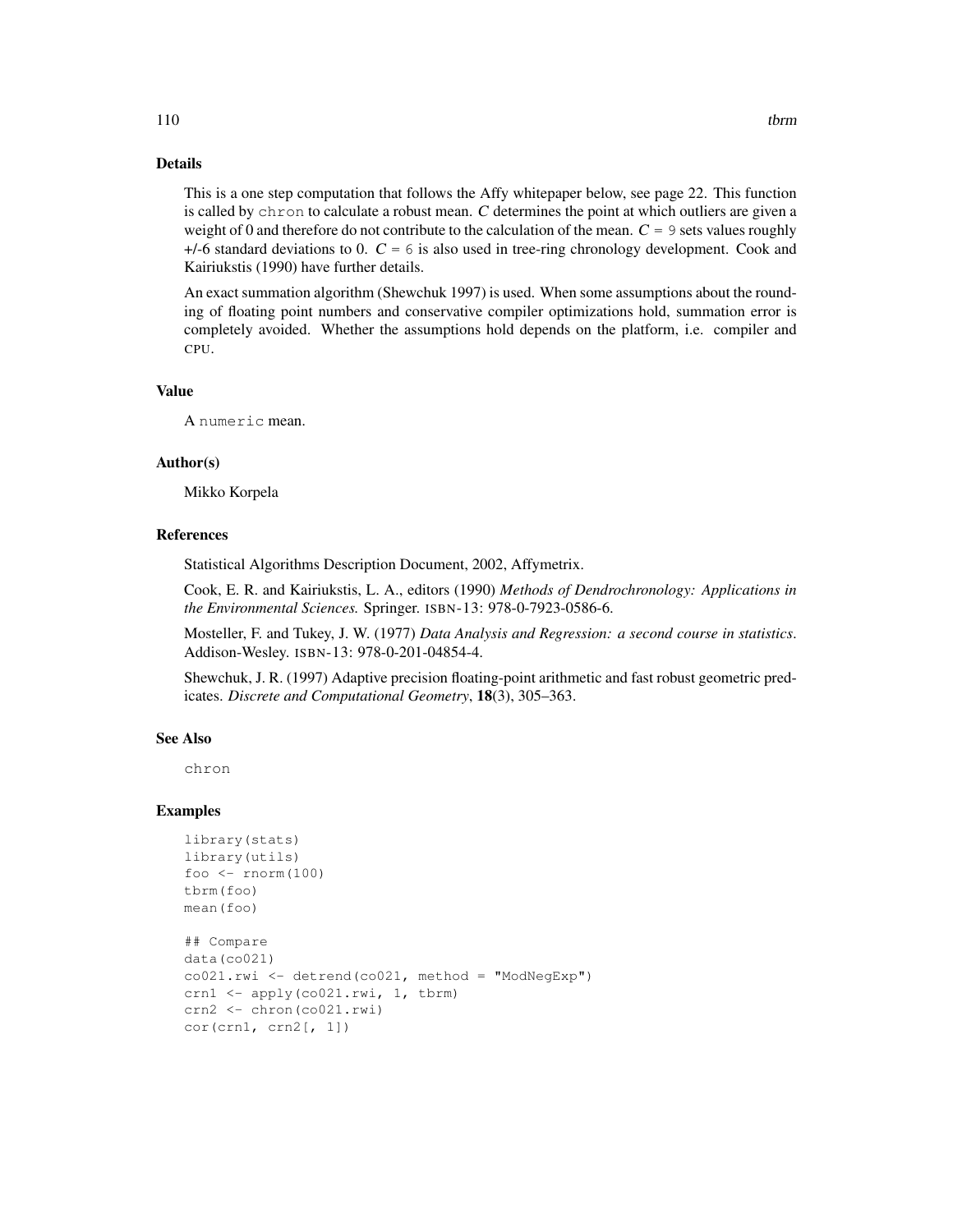# Description

Returns the time values for rwl and crn objects.

# Usage

```
## S3 method for class 'rwl'
time(x, \ldots)## S3 method for class 'crn'
time(x, \ldots)
```
# Arguments

| X        | An object of class "rwl" or an aboject of class "crn". |
|----------|--------------------------------------------------------|
| $\cdots$ | Not used.                                              |

# Value

A numeric vector of time (typically in years) for the object. This is done via as.numeric(rownames(x)) but has been asked for by users so many times that it is being included as a function.

# Author(s)

Andy Bunn

# See Also

read.rwl read.crn

```
library(utils)
data(co021)
co021.yrs <- time(co021)
```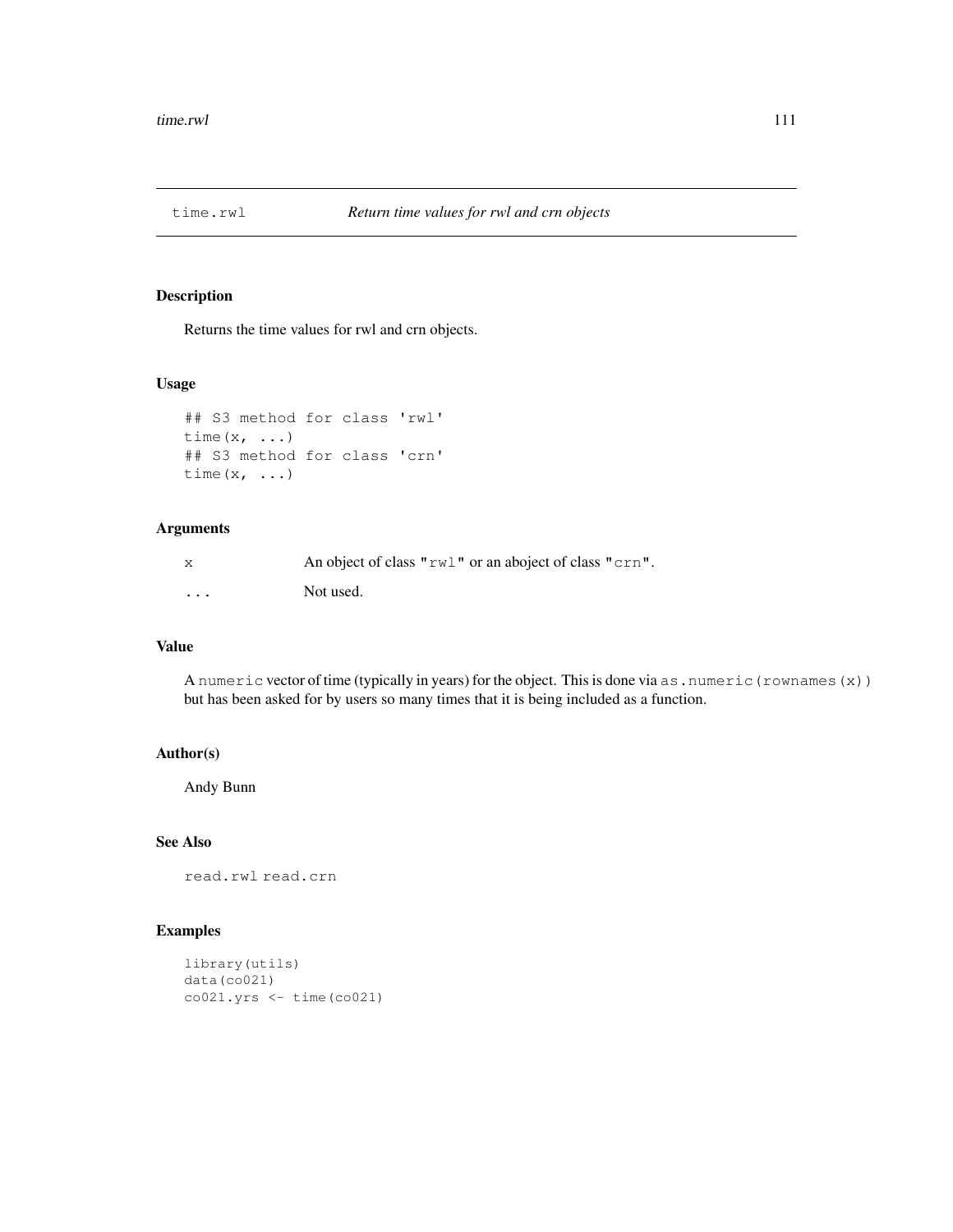## Description

This function calculates the mean value for each tree in a rwl or rwi object.

## Usage

treeMean(rwl, ids, na.rm=FALSE)

## Arguments

| rwl   | a data. frame of ring widths with rownames (rwl) containing years and<br>colnames (rwl) containing each series ID such as produced by read.rwl |
|-------|------------------------------------------------------------------------------------------------------------------------------------------------|
| ids   | a data. frame with column one named "tree" giving a numeric ID for<br>each tree and column two named "core" giving a numeric ID for each core. |
| na.rm | logical passed to rowMeans. Should missing values be removed?                                                                                  |

# Details

This function averages together multiple cores to give a mean value of growth. It is very common in dendrochronology to take more than one core per tree. In those cases it is occassionally desirable to have an average of the cores. This function merely loops through the  $rwl$  object and calculates the rowMeans for each tree. If na.rm=TRUE trees with >1 sample will be averaged only over the period where the samples overlap. If FALSE the output can vary in the number of samples. See examples.

# Value

An object of class  $\circ$  ("rwl", "data.frame") with the mean annual value for each tree.

## Author(s)

Andy Bunn. Patched and improved by Mikko Korpela.

## See Also

read.rwl, read.ids

```
data(gp.rwl)
gp.ids \leftarrow read.ids(gp.rwl, stc = c(0, 2, 1))
gp.treeMean <- treeMean(gp.rwl, gp.ids)
gp.treeMean2 <- treeMean(gp.rwl, gp.ids, na.rm=TRUE)
```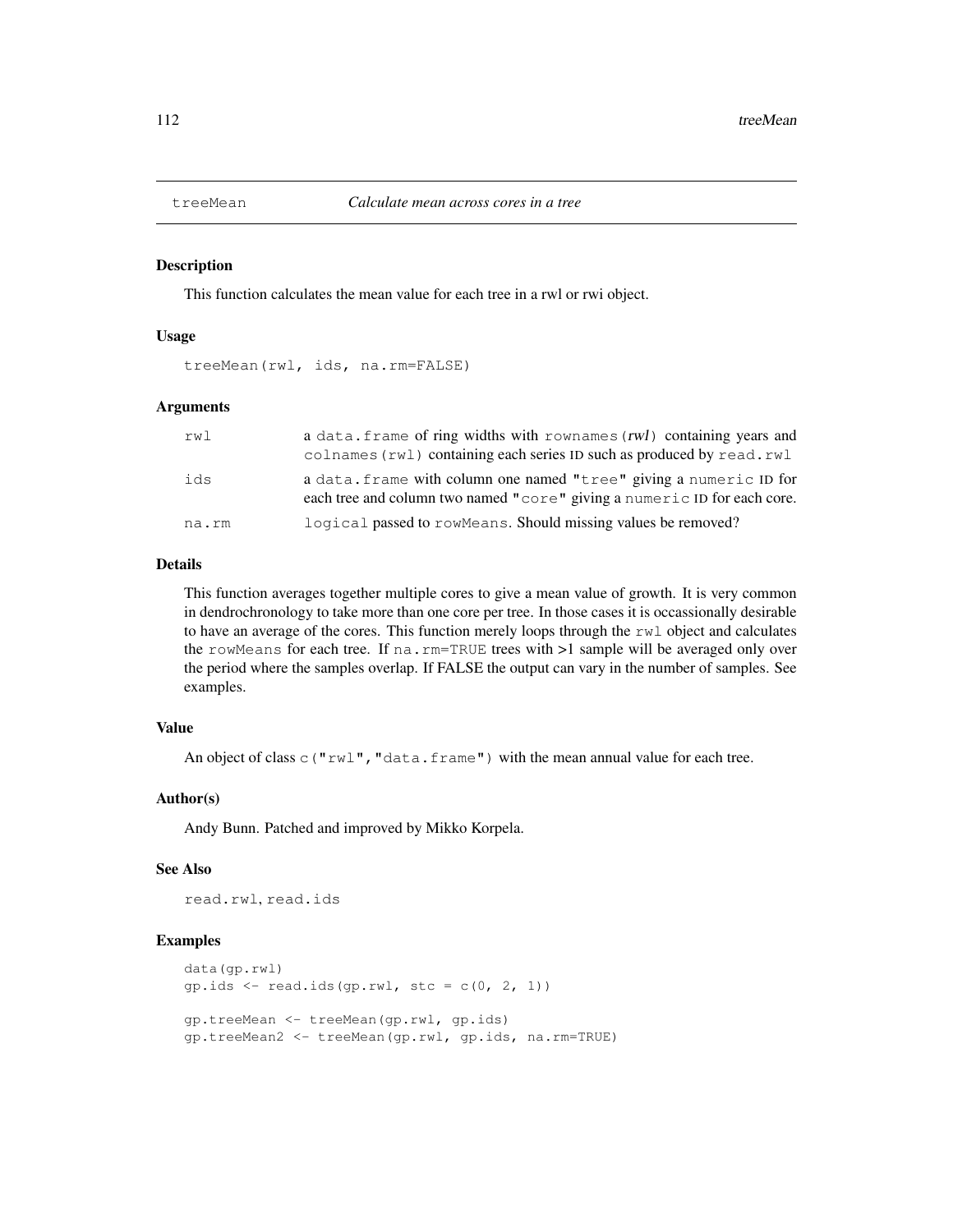# tridas.vocabulary 113

```
# look at an example of a single tree with different averaging periods
tree40 <- data.frame(gp.rwl[, c("40A","40B")],
                     gp.treeMean[, "40", drop=FALSE],
                     gp.treeMean2[, "40", drop=FALSE])
names(tree40) <- c("coreA", "coreB", "treeMean1", "treeMean2")
head(tree40,50)
data(ca533)
ca533.treeMean <- treeMean(ca533, autoread.ids(ca533))
# plot using S3method for class "rwl"
plot(ca533.treeMean,plot.type="spag")
```
tridas.vocabulary *Browse and Check Standard TRiDaS Vocabulary*

## Description

This function can be used to browse the TRiDaS vocabulary by category.

# Usage

```
tridas.vocabulary(category = c("dating type", "measuring method",
                      "shape", "location type", "variable", "unit",
                      "remark", "dating suffix", "presence / absence",
                      "complex presence / absence", "certainty"),
                  idx = NA, term = NA, match.exact = FALSE)
```
# Arguments

| category    | Vocabulary category as a character vector of length one. One of "dating"<br>type", "measuring method", "shape", "location type", "variable",<br>"unit", "remark", "dating suffix", "presence / absence", "complex<br>presence / absence", "certainty". Partial matches are allowed. |
|-------------|-------------------------------------------------------------------------------------------------------------------------------------------------------------------------------------------------------------------------------------------------------------------------------------|
| idx         | A numeric vector. Index to the character vector containing the vocabulary<br>of the given category.                                                                                                                                                                                 |
| term        | A character vector. One or more (partial) terms to look for in the given<br>category.                                                                                                                                                                                               |
| match.exact | A logical value. If TRUE, partial matching of term is not used. Defaults to<br>FALSE.                                                                                                                                                                                               |

# Details

The Tree Ring Data Standard (TRiDaS) is described in Jansma et. al (2010). Information about the current version of the standard can be found from TRiDaS website<sup>5</sup>.

The function has four usage modes:

<sup>5</sup>http://www.tridas.org/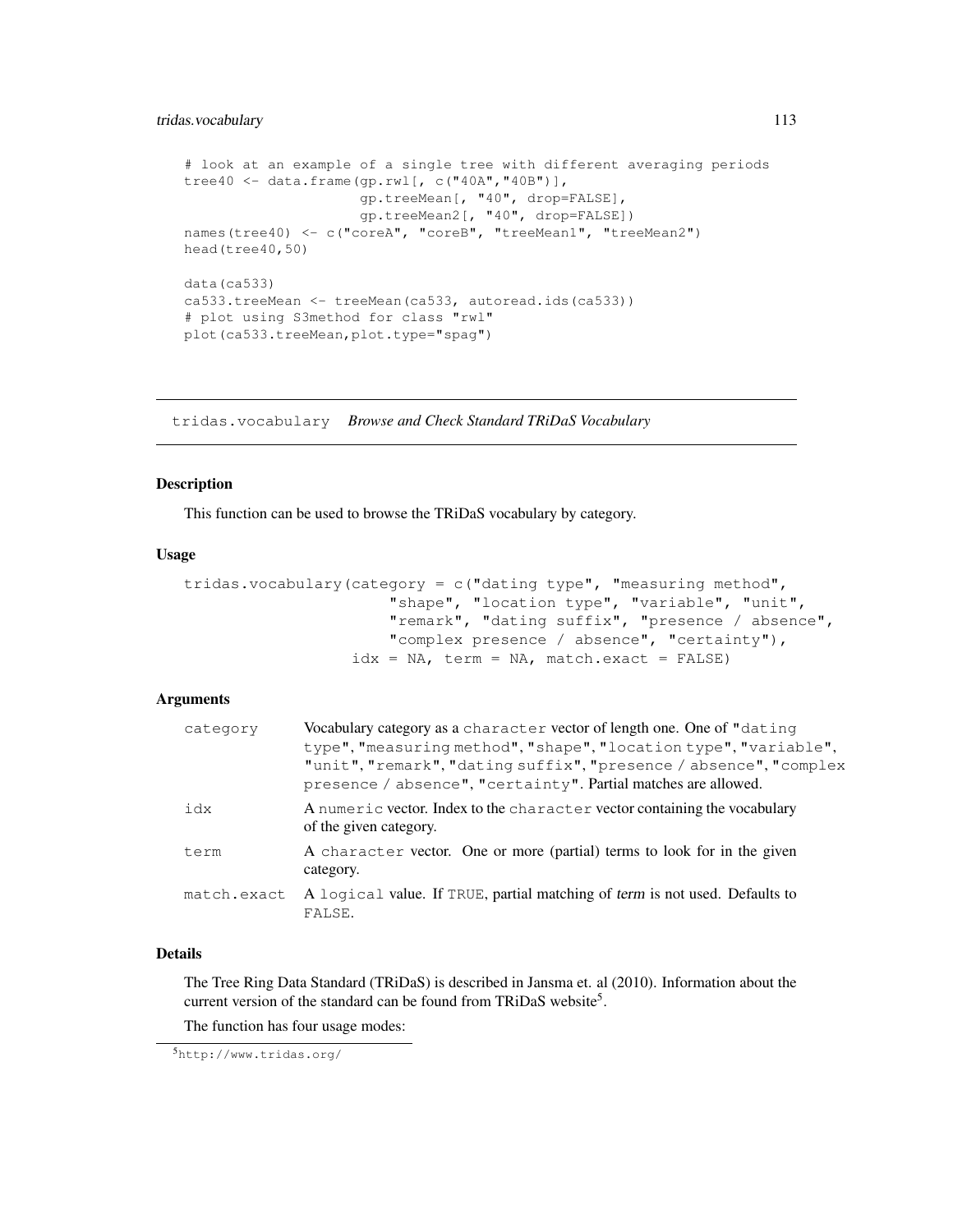- 1. When idx is given, returns item number idx in the given category. There may be several numbers in *idx*, in which case multiple items are returned.
- 2. When term contains one or more items and match.exact is TRUE, checks whether any of the terms is an exact match in the given category
- 3. When term contains one or more items and match.exact is FALSE, expands partial matches of the terms in the vocabulary of the given category
- 4. When only category is given, returns the complete vocabulary in the given category

# Value

| In mode 1 | A character vector, same length as in <i>idx</i> |
|-----------|--------------------------------------------------|
| In mode 2 | A logical value                                  |
| In mode 3 | A character vector, same length as in term       |
| In mode 4 | A character vector                               |

# Author(s)

Mikko Korpela

#### References

Jansma, E., Brewer, P. W., and Zandhuis, I. (2010) TRiDaS 1.1: The tree-ring data standard. *Dendrochronologia*, 28(2), 99–130.

TRiDaS – The Tree Ring Data Standard. http://www.tridas.org/.

## See Also

read.tridas, write.tridas

```
## Show all entries in category "measuring method"
tridas.vocabulary(category = "measuring")
## Show item number one in category "complex presence / absence"
tridas.vocabulary(category = "complex", idx = 1)
## Check whether "half section" exists in category "shape"
tridas.vocabulary(category = "shape", term = "half section",
                 match.exact = TRUE)
## Return unabbreviated matches to several queries in category "remark"
tridas.vocabulary(category = "remark",
                 term = c("trauma", "fire", "diffuse"))
```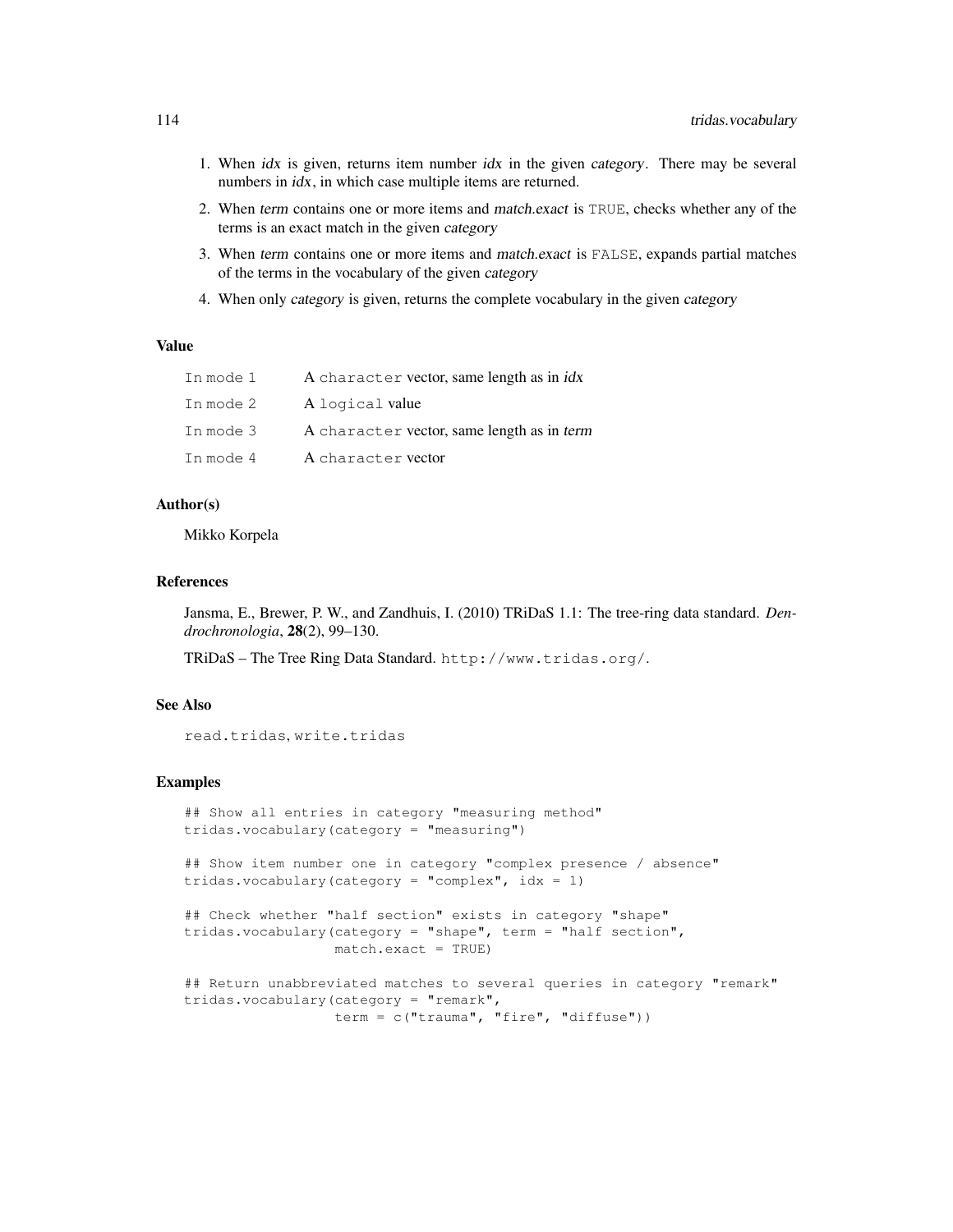## **Description**

Initializes and returns a generator of universally unique identifiers. Use the returned function repeatedly for creating one or more UUIDs, one per function call.

## Usage

```
uuid.gen(more.state = ''')
```
## Arguments

more.state A character string for altering the state of the generator

# Details

This function returns a function (closure) which generates UUIDs. The state of that anonymous function is set when uuid.gen is called. The state consists of the following:

- System and user information (Sys.info)
- R version (R, version)
- Platform information (.Platform)
- Working directory
- Process ID of the R session
- Time when uuid.gen was called (precision of seconds or finer)
- The text in parameter more.state

The Pseudo Random Number Generator of R (see .Random.seed) is used in the generation of UUIDs. No initialization of the PRNG is done. Tampering with the state of the R PRNG while using a given UUID generator causes a risk of non-unique identifiers. Particularly, setting the state of the PRNG to the same value before two calls to the UUID generator guarantees two identical identifiers. If two UUID generators have a different state, it is *not* a problem to have the PRNG going through or starting from the same state with both generators.

The user is responsible for selecting a PRNG with a reasonable number of randomness. Usually, this doesn't require any action. For example, any PRNG algorithm available in R works fine. However, the uniqueness of UUIDs can be destroyed by using a bad user-supplied PRNG.

The UUIDs produced by uuid.gen generators are Version 4 (random) with 122 random bits and  $6$ fixed bits. The UUID is presented as a character string of 32 hexadecimal digits and 4 hyphens:

'xxxxxxxx-xxxx-4xxx-yxxx-xxxxxxxxxxxx'

where x is any hexadecimal digit and y is one of "8", "9", "a", or "b". Each x and y in the example is an independent variables (for all practical purposes); subscripts are omitted for clarity. The UUID generator gets 32 hex digits from the MD5 message digest algorithm by feeding it a string consisting of the constant generator state and 5 (pseudo) random numbers. After that, the 6 bits are fixed and the hyphens are added to form the final UUID.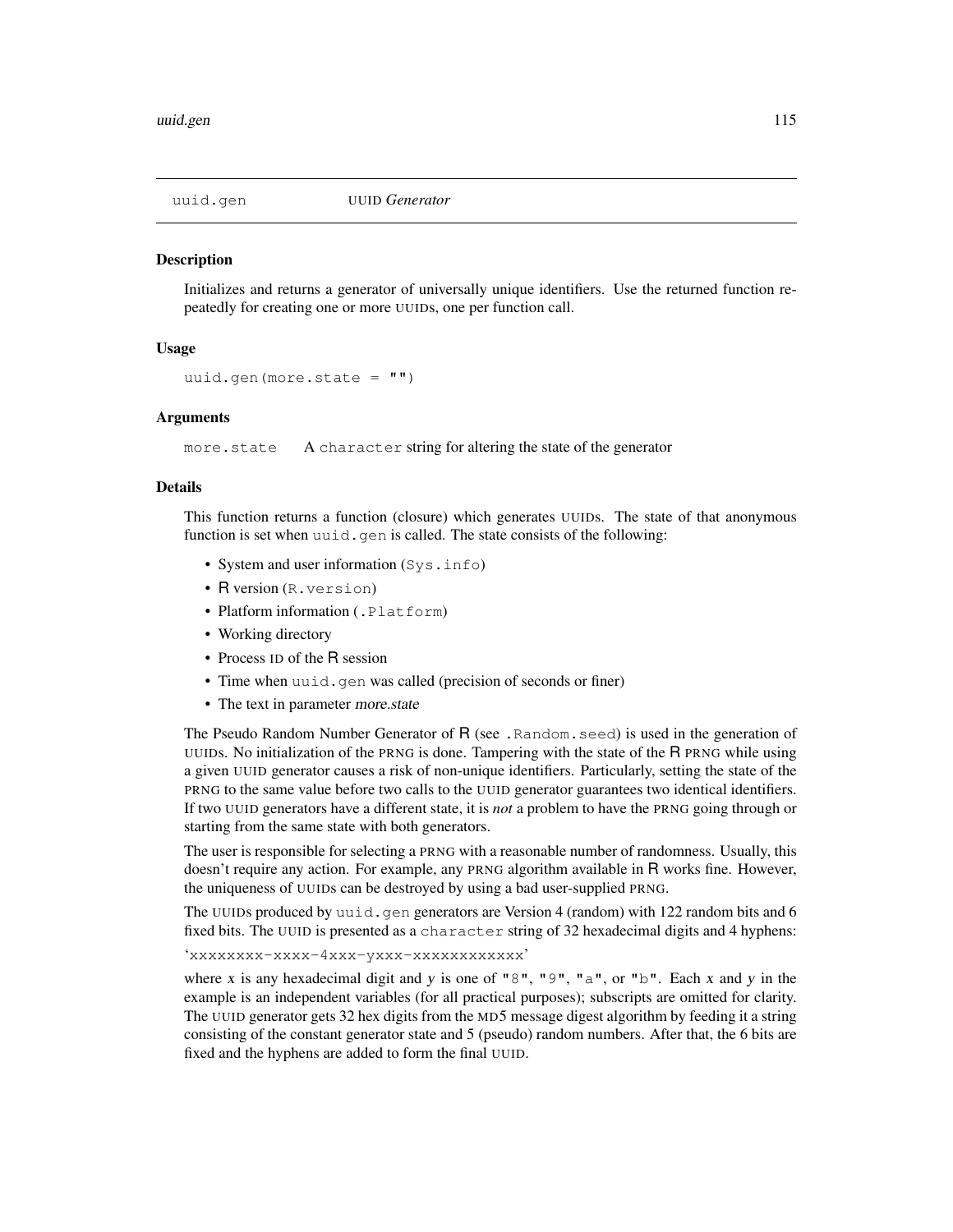#### 116 uuid.gen

## Value

A parameterless function which returns a single UUID (character string)

## Author(s)

Mikko Korpela

# References

Leach, P., Mealling, M., and Salz, R. (2005) A Universally Unique IDentifier (UUID) URN namespace. RFC 4122, RFC Editor. http://www.rfc-editor.org/rfc/rfc4122.txt.

# See Also

digest, Random

```
## Normal use
ug <- uuid.gen()
uuids <- character(100)
for(i in 1:100){
 uuids[i] <- ug()
}
length(unique(uuids)) == 100 # TRUE, UUIDs are unique with high probability
## Do NOT do the following unless you want non-unique IDs
rs <- .Random.seed
set.seed(0L)
id1 \leftarrow uq()set.seed(0L)
id2 < - ug()id1 != id2 # FALSE, The UUIDs are the same
.Random.seed <- rs
## Strange usage pattern, but will probably produce unique IDs
ug1 <- uuid.gen("1")
set.seed(0L)
id1 \leftarrow ug1()ug2 <- uuid.gen("2")
set.seed(0L)
id2 < - ug2()id1 != id2 # TRUE, The UUIDs are different with high probability
.Random.seed <- rs
```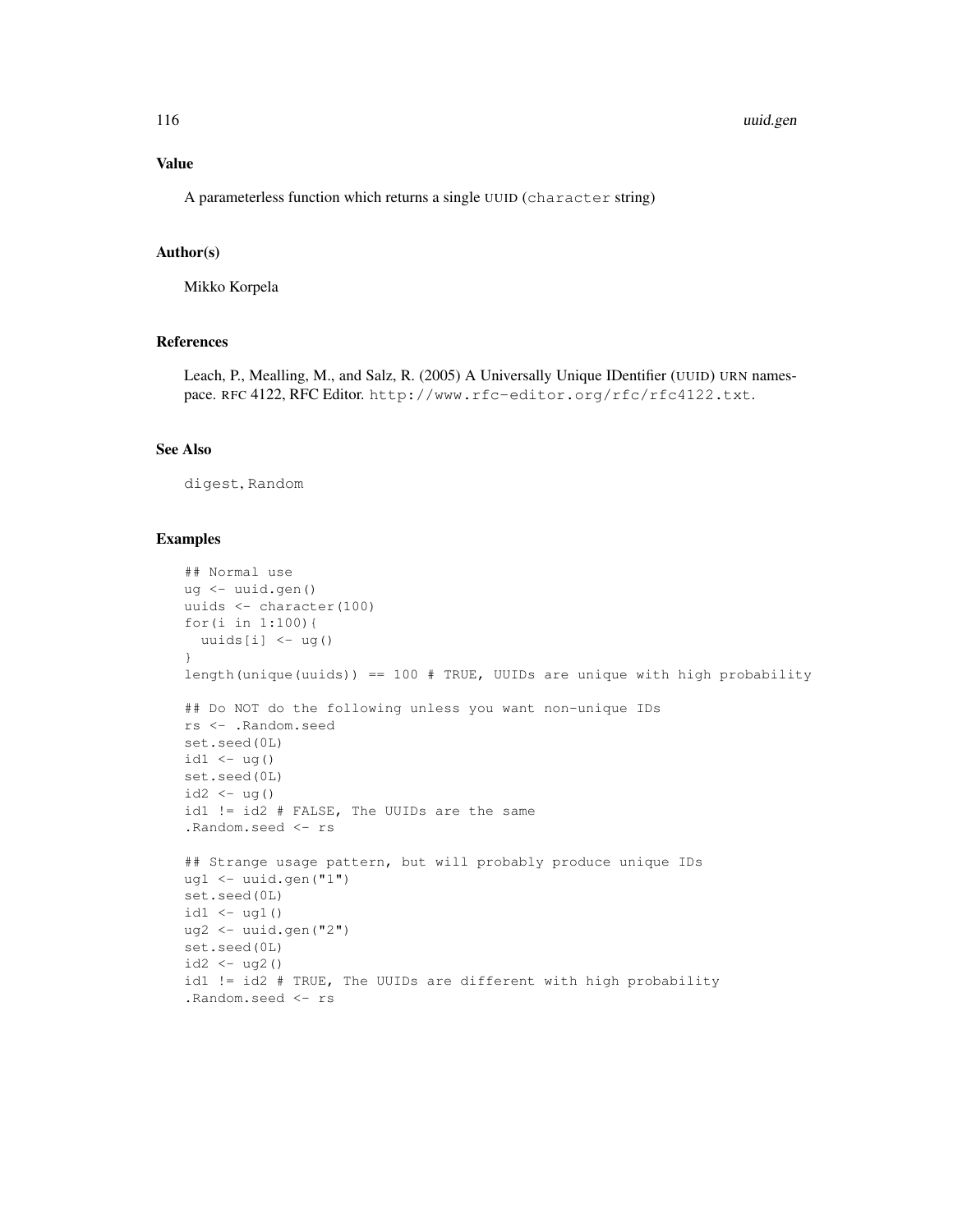## Description

This data set gives the raw ring widths for Pacific silver fir *Abies amabilis* at Hurricane Ridge in Washington, USA. There are 23 series. Data set was created using read.rwl and saved to an .rda file using save.

## Usage

```
data(wa082)
```
# Format

A data.frame containing 23 tree-ring series in columns and 286 years in rows.

## Source

International tree-ring data bank, Accessed on 06-March-2016 at ftp://ftp.ncdc.noaa. gov/pub/data/paleo/treering/measurements/northamerica/usa/wa082.rwl

## References

Schweingruber, F. (1983) Hurricane Ridge Data Set. IGBP PAGES/World Data Center for Paleoclimatology Data Contribution Series 1983-wa082.RWL. NOAA/NCDC Paleoclimatology Program, Boulder, Colorado, USA.

wavelet.plot *Plot a Continuous Wavelet Transform*

## Description

This function creates a filled.contour plot of a continuous wavelet transform as output from morlet.

#### Usage

```
wavelet.plot(wave.list,
             wavelet.levels = quantile(wave.list$Power,
                                       probs = (0:10)/10,
             add.coi = TRUE, add.size = TRUE,x.lab = qettext ("Time", domain = "R-dplR"),
             period.lab = gettext("Period", domain = "R-dplR"),
             crn.lab = gettext("RWI", domain = "R-dplR"),
             key.cols = rev(rainbow(length(wavelet.levels)-1)),
```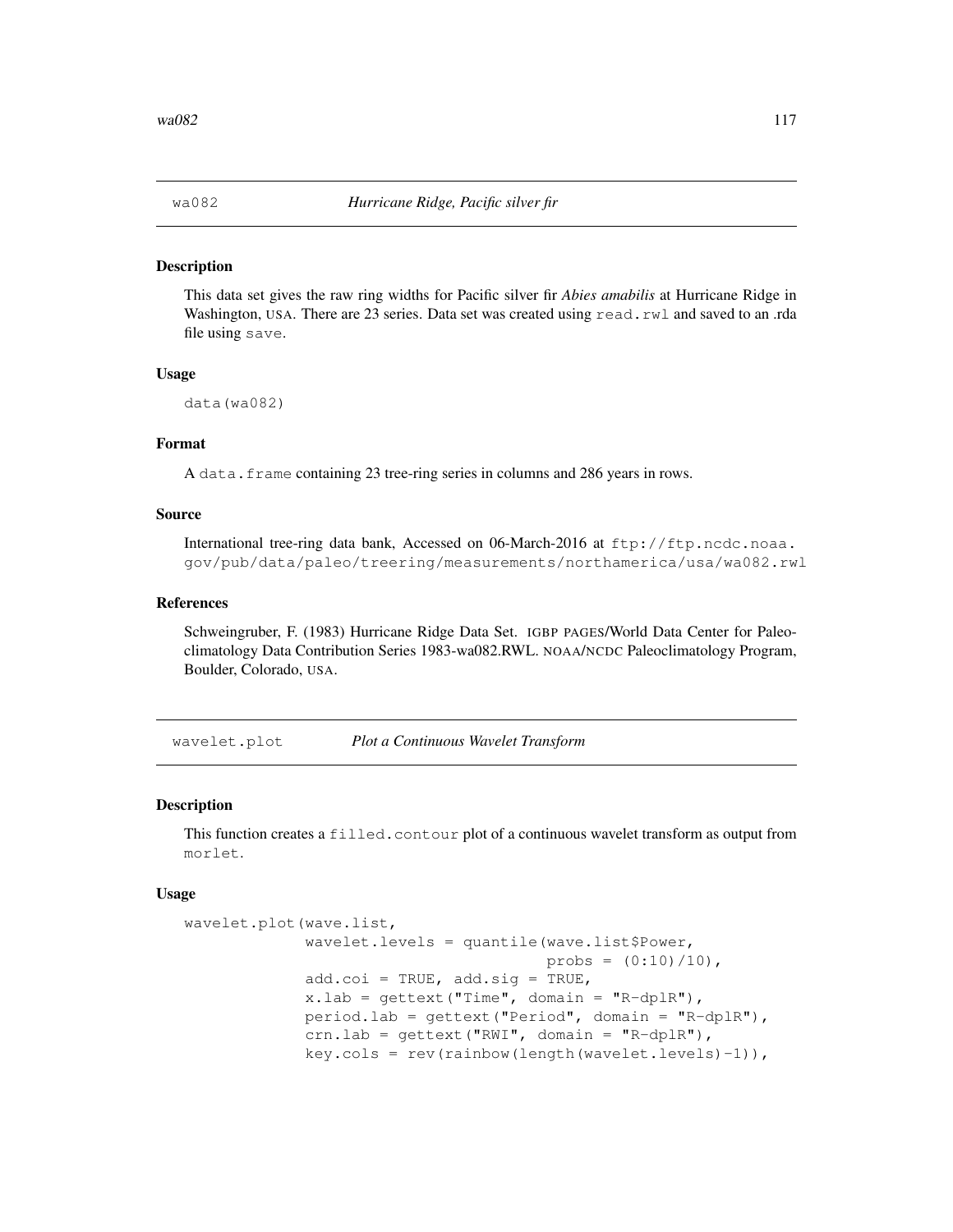```
key.lab = parse(text=paste0("\"",
                            gettext("Power",
                                    domain="R-dplR"),
                             "\wedge"^2"')),
add.spline = FALSE, f = 0.5, nyrs = NULL,
crn.col = "black", crn.lwd = 1,coi.col='black',
crn.ylim = range(wave.list$y) * c(0.95, 1.05),
side.by.side = FALSE,
useRaster = FALSE, res = 150, reverse.y = FALSE, ...)
```
# Arguments

| wave.list      | A list. Output from morlet.                                                                                                                                                                                                                                                                                                                                                                                                                                                                                                                                                                                     |  |
|----------------|-----------------------------------------------------------------------------------------------------------------------------------------------------------------------------------------------------------------------------------------------------------------------------------------------------------------------------------------------------------------------------------------------------------------------------------------------------------------------------------------------------------------------------------------------------------------------------------------------------------------|--|
| wavelet.levels |                                                                                                                                                                                                                                                                                                                                                                                                                                                                                                                                                                                                                 |  |
|                | A numeric vector. Values for levels of the filled contours for the wavelet plot.                                                                                                                                                                                                                                                                                                                                                                                                                                                                                                                                |  |
| add.coi        | A logical flag. Add cone of influence?                                                                                                                                                                                                                                                                                                                                                                                                                                                                                                                                                                          |  |
| add.sig        | A logical flag. Add contour lines for significance?                                                                                                                                                                                                                                                                                                                                                                                                                                                                                                                                                             |  |
| x.lab          | X-axis label.                                                                                                                                                                                                                                                                                                                                                                                                                                                                                                                                                                                                   |  |
| period.lab     | Y-axis label for the wavelet plot.                                                                                                                                                                                                                                                                                                                                                                                                                                                                                                                                                                              |  |
| crn.lab        | Y-axis label for the time-series plot.                                                                                                                                                                                                                                                                                                                                                                                                                                                                                                                                                                          |  |
| key.cols       | A vector of colors for the wavelets and the key.                                                                                                                                                                                                                                                                                                                                                                                                                                                                                                                                                                |  |
| key.lab        | Label for key.                                                                                                                                                                                                                                                                                                                                                                                                                                                                                                                                                                                                  |  |
| add.spline     | A logical flag. Add a spline to the time-series plot using ffcsaps?.                                                                                                                                                                                                                                                                                                                                                                                                                                                                                                                                            |  |
| nyrs           | A number giving the rigidity of the smoothing spline, defaults to 0.33 of series<br>length if nyrs is NULL.                                                                                                                                                                                                                                                                                                                                                                                                                                                                                                     |  |
| f              | A number between 0 and 1 giving the frequency response or wavelength cutoff<br>for the smoothing spline. Defaults to 0.5.                                                                                                                                                                                                                                                                                                                                                                                                                                                                                       |  |
| crn.col        | Line color for the time-series plot.                                                                                                                                                                                                                                                                                                                                                                                                                                                                                                                                                                            |  |
| crn.lwd        | Line width for the time-series plot.                                                                                                                                                                                                                                                                                                                                                                                                                                                                                                                                                                            |  |
| coi.col        | Color for the COI if add.coi is TRUE.                                                                                                                                                                                                                                                                                                                                                                                                                                                                                                                                                                           |  |
| crn.ylim       | Axis limits for the time-series plot.                                                                                                                                                                                                                                                                                                                                                                                                                                                                                                                                                                           |  |
|                | side.by.side A logical flag. Plots will be in one row if TRUE.                                                                                                                                                                                                                                                                                                                                                                                                                                                                                                                                                  |  |
| useRaster      | A logical flag. If TRUE, the filled contours are drawn as a raster image. Other<br>parts of the plot are not affected. useRaster=TRUE can be especially useful<br>when a pdf device is used: the size and complexity of the PDF file will probably<br>be greatly reduced. Setting this to TRUE has negative effects when used with a<br>bitmap device such as png. If NA, plotting of a raster image will be attempted<br>if and only if the name of the graphics device is "pdf" or "postscript".<br>The default is FALSE: draw directly to the graphics device without using an<br>intermediate raster image. |  |
| res            | A numeric vector of length 1. The resolution (pixels per inch) of the filled<br>contours when a raster image is used. See useRaster.                                                                                                                                                                                                                                                                                                                                                                                                                                                                            |  |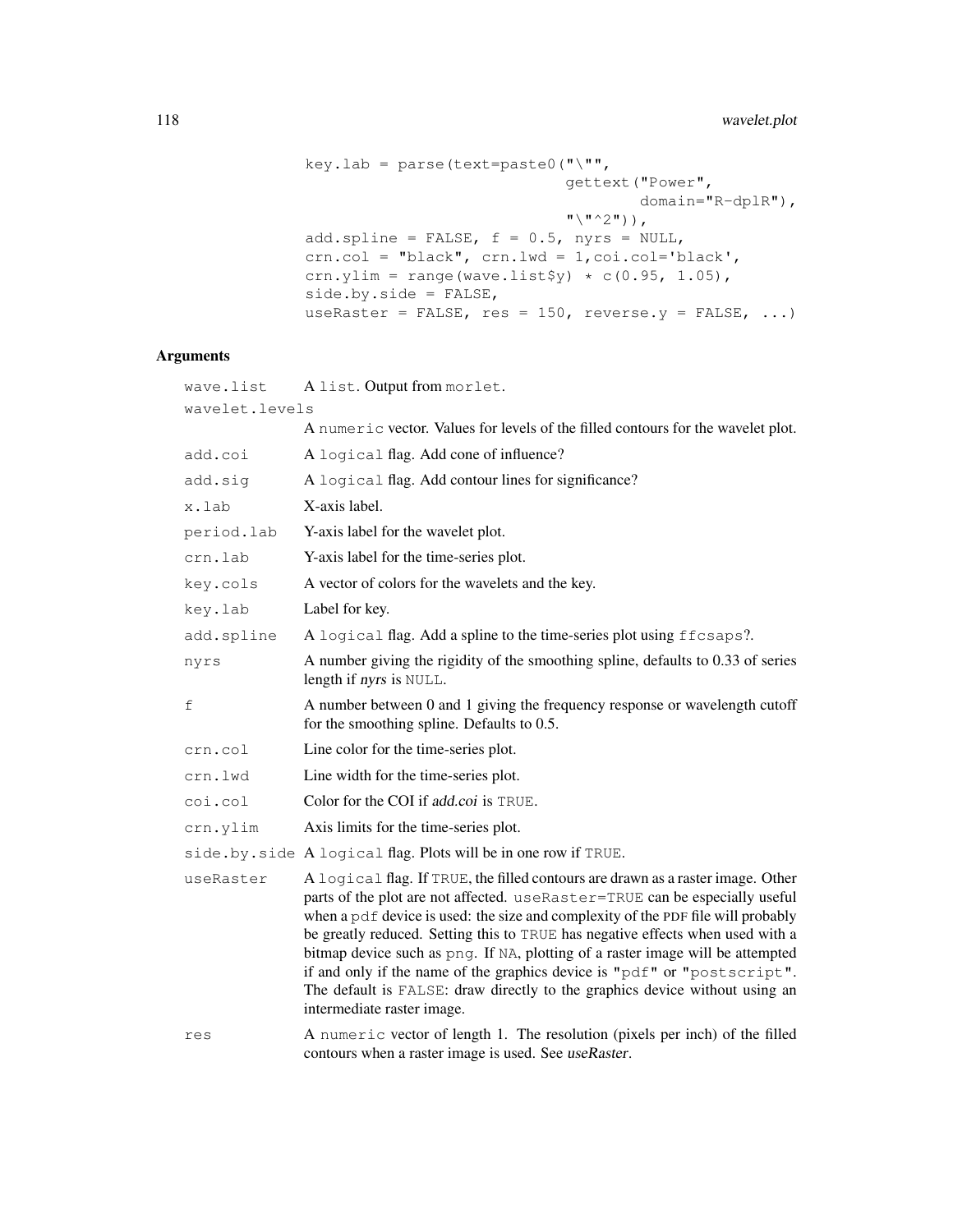## wavelet.plot 119

| reverse.v               | A logical flag. If TRUE, the Y-axis will be reversed, i.e. period increasing<br>towards the bottom. The default is FALSE. |
|-------------------------|---------------------------------------------------------------------------------------------------------------------------|
| $\cdot$ $\cdot$ $\cdot$ | Arguments passed to raster Plot. Only relevant when the filled contours are<br>drawn as a raster image. See useRaster.    |

# Details

This produces a plot of a continuous wavelet transform and plots the original time series. Contours are added for significance and a cone of influence polygon can be added as well. Anything within the cone of influence should not be interpreted.

The time series can be plotted with a smoothing spline as well.

# Value

None. This function is invoked for its side effect, which is to produce a plot.

# Note

The function morlet is a port of Torrence's IDL code, which can be accessed through the Internet Archive Wayback Machine<sup>6</sup>.

# Author(s)

Andy Bunn. Patched and improved by Mikko Korpela.

# References

Torrence, C. and Compo, G. P. (1998) A practical guide to wavelet analysis. *Bulletin of the American Meteorological Society*, 79(1), 61–78.

## See Also

morlet, ffcsaps

```
library(stats)
library(utils)
data(ca533)
ca533.rwi <- detrend(rwl = ca533, method = "ModNeqExp")
ca533.crn <- chron(ca533.rwi, prefix = "CAM", prewhiten = FALSE)
Years <- time(ca533.crn)
CAMstd <- ca533.crn[, 1]
out.wave <- morlet(y1 = CAMstd, x1 = Years, p2 = 9, dj = 0.1,
                   siglvl = 0.99wavelet.plot(out.wave, useRaster = NA)
# Alternative palette with better separation of colors
# via: rev(RColorBrewer::brewer.pal(10, "Spectral"))
```
<sup>6</sup>http://web.archive.org/web/20141216211516/http://paos.colorado.edu/research/ wavelets/software.html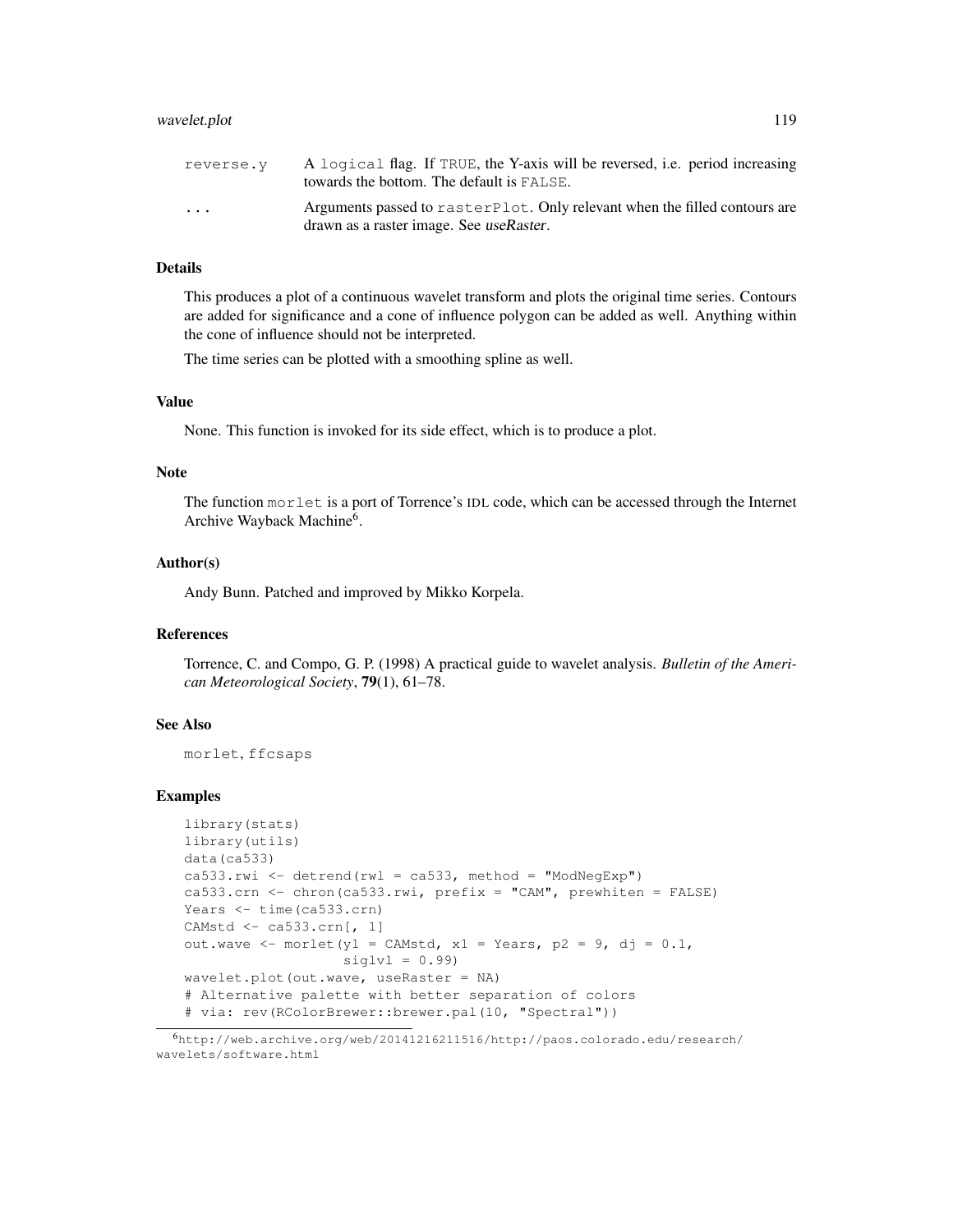```
specCols <- c("#5E4FA2", "#3288BD", "#66C2A5", "#ABDDA4", "#E6F598",
              "#FEE08B", "#FDAE61", "#F46D43", "#D53E4F", "#9E0142")
wavelet.plot(out.wave, key.cols=specCols,useRaster = NA)
# fewer colors
levs <- quantile(out.wave$Power, probs = c(0, 0.5, 0.75, 0.9, 0.99))
wavelet.plot(out.wave, wavelet.levels = levs, add.sig = FALSE,
             key.cols = c("#FFFFFF", "#ABDDA4", "#FDAE61", "#D7191C"), useRaster = NA)
```
wc.to.po *Convert Wood Completeness to Pith Offset*

# **Description**

This function creates a pith offset data structure based on wood completeness data.

## Usage

```
wc.to.po(wc)
```
#### Arguments

wc A data.frame containing wood completeness data, as returned by read.tridas.

#### Details

Computes the sum of the variables n.missing.heartwood and n.unmeasured.inner in wc.

## Value

A data.frame containing two variables. Variable one (series) gives the series ID as either characters or factors. These match rownames (wc). Variable two (pith.offset) is of integer type and gives the years from the beginning of the core to the pith (or center) of the tree. The minimum value is 1.

## Author(s)

Mikko Korpela

# See Also

po.to.wc, rcs, read.tridas

```
library(utils)
data(gp.po)
all(wc.to.po(po.to.wc(qp.po)) == qp.po)
```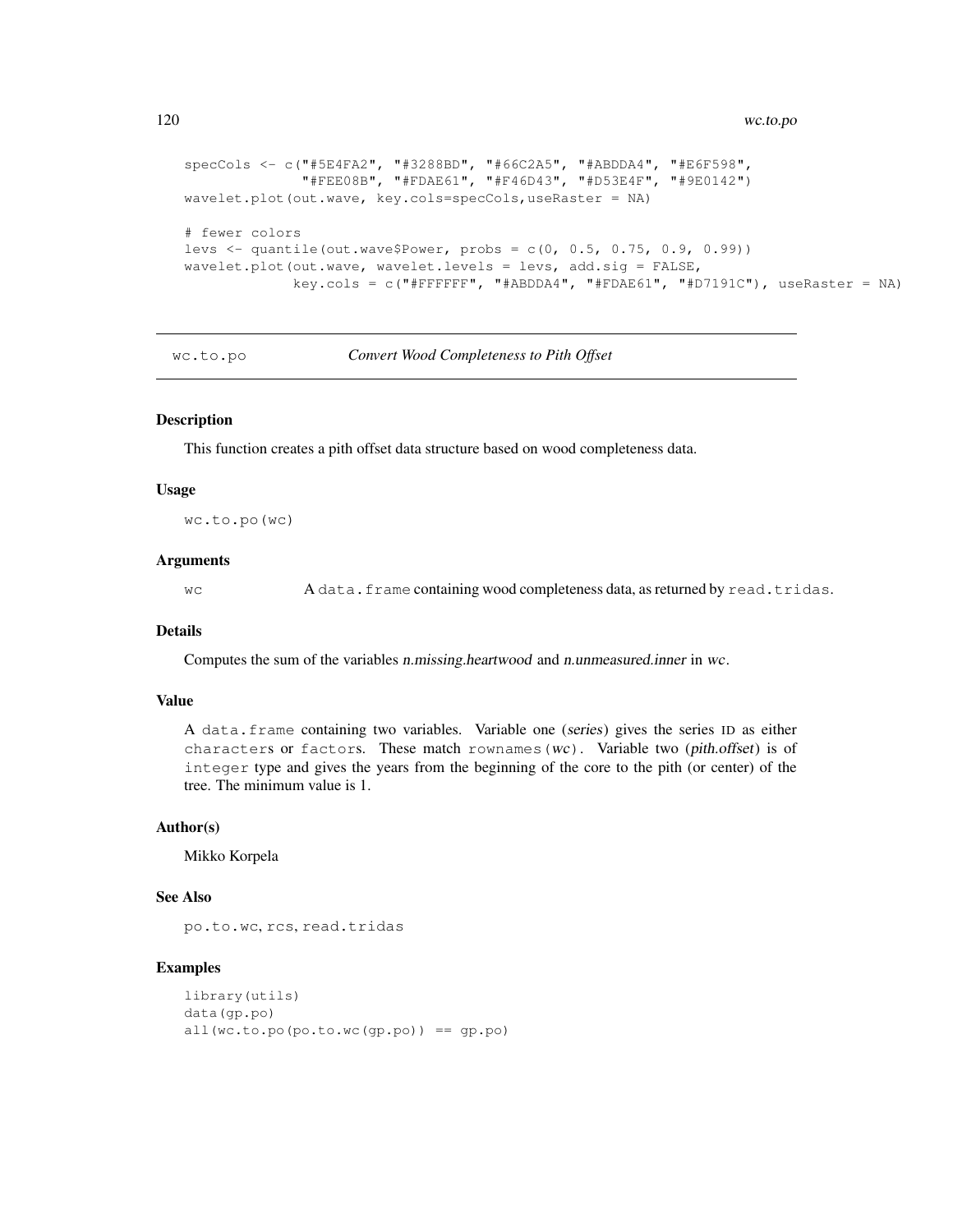# Description

This function writes a chronology to a DPL compact format file.

# Usage

```
write.compact(rwl.df, fname, append = FALSE, prec = 0.01,
              mapping.fname = " ", mapping.append = FALSE, ...)
```
## Arguments

| rwl.df         | a data. frame containing tree-ring ring widths with the series in columns<br>and the years as rows. The series IDs are the column names and the years are<br>the row names. This type of data. frame is produced by read.rwl and<br>read.compact.               |  |
|----------------|-----------------------------------------------------------------------------------------------------------------------------------------------------------------------------------------------------------------------------------------------------------------|--|
| fname          | a character vector giving the file name of the rwl file.                                                                                                                                                                                                        |  |
| append         | logical flag indicating whether to append this chronology to an existing file.                                                                                                                                                                                  |  |
| prec           | numeric indicating the precision of the output file. This must be equal to either<br>$0.01$ or $0.001$ (units are in mm).                                                                                                                                       |  |
| mapping.fname  |                                                                                                                                                                                                                                                                 |  |
|                | a character vector of length one giving the file name of an optional output<br>file showing the mapping between input and output series IDs. The mapping is<br>only printed for those IDs that are transformed. An empty name (the default)<br>disables output. |  |
| mapping.append |                                                                                                                                                                                                                                                                 |  |
|                | logical flag indicating whether to append the description of the altered series<br>IDs to an existing file. The default is to create a new file.                                                                                                                |  |
|                | Unknown arguments are accepted but not used.                                                                                                                                                                                                                    |  |
|                |                                                                                                                                                                                                                                                                 |  |

# Details

The output should be readable by the Dendrochronology Program Library (DPL) as a compact format file.

In series IDs, letters of the English alphabet and numbers are allowed. Other characters will be removed. The length of the IDs is limited to about 50 characters, depending on the length of the other items to be placed on the header lines of the output file. Longer IDs will be truncated. Also any duplicate IDs will be automatically edited so that only unique IDs exist. If series IDs are changed, one or more warnings are shown. In that case, the user may wish to print a list of the renamings (see Arguments).

## Value

fname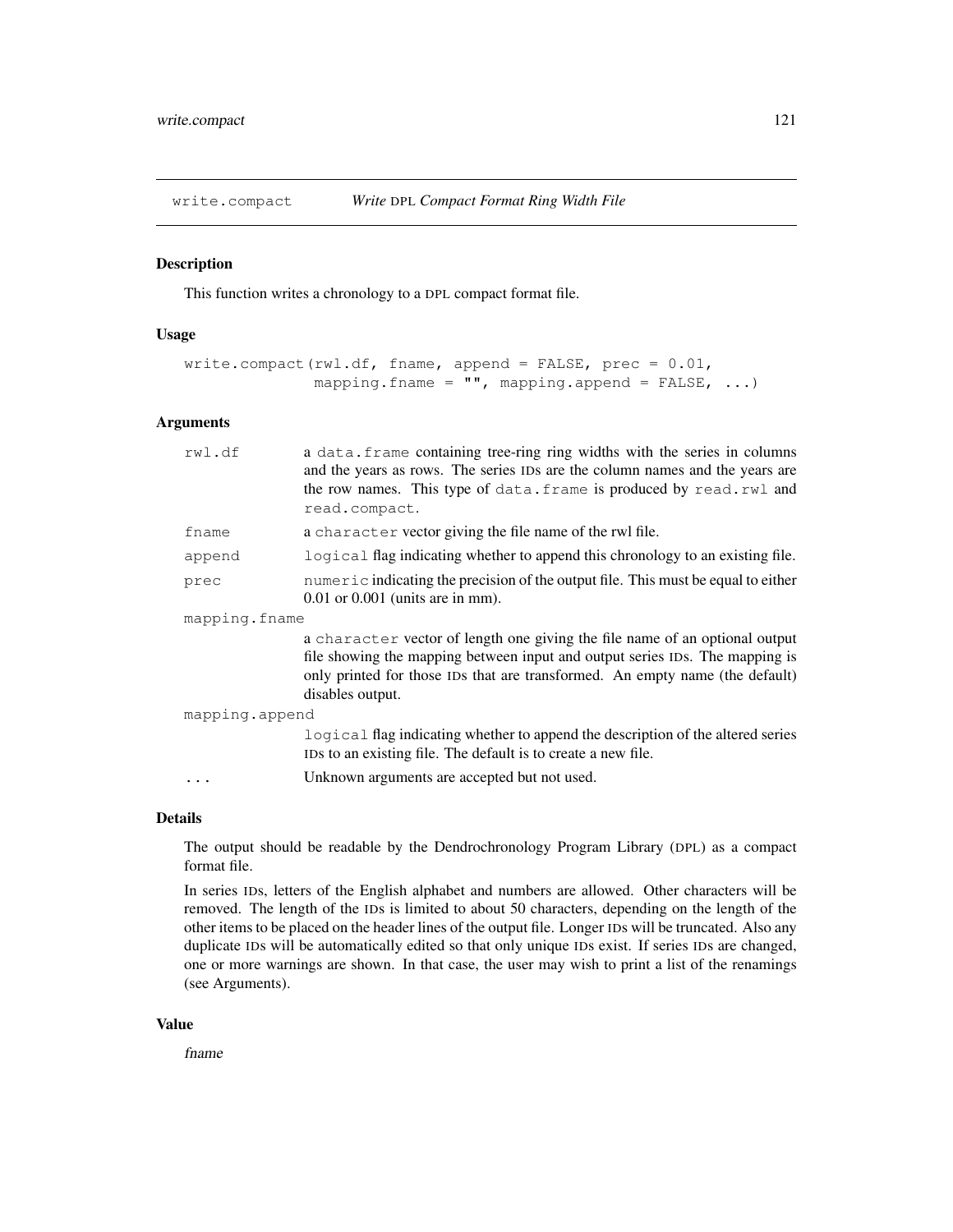#### 122 write.crn

# Author(s)

Mikko Korpela, based on write.tucson by Andy Bunn

# See Also

write.rwl, write.tucson, write.tridas, read.compact

# Examples

```
library(utils)
data(co021)
fname <- write.compact(rwl.df = co021,
                       fname = tempfile(fileext=".rwl"),
                       append = FALSE, prec = 0.001)
print(fname) # tempfile used for output
unlink(fname) # remove the file
```
# write.crn *Write Tucson Format Chronology File*

# Description

This function writes a chronology to a Tucson (decadal) format file.

# Usage

write.crn(crn, fname, header = NULL, append = FALSE)

# Arguments

| crn    | a data. frame containing a tree-ring chronology with two columns of the type<br>produced by chron. The first column contains the mean value chronology, the<br>second column gives the sample depth. Years for the chronology are determined<br>from the row names. The chronology ID is determined from the first column<br>name. |
|--------|------------------------------------------------------------------------------------------------------------------------------------------------------------------------------------------------------------------------------------------------------------------------------------------------------------------------------------|
| fname  | a character vector giving the file name of the crn file.                                                                                                                                                                                                                                                                           |
| header | a list giving information for the header of the file. If NULL then no header<br>information will be written.                                                                                                                                                                                                                       |
| append | logical flag indicating whether to append this chronology to an existing file.                                                                                                                                                                                                                                                     |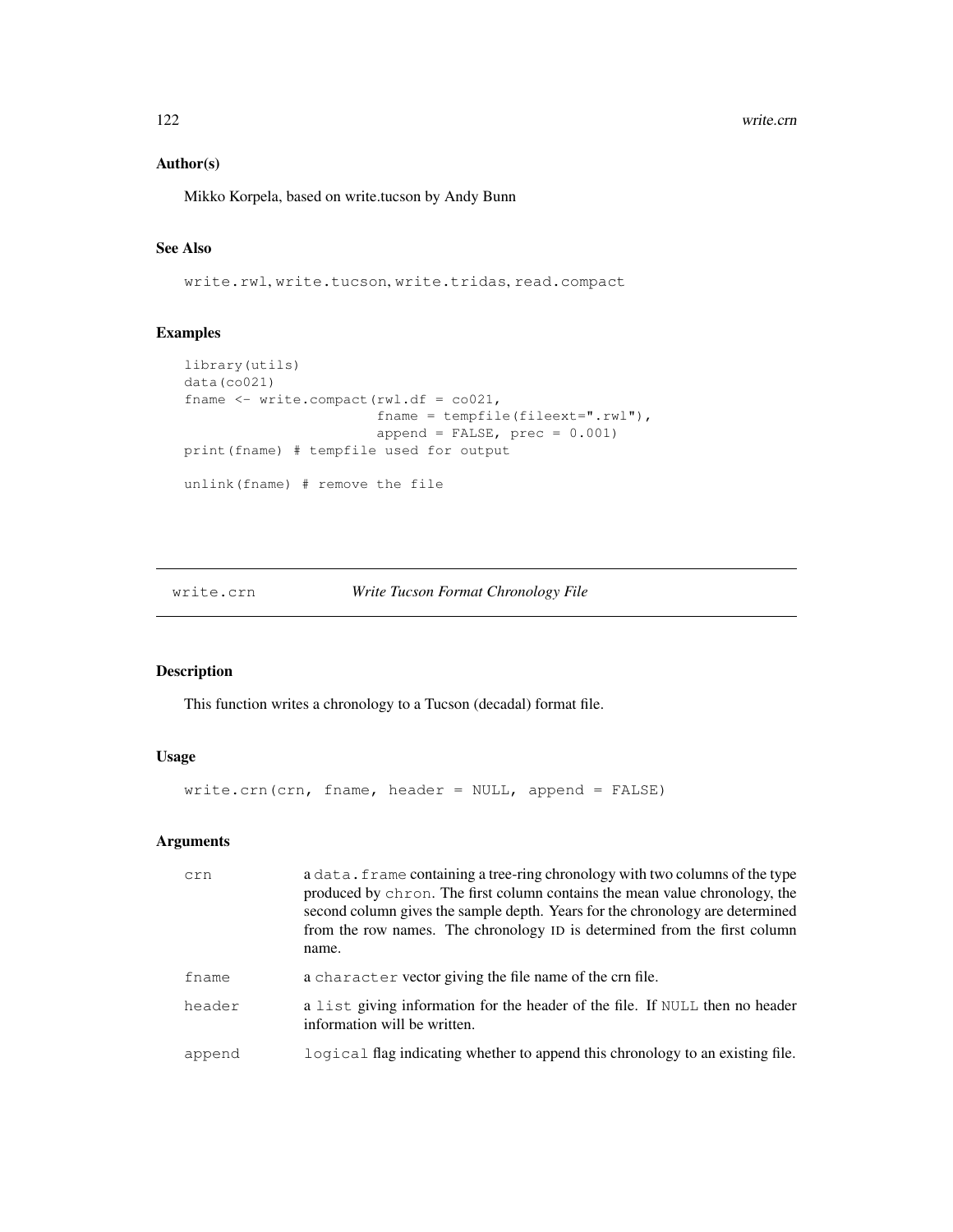#### write.crn 123

## Details

This writes a standard crn file as defined according to the standards of the ITRDB at  $http://www.$ ncdc.noaa.gov/paleo/treeinfo.html. This is the decadal or Tucson format. It is an ASCII file and machine readable by the standard dendrochronology programs. Header information for the chronology can be written according to the International Tree Ring Data Bank (ITRDB) standard. The header standard is not very reliable however and should be thought of as experimental here. Do not try to write headers using dplR to submit to the ITRDB. When submitting to the ITRDB, you can enter the metadata via their website. If you insist however, the header information is given as a list and must be formatted with the following:

| Name          | Class                | Max Width      |
|---------------|----------------------|----------------|
| site.id       | character            | 6              |
| site.name     | character            | 52             |
| spp.code      | character            | $\overline{4}$ |
| state.country | character            | 13             |
| spp           | character            | 18             |
| elev          | character            | 5              |
| lat           | character or numeric | 5              |
| long          | character or numeric | 5              |
| first.yr      | character or numeric | 4              |
| last.yr       | character or numeric | 4              |
| lead.invs     | character            | 63             |
| comp.date     | character            | 8              |
|               |                      |                |

See examples for a correctly formatted header list. If the width of the fields is less than the max width, then the fields will be padded to the right length when written. Note that *lat and long are* really  $lat \times 100$  or long  $\times 100$  and given as integral values. E.g., 37 degrees 30 minutes would be given as 3750.

This function takes a single chronology with sample depth as input. This means that it will fail if given output from chron where  $prewhiten = = TRUE$ . However, more than one chronology can be appended to the bottom of an existing file (e.g., standard and residual) with a second call to write.crn. However, the ITRDB recommends saving and publishing only one chronology per file. The examples section shows how to circumvent this. The output from this function might be suitable for publication on the ITRDB although the header writing is clunky (see above) and rwl files are much better than crn files in terms of usefulness on the ITRDB.

# Value

fname

## Author(s)

Andy Bunn. Patched and improved by Mikko Korpela.

# See Also

chron, read.crn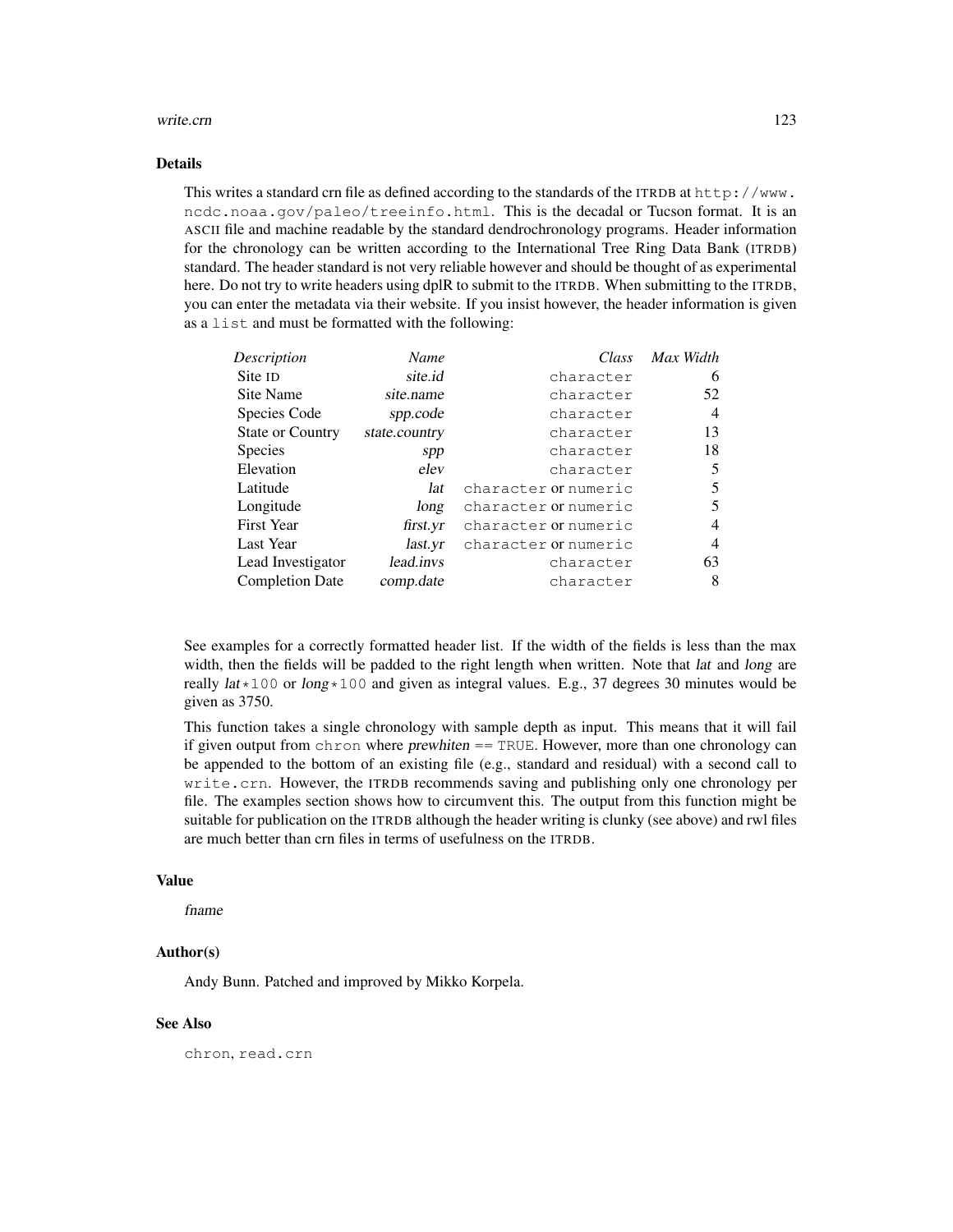# Examples

```
library(utils)
data(ca533)
ca533.rwi \leq detrend(rwl = ca533, method = "ModNeqExp")
ca533.crn \le chron(ca533.rwi, prefix = "CAM")
fname1 <- write.crn(ca533.crn, tempfile(fileext=".crn"))
print(fname1) # tempfile used for output
## Put the standard and residual chronologies in a single file
## with ITRDB header info on top. Not recommended.
ca533.crn <- chron(ca533.rwi, prefix = "CAM", prewhiten = TRUE)
ca533.hdr <- list(site.id = "CAM", site.name = "Campito Mountain",
                  spp.code = "PILO", state.country = "California",
                  spp = "Bristlecone Pine", elev = "3400M", lat = 3730,long = -11813, first.yr = 626, last.yr = 1983,
                  lead.invs = "Donald A. Graybill, V.C. LaMarche, Jr.",
                  comp.data = "Nov1983")fname2 <- write.crn(ca533.crn[, -2], tempfile(fileext=".crn"),
                    header = ca533.htmlwrite.crn(ca533.crn[, -1], fname2, append = TRUE)
print(fname2) # tempfile used for output
unlink(c(fname1, fname2)) # remove the files
```
write.rwl *Write Chronology File*

## **Description**

This function writes a chronology to a file in one of the available formats.

## Usage

write.rwl(rwl.df, fname, format = c("tucson", "compact", "tridas"), ...)

## Arguments

| rwl.df   | a data. frame containing tree-ring ring widths with the series in columns and                                         |
|----------|-----------------------------------------------------------------------------------------------------------------------|
|          | the years as rows. The series IDs are the column names and the years are the                                          |
|          | row names. This type of data. frame is produced by read.rwl.                                                          |
| fname    | a character vector giving the file name of the rwl file.                                                              |
| format   | a character vector giving the format. This must be "tucson", "compact",<br>or "tridas". Tucson format is the default. |
| $\ddots$ | arguments specific to the function implementing the operation for the chosen<br>format.                               |

## Details

This is a simple wrapper to the functions actually implementing the write operation.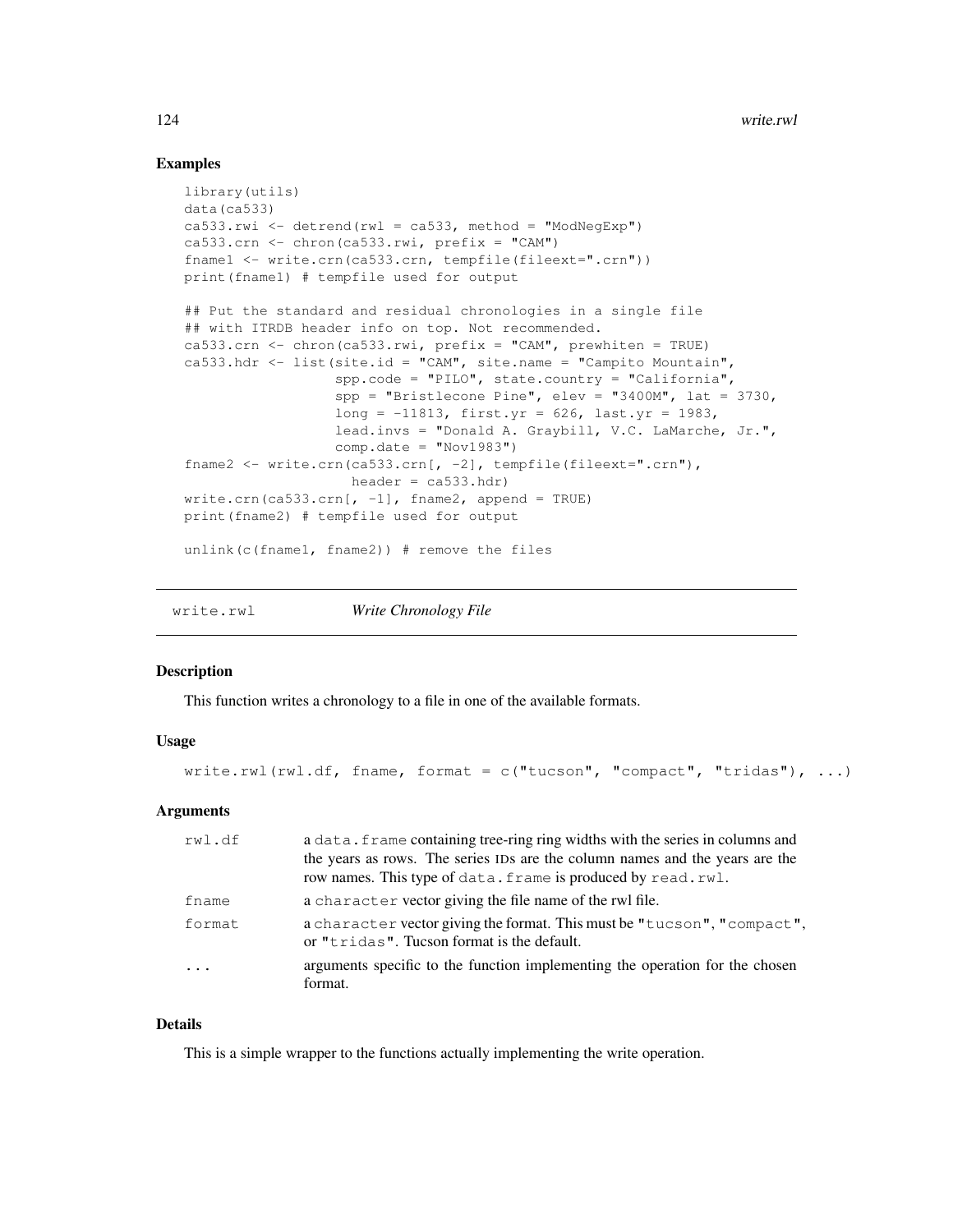#### write.tridas and the set of the set of the set of the set of the set of the set of the set of the set of the set of the set of the set of the set of the set of the set of the set of the set of the set of the set of the set

## Value

fname

## Author(s)

Mikko Korpela

## See Also

write.crn, write.tucson, write.compact, write.tridas, read.rwl

## Examples

```
library(utils)
data(co021)
co021.hdr \leftarrow list(site.id = "CO021",
                  site.name = "SCHULMAN OLD TREE NO. 1, MESA VERDE",
                  spp.code = "PSME", state.country = "COLORADO",
                  spp = "DOUGLAS FIR", elev = 2103, lat = 3712,long = -10830, first.yr = 1400, last.yr = 1963,
                  lead.invs = "E. SCHULMAN", comp.date = "")fname \leq write.rwl(rwl.df = co021, fname = tempfile(fileext=".rwl"),
                   format = "tucson", header = co021.hdr,
                   append = FALSE, prec = 0.001)
print(fname) # tempfile used for output
unlink(fname) # remove the file
```
write.tridas *Write Tree Ring Data Standard (TRiDaS) file*

# Description

This function writes measured or derived (standardized, averaged) series of values to a TRiDaS format file. Some metadata are also supported.

## Usage

```
write.tridas(rwl.df = NULL, fname, crn = NULL, prec = NULL, ids = NULL,
    titles = NULL, crn.types = NULL, crn.titles = NULL,
    crn.units = NULL, tridas.measuring.method = NA,
    other.measuring.method = "unknown", sample.type = "core",
    wood.completeness = NULL, taxon = "",
    tridas.variable = "ring width", other.variable = NA,
    project.info = list(type = c("unknown"), description = NULL,
                        title = '''', category = '''', investigator = '''',
                        period = " ",
    lab.info = data.frame(name = '''', acronym = NA, identifier = NA,
```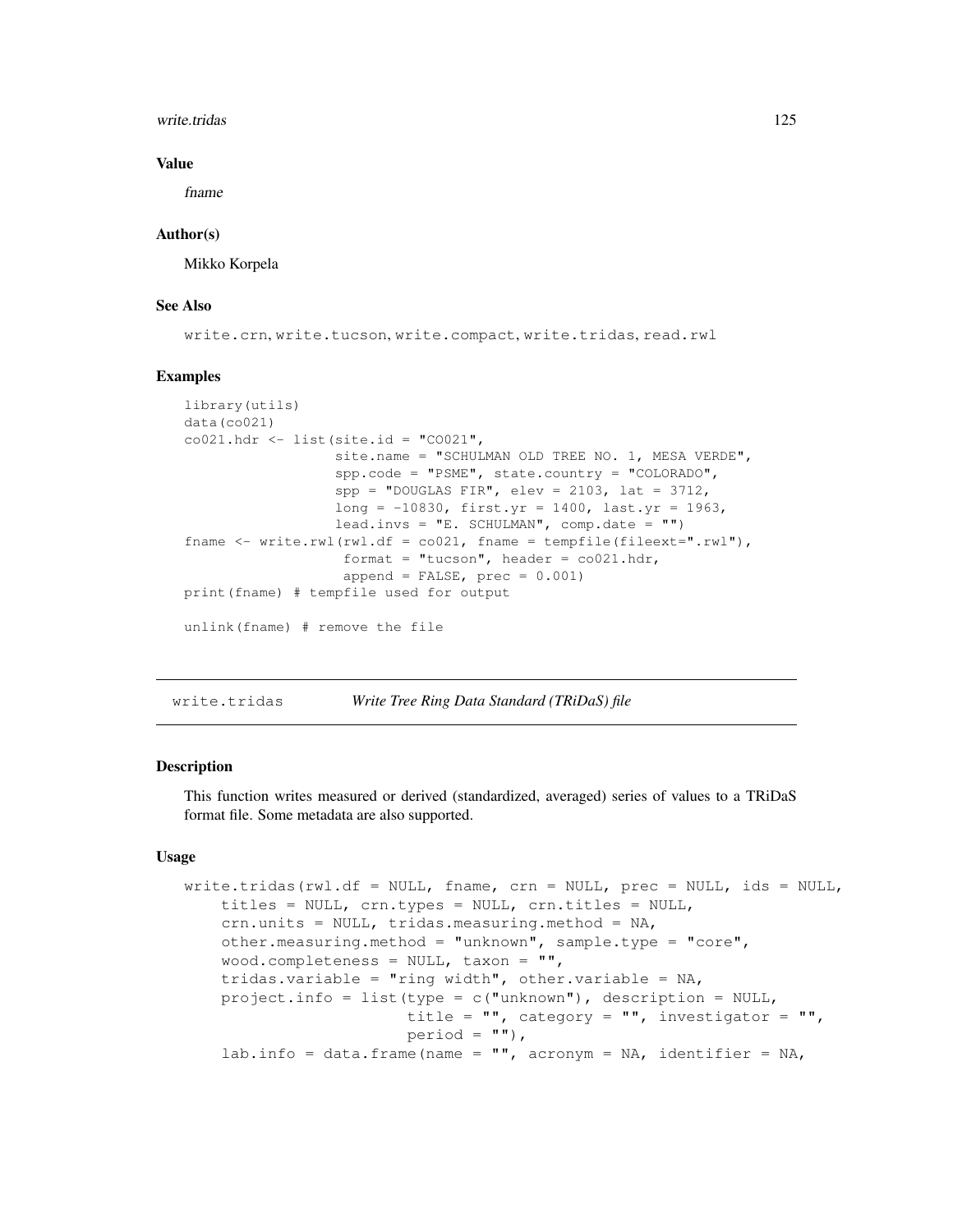```
domain = '''', addressLine1 = NA,
                      addressLine2 = NA, cityOrTown = NA,
                      stateProvinceRegion = NA, postalCode = NA,
                      country = NA),
research.info = data.frame(identifier = NULL, domain = NULL,
                           description = NULL),
site.info = list(type = "unknown", description = NULL, title = ""),
random.identifiers = FALSE, identifier.domain = lab.info$name[1],
...)
```
# Arguments

| rwl.df | data. frame containing tree-ring ring widths in millimetres with the series<br>in columns and the years as rows. The series IDs are the column names and the<br>years are the row names. This type of data. frame is produced by read. tucson,<br>read. compact and read. tridas. Defaults to NULL: no measurement se-<br>ries are written.                                                                                                                                                                                                                                                                                                                                                                                                                                                                                      |
|--------|----------------------------------------------------------------------------------------------------------------------------------------------------------------------------------------------------------------------------------------------------------------------------------------------------------------------------------------------------------------------------------------------------------------------------------------------------------------------------------------------------------------------------------------------------------------------------------------------------------------------------------------------------------------------------------------------------------------------------------------------------------------------------------------------------------------------------------|
| fname  | character vector giving the file name of the rwl file                                                                                                                                                                                                                                                                                                                                                                                                                                                                                                                                                                                                                                                                                                                                                                            |
| crn    | data. frame or a list of data. frames containing tree-ring chronologies.<br>Accepts data. frames of the type produced by chron. Additionally, allows<br>several chronologies per data. frame. Any column of the data. frame(s)<br>with a name starting with "samp.depth" is interpreted as a sample depth.<br>The rest of the columns are interpreted as chronologies whose titles are deter-<br>mined from the column names (optionally from parameter crn.titles). Chronol-<br>ogy columns and sample depth columns are paired in order so that the first<br>chronology gets the first sample depth column, second chronology gets the sec-<br>ond set of sample depths, etc. If there are less sample depth columns than<br>chronologies, the sample depths are recycled. Defaults to NULL: no chronolo-<br>gies are written. |
| prec   | optional numeric indicating the rounding precision of the output file when<br>writing the data contained in rwl.df. Defaults to NULL: no rounding is done and<br>the measurements are written in (non-integer) millimetres. Possible numeric<br>values are 0.001, 0.01, 0.05, 0.1, 1, 10, 100 and 1000, which cause the data<br>to be transformed to micrometres, 1/100th millimetres, 1/20th millimetres, 1/10<br>millimetres, (millimetres), centimetres, decimetres or metres, respectively, and<br>then rounded to integral values. Data rounded to decimetres are written in cen-<br>timetres (values always ending in zero). Otherwise, the matching unit is used in<br>the file.                                                                                                                                          |
| ids    | optional data. frame with column one named "tree" giving the numeric<br>ID of the tree, column two named "core" giving the numeric ID of the core,<br>optional column three named "radius" giving the numeric ID of the radius,<br>and optional column four named "measurement" giving the numeric ID<br>of the measurement. If column "measurement" exists, column "radius"<br>must also exist. Defaults to one core, radius and measurement per tree:                                                                                                                                                                                                                                                                                                                                                                          |
|        | data.frame(tree=1:n.col, core=rep(1,n.col),                                                                                                                                                                                                                                                                                                                                                                                                                                                                                                                                                                                                                                                                                                                                                                                      |

radius=rep(1,n.col), measurement=rep(1,n.col))

where *n.col* is the number of columns in *rwl.df.*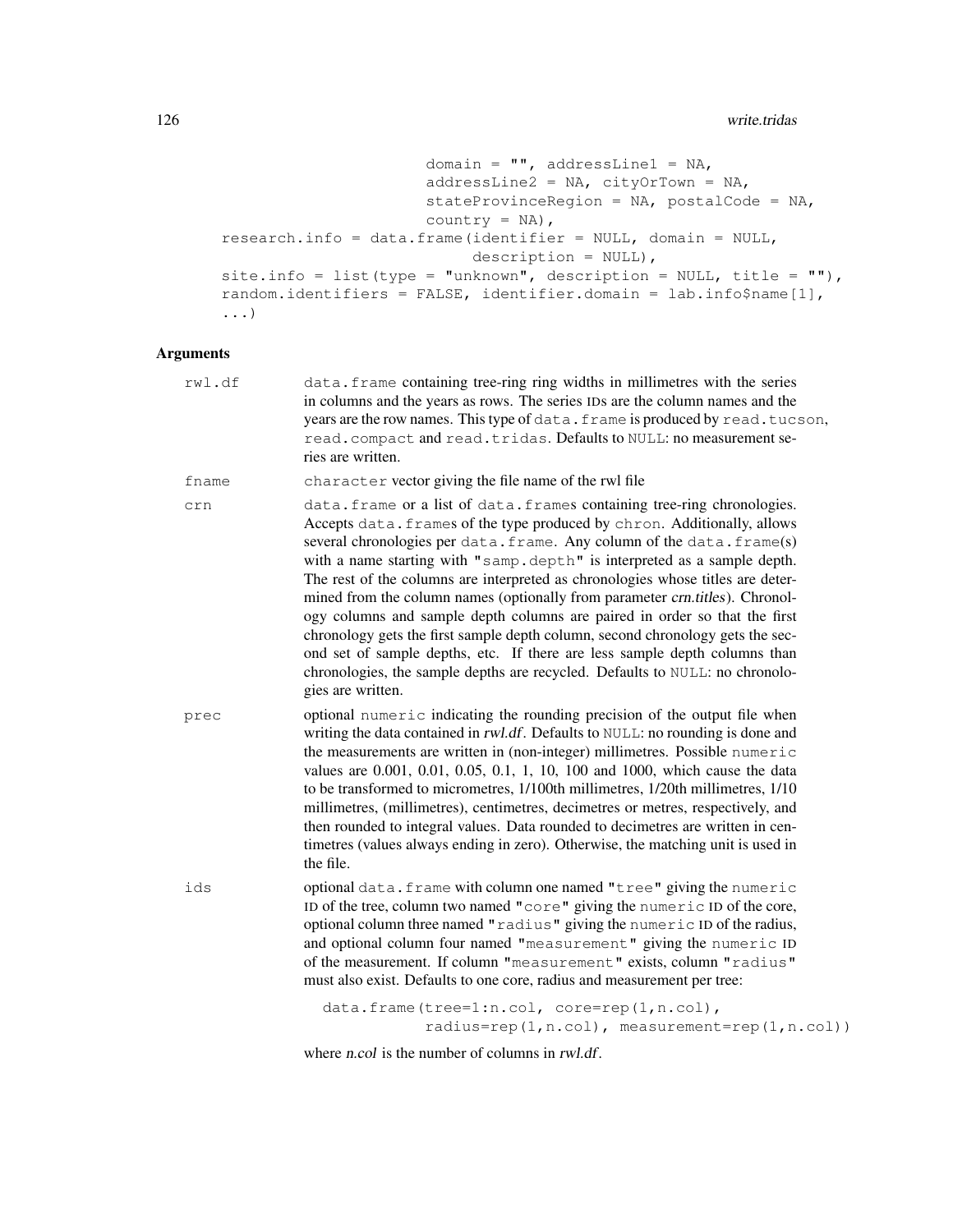# write.tridas 127

| titles                  | optional data. frame with column one named "tree" giving the title of<br>the tree, column two named "core" giving the title of the core, column three<br>named "radius" giving the title of the radius, and column four named "measurement"<br>giving the title of the measurement. By default, titles is NULL, and the title hi-<br>erarchy is automatically created out of the column names of rwl.df, taking ids<br>into account.                                                                                              |
|-------------------------|-----------------------------------------------------------------------------------------------------------------------------------------------------------------------------------------------------------------------------------------------------------------------------------------------------------------------------------------------------------------------------------------------------------------------------------------------------------------------------------------------------------------------------------|
| crn.types               | character vector or a list of character vectors giving the types of the<br>derived series in crn. A single vector is interpreted as one type per data. frame<br>in crn, recycled if not long enough. A list of vectors is interpreted as one list<br>element per data. frame. In this case, the list is recycled to the correct length.<br>After that, the vectors inside the list are recycled to match the number of derived<br>series in each data. frame of crn. The default is to write empty ' <type>'<br/>elements.</type> |
| crn.titles              | optional character vector or a list of character vectors giving the titles<br>of the derived series in crn. The interpretation is the same as with crn.types,<br>except that the default is to derive the titles from the column names of crn. Also<br>NA means that the column name is used.                                                                                                                                                                                                                                     |
| crn.units               | optional character vector or a list of character vectors giving the units<br>of the derived series in crn. The interpretation is the same as with crn.types,<br>except that the default is to mark the series as ' <unitless>'. Also NA means<br/>'<unitless>'.</unitless></unitless>                                                                                                                                                                                                                                             |
| tridas.measuring.method |                                                                                                                                                                                                                                                                                                                                                                                                                                                                                                                                   |
|                         | character vector giving the measuring method used to acquire each series<br>of rwl.df. Partial matching is used to replace these with the complete terms in<br>tridas. vocabulary. If the vector is shorter than the number of columns<br>in rwl.df, it is recycled to the correct length. The default is to use the informa-<br>tion in other.measuring.method instead. Also, NA in any position of the vector<br>means that the measuring method information for that series is looked up in<br>other.measuring.method.         |
| other.measuring.method  |                                                                                                                                                                                                                                                                                                                                                                                                                                                                                                                                   |
|                         | character vector giving the measuring method used to acquire each series<br>of rwl.df. In contrast to tridas.measuring.method, these are free-form strings<br>in English. If the vector is shorter than the number of columns in rwl.df, it is<br>recycled to the correct length. The default value is "unknown".                                                                                                                                                                                                                 |
| sample.type             | optional character vector giving the type of the samples, corresponding to<br>"core" in ids. The length of the vector, however, must match the number of<br>columns in rwl.df, or it is recycled to the correct length. If there are several<br>measurements per sample, some elements of sample.type are redundant. The<br>default is to use "core" for all series.                                                                                                                                                              |
| wood.completeness       |                                                                                                                                                                                                                                                                                                                                                                                                                                                                                                                                   |
|                         | optional data. frame giving wood completeness information for the measure-<br>ment series in <i>rwl.df</i> . The number of rows must match the number of columns<br>in rwl.df. The columns are expected to be a subset of the following (descriptions<br>almost directly quoted from TRiDaS specification):                                                                                                                                                                                                                       |
|                         | n.unmeasured.inner Field for recording whether there are any rings at the in-<br>ner (i.e. towards pith) edge of the sample that have not been measured. Typ-<br>ically used to note when rings are too damaged to measure. Non-negative<br>integral value.                                                                                                                                                                                                                                                                       |
|                         |                                                                                                                                                                                                                                                                                                                                                                                                                                                                                                                                   |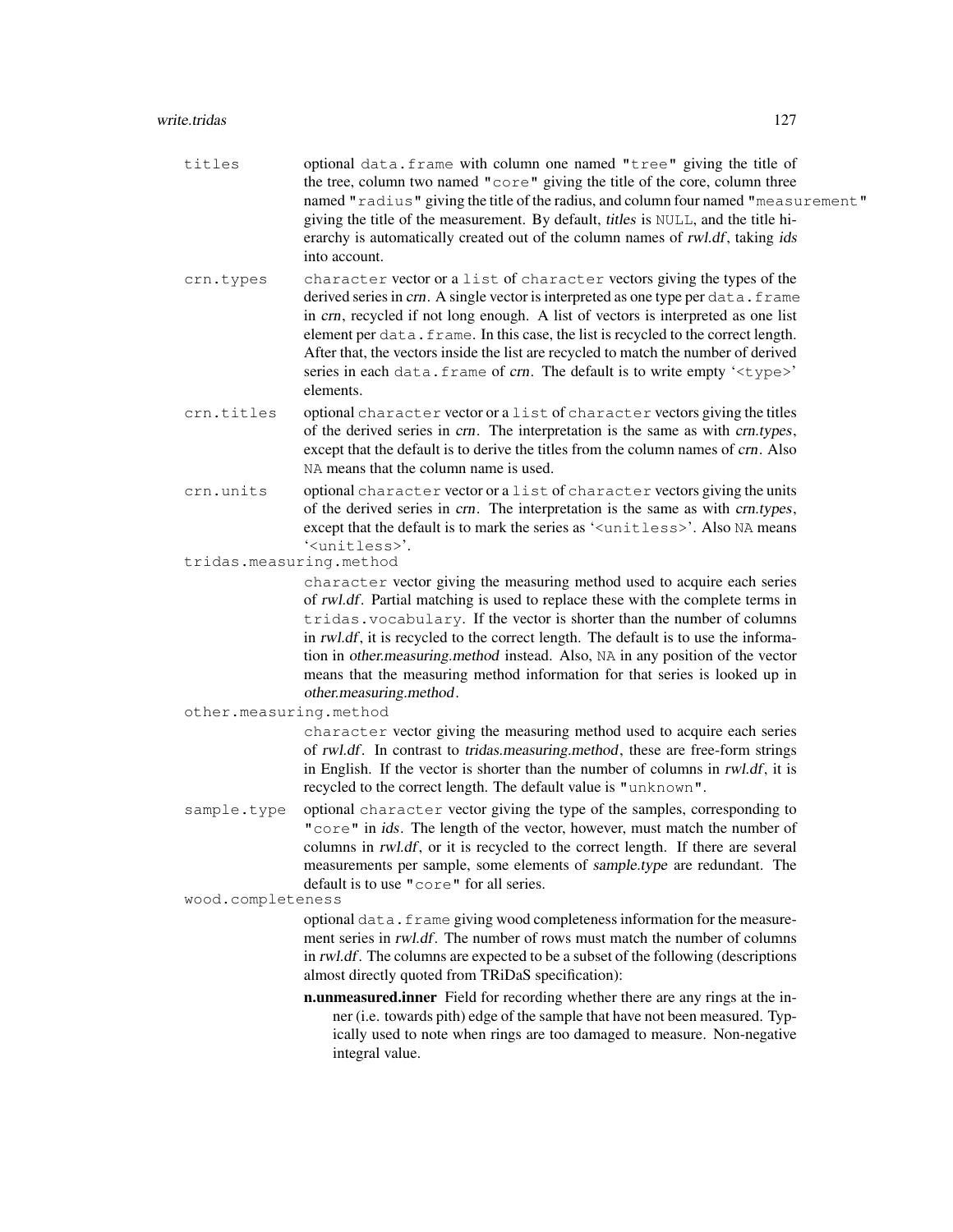- n.unmeasured.outer Field for recording whether there are any rings at the outer (i.e. towards bark) edge of the sample that have not been measured. Typically used to note when rings are too damaged to measure. Nonnegative integral value.
- pith.presence Whether the pith is present or absent. Each element must be a partial match with the contents of category "complex presence / absence" in tridas.vocabulary.
- heartwood.presence Whether the outer (youngest) heartwood is present and if so whether it is complete.

Category "complex presence / absence" in tridas.vocabulary.

- n.missing.heartwood Estimated number of missing heartwood rings to the pith. Non-negative integral value.
- missing.heartwood.foundation Description of the way the estimation of how many heartwood rings are missing was made and what the certainty is. Free-form string.
- sapwood.presence Whether the sapwood is present or not. Category "complex presence / absence".
- n.sapwood Number of sapwood rings measured. Non-negative integral value.
- last.ring.presence Last ring under the bark is present or absent. Category "presence / absence".
- last.ring.details If the last ring under the bark is present, include information about the completeness of this ring and/or season of felling. Free-form string.
- n.missing.sapwood Estimated number of missing sapwood rings to the bark. Non-negative integral value.
- missing.sapwood.foundation Description of the way the estimation of how many sapwood rings are missing was made and what the certainty is. Freeform string.
- bark.presence Bark is present or absent. Category "presence / absence" in tridas.vocabulary.
- taxon character string. The most detailed taxonomic name known for this element (species, genus, family etc). Preferably from the Catalogue of Life<sup>7</sup> controlled vocabulary. The same string is used for all of rwl.df. The default value is an empty string, but a proper value should really be given.

tridas.variable

character string. Measured variable (ring width, earlywood, latewood etc) taken from the TRiDaS controlled vocabulary (tridas.vocabulary, category "variable"). The same string is used for all of rwl.df. Defaults to "ring width".

other.variable

character string. Measured variable as a free-form string. The same string is used for all of rwl.df. This is only used if tridas.variable is NA.

project.info list containing information about the project. Elements are the following (includes quotes from the TRiDaS specification):

<sup>7</sup>http://www.catalogueoflife.org/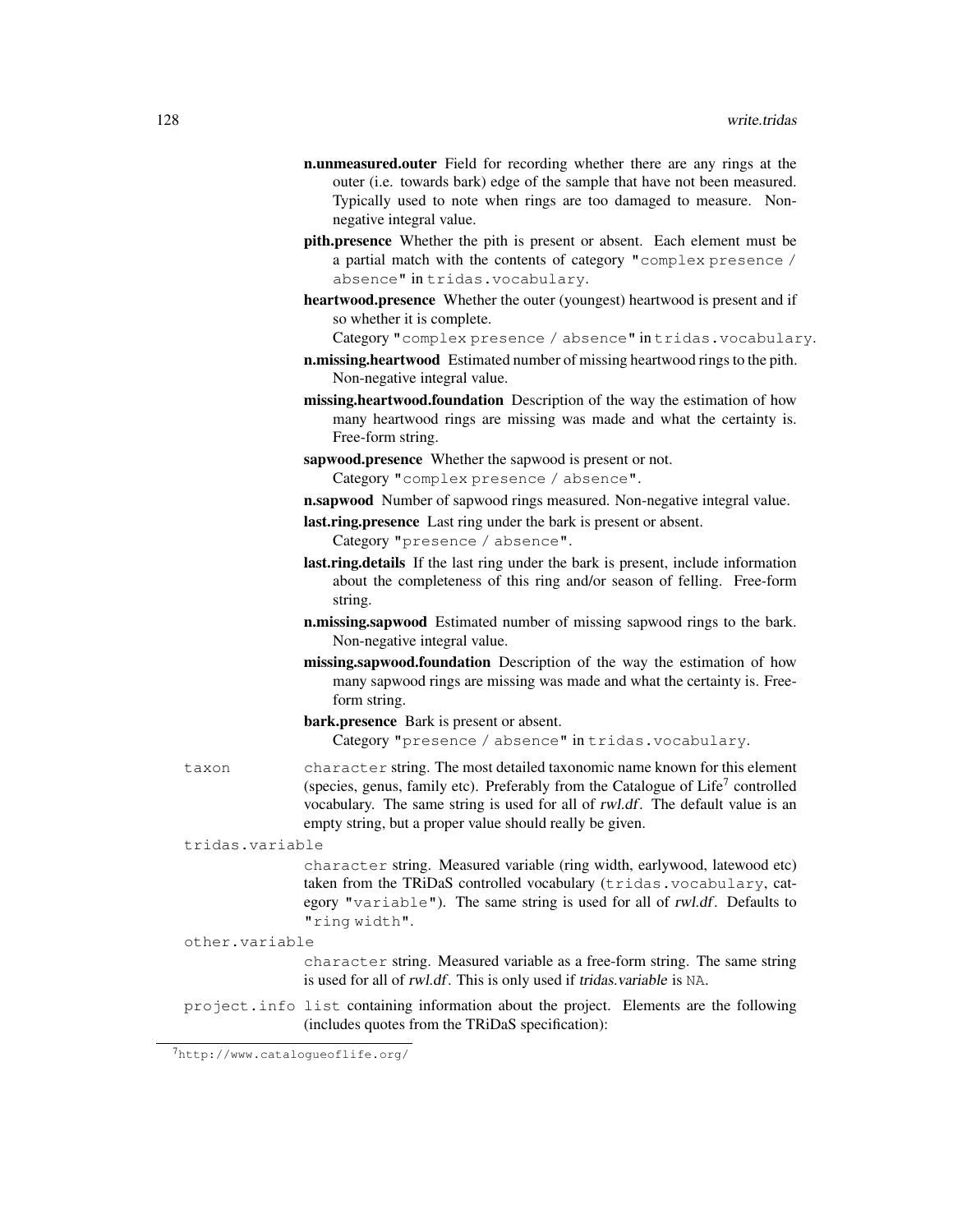type character vector. The type(s) of the project. Defaults to "unknown". description character string. A description of the project. Defaults to NULL: no description.

- title character string. The title of the project. Defaults to an empty string.
- category character string. Category of research this project falls into. Defaults to an empty string.
- investigator character string. Principal investigator of this project. Defaults to an empty string.
- period character string. When the dendrochronological project took place. Could consist of a start- and end-date. If unknown it should be estimated. Defaults to an empty string.
- lab.info data.frame. Information about the dendrochronological research laboratories where this work was done. One row per laboratory. Defaults to one laboratory with an empty name and no other information. The columns are expected to be a subset of the following:

#### name Name of the laboratory

acronym Optional acronym of the laboratory

identifier Optional identifier of the laboratory

- domain The domain which the identifier of the laboratory is applicable to. Could be the URL of the organization's server or the name of the organization as long as it is not ambiguous.
- addressLine1 First address line
- addressLine2 Second address line

## cityOrTown City or town

- stateProvinceRegion State, province or region
- postalCode Postal code. Beware of ignored leading zeros if these are given in numeric or integer type values. It is always safe to use character values.
- country Country
- research.info

optional data.frame with information about the systems in which the research project is registered. Columns are the following:

## identifier Identifier

domain Domain which the identifier is applicable to

description General description

site.info list containing information about the site ('<object>'). Elements are the following, and all are character strings:

type Type of the site. Defaults to "unknown".

description Description. Defaults to no description.

title Title of the site. Defaults to an empty string.

#### random.identifiers

logical flag. If TRUE, unique random identifiers are created with uuid.gen and attached to each '<project>' (one in the file), 'object' (site, one in the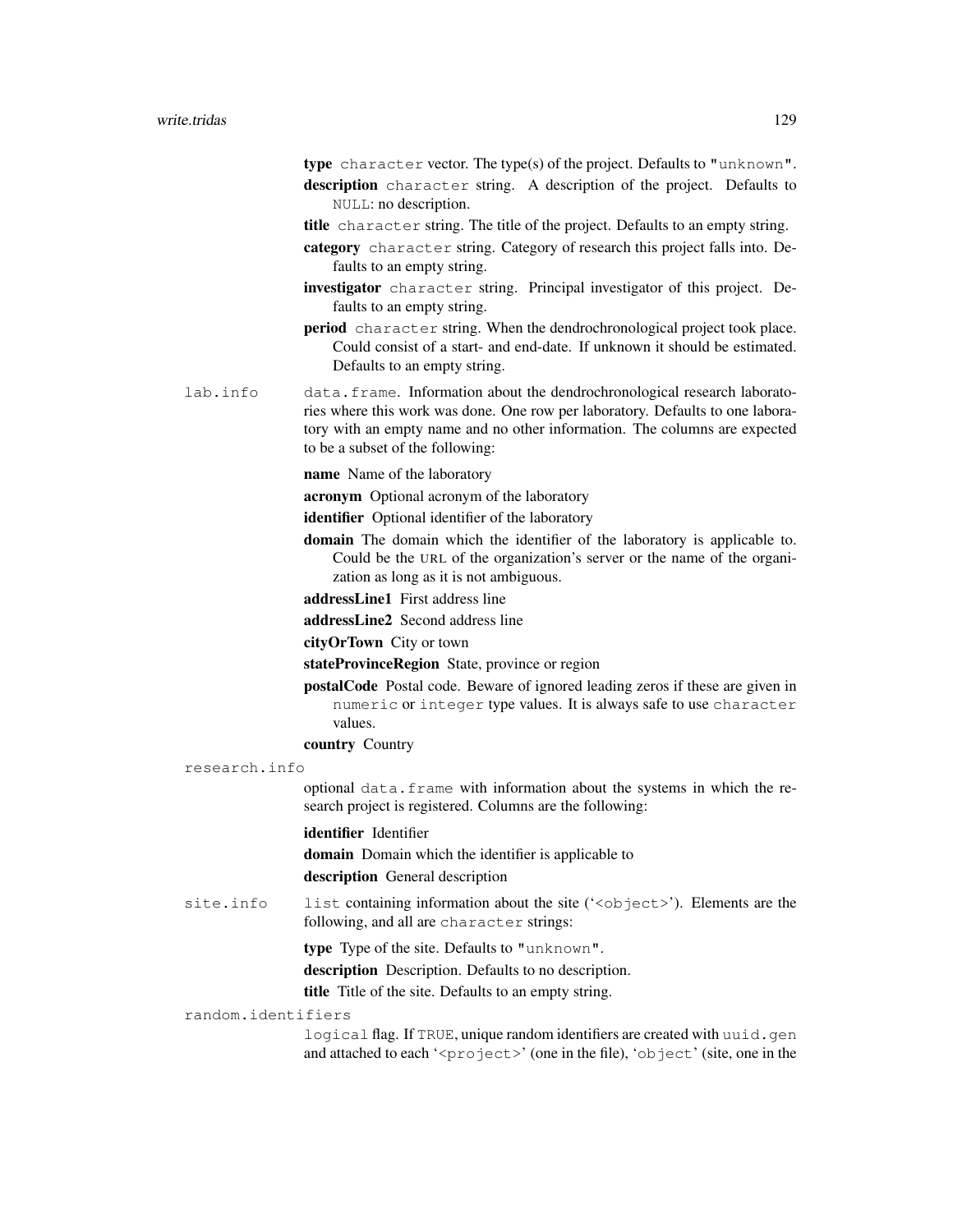#### 130 write.tridas

file), '<element>' (tree), '<sample>' (core), '<radius>', '<measurementSeries>' (measurement) and '<derivedSeries>' element in the resulting TRiDaS file.

#### identifier.domain

character string. The domain which the random identifiers are applicable to. Could be the URL of the organization's server or the name of the organization as long as it is not ambiguous. Defaults to the name of the first laboratory in lab.info.

... Unknown arguments are accepted but not used.

# Details

The Tree Ring Data Standard (TRiDaS) is described in Jansma et. al (2010). Information about the current version of the standard can be found from TRiDaS website $8$ .

## Value

fname

## Note

This is an early version of the function. Bugs are likely to exist, and parameters are subject to change.

## Author(s)

Mikko Korpela

## References

Jansma, E., Brewer, P. W., and Zandhuis, I. (2010) TRiDaS 1.1: The tree-ring data standard. *Dendrochronologia*, 28(2), 99–130.

TRiDaS – The Tree Ring Data Standard. http://www.tridas.org/.

#### See Also

write.rwl, write.tucson, write.compact, write.crn, read.tridas

```
library(utils)
## Write raw ring widths
data(co021)
fname1 <- write.tridas(rwl.df = co021,
    fname = tempfile(fileext=".xml"), prec = 0.01,
    site.info = list(title = "Schulman old tree no. 1, Mesa Verde",
                     type = "unknown"),
    taxon = "Pseudotsuga menziesii var. menziesii (Mirb.) Franco",
    project.info = list(investigator = "E. Schulman",
```
<sup>8</sup>http://www.tridas.org/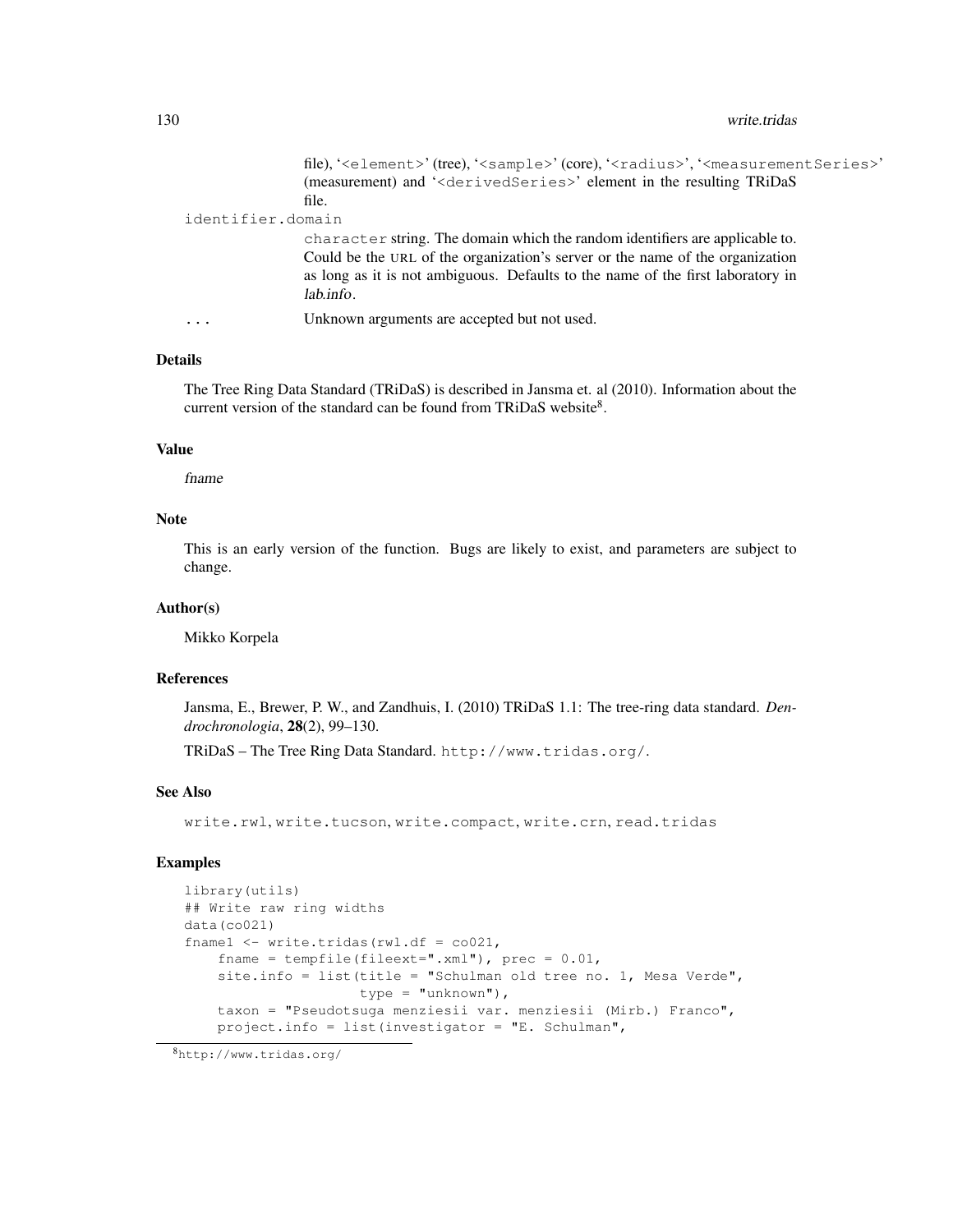#### write.tucson 131

```
title = " ", category = " ",
                        period = "", type = "unknown"))
print(fname1) # tempfile used for output
## Write mean value chronology of detrended ring widths
data(ca533)
ca533.rwi <- detrend(rwl = ca533, method = "ModNegExp")
ca533.crn <- chron(ca533.rwi, prefix = "CAM", prewhiten = TRUE)
fname2 <- write.tridas(crn = ca533.crn,
   fname = tempfile(fileext=".xml"),
   taxon = "Pinus longaeva D.K. Bailey",
   project.info =
        list(investigator = "Donald A. Graybill, V.C. LaMarche, Jr.",
             title = "Campito Mountain", category = "",
             period = "", type = "unknown"))
print(fname2) # tempfile used for output
unlink(c(fname1, fname2)) # remove the files
```
write.tucson *Write Tucson Format Chronology File*

## Description

This function writes a chronology to a Tucson (decadal) format file.

## Usage

```
write.tucson(rwl.df, fname, header = NULL, append = FALSE,
             prec = 0.01, mapping.fname = "", mapping.append = FALSE,
             long.names = FALSE, ...)
```
## Arguments

| rwl.df | a data. frame containing tree-ring ring widths with the series in columns<br>and the years as rows. The series IDs are the column names and the years are<br>the row names. This type of data. frame is produced by read. rwl and<br>read.compact. |
|--------|----------------------------------------------------------------------------------------------------------------------------------------------------------------------------------------------------------------------------------------------------|
| fname  | a character vector giving the file name of the rwl file.                                                                                                                                                                                           |
| header | a list giving information for the header of the file. If NULL then no header<br>information will be written.                                                                                                                                       |
| append | logical flag indicating whether to append this chronology to an existing file.<br>The default is to create a new file.                                                                                                                             |
| prec   | $numeric indicating the precision of the output file. This must be equal to either$<br>$0.01$ or $0.001$ (units are in mm).                                                                                                                        |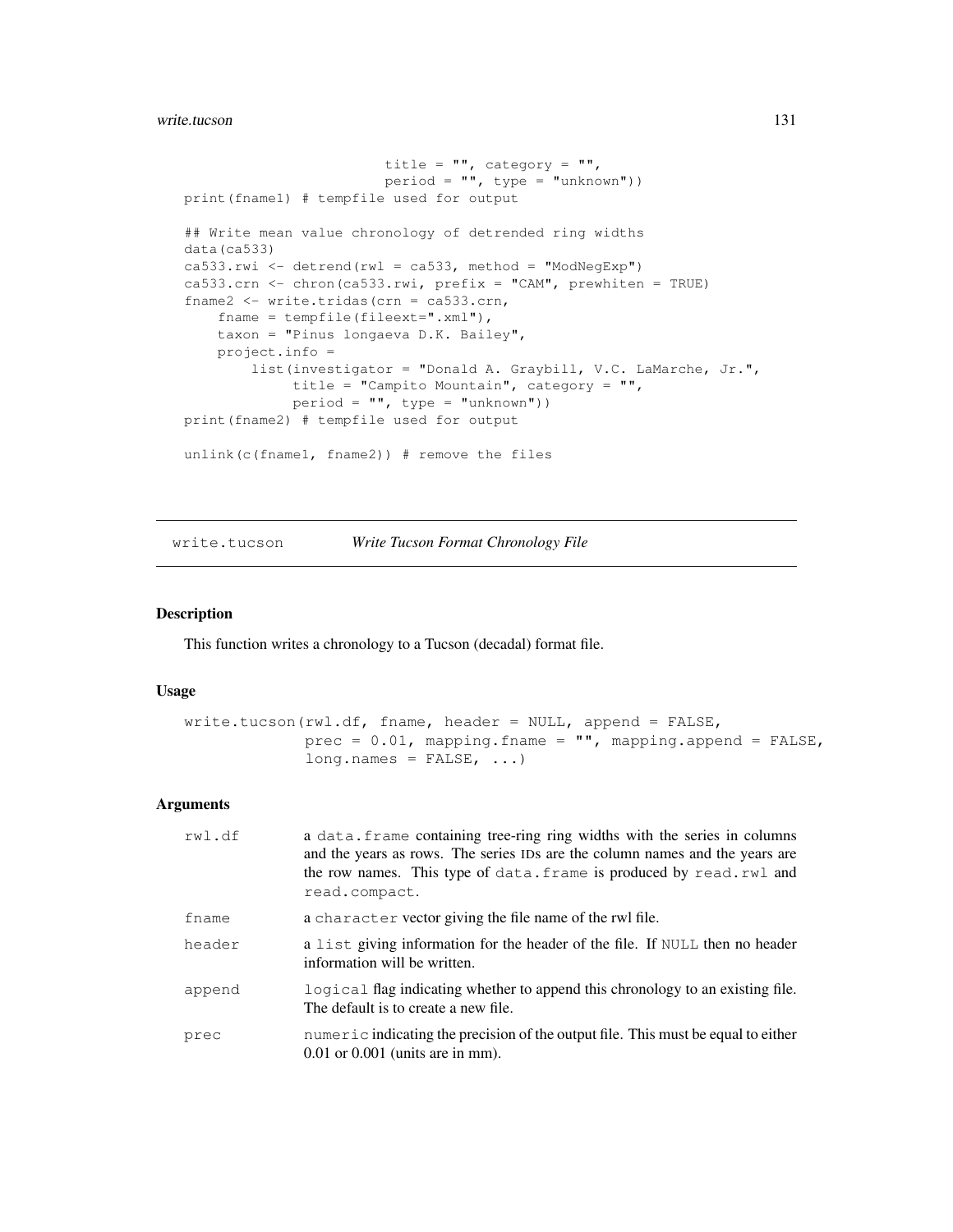| mapping.fname  |                                                                                                                                                                                                                                                                 |
|----------------|-----------------------------------------------------------------------------------------------------------------------------------------------------------------------------------------------------------------------------------------------------------------|
|                | a character vector of length one giving the file name of an optional output<br>file showing the mapping between input and output series IDs. The mapping is<br>only printed for those IDs that are transformed. An empty name (the default)<br>disables output. |
| mapping.append |                                                                                                                                                                                                                                                                 |
|                | logical flag indicating whether to append the description of the altered series<br>IDs to an existing file. The default is to create a new file.                                                                                                                |
| long.names     | logical flag indicating whether to allow long series IDs (7 or 8 characters) to<br>be written to the output. The default is to only allow 6 characters.                                                                                                         |
|                | Unknown arguments are accepted but not used.                                                                                                                                                                                                                    |

# Details

This writes a standard rwl file as defined according to the standards of the ITRDB at http://www. ncdc.noaa.gov/paleo/treeinfo.html. This is the decadal or Tucson format. It is an ASCII file and machine readable by the standard dendrochronology programs. Header information for the rwl can be written according to the International Tree Ring Data Bank (ITRDB) standard. The header standard is not very reliable however and should be thought of as experimental here. Do not try to write headers using dplR to submit to the ITRDB. When submitting to the ITRDB, you can enter the metadata via their website. If you insist however, the header information is given as a list and must be formatted with the following:

| Description             | Name          | Class                | Max Width |
|-------------------------|---------------|----------------------|-----------|
| Site <sub>ID</sub>      | site.id       | character            | 5         |
| Site Name               | site.name     | character            | 52        |
| Species Code            | spp.code      | character            | 4         |
| <b>State or Country</b> | state.country | character            | 13        |
| <b>Species</b>          | spp           | character            | 18        |
| Elevation               | elev          | character            | 5         |
| Latitude                | lat           | character or numeric | 5         |
| Longitude               | long          | character or numeric | 5         |
| <b>First Year</b>       | first.yr      | character or numeric | 4         |
| Last Year               | last.yr       | character or numeric | 4         |
| Lead Investigator       | lead.invs     | character            | 63        |
| <b>Completion Date</b>  | comp.date     | character            | 8         |

See examples for a correctly formatted header list. If the width of the fields is less than the max width, then the fields will be padded to the right length when written. Note that lat and long are really lat  $\star$  100 or long  $\star$  100 and given as integral values. E.g., 37 degrees 30 minutes would be given as 3750.

Series can be appended to the bottom of an existing file with a second call to write.tucson. The output from this file is suitable for publication on the ITRDB.

The function is capable of altering excessively long and/or duplicate series IDs to fit the Tucson specification. Additionally, characters other than numbers or English letters will be removed. If series IDs are changed, one or more warnings are shown. In that case, the user may wish to print a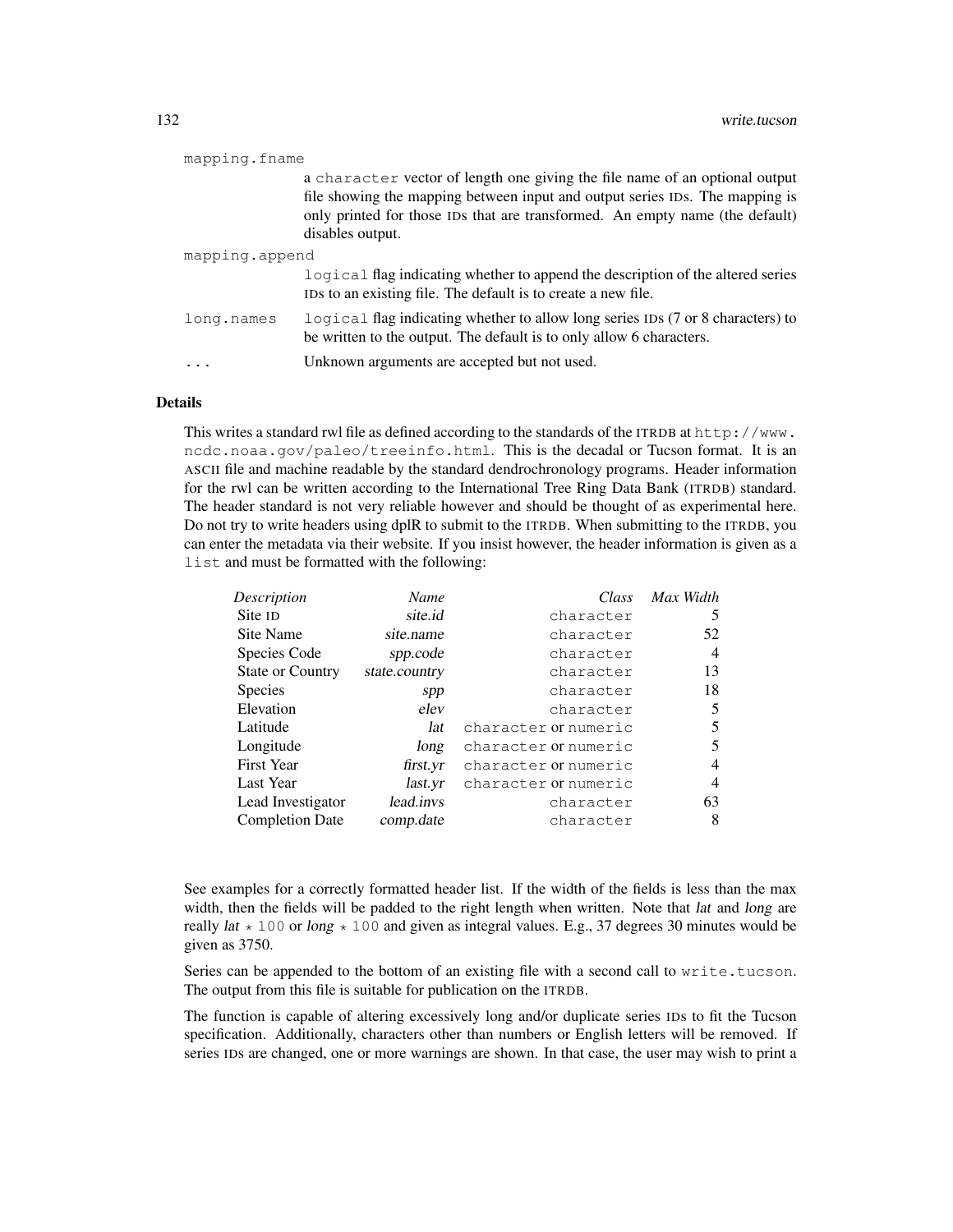# xskel.ccf.plot 133

list of the renamings (see Arguments).

Setting  $long.name = TRUE$  allows series IDs to be 8 characters long, or 7 in case there are year numbers using 5 characters. Note that in the latter case the limit of 7 characters applies to all IDs, not just the one corresponding to the series with long year numbers. The default (long.names = FALSE) is to allow 6 characters. Long IDs may cause incompatibility with other software.

## Value

fname

# Author(s)

Andy Bunn. Patched and improved by Mikko Korpela.

## See Also

write.crn, read.tucson, write.rwl, write.compact, write.tridas

## Examples

```
library(utils)
data(co021)
co021.hdr \leftarrow list(site.id = "CO021",
                  site.name = "SCHULMAN OLD TREE NO. 1, MESA VERDE",
                  spp.code = "PSME", state.country = "COLORADO",
                  spp = "DOUGLAS FIR", elev = "2103M", lat = 3712,
                  long = -10830, first.yr = 1400, last.yr = 1963,
                  lead.invs = "E. SCHULMAN", comp.date = "")
fname \leq write.tucson(rwl.df = co021, fname = tempfile(fileext=".rwl"),
                      header = co021.hdr, append = FALSE, prec = 0.001)
print(fname) # tempfile used for output
unlink(fname) # remove the file
```
xskel.ccf.plot *Skeleton Plot for Series and Master with Cross Correlation*

#### **Description**

...

#### Usage

```
xskel.ccf.plot(rwl, series, series.yrs = as.numeric(names(series)),
               win.start, win.width = 50, n = NULL,
               prewhiten = TRUE, biweight = TRUE, series.x=FALSE)
```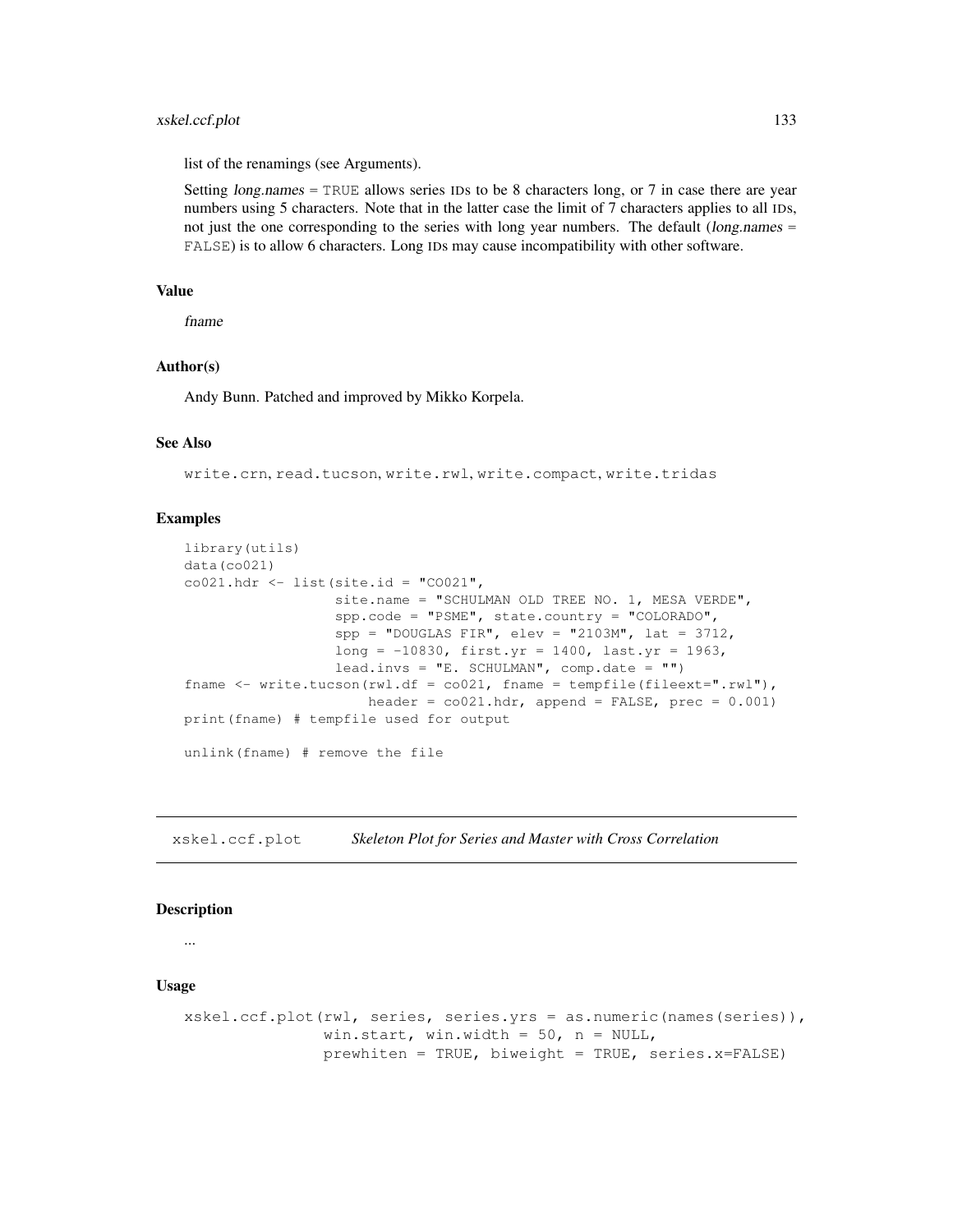## **Arguments**

| rwl        | a data. frame with series as columns and years as rows such as that produced<br>by read.rwl.                                                                                                                                                                                |
|------------|-----------------------------------------------------------------------------------------------------------------------------------------------------------------------------------------------------------------------------------------------------------------------------|
| series     | a numeric or character vector. Usually a tree-ring series. If the length of<br>the value is 1, the corresponding column of rwl is selected (by name or position)<br>as the series and ignored when building the master chronology. Otherwise, the<br>value must be numeric. |
| series.yrs | a numeric vector giving the years of series. Defaults to as . numeric (names (series)).                                                                                                                                                                                     |
| win.start  | year to start window                                                                                                                                                                                                                                                        |
| win.width  | an even integral value                                                                                                                                                                                                                                                      |
| n          | NULL or an integral value giving the filter length for the hanning filter used<br>for removal of low frequency variation.                                                                                                                                                   |
| prewhiten  | logical flag. If TRUE each series is white ned using ar.                                                                                                                                                                                                                    |
| biweight   | logical flag. If TRUE then a robust mean is calculated using them.                                                                                                                                                                                                          |
| series.x   | logical flag indicating whether to make the series the x argument to ccf.<br>See Details.                                                                                                                                                                                   |

# Details

This function produces a plot that is a mix of a skeleton plot and a cross-correlation plot. It's used in crossdating.

The top panel shows the normalized values for the master chronology (bottom half) and the series (top half) in green. The values are the detrended and standardized data (e.g., RWI).

Similarly, the black lines are a skeleton plot for the master and series with the marker years annotated for the master on the bottom axis and series on the top. The text at the top of the figure gives the correlation between the series and master (green bars) as well as the percentage of agreement between the years of skeleton bars for the series and master. I.e., if all the black lines occur in the same years the percentage would be 100%.

The bottom panels show cross correlations for the first half (left) and second half of the time series using function ccf.

The cross correlations are calculated calling ccf as

ccf(x=master,y=series,lag.max=lag.max,plot=FALSE) if series.x is FALSE and as ccf(x=series,y=master,lag.max=lag.max,plot=FALSE) if series.x is TRUE. This argument was introduced in dplR version 1.7.0. Different users have different expectations about how missing or extra rings are notated. If  $s$ witch. $x =$  FALSE the behavior will be like COFECHA where a missing ring in a series produces a negative lag in the plot rather than a positive lag. See the crossdating vignette xdate-dplRfor more information.

The plot is built using the Grid package which allows for great flexibility in building complicated plots. However, these plots look best when they don't cover too wide a range of years (unless the plotting device is wider than is typical). For that reason the user will get a warning if win.width is greater than 100 years.

Old-school skeleton plots to print on paper are made with skel.plot.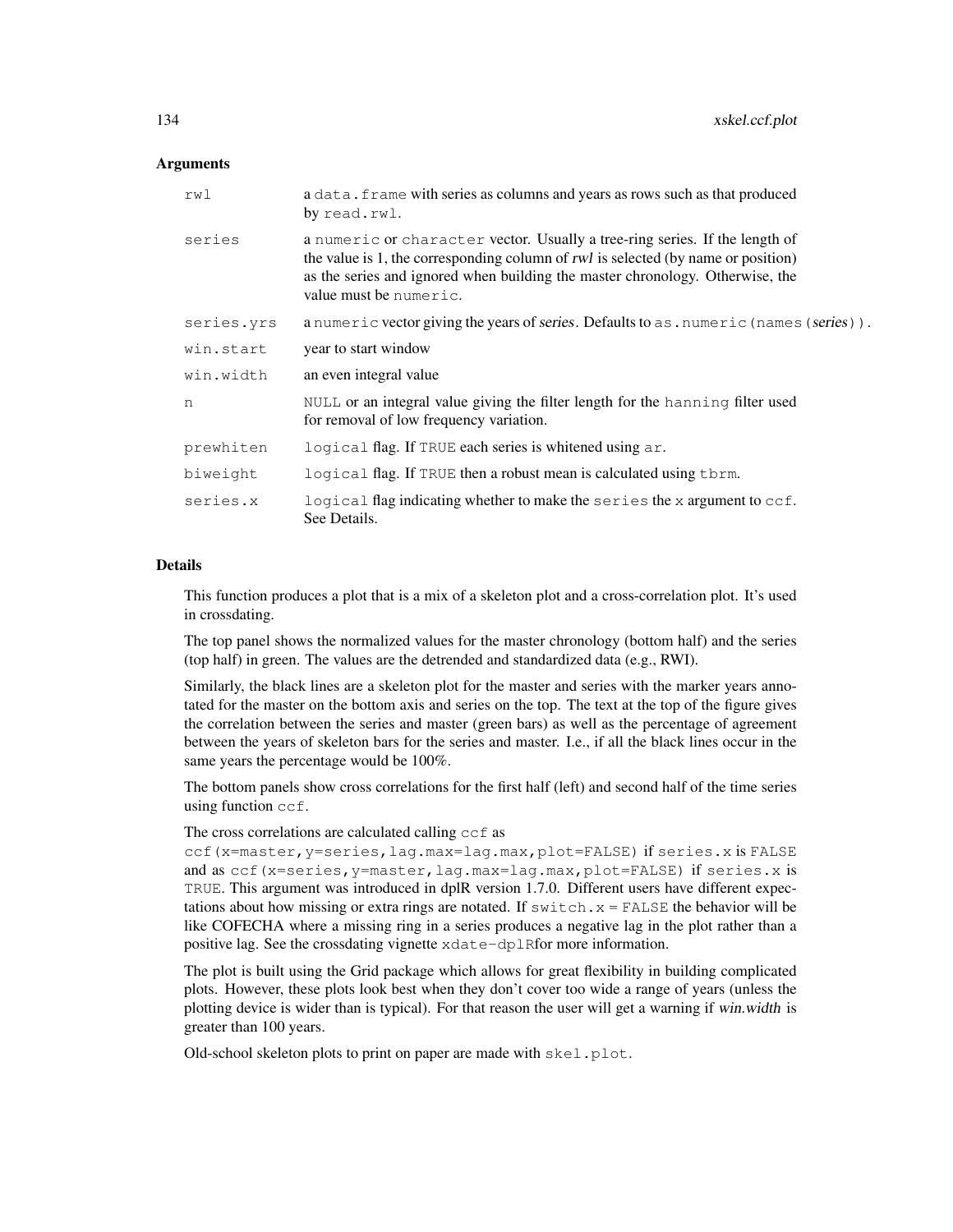#### xskel.plot 135

# Value

None. Invoked for side effect (plot).

# Author(s)

Andy Bunn. Patched and improved by Mikko Korpela.

# See Also

ccf

# Examples

```
library(utils)
data(co021)
dat <- co021
#corrupt a series
bad.series <- dat$"641143"
names(bad.series) <- rownames(dat)
bad.series <- delete.ring(bad.series,year=1825)
# good match
xskel.ccf.plot(rwl=dat,series=bad.series,win.start=1900,win.width=50)
# overlap missing ring
xskel.ccf.plot(rwl=dat,series=bad.series,win.start=1800,win.width=50)
```
xskel.plot *Skeleton Plot for Series and Master*

# Description

...

## Usage

```
xskel.plot(rwl, series, series.yrs = as.numeric(names(series)),
          win.start, win.end = win.start+100, n = NULL,
          prewhiten = TRUE, biveight = TRUE
```
# Arguments

| rwl        | a data. frame with series as columns and years as rows such as that produced<br>by read.rwl.                                                                                                                                                                                |
|------------|-----------------------------------------------------------------------------------------------------------------------------------------------------------------------------------------------------------------------------------------------------------------------------|
| series     | a numeric or character vector. Usually a tree-ring series. If the length of<br>the value is 1, the corresponding column of rwl is selected (by name or position)<br>as the series and ignored when building the master chronology. Otherwise, the<br>value must be numeric. |
| series.yrs | a numeric vector giving the years of series. Defaults to as . numeric (names (series)).                                                                                                                                                                                     |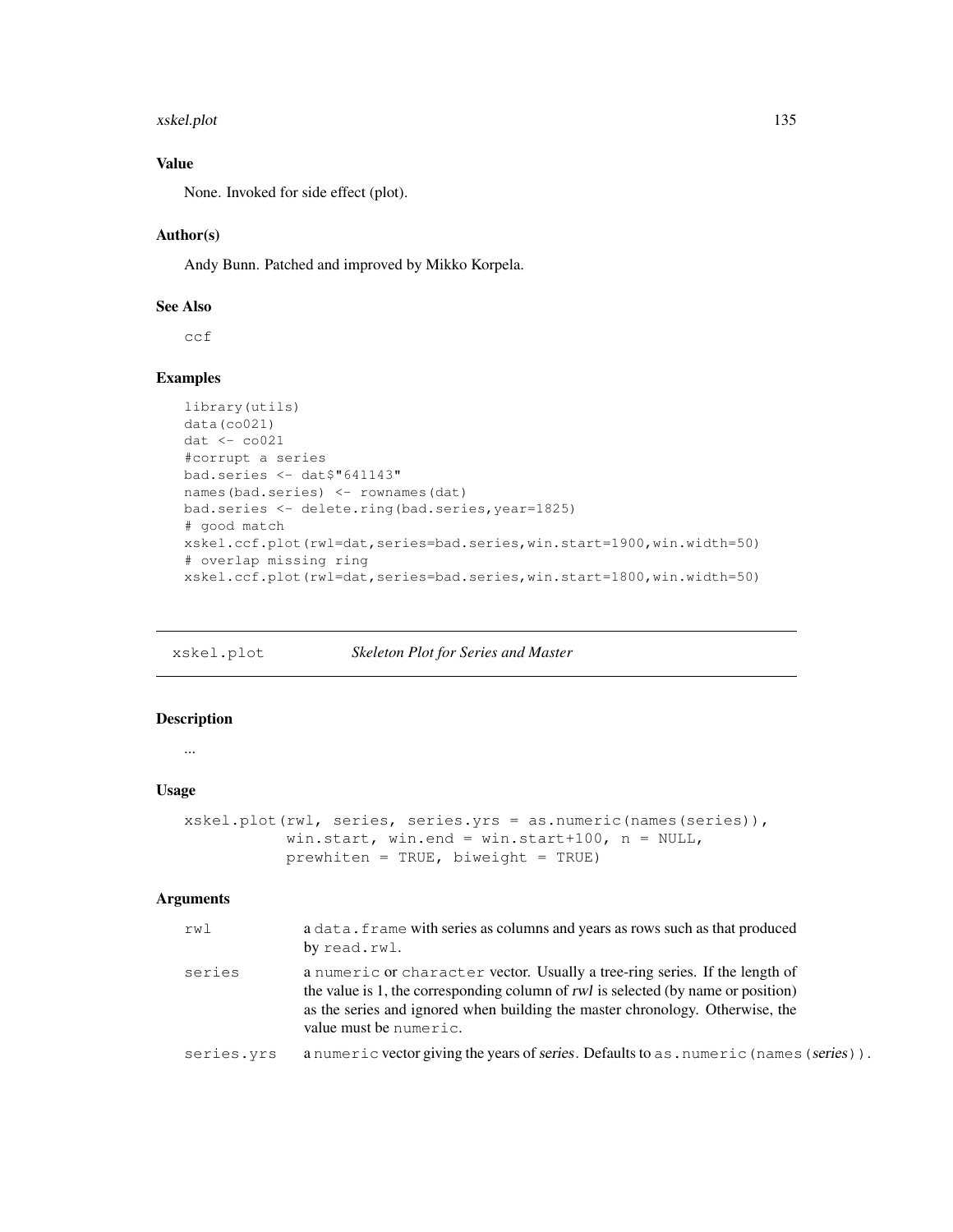| win.start | year to start window                                                                                                      |
|-----------|---------------------------------------------------------------------------------------------------------------------------|
| win.end   | year to end window                                                                                                        |
| n         | NULL or an integral value giving the filter length for the hanning filter used<br>for removal of low frequency variation. |
| prewhiten | logical flag. If TRUE each series is whitened using ar.                                                                   |
| biweight  | logical flag. If TRUE then a robust mean is calculated using them.                                                        |

# Details

This function produces a plot that is a mix of a skeleton plot and a cross-correlation plot. It's used in crossdating.

The top panel shows the normalized values for the master chronology (bottom half) and the series (top half) in green. The values are the detrended and standardized data (e.g., RWI).

Similarly, the black lines are a skeleton plot for the master and series with the marker years annotated for the master on the bottom axis and series on the top. The text at the top of the figure gives the correlation between the series and master (green bars) as well as the percentage of agreement between the years of skeleton bars for the series and master. I.e., if all the black lines occur in the same years the percentage would be 100%.

The bottom panels show cross correlations for the first half (left) and second half of the time series using function ccf as ccf (x=series, y=master, lag.max=5).

The plot is built using the Grid package which allows for great flexibility in building complicated plots. However, these plots look best when they don't cover too wide a range of years (unless the plotting device is wider than is typical). For that reason the user will get a warning if win.width is greater than 100 years.

Old-school skeleton plots to print on paper are made with skel.plot.

## Value

None. Invoked for side effect (plot).

## Author(s)

Andy Bunn. Patched and improved by Mikko Korpela.

## See Also

ccf

```
library(utils)
data(co021)
dat <- co021
#corrupt a series
bad.series <- dat$"641143"
names(bad.series) <- rownames(dat)
bad.series <- delete.ring(bad.series,year=1825)
```